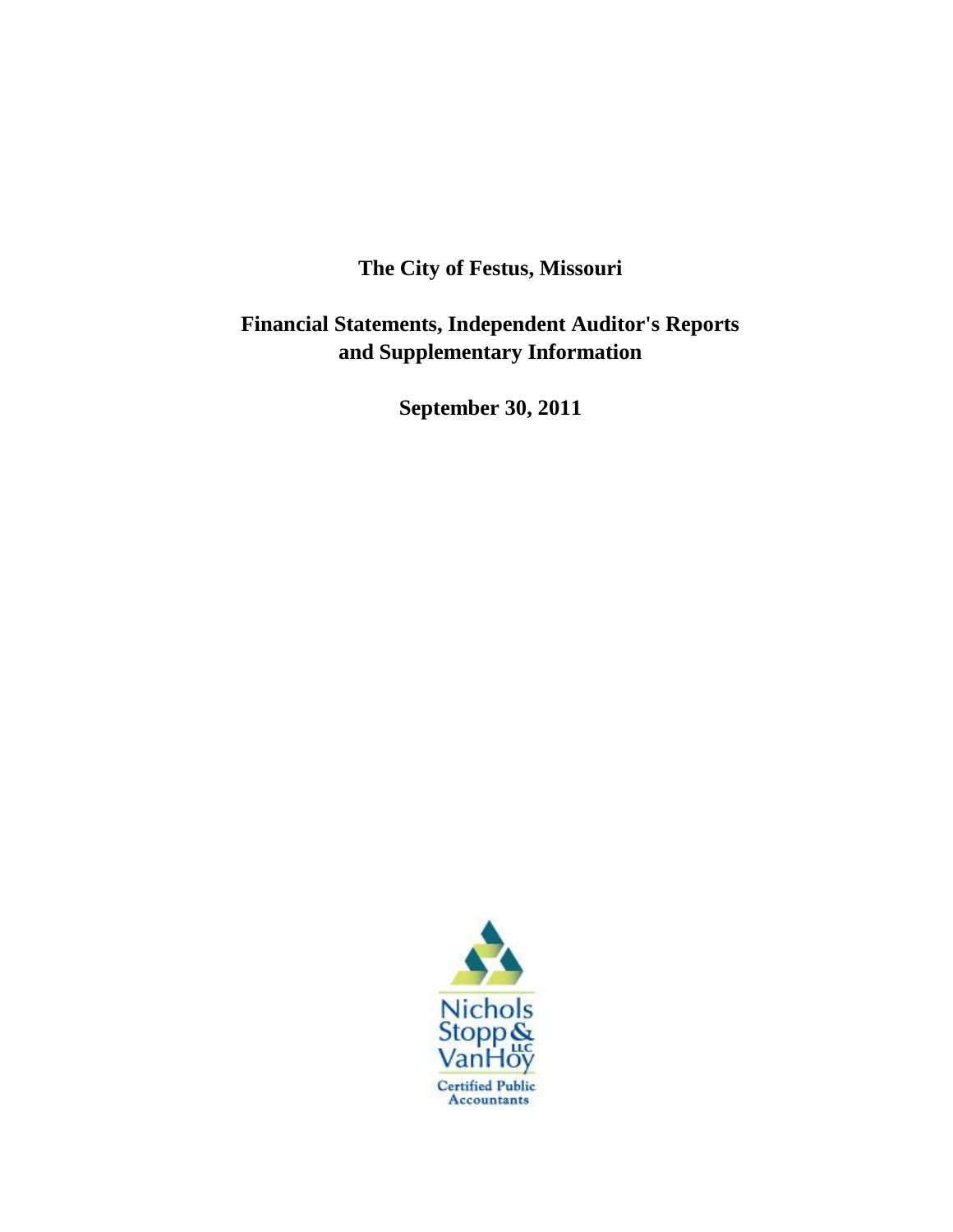### **The City of Festus, Missouri Table of Contents For the year ended September 30, 2011**

| <b>Financial Section</b>                                                                                     | Page |
|--------------------------------------------------------------------------------------------------------------|------|
|                                                                                                              |      |
|                                                                                                              | 3    |
| <b>Basic Financial Statements</b>                                                                            |      |
| Government-Wide Financial Statements:                                                                        |      |
|                                                                                                              | -14  |
|                                                                                                              |      |
| <b>Fund Financial Statements:</b>                                                                            |      |
|                                                                                                              | -16  |
| Reconciliation of the Balance Sheet of Governmental Funds                                                    |      |
|                                                                                                              | -17  |
|                                                                                                              |      |
| Combined Statement of Revenues, Expenditures, and                                                            | -18  |
|                                                                                                              |      |
| Reconciliation of the Statement of Revenues, Expenditures and Changes                                        |      |
|                                                                                                              |      |
| Proprietary Fund Statements:                                                                                 |      |
|                                                                                                              | 20   |
|                                                                                                              | -21  |
|                                                                                                              |      |
|                                                                                                              | 22   |
|                                                                                                              | 23   |
|                                                                                                              |      |
| <b>Required Supplemental Information</b><br>Schedule of Revenues, Expenditures and Changes in Fund Balance - |      |
|                                                                                                              | -45  |
|                                                                                                              |      |
| Schedule of Revenues, Expenditures and Changes in Fund Balance -                                             | 46   |
|                                                                                                              |      |
| Schedule of Revenues, Expenditures and Changes in Fund Balance -                                             |      |
|                                                                                                              | 47   |
| Schedule of Revenues, Expenditures and Changes in Fund Balance -                                             |      |
|                                                                                                              | 48   |
|                                                                                                              | 49   |
|                                                                                                              |      |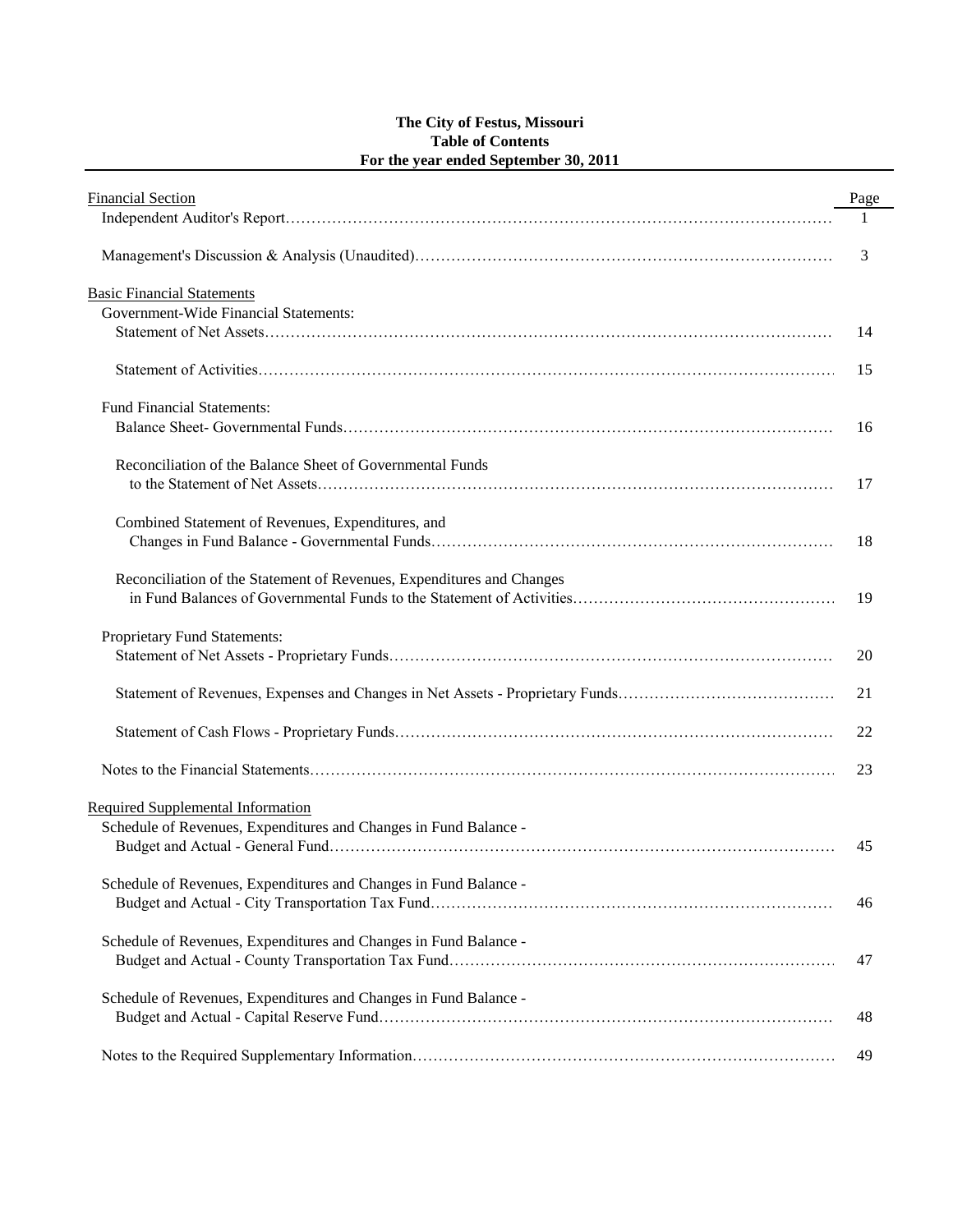### **The City of Festus, Missouri Table of Contents For the year ended September 30, 2011**

| Supplementary Information                                                           | 50 |
|-------------------------------------------------------------------------------------|----|
|                                                                                     |    |
| Combining Schedule of Revenues, Expenditures and Changes in Fund Balances -         | 51 |
|                                                                                     |    |
| Schedule of Revenues, Expenditures and Changes in Fund Balance -                    | 52 |
|                                                                                     |    |
| Statement of Revenues, Expenditures and Changes in Fund Balance -                   |    |
|                                                                                     | 53 |
| Statement of Revenues, Expenditures and Changes in Fund Balance -                   |    |
|                                                                                     | 54 |
| Statement of Revenues, Expenditures and Changes in Fund Balance -                   |    |
|                                                                                     | 55 |
|                                                                                     |    |
| Statement of Revenues, Expenditures and Changes in Fund Balance -                   | 56 |
|                                                                                     |    |
| Schedule of Revenues, Expenditures and Changes in Fund Balance -                    |    |
|                                                                                     | 57 |
| Schedule of Revenues, Expenditures and Changes in Fund Balance -                    |    |
|                                                                                     | 58 |
| Schedule of Revenues, Expenditures and Changes in Fund Balance -                    |    |
|                                                                                     | 59 |
|                                                                                     |    |
| Schedule of Revenues, Expenditures and Changes in Fund Balance -                    | 60 |
|                                                                                     |    |
| Schedule of Revenues, Expenditures and Changes in Fund Balance -                    |    |
|                                                                                     | 61 |
| Schedule of Revenues, Expenditures and Changes in Fund Balance -                    |    |
|                                                                                     | 62 |
| <b>Federal Compliance Section</b>                                                   |    |
| Report on Internal Control Over Financial Reporting and on Compliance               |    |
| And Other Matters Based on an Audit of Financial Statements                         |    |
|                                                                                     | 63 |
| Report on Compliance with Requirements That Could Have a Direct and Material Effect |    |
| On Each Major Program and on Internal Control Over Compliance in Accordance         |    |
|                                                                                     | 65 |
|                                                                                     | 67 |
|                                                                                     |    |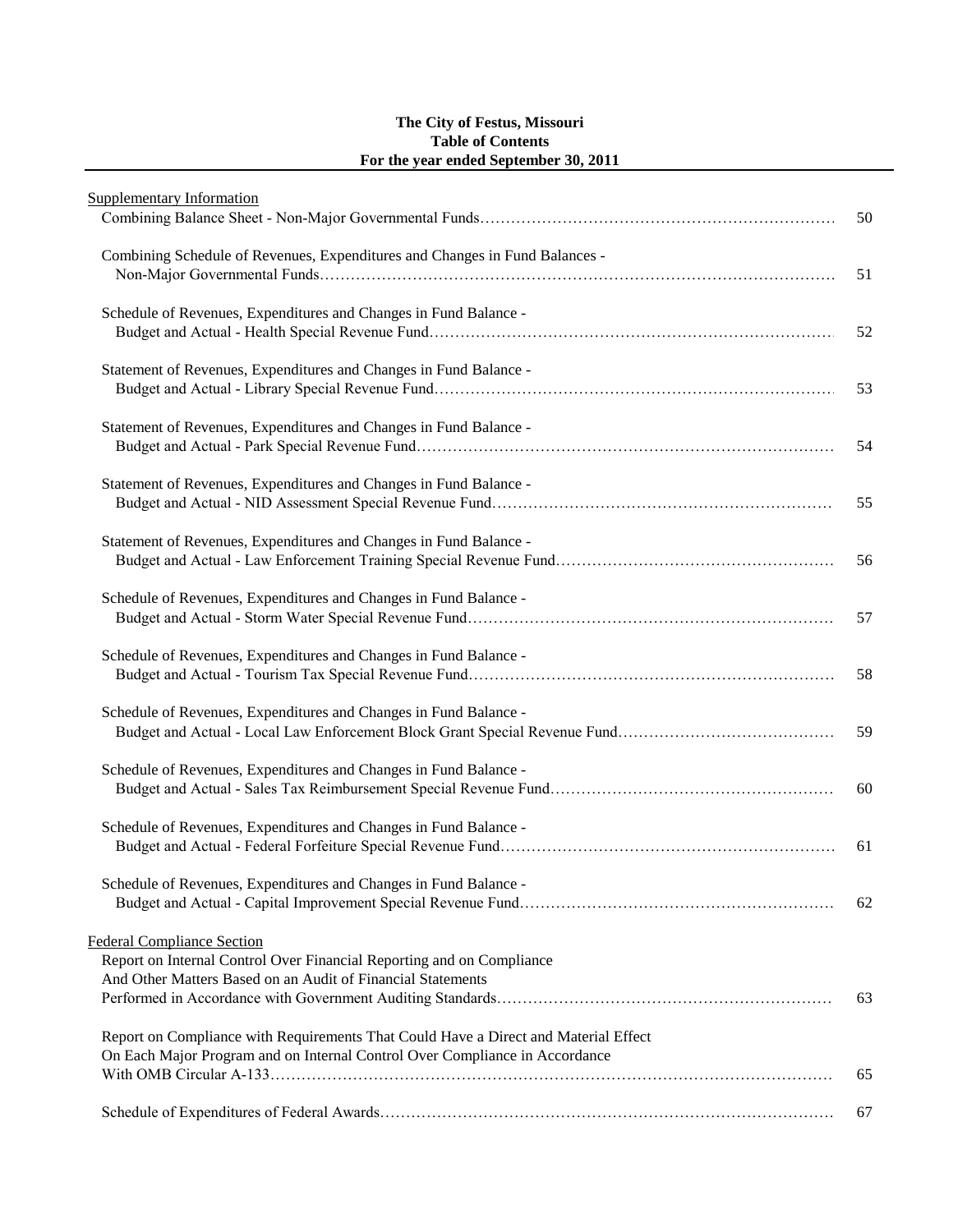### **The City of Festus, Missouri Table of Contents For the year ended September 30, 2011**

| Federal Compliance Section (continued) |     |
|----------------------------------------|-----|
|                                        |     |
|                                        |     |
|                                        | -69 |
|                                        |     |
|                                        |     |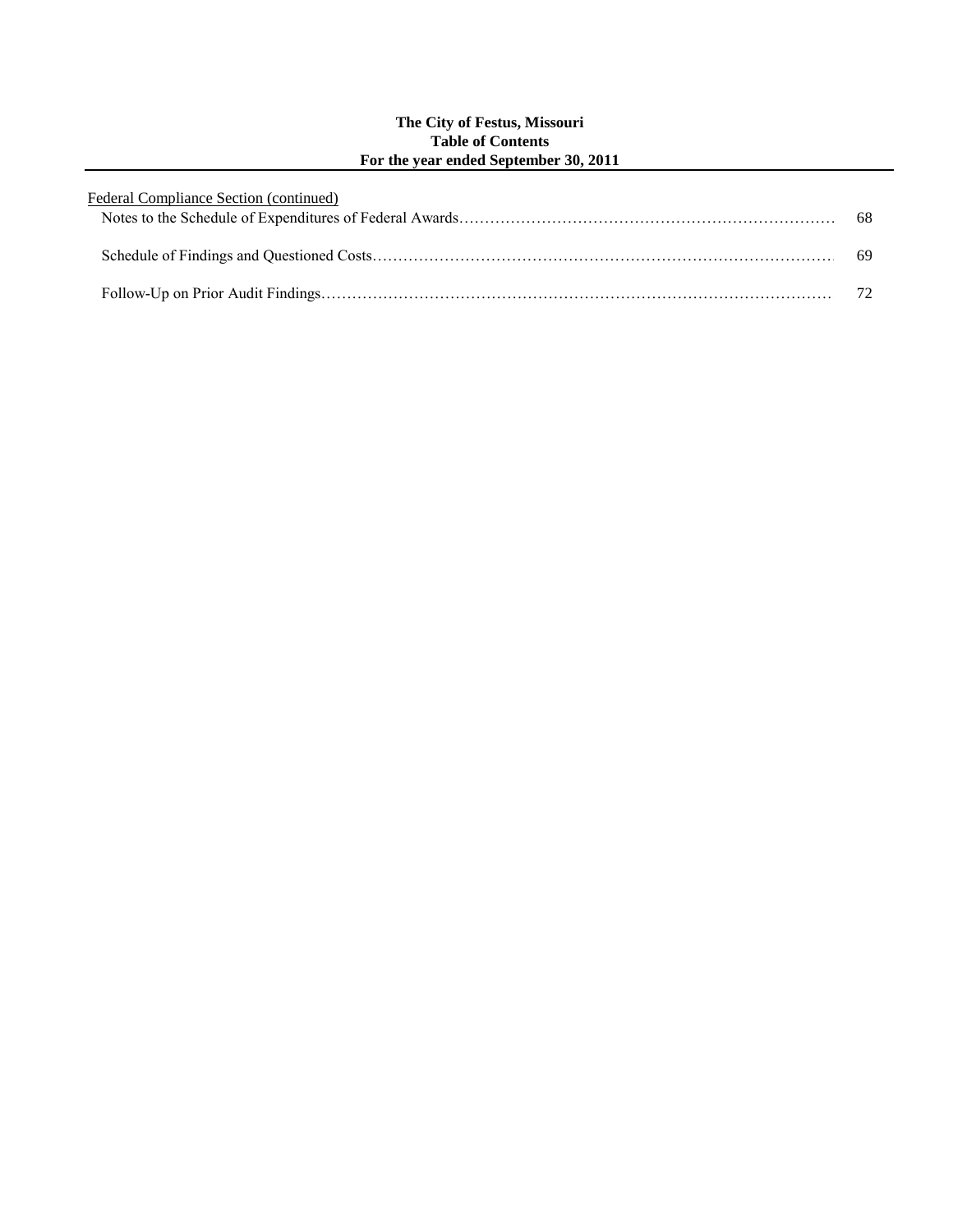### **INDEPENDENT AUDITOR'S REPORT**



10425 Old Olive Street Road, Suite 101

**Creve Coeur.** Missouri 63141

PHONE: 314-569-3800 FAX: 314-569-0020

www.nsvcpa.com

Honorable Mayor and City Council City of Festus, Missouri

We have audited the accompanying financial statements of the governmental activities, the business-type activities, each major fund, and the aggregate remaining fund information of the City of Festus, Missouri, (the City), as of and for the year ended September 30, 2011, which collectively comprise the City's basic financial statements as listed in the table of contents. These financial statements are the responsibility of the City of Festus' management. Our responsibility is to express opinions on these financial statements based on our audit.

We conducted our audit in accordance with auditing standards generally accepted in the United States of America and the standards applicable to financial audits contained in *Government Auditing Standards*, issued by the Comptroller General of the United States. Those standards require that we plan and perform the audit to obtain reasonable assurance about whether the financial statements are free of material misstatement. An audit includes examining, on a test basis, evidence supporting the amounts and disclosures in the financial statements. An audit also includes assessing the accounting principles used and the significant estimates made by management, as well as evaluating the overall financial statement presentation. We believe that our audit provides a reasonable basis for our opinions.

The financial statements of the Festus Public Library Foundation, Inc. (the Foundation) have not been audited, and we were not engaged to audit the Foundation financial statements as part of our audit of the City's basic financial statements. The Foundation's financial activities are included in the City's basic financial statements as a discretely presented component unit.

As more fully described in Note 12, the City has not determined the cost of its defined benefit pension plan in accordance with accounting principles generally accepted in the United State of America (GASB 45), which require the cost of employees' pensions to be recognized over the employees' respective service periods and a liability to be recognized when the accumulated benefit obligation exceeds the fair value of plan assets. The effects of that departure on the financial statements are not reasonably determinable.

In our opinion, except for the effect of the matter described in the preceding paragraph, the financial statements referred to above present fairly, in all material respects, the respective financial position of the governmental activities, the business-type activities, each major fund, and the aggregate remaining fund information of the City of Festus, Missouri, as of September 30, 2011, and the respective changes in financial position, and, where applicable, cash flows thereof for the year then ended in conformity with accounting principles generally accepted in the United States of America. As described in Note 15, the City has adopted the provisions of Governmental Accounting Standards Board No. 54. "Fund Balance Reporting and Governmental Fund Type Definitions" as of and for the year ended September 30, 2011.

In accordance with *Government Auditing Standards*, we have also issued our report dated June 29, 2012, on our consideration of the City of Festus, Missouri's internal control over financial reporting and on our tests of its compliance with certain provisions of laws, regulations, contracts, and grant agreements and other matters. The purpose of that report is to describe the scope of our testing of internal control over financial reporting and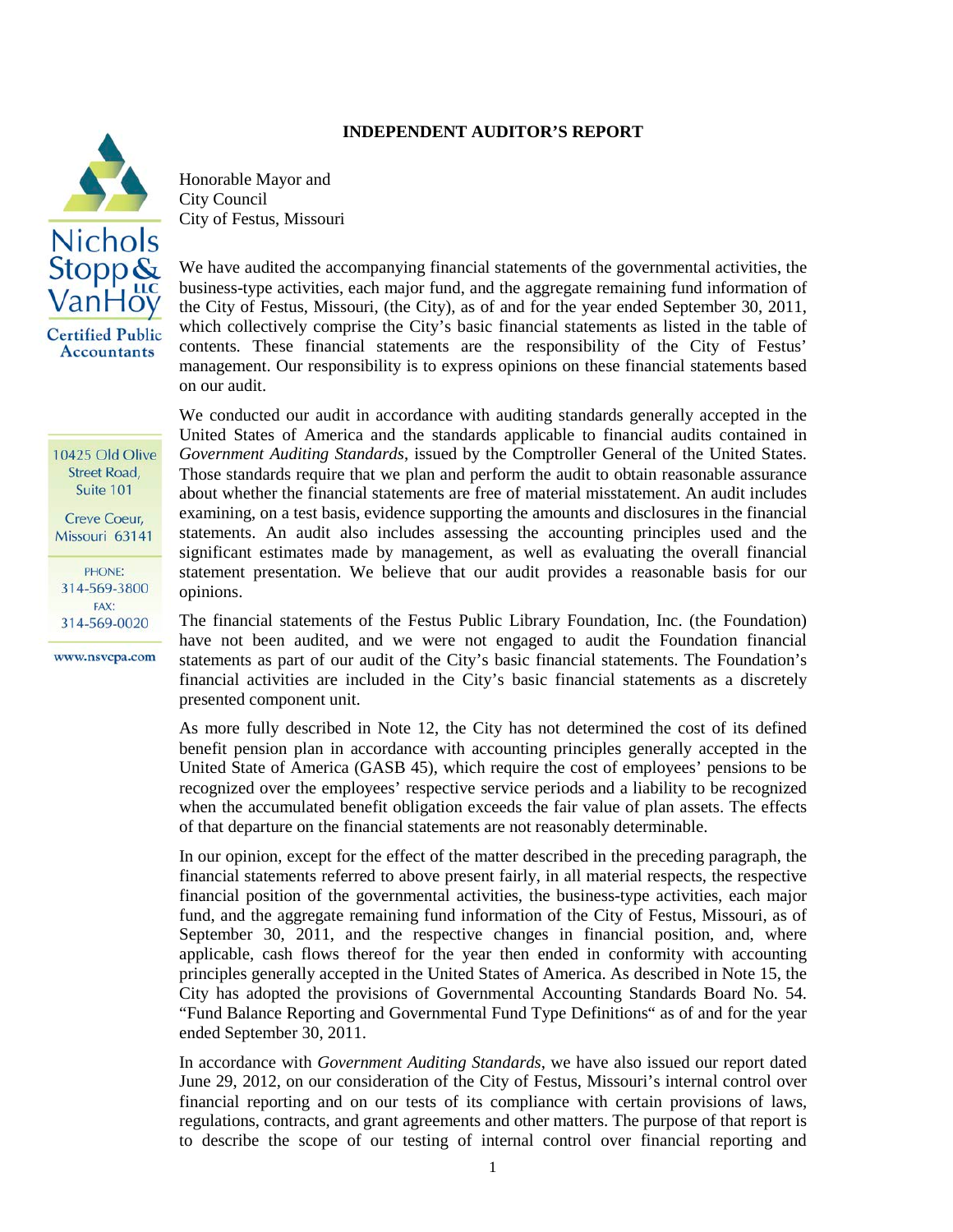compliance and the results of that testing, and not to provide an opinion on internal control over financial reporting or on compliance. That report is an integral part of an audit performed in accordance with *Government Auditing Standards* and should be considered in assessing the results of our audit.

Accounting principles generally accepted in the United States of America require that the management's discussion and analysis and budgetary comparison information on pages 3 through 13 and 45 through 49 be presented to supplement the basic financial statements. Such information, although not a part of the basic financial statements, is required by the Governmental Accounting Standards Board, who considers it to be an essential part of financial reporting for placing the basic financial statements in an appropriate operational, economic, or historical context. We have applied certain limited procedures to the required supplementary information in accordance with auditing standards generally accepted in the United States of America, which consisted of inquiries of management about the methods of preparing the information and comparing the information for consistency with management's responses to our inquiries, the basic financial statements, and other knowledge we obtained during our audit of the basic financial statements. We do not express an opinion or provide any assurance on the information because the limited procedures do not provide us with sufficient evidence to express an opinion or provide any assurance.

Our audit was conducted for the purpose of forming opinions on the financial statements that collectively comprise the City of Festus, Missouri's basic financial statements. The combining and individual nonmajor fund financial statements and nonmajor budgetary comparison information are presented for purposes of additional analysis and are not a required part of the basic financial statements. The schedule of expenditures of federal awards is presented for purposes of additional analysis as required by U.S. Office of Management and Budget Circular A-133, *Audits of States, Local Governments, and Non-Profit Organizations*, and is also not a required part of the basic financial statements. The combining and individual nonmajor fund financial statements, nonmajor budgetary comparison information, and the schedule of expenditures of federal awards are the responsibility of management and were derived from and relate directly to the underlying accounting and other records used to prepare the financial statements. The information has been subjected to the auditing procedures applied in the audit of the basic financial statements and certain additional procedures, including comparing and reconciling such information directly to the underlying accounting and other records used to prepare the financial statements or to the financial statements themselves, and other additional procedures in accordance with auditing standards generally accepted in the United States of America. In our opinion, the information is fairly stated in all material respects in relation to the basic financial statements as a whole.

Nuchols, Stopp, & Vantlay, SLC

Creve Coeur, Missouri June 29, 2012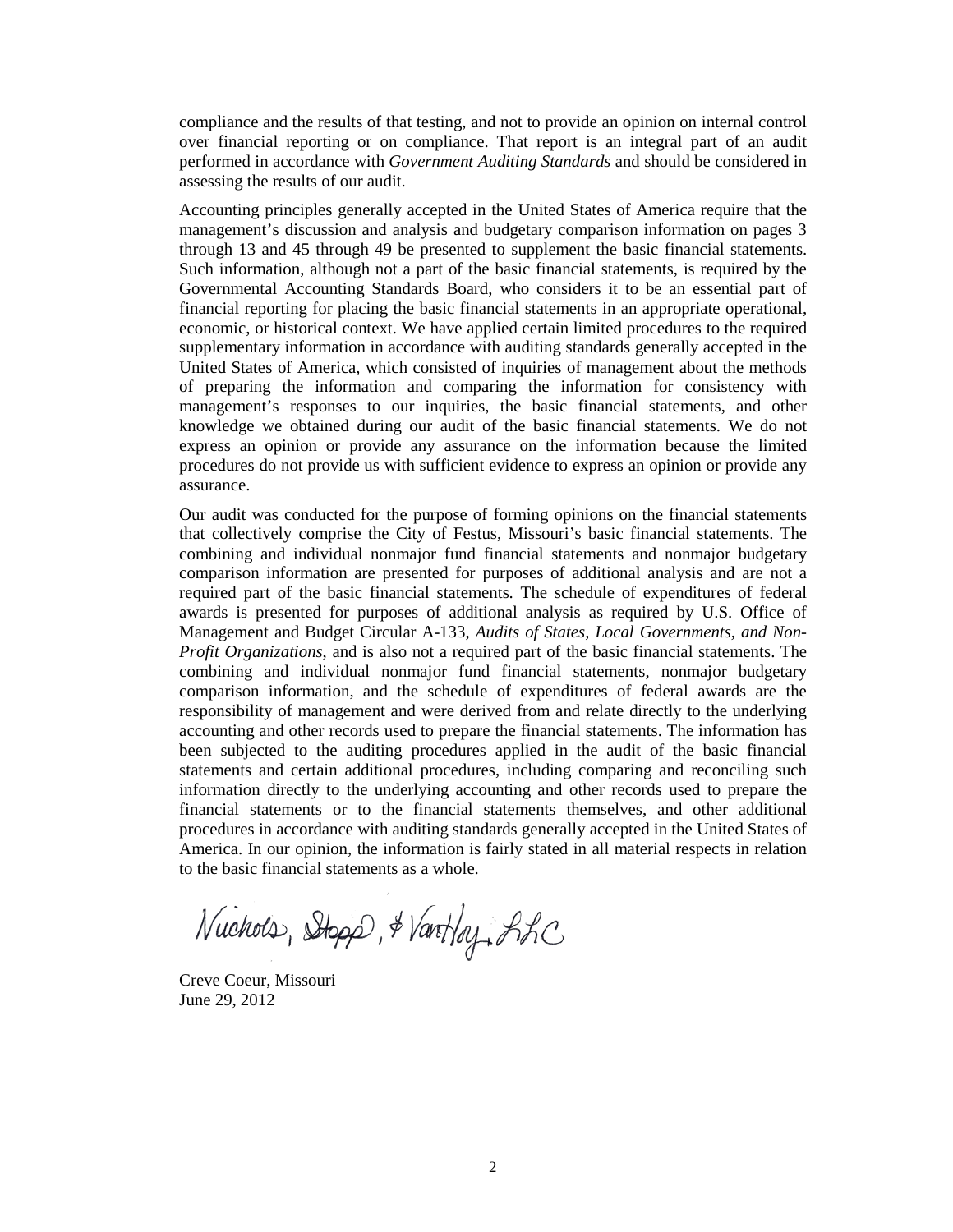As management of the City of Festus, Missouri, we offer readers of the City of Festus's Financial Statements this narrative overview and analysis of the financial activities of the City of Festus, Missouri for the Fiscal Year ended September 30, 2011. We encourage readers to consider the information presented here along with the City's financial statements, including the footnotes and supplementary information that follow this Management's Discussion and Analysis.

# **FINANCIAL HIGHLIGHTS**

- The assets of the City, as reported by the Statement of Net Assets, exceeded its liabilities at the close of the most recent fiscal year by \$ 35,077,779 (net assets). Of this amount, \$ 11,153,925 (unrestricted net assets) may be used to meet the City's ongoing obligations to its citizens and creditors in accordance with the City's fund designation and fiscal policies.
- As of the close of the 2011 fiscal year, the City of Festus' Governmental Fund Statements reported combined ending fund balances of \$ 10,177,319 an increase of \$ 2,317,252 in comparison with the prior year, after adjustments. 94 % of this total amount is available for spending at the government's discretion (unassigned fund balance). Of this amount the City tries to maintain a balance of \$1,200,000 for emergency purposes in the General Fund and \$1,000,000 in the City Transportation Tax Fund, these amounts are reviewed by council.
- As of the close of the 2011 fiscal year, the City of Festus' Proprietary Funds reported combined ending net assets of \$ 10,985,596, an increase of \$ 664,115 in comparison with the prior year, after adjustments.
- At the end of the current fiscal year, unassigned fund balance for the general fund was \$1,976,939 or 33% of total general fund expenditures.
- The City's total debt decreased by \$ 1,042,000 during the current fiscal year to a total of \$ 14,226,069. This includes the capital lease for the purchase and remodeling of the Library building at 400 West Main Street.

## **OVERVIEW OF THE FINANCIAL STATEMENTS**

This discussion and analysis is intended to serve as an introduction to the City of Festus, Missouri's basic financial statements. The City of Festus, Missouri's basic financial statements are comprised of three components: 1) government-wide financial statements, 2) fund financial statements, and 3) notes to the financial statements. This report also contains required supplementary information and other supplementary information in addition to the basic financial statements.

## **GOVERNMENT-WIDE FINANCIAL STATEMENTS**

The *government-wide financial statements* are designed to provide readers with a broad overview of the City of Festus, Missouri's finances, in a manner similar to a private-sector business. Note the government-wide financial statements exclude fiduciary fund activities.

The two government-wide statements are the *statement of net assets* and the *statement of activities*. These statements report the City's net assets and how they have changed.

The *statement of net assets* presents information on all the City of Festus' assets and liabilities, with the difference between the two reported as *net assets.* Over time, increases or decreases in net assets may serve as a useful indicator of whether the financial position of the City of Festus, Missouri is improving or deteriorating.

The *statement of activities* presents information showing how the City's net assets changed during the most recent fiscal year. All changes in net assets are reported as soon as the underlying event giving rise to the change occurs, *regardless of the timing and related cash flows.* Thus, revenues and expenses are reported in this statement for some items that will only result in cash flows in future fiscal periods (e.g., uncollected taxes and accrued vacation leave).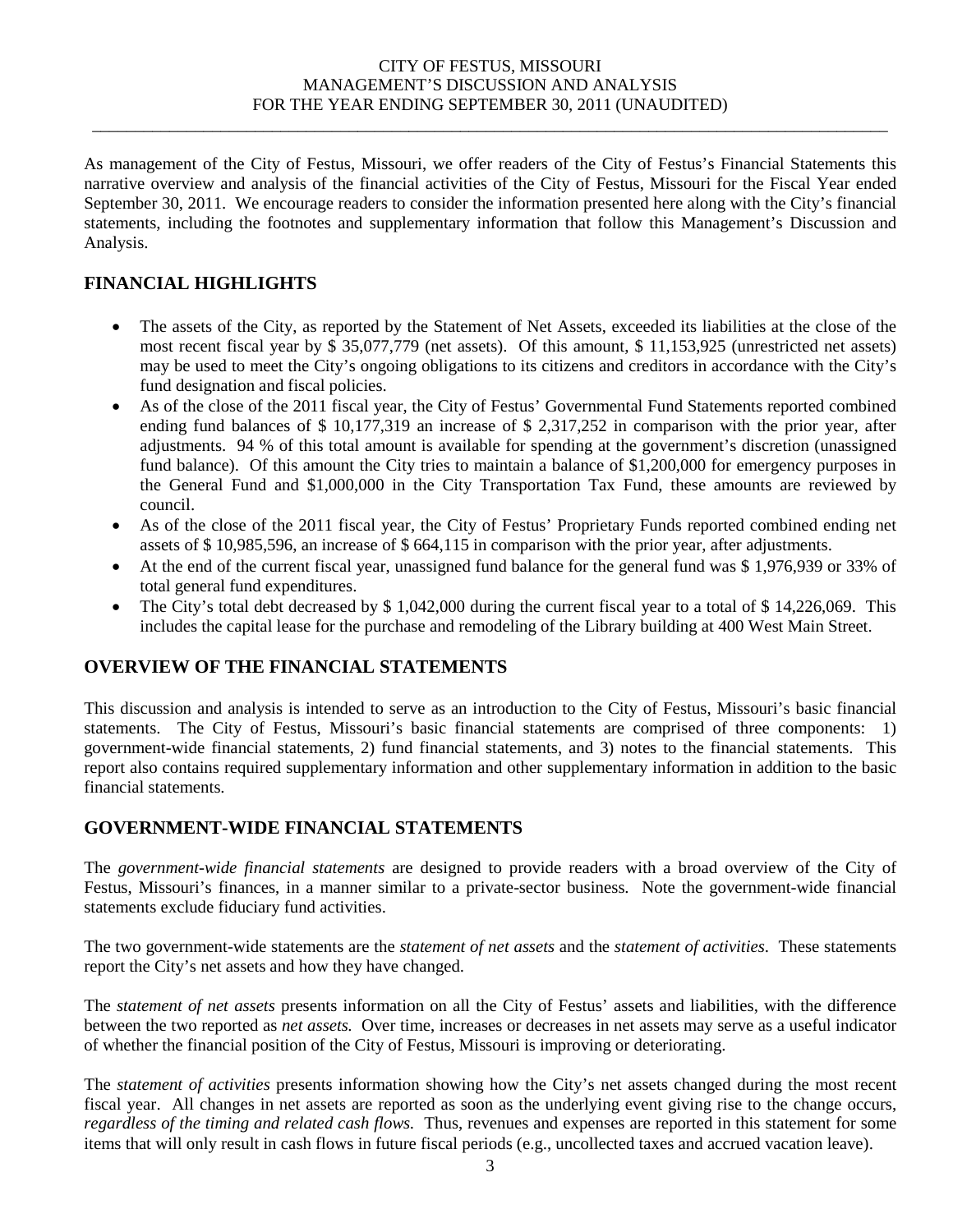### **GOVERNMENT-WIDE FINANCIAL STATEMENTS (continued)**

The government-wide financial statements distinguish functions of the City of Festus, Missouri that are principally supported by taxes and intergovernmental revenues *(governmental activities),* from other functions that are intended to recover all or a significant portion of their costs through user fees and charges *(business-type activities)*. Not only do the government-wide financial statements include the City itself (known as the primary government), but also one legally separate agency. Financial information for the component unit are shown separately from the financial information presented for the primary government. The *governmental activities* of the City of Festus, Missouri include general government, judicial, building and planning, public safety, parks and recreation, public works and a public library. The City of Festus, Missouri operates two *business-type activities* that include a municipal airport and a water and sewer department.

## **FUND FINANCIAL STATEMENTS**

A *fund* is a grouping of related accounts that is used to maintain control over resources that have been segregated for specific activities or objectives. The City of Festus, Missouri like other state and local governments, uses fund accounting to ensure and demonstrate compliance with finance-related legal requirements. All of the funds of the City of Festus, Missouri can be divided into two categories: governmental funds and proprietary funds.

### **GOVERNMENTAL FUNDS**

*Governmental funds* are used to account for essentially the same functions reported as *governmental activities* in the government-wide financial statements. However, unlike the government-wide financial statements, governmental fund financial statement focus on *near-term inflows and outflows of expendable resources,* as well as on *balances of expendable resources* available at the end of the fiscal year. Such information may be useful in evaluating a government's near-term financing requirements.

Because the focus of governmental funds is narrower than that of the government-wide financial statements, it is useful to compare the information presented for *governmental funds* with similar information presented for *governmental activities* in the government-wide financial statements. By doing so, readers may better understand the long-term impact of the government's near-term financial decisions. Both the governmental fund balance sheet and the governmental fund statement of revenues, expenditures, and changes in the fund balance provide a reconciliation to facilitate this comparison between *governmental funds* and the government-wide *financial statements.*

The City of Festus, Missouri maintains fifteen individual governmental funds. Information is presented separately in the governmental fund balance sheet and in the governmental fund statement of revenues, expenditures, and changes in fund balances for the General Fund, City Transportation Tax Fund, County Transportation Tax Fund, and Capital Reserve Fund, which are considered to be a major funds. Data from the other governmental funds are combined into a single, aggregated presentation called "other governmental funds". Individual fund data for each of these non-major governmental funds is provided in the form of *combining statements* in the other supplementary information section in this report.

The City of Festus, Missouri adopts an annual appropriated budget for all of its major governmental funds and all other governmental funds. Budgetary comparison statements have been provided for all budgeted funds to demonstrate legal compliance with the respective adopted budget.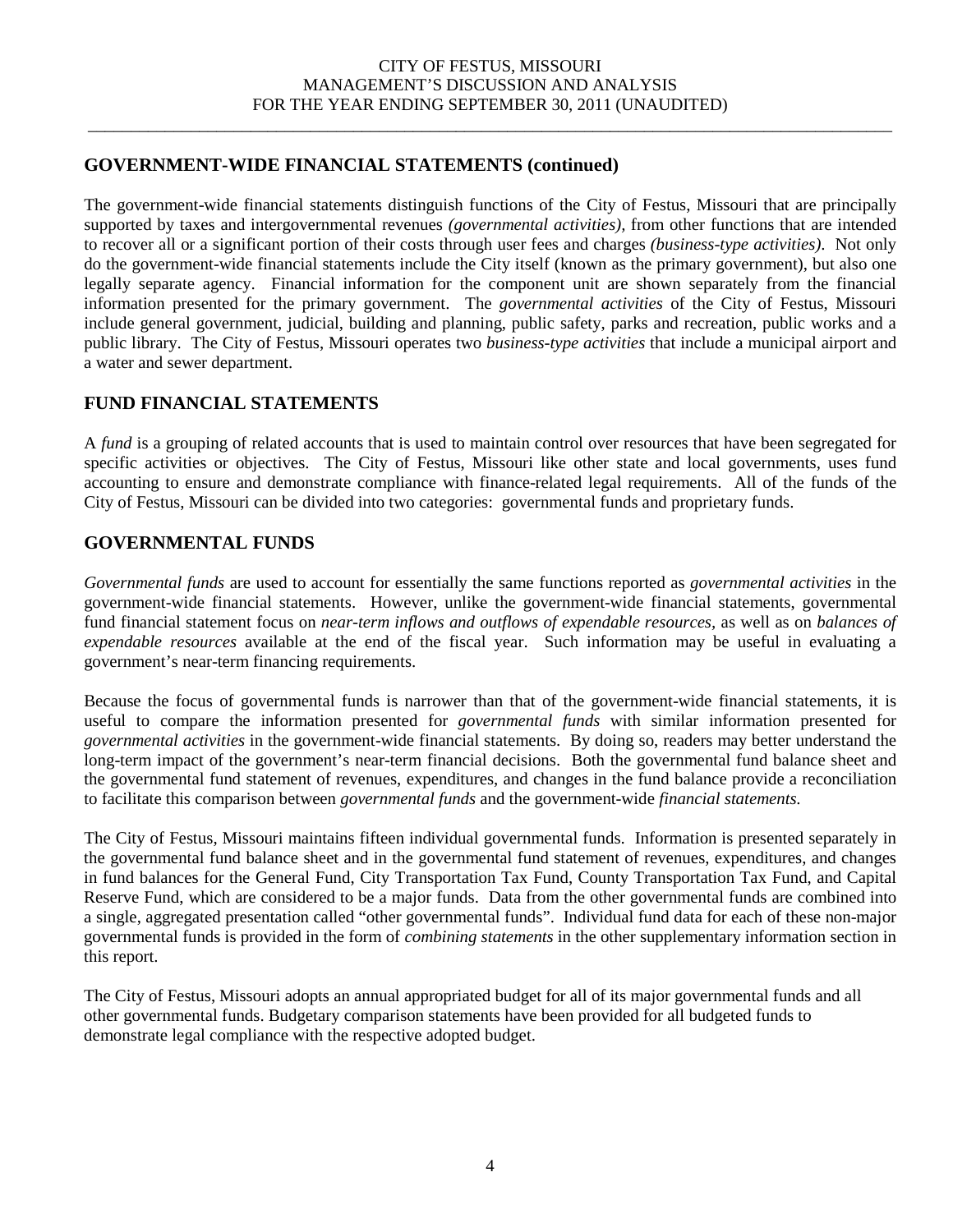### **PROPRIETARY FUNDS**

Proprietary funds are used to account for operations that are financed and operated in a manner similar to private business enterprises where the intent of the governing body is that the costs of providing goods or services to the general public on a continuing basis be financed or recovered primarily through user charges; or where the governing body has decided that periodic determination of revenues earned, expenses incurred and/or net income is appropriate for capital maintenance, public policy, management control, accountability or other purposes. The City has two enterprise funds, which are the municipal airport fund and the water and sewer fund. The proprietary fund financial statements provide separate information for the Airport and the Water and Sewer funds since both are considered to be major funds of the City. The Airport was sold in February 2011, so this will be the final year to report the Airport Fund.

## **NOTES TO THE BASIC FINANCIAL STATEMENTS**

The notes provide additional information that is essential to a full understanding of the data provided in the government-wide and fund financial statements.

### **OTHER INFORMATION**

In addition to the basic financial statements and accompanying notes, this report also presents certain *required supplementary information* concerning the City of Festus's progress in funding its obligations to provide pension benefits to its employees**.**

### **OTHER SUPPLEMENTARY INFORMATION**

The combining and individual fund statements, referred to earlier in connection with non-major governmental funds, are presented immediately following the required supplementary information.

### **GOVERNMENT-WIDE FINANCIAL ANALYSIS-FINANCIAL ANALYSIS OF THE CITY AS A WHOLE**

This is the eighth year that the City has presented its financial statements under the new reporting model required by the Governmental Accounting Standards Board Statement No. 34 (GASB 34), *Basic Financial Statements and Management's Discussion and Analysis for State and Local Governments.* Therefore, a comparative analysis of government-wide data is provided.

As noted earlier, net assets may serve over time as a useful indicator of a government's financial position. In the case of the City of Festus, Missouri, assets exceeded liabilities by \$ 35,077,779 at the close of the most recent fiscal year.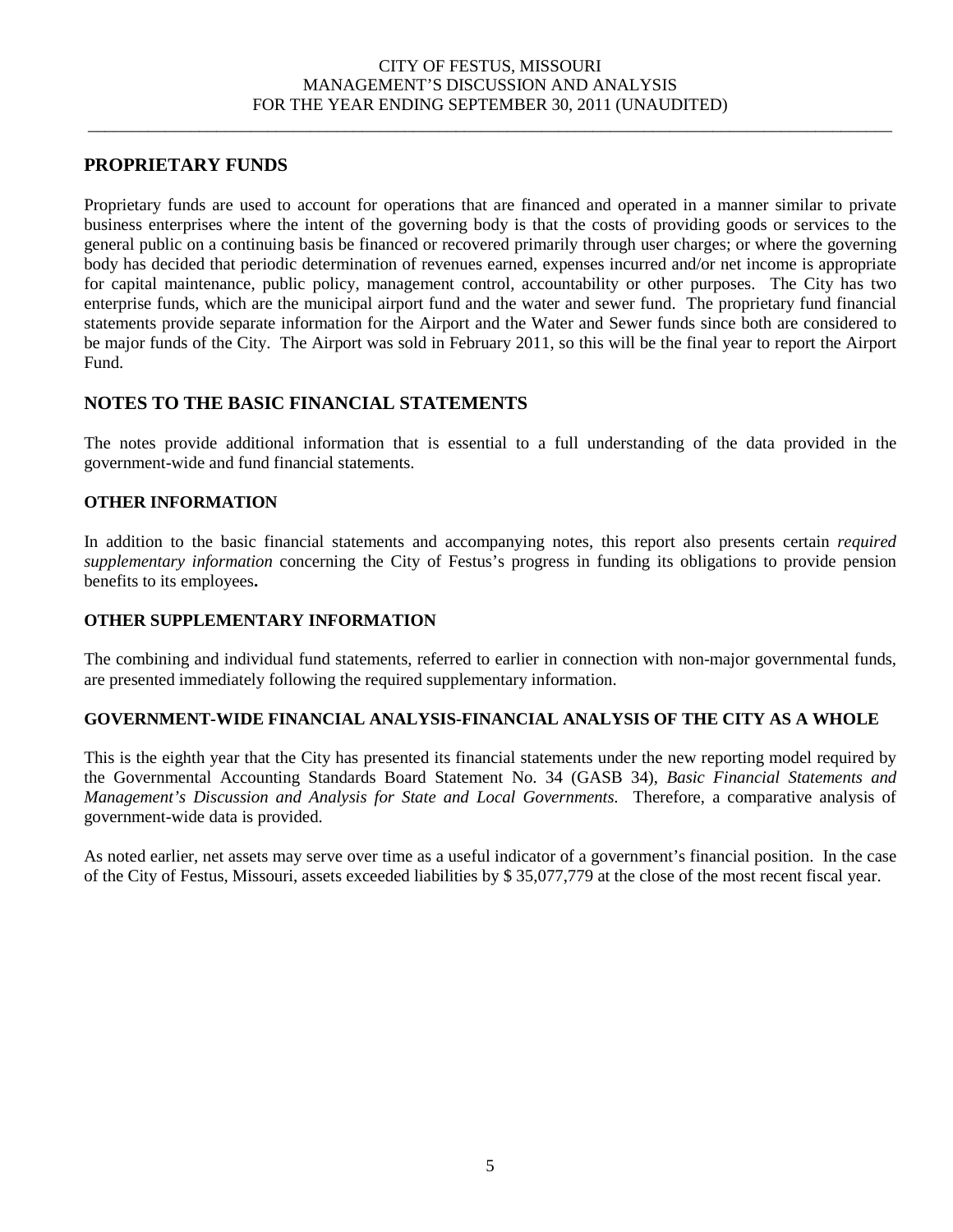### CITY OF FESTUS, MISSOURI MANAGEMENT'S DISCUSSION AND ANALYSIS FOR THE YEAR ENDING SEPTEMBER 30, 2011 (UNAUDITED)

\_\_\_\_\_\_\_\_\_\_\_\_\_\_\_\_\_\_\_\_\_\_\_\_\_\_\_\_\_\_\_\_\_\_\_\_\_\_\_\_\_\_\_\_\_\_\_\_\_\_\_\_\_\_\_\_\_\_\_\_\_\_\_\_\_\_\_\_\_\_\_\_\_\_\_\_\_\_\_\_\_\_\_\_\_\_\_\_\_\_\_\_\_\_

|                          |              | Governmental      | <b>Business-Type</b> |                   | <b>Total</b> |              |  |  |
|--------------------------|--------------|-------------------|----------------------|-------------------|--------------|--------------|--|--|
|                          |              | <b>Activities</b> |                      | <b>Activities</b> |              |              |  |  |
|                          | 2010         | 2011              | 2010                 | 2011              | 2010         | 2011         |  |  |
| <b>Assets</b>            |              |                   |                      |                   |              |              |  |  |
|                          |              |                   |                      |                   |              |              |  |  |
| Current & Other Assets   | \$14,155,234 | \$15,296,537      | \$11,267,357         | \$11,433,193      | \$25,422,591 | \$26,729,730 |  |  |
| Capital Assets, Net      | 14,918,066   | 16,035,631        | 9,618,316            | 9,334,281         | 24,536,382   | 25,369,912   |  |  |
| <b>Total Assets</b>      | 29,073,300   | 31,332,168        | 20,885,673           | 20,767,474        | 49,958,973   | 52,099,642   |  |  |
|                          |              |                   |                      |                   |              |              |  |  |
| <b>Liabilities</b>       |              |                   |                      |                   |              |              |  |  |
|                          |              |                   |                      |                   |              |              |  |  |
| Long-Term Liabilities    | 5,292,365    | 4,975,559         | 9,975,704            | 9,250,510         | 15,268,069   | 14,226,069   |  |  |
| <b>Other Liabilities</b> | 3,360,775    | 2,264,426         | 588,488              | 531,368           | 3,949,263    | 2,795,794    |  |  |
| <b>Total Liabilities</b> | 8,653,140    | 7,239,985         | 10,530,929           | 9,781,878         | 19,217,332   | 17,021,863   |  |  |
|                          |              |                   |                      |                   |              |              |  |  |
| <b>Net Assets</b>        |              |                   |                      |                   |              |              |  |  |
| Invested in Capital      |              |                   |                      |                   |              |              |  |  |
| Assets,                  |              |                   |                      |                   |              |              |  |  |
| Net of Related Debt      | 13,138,674   | 14,260,410        | 5,522,197            | 6,495,981         | 18,660,871   | 20,756,391   |  |  |
| Restricted               | (460, 475)   | 16,167            | 126,008              | 3,151,296         | (334, 467)   | 3,167,463    |  |  |
| Unassigned               | 7,741,961    | 9,815,606         | 4,673,276            | 1,338,319         | 12,415,237   | 11,153,925   |  |  |
| <b>Total Net Assets</b>  | \$20,420,160 | \$24,092,183      | \$10,321,481         | \$10,985,596      | \$30,741,641 | \$35,077,779 |  |  |

### **City of Festus Net Assets**

The largest portion of the City's net assets reflects its investment in capital assets (e.g., land, buildings, machinery, and equipment); less any related debt used to acquire those assets that is still outstanding. The City uses these capital assets to provide services to citizens; consequently, these assets are not available for future spending. Although the City's investment in its capital assets is reported net of related debt, it should be noted that the resources needed to repay this debt must be provided from other sources, since the capital assets themselves cannot be used to liquidate these liabilities**.**

An additional portion of the City's net assets 9.03 % represents resources that are subject to external restrictions on how they may be used. The remaining balance of unrestricted net assets of \$ 11,153,925 may be used to meet the City's ongoing obligations to citizens and creditors.

As of September 30, 2011, the City of Festus, Missouri is able to report positive balances in all of the net assets for the current year-end.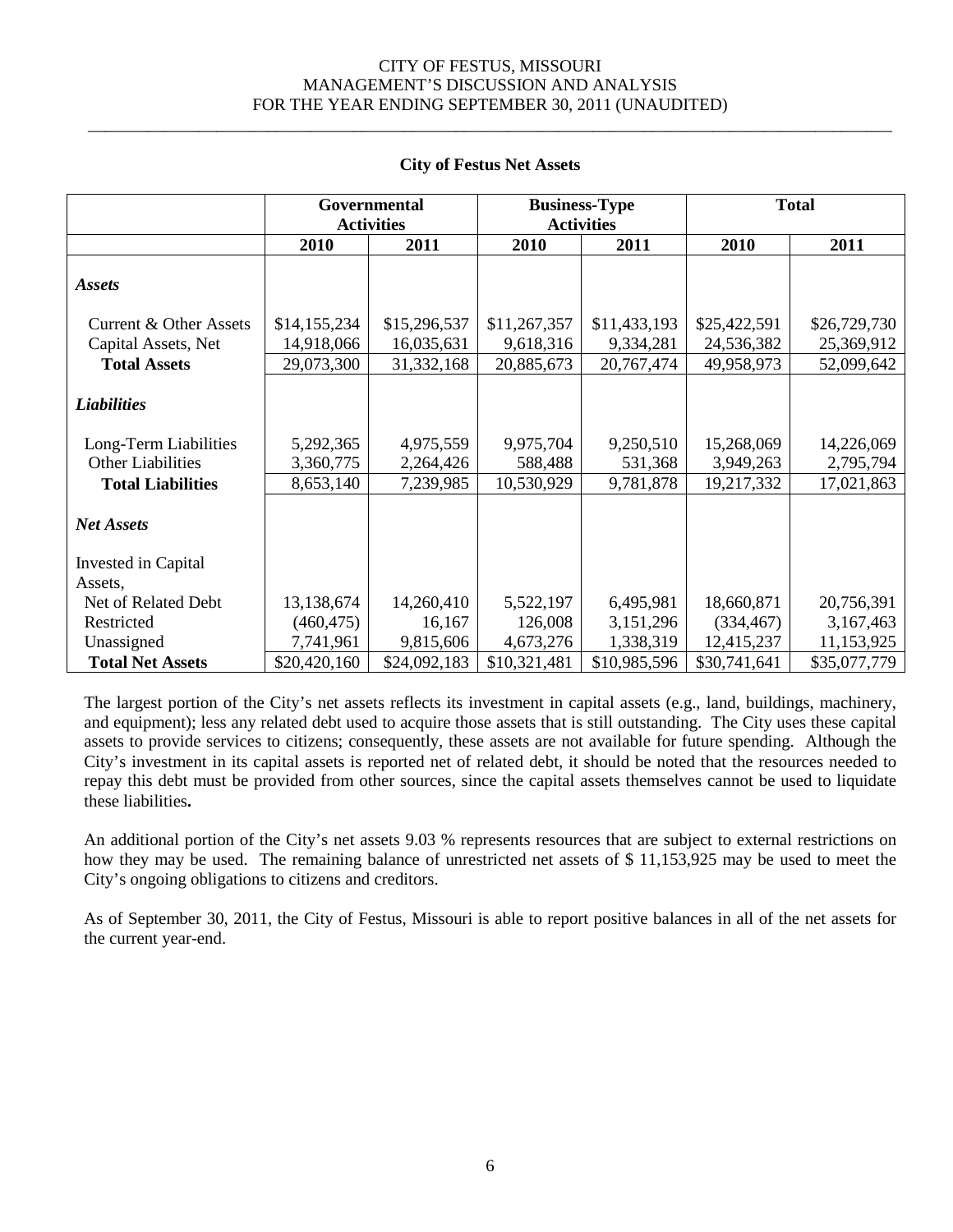Key elements of the changes in net assets are as follows:

| <b>City of Festus</b>                 |             |                   |             |                      |             |               |  |  |  |
|---------------------------------------|-------------|-------------------|-------------|----------------------|-------------|---------------|--|--|--|
| <b>Statement of</b>                   |             | Government        |             | <b>Business-Type</b> |             |               |  |  |  |
| <b>Activities</b>                     |             | <b>Activities</b> |             | <b>Activities</b>    |             | <b>Totals</b> |  |  |  |
|                                       | 2010        | 2011              | 2010        | 2011                 | 2010        | 2011          |  |  |  |
|                                       |             |                   |             |                      |             |               |  |  |  |
| <b>Revenues</b>                       |             |                   |             |                      |             |               |  |  |  |
| <b>Program Revenues:</b>              |             |                   |             |                      |             |               |  |  |  |
| <b>Charges for Services</b>           | \$1,746,463 | \$1,776,203       | \$3,901,511 | \$3,909,985          | \$5,647,974 | \$5,686,188   |  |  |  |
| <b>Operating Grants</b>               | 288,705     | 269,017           |             |                      | 288,705     | 269, 017      |  |  |  |
| Capital Grants<br>$\&$                |             |                   |             |                      |             |               |  |  |  |
| Contributions                         | 800,281     | 563,686           | 952,325     | 50,206               | 1,752,606   | 613,892       |  |  |  |
| <b>General Revenues:</b>              |             |                   |             |                      |             |               |  |  |  |
| <b>Taxes</b>                          | 7,688,580   | 7,935,572         |             |                      | 7,688,580   | 7,935,572     |  |  |  |
| Licenses (taxes)                      | 184,088     | 195,989           |             |                      | 187,088     | 195,989       |  |  |  |
| <b>Investment Income</b>              | 52,406      | 43,639            | 171,170     | 164,455              | 223,576     | 208,094       |  |  |  |
| Gain/Loss, on disposal                | (201)       | (1,947)           |             | 1,930,029            | (201)       | 1,928,082     |  |  |  |
| Miscellaneous                         | 114,863     | 77,499            | 8,195       | 26,729               | 123,058     | 104,228       |  |  |  |
| <b>Total Revenue</b>                  | 10,875,185  | 10,859,658        |             | 6,081,404            | 15,908,386  | 16,941,062    |  |  |  |
|                                       |             |                   |             |                      |             |               |  |  |  |
| <b>Expenses</b>                       |             |                   |             |                      |             |               |  |  |  |
| Administration                        | 689,749     | 689,929           |             |                      | 689,749     | 689,929       |  |  |  |
| Court                                 | 132,782     | 144,477           |             |                      | 132,782     | 144,477       |  |  |  |
| <b>Building Department</b>            | 400,083     | 399,038           |             |                      | 400,083     | 399,038       |  |  |  |
| Police                                | 2,263,170   | 2,262,492         |             |                      | 2,263,170   | 2,262,492     |  |  |  |
| Dispatch                              | 492,885     | 510,714           |             |                      | 492,885     | 510,714       |  |  |  |
| Fire                                  | 389,387     | 379,047           |             |                      | 389,387     | 379,047       |  |  |  |
| <b>Emergency Management</b>           | 32,631      | 29,837            |             |                      | 32,631      | 29,837        |  |  |  |
| <b>Street</b>                         | 1,813,298   | 1,828,230         |             |                      | 1,813,298   | 1,828,230     |  |  |  |
| Health                                | 108,452     | 110,853           |             |                      | 108,452     | 110,853       |  |  |  |
| Library                               | 322,286     | 339,618           |             |                      | 322,286     | 339,618       |  |  |  |
| Parks                                 | 561,611     | 616,123           |             |                      | 561,611     | 616,123       |  |  |  |
| <b>Public Works</b>                   |             |                   |             |                      |             |               |  |  |  |
| Non-Departmental                      | 1,410,090   | 1,379,079         |             |                      | 1,410,090   | 1,379,079     |  |  |  |
| Economic                              |             |                   |             |                      |             |               |  |  |  |
| Development                           |             |                   |             |                      |             |               |  |  |  |
| <b>Interest and Fiscal</b><br>Charges | 102,417     | 95,631            |             |                      | 102,417     | 95,631        |  |  |  |
| Airport                               |             |                   | 56,288      | 8,606                | 56,288      | 8,606         |  |  |  |
| Water and Sewer                       |             |                   | 3,934,141   | 3,811,250            | 3,934,141   | 3,811,250     |  |  |  |
| <b>Total Expenses</b>                 | 8,718,841   | 8,785,068         | 3,990,429   | 3,819,856            | 12,709,270  | 12,604,924    |  |  |  |
| Special Items:                        |             |                   |             |                      |             |               |  |  |  |
| Transfers                             | (273, 549)  | 1,597,433         | 273,549     | (1,597,433)          |             |               |  |  |  |
| Increase (decrease)                   | \$1,882,795 | \$3,672,023       | \$1,316,321 | \$<br>664,115        | \$3,199,116 | \$4,336,138   |  |  |  |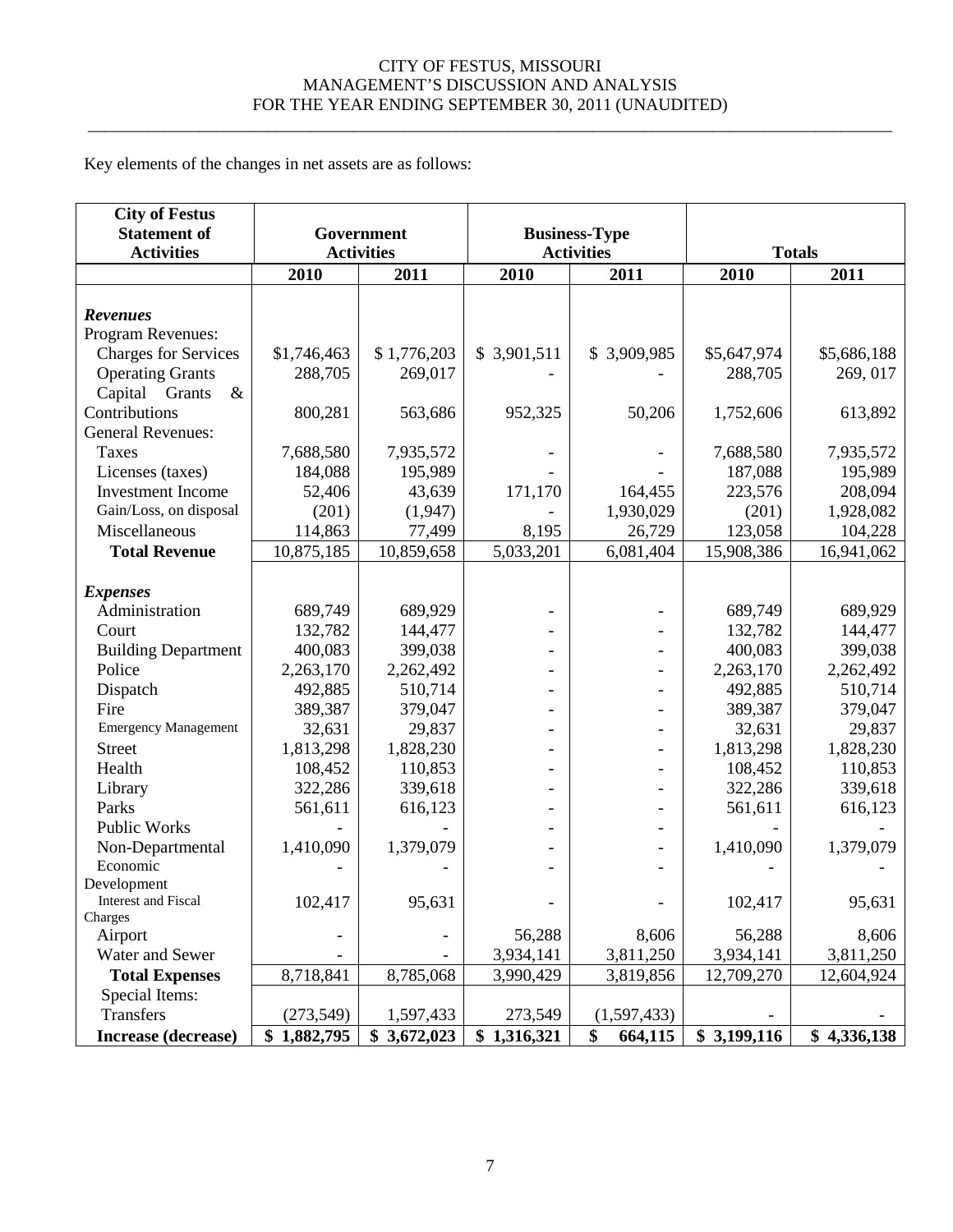# **SIGNIFICANT CHANGES IN NET ASSETS**

### **Governmental Activities:**

Some of the changes noted are:

- Property taxes increased by 1.5% or \$ 10,845 from the prior year. Taxes other also increased 3.4% for the year for the Government Activities Funds. The sales tax collections net of reimbursements for all governmental funds, increased \$ 344,125 or 6.7%. The utility gross receipts tax had a decrease of \$ 131,379 or (13.2%) compared to last year's receipts, the majority of this decrease is due to the cell phone companies paying back and current taxes after a court settlement in the prior year. The state gas tax decreased slightly by (1.6%) and the vehicle sales tax increased by 8.7% compared to last year. The City's business licenses increased by 6.5% and building permits decreased from last year by 3.4%.
- The City began the collection of a two percent tourism tax in fiscal year 2003 to promote tourism in the City and to be used towards improvements to City parks. The City has collected  $\hat{\$}$  79,849 for the fiscal year ending 2011 and \$ 74,218 for the fiscal year ending 2010. The Tourism Board opted to wait until the next fiscal year to see if the City would match funds to improve the ball fields.
- The City has set up a special allocation fund to deposit 50% of sales tax revenues generated from the Lowe's and Home Depot stores, which will get reimbursed back to them for certain infrastructure costs (see notes to the financial statements for more detail).

### **FINANCIAL ANALYSIS OF THE CITY OF FESTUS, MISSOURI'S FUNDS**

As noted earlier, City of Festus, Missouri uses fund accounting to ensure and demonstrate compliance with financerelated legal requirements**.**

### **GOVERNMENTAL FUNDS**

The focus of the City of Festus, Missouri's governmental funds is to provide information on inflows and balances of available expendable resources. Such information is useful in assessing the City's financial requirements. In particular, unreserved fund balance may serve as a useful measure of a government's net resources available for spending at the end of the fiscal year.

At the end of year 2011, the unassigned fund balance of the general fund was \$ 1,976,939, while the total fund balance was \$ 2,461,673. As a measure of the general funds liquidity, it may be useful to compare both unassigned fund balance and total fund balance to total fund expenditures and transfers out. Unassigned fund balance represents 33% of total general fund expenditures and transfers out of \$ 6,009,687, while total fund balance represents 41.0% of total general fund expenditures and transfers out.

The fund balance of the City's general fund decreased by \$ 59,847 or (2.4%), from the adjusted prior-year fund balance. The change of the current year's fund balances is due to:

• Overall General Revenue Fund revenues were up over \$90,000 as compared to the previous year. This increase in revenues was offset by the increase in expenditures of approximately \$ 102,000. Also the transfers-in decreased by \$ 123,776, since the Capital Reserve fund transferred funds set aside for police cars into General Revenue in 2010. The transfers-out decreased by \$ 26,873, which was mainly due to not setting aside money for the Dispatch 911 system in 2011.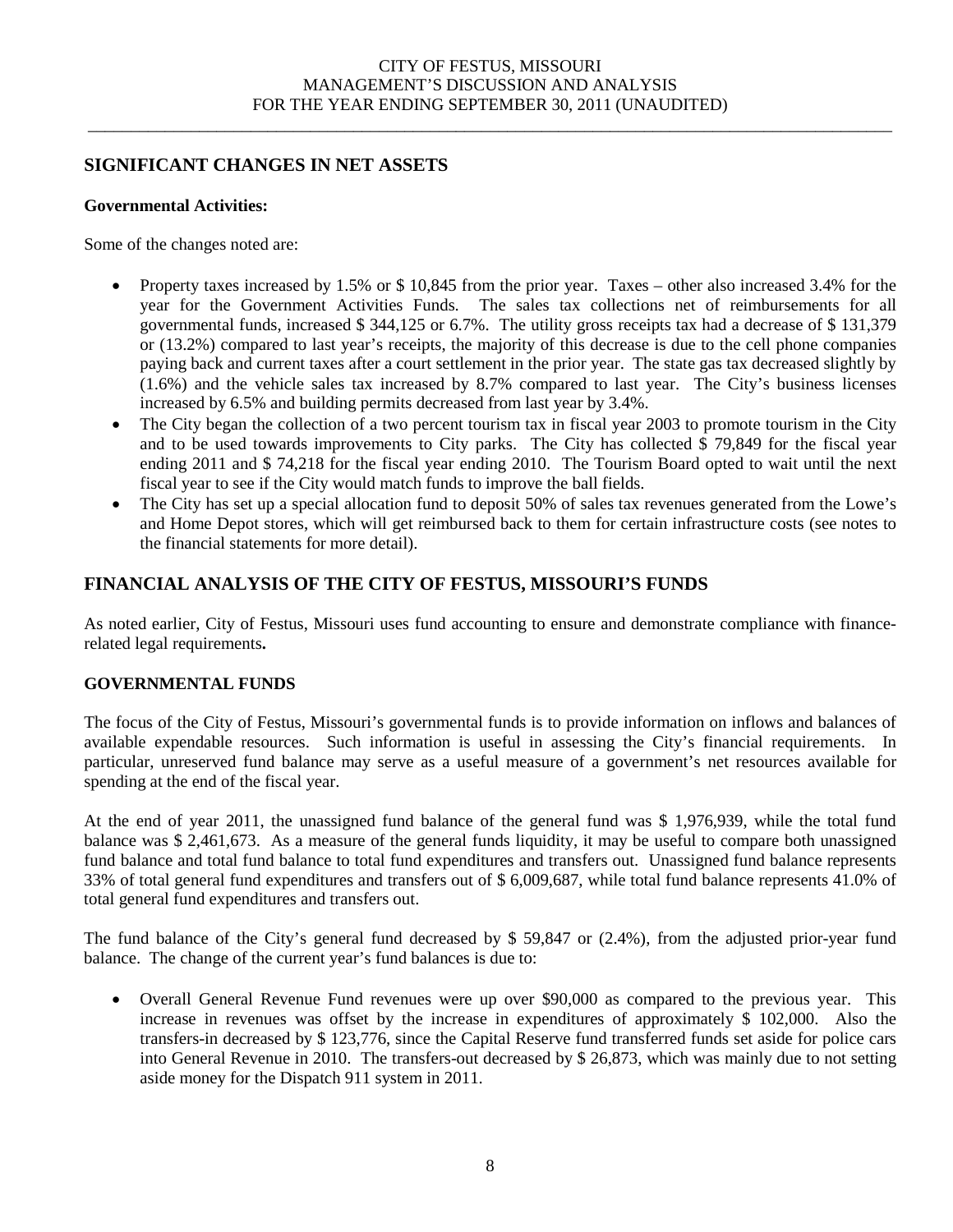### **GOVERNMENTAL FUNDS (continued)**

• General Fund expenditures increased due to various reasons including an over \$52,000 improvement to the boiler system at City Hall, hiring the fire inspector and code inspector replacements several months prior to the others retired, and additional legal fees required for public hearings.

Changes in fund balances for other major governmental funds can be described as follows:

- The City Transportation Fund balance decreased by \$ 175,008 or (6.4%) from the prior-year. The expenditures increased by \$ 365,789, with an increase in engineering fees of over \$ 21,000 and additional cost of gasoline of \$20,495. There was an increase in capital purchases of over \$ 281,000 due to paying for the \$ 124,000 overage on the Nova Chip project and adding the Gamel Cemetery road project. At the end of September 30, 2011, the unreserved fund balance of \$2,558,595 is available for spending at the City's discretion on transportation projects.
- The County Transportation Fund increased by \$ 58 or .03% from the prior year. At the end of September 30, 2011 the unreserved fund balance of \$228,138 is essentially a reserve needed in order to pay for expenditures up front until the City can request reimbursement through the County. There was deferred revenue in the amount of \$ 426,158 available at September 30, 2011. Both revenues and expenditures decreased by approximately \$35,000 way the projects are funded plus the County reimbursement.

### **PROPRIETARY FUNDS**

Business-type activities increased the City's net assets by \$ 664,115, which is an increase of more than 6.4% over the prior fiscal year. Key elements of this change are as follows:

- The City's Municipal Airport had a decrease in net assets of \$163,886 or (100%) from the prior year. The City's Municipal Airport was sold in February 2011 and the fund was closed.
- The Water and Sewer Fund had an increase in net assets in the amount of \$ 828,001 or 8% from the prior year. The City water sales increased in the amount of \$ 34,924 or 1.4% from the prior year. The City sewer sales decreased in the amount of \$ 21,165 or (1.8%).

## **CAPITAL ASSETS**

The City of Festus' investment in capital assets for its governmental and business type activities as of September 30, 2011 amounts to \$25,369,912 (net of accumulated depreciation). This investment in capital assets includes land, buildings and system improvements, machinery and equipment, park facilities, roads and bridges. The increase in the City of Festus' investment in capital assets for the current fiscal year was 3.4%, (a 7.5% increase for governmental activities and a (3.0%) decrease for business-type activities).

Major capital asset events during the current fiscal year included the following:

### **Governmental Activities**:

- Construction in Progress decreased predominately due to over \$1,100,000 of the N.  $5<sup>th</sup>$  and Mill Street project and nearly \$300,000 of the 2010 overlay project being completed and capitalized and then over \$800,000 of Sunshine Drive project being added.
- Buildings and Other Improvements included improvements on the stone building, new boilers and other improvements to the heating system at City Hall, and a new rest room at West City Park.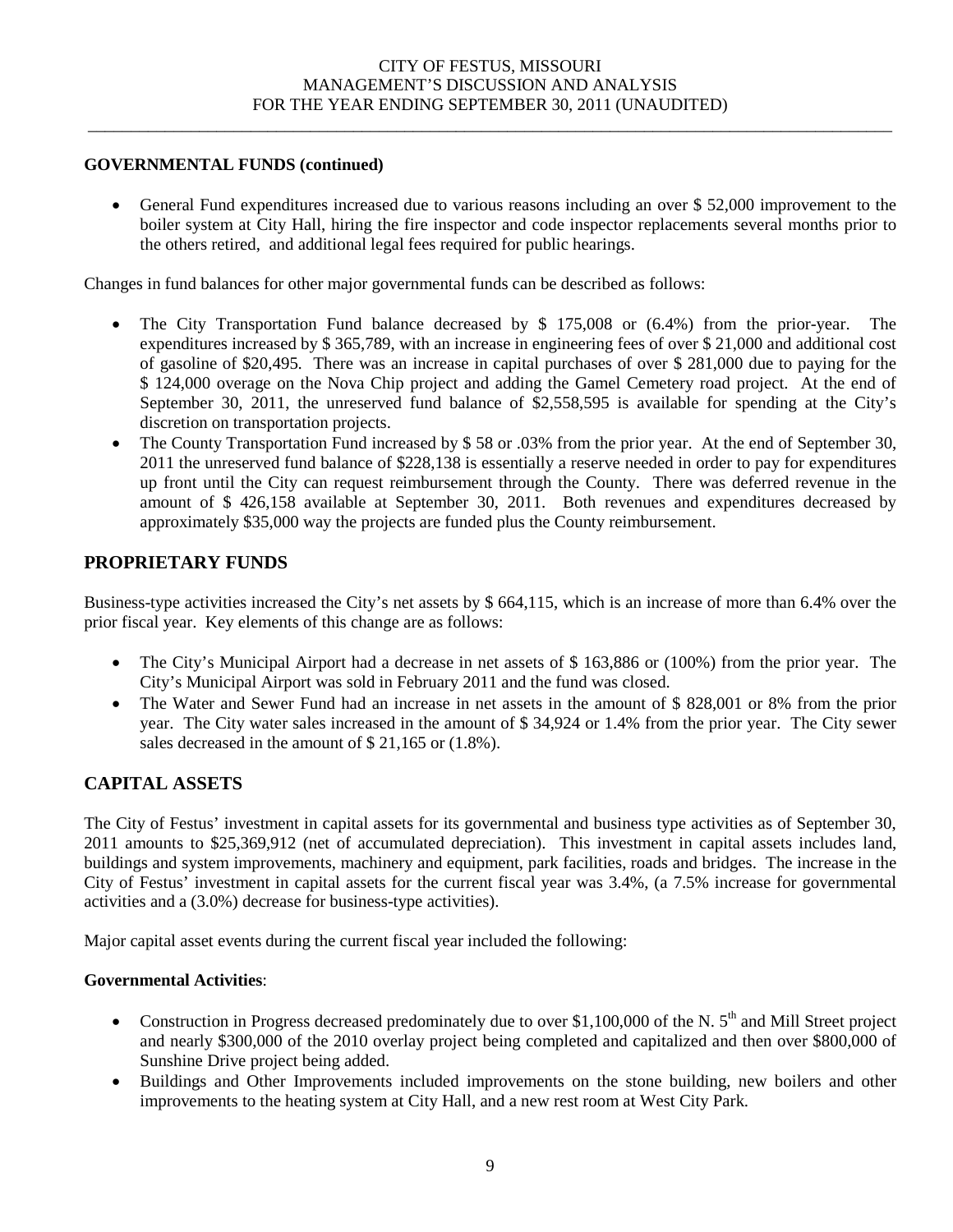### **Governmental Activities (continued)**

- Office equipment was purchased for various departments including a plotter for the Building Dept. and computer software for the Fire Dept. Also there were reductions of computers retired by various departments and a microfilm reader traded in at the Library.
- There were no additions or deletions to Automotive Equipment for the year.
- Machinery and equipment acquired during the year included air packs for the Fire Department replacing outdated air packs, paid for primarily with a grant. The Police Department retired various radar units, light bars and video cameras. The Street Department acquired two V-box spreaders, a chipper and parts for the street sweeper, they also removed damaged spreaders and other equipment. The Parks Department purchased a walk-behind mower and a stump grinder.
- Additions to infrastructure included street overlays from 2010 project \$ 483,063 and from 2011 project \$605,691, the North  $5<sup>th</sup>$  and Mill street project - \$ 1,114,720, and the Gamel Cemetery street project - \$ 190,690.
- Land Improvements included new sidewalks on Delmar and Huber streets, and a parking lot at the back building of public works.

### **Business-Type Activities**:

- In February 2011, the airport was sold, so all of its assets were removed from the listing.
- The City purchased some effluent meters to monitor flow out of the City. It has since been determined that the information gathered by those meters would not be a huge benefit to the City so the meters are being held for sale.
- A new pickup truck was purchased for the water department at a cost of \$24,467.
- Two new fuel tanks were purchased and a canopy was built at the public works building.
- 8" water main extensions were put in place at a cost of \$ 119,460 and a 6" extension at a cost of \$ 11,236.
- A bubbler system was installed at West City Park treatment plant at a cost of \$ 125,247. We received a rebate from Ameren for installing this system and will receive savings on the monthly utility bills.

| <b>City of Festus Capital Assets</b><br>(net of depreciation) |                   | <b>Government Activities</b> |                  | <b>Business-type Activities</b> | <b>Total</b><br><b>Capital Assets</b> |                  |  |  |  |
|---------------------------------------------------------------|-------------------|------------------------------|------------------|---------------------------------|---------------------------------------|------------------|--|--|--|
|                                                               | 2010              | 2011                         | 2010             | 2011                            | 2010                                  | 2011             |  |  |  |
|                                                               |                   |                              |                  |                                 |                                       |                  |  |  |  |
| Land                                                          | 1,472,936<br>\$   | \$1,506,298                  | \$<br>242,549    | \$<br>194,059                   | \$<br>1,715,485                       | 1,700,357<br>\$. |  |  |  |
| Assets held for sale                                          |                   |                              |                  | 52,432                          |                                       | 52,432           |  |  |  |
| <b>Construction in Progress</b>                               | 1,590,467         | 949,975                      | 115,739          | 24,947                          | 1,706,206                             | 974,922          |  |  |  |
| Systems and Improvements                                      |                   |                              | 8,119,251        | 8,174,621                       | 8,119,251                             | 8,174,621        |  |  |  |
| Buildings and Other Improvements                              | 3,710,428         | 3,665,523                    | 177,901          | 78,207                          | 3,888,329                             | 3,743,730        |  |  |  |
| Office Equipment                                              | 117,259           | 112,598                      | 900              |                                 | 118,159                               | 112,598          |  |  |  |
| <b>Automotive Equipment</b>                                   | 896,767           | 643,082                      | 196,364          | 161,942                         | 1,093,131                             | 805,024          |  |  |  |
| Machinery and Equipment                                       | 531,894           | 545,120                      | 704.461          | 625.984                         | 1.236.355                             | 1,171,104        |  |  |  |
| <b>Furniture and Fixtures</b>                                 |                   |                              | 243              | 2,500                           | 243                                   | 2,500            |  |  |  |
| Computer Equipment                                            |                   |                              | 14,578           | 11,496                          | 14,578                                | 11,496           |  |  |  |
| Infrastructure                                                | 4,124,690         | 6,252,279                    |                  |                                 | 4,124,690                             | 6,252,279        |  |  |  |
| Land Improvements                                             | 2,473,626         | 2,360,756                    | 46,331           | 8,093                           | 2,519,957                             | 2,368,849        |  |  |  |
| Capital Assets, Net                                           | 14,918,067<br>\$. | 16,035,631<br>\$.            | \$.<br>9,618,317 | \$<br>9,334,281                 | 24,536,384                            | 25,369,912       |  |  |  |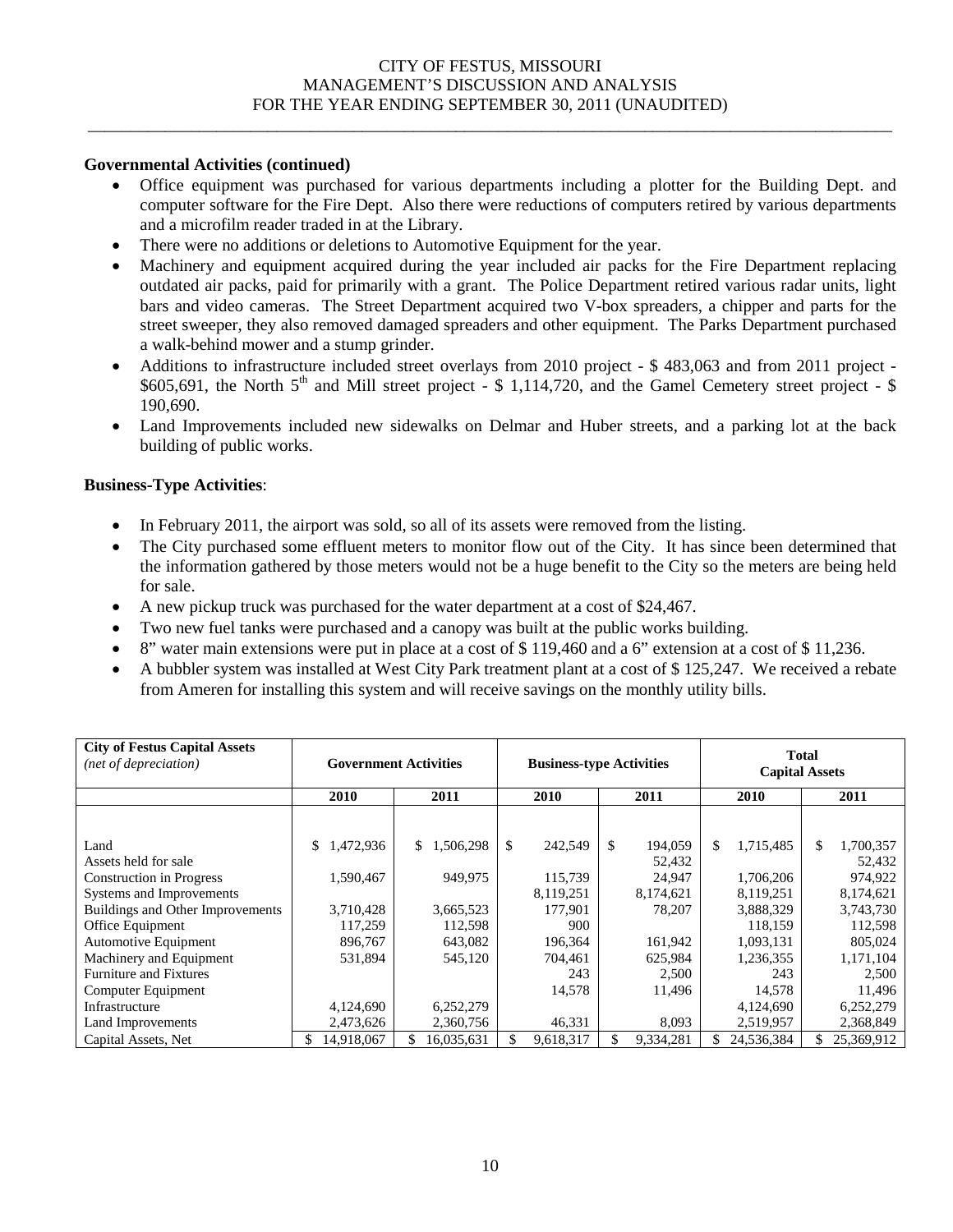## **LONG - TERM DEBT**

### **Governmental Activities:**

At the end of September 30, 2011 the City had outstanding long-term debt obligations for governmental activities in the amount of \$ 4,975,559 compared to \$5,292,365 in 2010. The City's obligations include a Neighborhood Improvement District Bonds in the amount of \$447,580 that will be assessed to property owners benefiting from improvements within the Bailey Station, Tanglewood, and Alexander Heights Subdivisions over the next 12 years. Capital lease obligations outstanding totaled \$1,598,086, which include a capital lease for computers, a capital lease for the library project, and a lease for a fire truck. The Certificate of Participation was issued to purchase the firetraining center and that portion was paid off in 2010. The Notes Payable is the balance due to Lowe's and Home Depot for reimbursement of infrastructure costs, which is to be repaid with a specified portion of the sales tax collected by those companies. (See Notes to the Financial Statement - Long Term Debt for further clarification of the agreements).

### **Business-type Activities:**

At the end of September 30, 2011, the City had outstanding long-term debt obligations for business-type activities in the amount of \$ 9,250,510 compared to \$ 9,975,704 in 2010. The Neighborhood Improvement District (NID) Bonds totaling \$172,428 have various maturity dates out to 2022. The Certificates of Participation Series 2005 is for the installation of the 18" parallel sewer line, net of the discount and the \$ 865,470 is due in annual installments through 2025. The revenue bonds consist of various series and installments, which are due through July 2023. The notes payable includes the SRF-2001C and SRF-2002B. (See Notes to the Financial Statement - Long Term Debt for further clarification of the agreements).

| <b>City of Festus</b><br><b>Outstanding Long-Term</b><br>Debt Obligations<br>September 30, |             | <b>Governmental Activities</b> |                            | <b>Business-Type Activities</b> | <b>Totals</b>                |                                        |  |  |  |
|--------------------------------------------------------------------------------------------|-------------|--------------------------------|----------------------------|---------------------------------|------------------------------|----------------------------------------|--|--|--|
|                                                                                            | 2010        | 2011                           | 2010                       | 2011                            | 2010                         | 2011                                   |  |  |  |
| Capital Leases<br><b>Revenue Bonds</b>                                                     | \$1,736,701 | \$1,598,086                    | <sup>\$</sup><br>6,487,210 | \$<br>5,954,497                 | 1,736,701<br>S.<br>6,487,210 | 1,598,086<br>$\mathbb{S}$<br>5,954,497 |  |  |  |
| <b>NID</b>                                                                                 | 476,456     | 447,580                        | 183,552                    | 172,428                         | 660,008                      | 620,008                                |  |  |  |
| of<br>Certificates                                                                         |             |                                |                            |                                 |                              |                                        |  |  |  |
| Participation                                                                              | 80,000      | Ξ.                             | 904,802                    | 865,470                         | 984,802                      | 865,470                                |  |  |  |
| Notes Payable                                                                              | 2,999,208   | 2,929,893                      | 2,400,140                  | 2,258,115                       | 5,399,348                    | 5,188,008                              |  |  |  |
| <b>Total</b>                                                                               |             |                                |                            |                                 |                              |                                        |  |  |  |
|                                                                                            | \$5,292,365 | \$4,975,559                    | 9,975,704                  | \$9,250,510                     | \$15,268,069                 | \$14,226,069                           |  |  |  |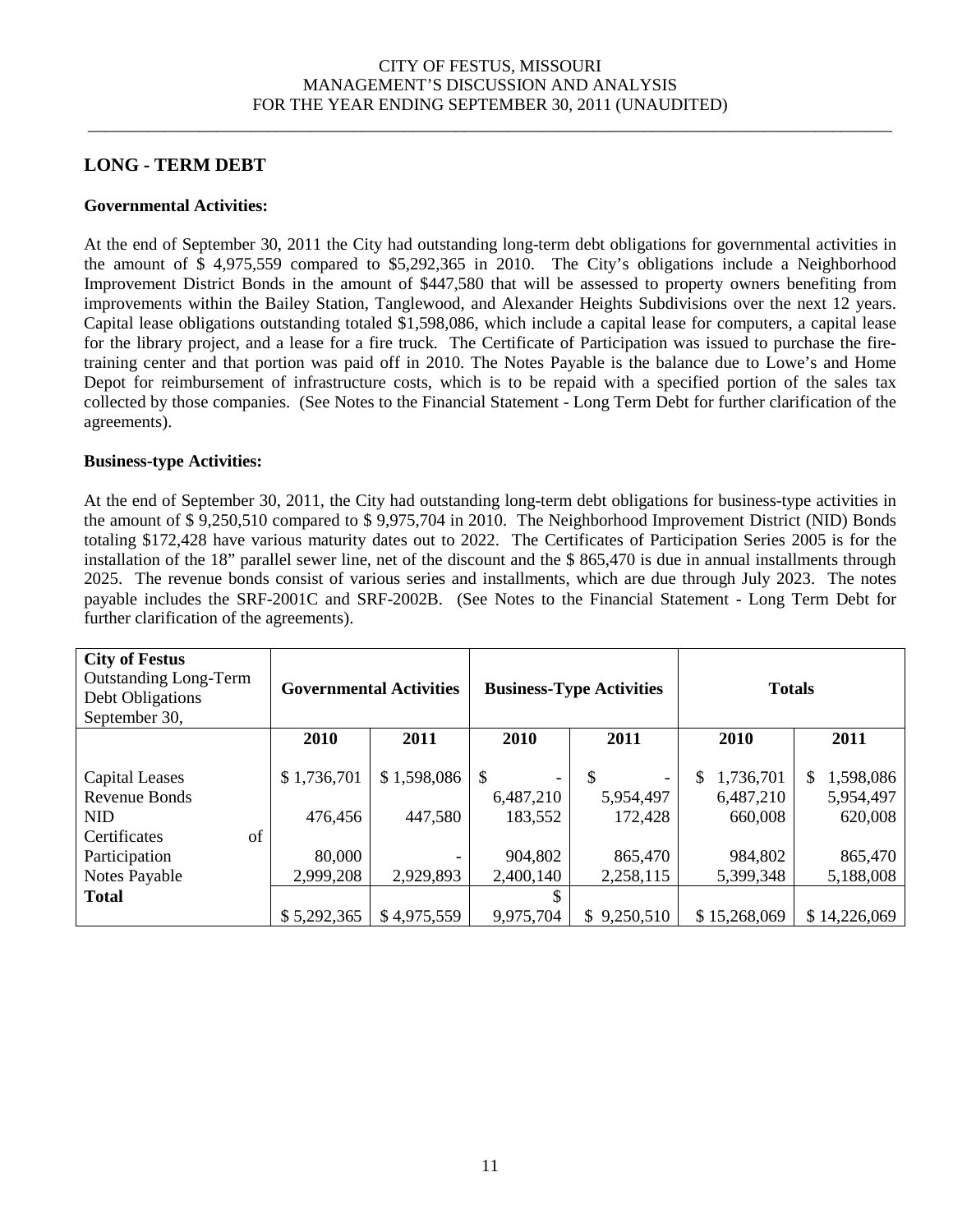# **SIGNIFICANT VARIANCES BETWEEN BUDGETS AND ACTUAL EXPENDITURES**

In the general fund, the following significant variances occurred between budget, amended (final) budget and actual expenditures:

- General revenues showed an increase of \$ 288,669 over the amended budget. Conservatism was used in designating a budget amount for Property Taxes, Sales Tax, Utility Gross Receipts, 911 Tax, and Court Fines and all had revenues higher than budget. The only area where the revenues were under budget was Grants and that was from a program reimbursement not being due since the monies were not expended. The variance in service charges was due to the actual number of trash customers being more than the number used for the budget.
- Under administration, salaries and benefits were under budget since we were without a city administrator for several months. The legal fees and the other capital outlay were over budget due to the public hearing for the city administrator's termination and other legal matters. The department was under total operating budget by \$49,147.
- Since the court staff chose to take comp time rather than overtime, the overtime paid was under budget. This also caused benefits to be under budget. The maintenance expenses and contracts were also under the amounts budgeted, this was due in part to new computers. The court was \$ 8,083, under operating budget for the year.
- The building department also used comp time rather than paid overtime, so their wages and benefits were under budget. Also monies budgeted for legal fees and engineering fees were not needed. The utilities and maintenance costs dropped as well as postage and printing costs. The building department was \$ 23,667 under budget.
- The police department was under budget by \$108,884, which included over \$48,675 in savings in wages and overtime and \$ 31,660 under budget in benefits, the savings can be attributed to not replacing a retiree and other officers for several months after leaving.
- Dispatch was \$14,444 under budget in total, which includes savings in overtime, benefits, 911 expense, and training.
- The fire department volunteer firefighters were 13% under budget and the vehicle and maintenance expenses were \$15,898 or 50% under budget due mainly to only spending 51% of their heavy equipment maintenance line, and only 12% or \$ 1,176 of the Light Equipment maintenance line.
- The Emergency Management budget was under by 41% or \$9,229, primarily due to not needing to spend monies on the Citizen Corp or to replenish the emergency supplies.
- The street department utilized only 93% of personal services and 90% of benefits for an overall amount under budget of \$37,199.
- The non-departmental budget was right on budget being within \$211 of budgeted operating expenses.

Other significant variances occurred between budget, amended budget and actual expenditures for other major governmental funds can be described below:

• The City's Transportation Tax Fund showed sales tax revenues coming in \$24,522 more than what was budgeted and the investment income coming in \$12,925 more than budget.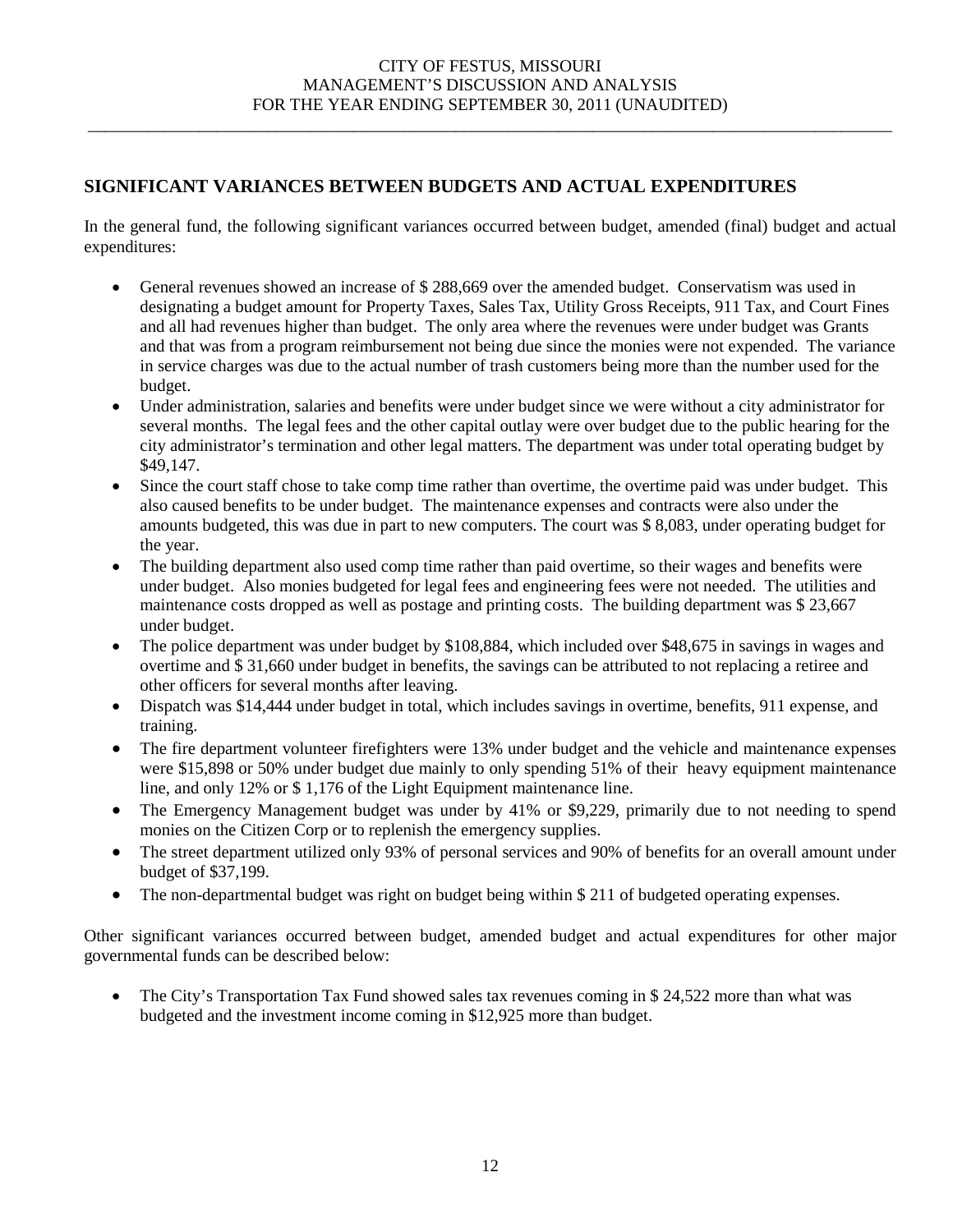### **SIGNIFICANT VARIANCES BETWEEN BUDGETS AND ACTUAL EXPENDITURES (continued)**

- Expenditures for the City's Transportation Tax Fund were \$118,951 under the amount budgeted. The primary categories for this were wages and benefits under budget, in part due to the allowing of comp time rather that paid overtime. Other areas of budget savings include material and supply, which was \$51,327 under budget and special expenses, which were \$37,501 under budget. The capital outlay being over budget is due to reclassification of city wages utilized in producing the asset capitalized.
- The County Transportation Tax Fund showed grant revenue under budget by \$ 144,431, which was a result of the street projects that weren't completed during the budget year. The tax revenue is over budget by \$ 437,080 since the tax revenues are requested from County after we spend the money on a Capital project. Capital Outlay expenditures in this fund were only under budget by \$152,998, since some of the projects budgeted were not yet complete and the expenditures will need to be re-budgeted next year.

Variances noted in non-major governmental funds, include:

- Property taxes in all funds were 4% over what was projected, due to a higher collection rate of delinquent taxes.
- The Storm Water Fund showed operating expenses under budget by \$130,001 due to not proceeding with the storm drain projects and the capital portion of the budget was under since the lining of the pipes was not completed until after the fiscal year ended.

### **SUBSEQUENT EVENT**

On June 1, 2012 the City refinanced the loan on the library building by paying off the lease payable and issuing bonds.

## **REQUESTS FOR INFORMATION**

This financial report is designed to provide a general overview of the City of Festus, Missouri's finances for all those with an interest in the government's finances. Questions concerning any of the information provided in this report or requests for additional financial information should be addressed to the Office of the Director of Finance and Administration, 711 West Main Street, Festus, MO 63028.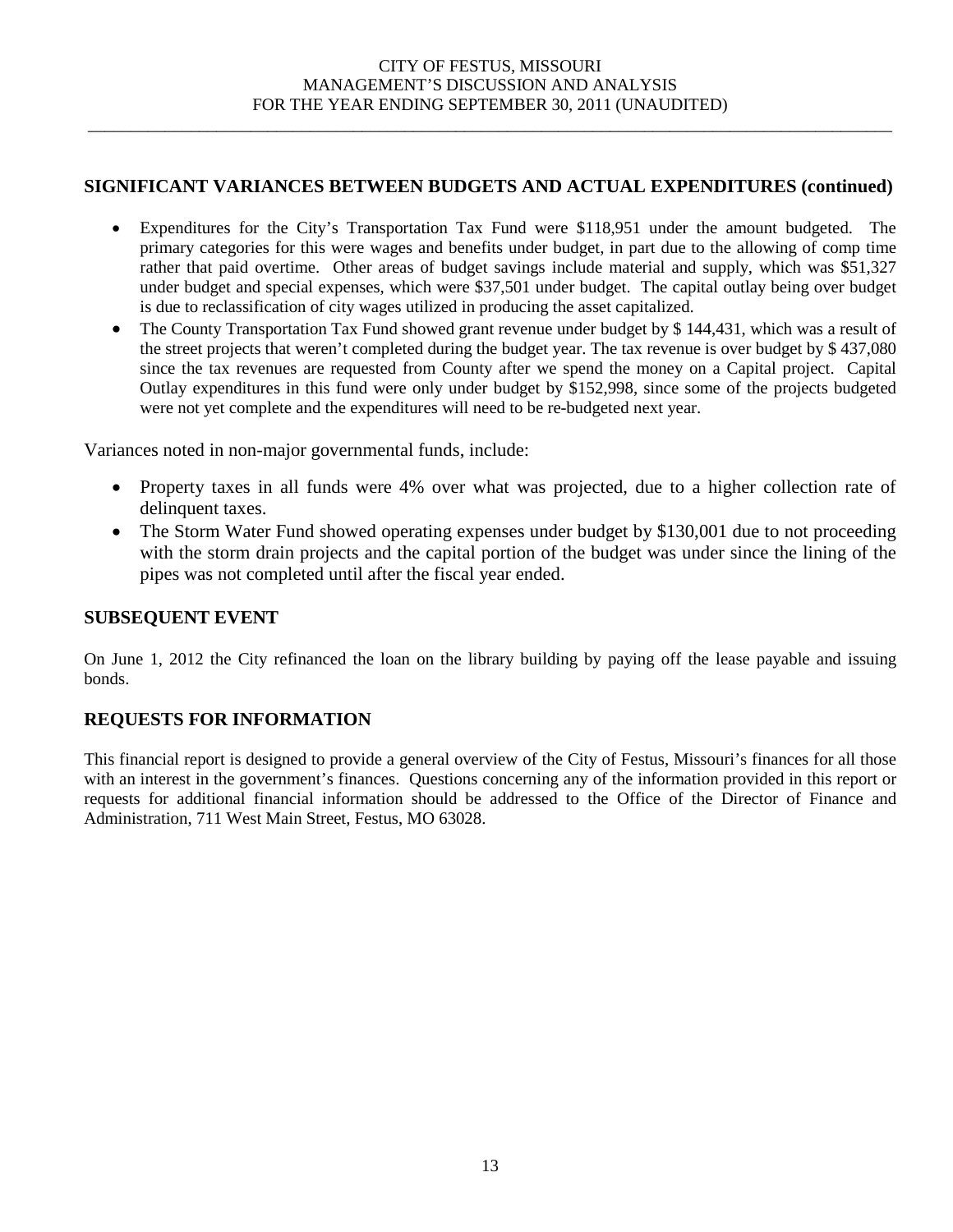#### **The City of Festus, Missouri Statement of Net Assets September 30, 2011**

|                                           |                    |                         | Primary Government   |                         |                          |                    | Component<br>Unit    |
|-------------------------------------------|--------------------|-------------------------|----------------------|-------------------------|--------------------------|--------------------|----------------------|
|                                           | Governmental       |                         | <b>Business Type</b> |                         |                          |                    | <b>Festus Public</b> |
|                                           | Activities         | Activities              |                      | Total                   |                          | Library Foundation |                      |
| <b>ASSETS</b>                             |                    |                         |                      |                         |                          |                    |                      |
| Cash and cash equivalents                 | \$<br>5,726,838    | \$                      | 1,534,923            | \$                      | 7,261,761                | \$                 | 4,362                |
| Investments                               | 3,191,543          |                         | 1,125,570            |                         | 4,317,113                |                    |                      |
| Restricted cash<br>Restricted investments | 54,924             |                         | 339,460              |                         | 394,384                  |                    | 1,056                |
|                                           | 15,153             |                         | 3,233,379            |                         | 3,248,532                |                    | 10,425               |
| Receivables, net                          |                    |                         |                      |                         |                          |                    |                      |
| Taxes                                     | 4,603,814          |                         |                      |                         | 4,603,814                |                    |                      |
| Special assessments                       | 550,582            |                         | 149,974              |                         | 700,556                  |                    |                      |
| Service charges                           |                    |                         | 409,564              |                         | 409,564                  |                    |                      |
| Interest                                  | 4,002              |                         | 37,323               |                         | 41,325                   |                    |                      |
| Grants                                    | 355,147            |                         |                      |                         | 355,147                  |                    |                      |
| Court                                     | 180,897            |                         |                      |                         | 180,897                  |                    |                      |
| Other                                     | 252,899            |                         | 62,792               |                         | 315,691                  |                    |                      |
| Prepaid items                             | 335,048            |                         | 59,231               |                         | 394,279                  |                    |                      |
| Inventory                                 |                    |                         | 326,883              |                         | 326,883                  |                    |                      |
| Investment in joint venture               |                    |                         | 4,041,919            |                         | 4,041,919                |                    |                      |
| Debt issue costs                          | 25,690             |                         | 112,175              |                         | 137,865                  |                    |                      |
| Other noncurrent assets                   |                    |                         |                      |                         |                          |                    |                      |
| Capital assets:                           |                    |                         |                      |                         |                          |                    |                      |
| Land and construction in progress         | 2,456,273          |                         | 219,006              |                         | 2,675,279                |                    |                      |
| Other capital assets, net                 | 13,579,358         |                         | 9,115,275            |                         | 22,694,633               |                    |                      |
| <b>Total Assets</b>                       | \$<br>31, 332, 168 | $\sqrt[6]{\frac{1}{2}}$ | 20,767,474           | \$                      | 52,099,642               | \$                 | 15,843               |
| <b>LIABILITIES</b>                        |                    |                         |                      |                         |                          |                    |                      |
| Checks written in excess of cash balance  | \$<br>195,136      | \$                      |                      | \$                      | 195,136                  | \$                 |                      |
| Accounts payable                          | 217,533            |                         | 138,216              |                         | 355,749                  |                    |                      |
| Accrued payroll                           | 209,332            |                         | 34,052               |                         | 243,384                  |                    |                      |
| Accrued payroll liabilities-other         | 50,389             |                         | 11,771               |                         | 62,160                   |                    |                      |
| Accrued interest                          | 1,953              |                         | 82,089               |                         | 84,042                   |                    |                      |
| Deposits payable                          |                    |                         | 265,231              |                         | 265,231                  |                    |                      |
| Fund held for others                      | 50,021             |                         |                      |                         | 50,021                   |                    |                      |
| Unearned revenue                          | 1,250,433          |                         |                      |                         | 1,250,433                |                    |                      |
| Other liabilities                         | 289,629            |                         | 9                    |                         | 289,638                  |                    |                      |
| Noncurrent liabilities:                   |                    |                         |                      |                         |                          |                    |                      |
| Due Within One Year                       | 172,688            |                         | 754,654              |                         | 927,342                  |                    |                      |
| Due in More Than One Year                 | 4,802,871          |                         | 8,495,856            |                         | 13,298,727               |                    |                      |
| <b>Total Liabilities</b>                  | \$<br>7,239,985    | \$                      | 9,781,878            | \$                      | 17,021,863               | \$                 |                      |
| <b>NET ASSETS</b>                         |                    |                         |                      |                         |                          |                    |                      |
| Invested in capital assets, net           | \$<br>14,260,410   | \$                      | 6,495,981            | \$                      | 20,756,391               | \$                 |                      |
| Restricted:                               |                    |                         |                      |                         |                          |                    |                      |
| Debt service funds                        |                    |                         | 3,151,296            |                         |                          |                    |                      |
| Sewer line extension                      | 16,167             |                         |                      |                         | 3,167,463                |                    |                      |
| Other purposes                            |                    |                         |                      |                         |                          |                    | 15,843               |
| Unrestricted                              | 9,815,606          |                         | 1,338,319            |                         |                          |                    |                      |
| <b>Total Net Assets</b>                   | \$<br>24,092,183   |                         | 10,985,596           | $\sqrt[6]{\frac{1}{2}}$ | 11,153,925<br>35,077,779 | $\mathbb{S}$       | 15,843               |
|                                           |                    |                         |                      |                         |                          |                    |                      |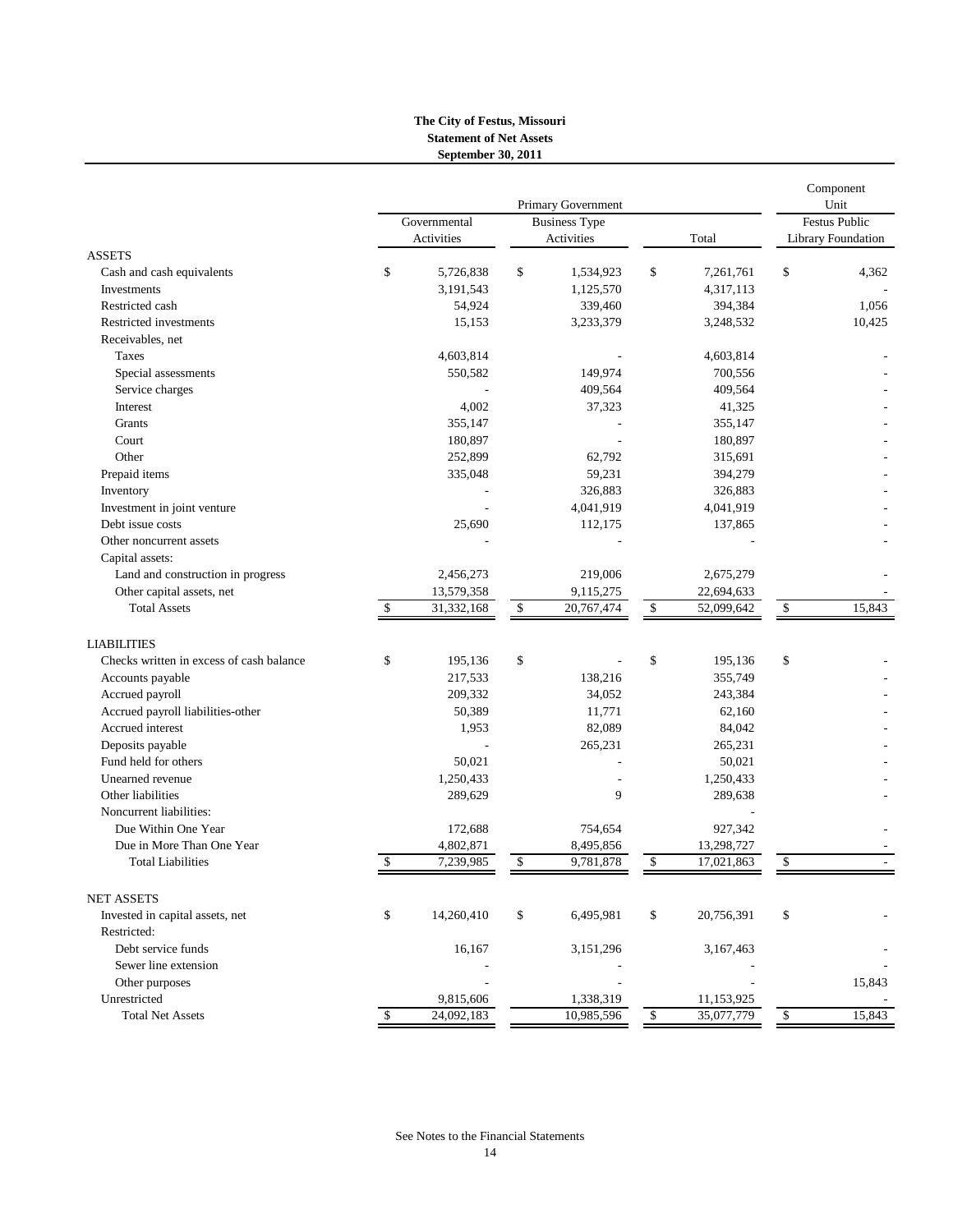|                                                                                                                                                                                                                                  |                                     |                                                                                                                                       |                          |                                                                                                   |                                          | Statement of Activities<br>For the year ended September 30, 2011 |                                                 |                                        |                          |                                                                                                                                                                   |                            |                                                          |                          |                                                                                                                                                                   |                               |                                                                        |
|----------------------------------------------------------------------------------------------------------------------------------------------------------------------------------------------------------------------------------|-------------------------------------|---------------------------------------------------------------------------------------------------------------------------------------|--------------------------|---------------------------------------------------------------------------------------------------|------------------------------------------|------------------------------------------------------------------|-------------------------------------------------|----------------------------------------|--------------------------|-------------------------------------------------------------------------------------------------------------------------------------------------------------------|----------------------------|----------------------------------------------------------|--------------------------|-------------------------------------------------------------------------------------------------------------------------------------------------------------------|-------------------------------|------------------------------------------------------------------------|
|                                                                                                                                                                                                                                  |                                     |                                                                                                                                       |                          |                                                                                                   | Program Cash Receipts                    |                                                                  | Net (Expense) Revenue and Changes in Net Assets |                                        |                          |                                                                                                                                                                   |                            |                                                          |                          |                                                                                                                                                                   |                               |                                                                        |
| Functions/Programs                                                                                                                                                                                                               | Expenses                            |                                                                                                                                       | Charges for<br>Services  |                                                                                                   | Operating<br>Grants and<br>Contributions |                                                                  |                                                 | Capital<br>Grants and<br>Contributions |                          | Governmental<br>Activities                                                                                                                                        |                            | Primary Government<br><b>Business-Type</b><br>Activities |                          | Total                                                                                                                                                             |                               | Component Unit<br>(unaudited)<br><b>Festus Public</b><br>Library Fndn. |
| <b>Primary Government:</b>                                                                                                                                                                                                       |                                     |                                                                                                                                       |                          |                                                                                                   |                                          |                                                                  |                                                 |                                        |                          |                                                                                                                                                                   |                            |                                                          |                          |                                                                                                                                                                   |                               |                                                                        |
| Governmental Activities:<br>Administration<br>Court<br><b>Building Department</b><br>Police<br>Dispatch<br>Fire<br><b>Emergency Management</b><br>Street<br>Health<br>Library<br>Parks<br>Non-departmental                       | $\mathbb{S}$                        | 689,929<br>144,477<br>399,038<br>2,262,492<br>510,714<br>379,047<br>29,837<br>1,828,230<br>110,853<br>339,618<br>616,123<br>1,379,079 | \$                       | 503,772<br>78,380<br>3,606<br>73,290<br>16,150<br>49,695<br>16,157<br>61,429<br>49,543<br>924,181 | \$                                       | 2,640<br>78,470<br>6,750<br>793<br>180,364                       | $\mathbb{S}$                                    | 563,686                                | $\mathbb{S}$             | (687, 289)<br>359,295<br>(320, 658)<br>(2,180,416)<br>(437, 424)<br>(362, 897)<br>(29, 837)<br>(1,214,849)<br>(94, 696)<br>(271, 439)<br>(565, 787)<br>(274, 534) | $\mathbb{S}$               |                                                          | $\mathbb{S}$             | (687, 289)<br>359,295<br>(320, 658)<br>(2,180,416)<br>(437, 424)<br>(362, 897)<br>(29, 837)<br>(1,214,849)<br>(94, 696)<br>(271, 439)<br>(565, 787)<br>(274, 534) | $\mathbb{S}$                  |                                                                        |
| <b>Interest and Fiscal Charges</b><br><b>Total Government Activities</b>                                                                                                                                                         |                                     | 95,631<br>8,785,068                                                                                                                   | \$                       | 1,776,203                                                                                         | <sup>\$</sup>                            | 269,017                                                          | $\mathcal{S}$                                   | 563,686                                | -S                       | (95, 631)<br>(6,176,162)                                                                                                                                          | \$                         |                                                          | $\mathbb{S}$             | (95, 631)<br>(6,176,162)                                                                                                                                          | -S                            |                                                                        |
| <b>Business-type Activities:</b><br>Airport<br>Water and Sewer<br><b>Total Business-type Activities</b><br><b>Total Primary Government</b>                                                                                       | $\mathbb{S}$<br>$\mathcal{S}$<br>-S | 8,606<br>3,811,250<br>3,819,856<br>12,604,924                                                                                         | \$<br>$\mathbb{S}$<br>\$ | 3,909,985<br>3,909,985<br>5,686,188                                                               | $\mathbb{S}$<br>\$<br>-S                 | 269,017                                                          | $\mathbb{S}$<br>- \$<br>- \$                    | 50,206<br>50,206<br>613,892            | $\mathbb{S}$<br>\$<br>\$ | (6,176,162)                                                                                                                                                       | \$<br><sup>\$</sup><br>-\$ | (8,606)<br>148,941<br>140,335<br>140,335                 | $\mathbb{S}$<br>\$<br>\$ | (8,606)<br>148,941<br>140,335<br>(6,035,827)                                                                                                                      | $\mathbb{S}$<br>$\mathcal{S}$ |                                                                        |
| <b>Component Units:</b><br>Festus Public Library Foundation<br><b>Total Component Units</b>                                                                                                                                      |                                     | 3,721<br>3,721                                                                                                                        | -S                       |                                                                                                   | S                                        |                                                                  | -S                                              |                                        |                          |                                                                                                                                                                   |                            |                                                          |                          |                                                                                                                                                                   |                               | (3,721)<br>(3,721)                                                     |
| <b>General Revenues</b><br>Taxes:<br>Sales tax<br>Property tax<br>Taxes - other<br>Licenses (taxes)<br>Investment income<br>Gain/Loss on Disposal of Assets<br>Miscellaneous<br>Transfers (net)<br><b>Total General Revenues</b> |                                     |                                                                                                                                       |                          |                                                                                                   |                                          |                                                                  |                                                 |                                        | \$<br>-S                 | 5,742,499<br>737,222<br>1,455,851<br>195,989<br>43,639<br>(1,947)<br>77,499<br>1,597,433<br>9,848,185                                                             | $\mathbb{S}$<br>S.         | 164,455<br>1,930,029<br>26,729<br>(1,597,433)<br>523,780 | $\mathbb{S}$<br>\$       | 5,742,499<br>737,222<br>1,455,851<br>195,989<br>208,094<br>1,928,082<br>104,228<br>10,371,965                                                                     | $\mathbb{S}$<br>-S            | $\overline{\phantom{a}}$<br>228<br>6,425<br>6,653                      |
| <b>Change in Net Assets</b>                                                                                                                                                                                                      |                                     |                                                                                                                                       |                          |                                                                                                   |                                          |                                                                  |                                                 |                                        |                          | 3,672,023                                                                                                                                                         |                            | 664,115                                                  |                          | 4,336,138                                                                                                                                                         |                               | 2,932                                                                  |
| <b>Net Assets, Beginning</b>                                                                                                                                                                                                     |                                     |                                                                                                                                       |                          |                                                                                                   |                                          |                                                                  |                                                 |                                        |                          | 20,420,160                                                                                                                                                        |                            | 10,321,481                                               |                          | 30,741,641                                                                                                                                                        |                               | 12,911                                                                 |
| <b>Net Assets, Ending</b>                                                                                                                                                                                                        |                                     |                                                                                                                                       |                          |                                                                                                   |                                          |                                                                  |                                                 |                                        |                          | 24,092,183                                                                                                                                                        |                            | 10,985,596                                               |                          | 35,077,779                                                                                                                                                        |                               | 15,843                                                                 |

### **The City of Festus, Missouri Statement of Activities**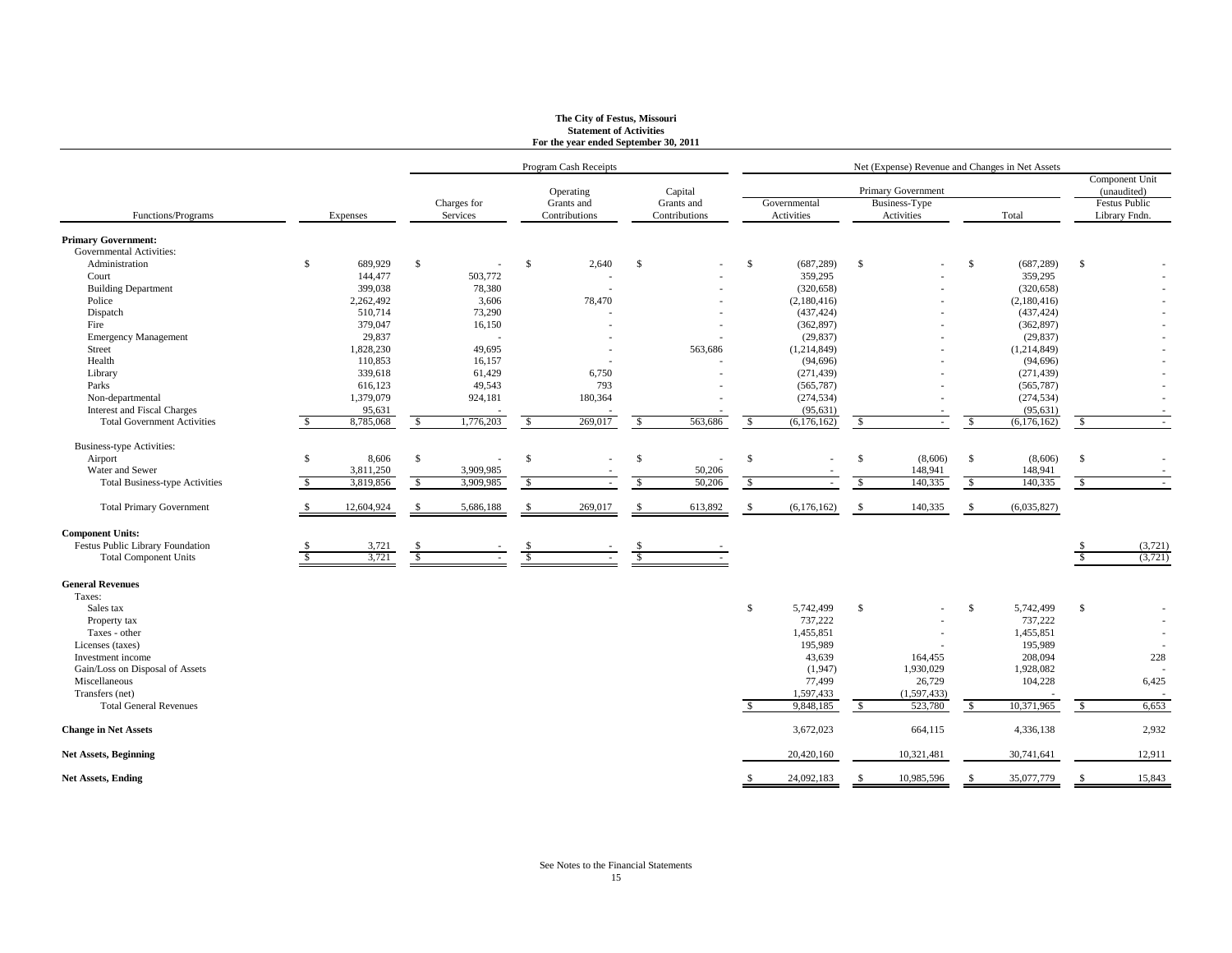#### **The City of Festus, Missouri Balance Sheet - Governmental Funds September 30, 2011**

| <b>Assets</b>                              | General Fund |           | City<br>Transportation<br>Tax |           |              | County<br>Transportation<br>Tax |                    | Capital<br>Reserve |               | Other<br>Governmental<br>Funds | Total<br>Governmental<br>Funds |            |
|--------------------------------------------|--------------|-----------|-------------------------------|-----------|--------------|---------------------------------|--------------------|--------------------|---------------|--------------------------------|--------------------------------|------------|
|                                            | \$.          | 741,577   | \$.                           | 1,184,700 | $\mathbb{S}$ |                                 | $\mathbb{S}$       | 2,162,557          | $\mathbb{S}$  | 1,638,004                      | $\mathbb{S}$                   | 5,726,838  |
| Cash and cash equivalents<br>Investments   |              | 897,453   |                               | 1,148,301 |              |                                 |                    | 269,335            |               | 876,454                        |                                | 3,191,543  |
| Restricted cash                            |              | 18,182    |                               |           |              |                                 |                    |                    |               | 908                            |                                | 19,090     |
| Restricted investments                     |              | 15,153    |                               |           |              |                                 |                    |                    |               |                                |                                | 15,153     |
| Receivables, net                           |              |           |                               |           |              |                                 |                    |                    |               |                                |                                |            |
| Taxes                                      |              |           |                               | 210,591   |              |                                 |                    |                    |               | 337,652                        |                                | 1,673,921  |
| Special assessments                        |              | 610,653   |                               |           |              | 515,025                         |                    |                    |               | 550,582                        |                                | 550,582    |
|                                            |              |           |                               |           |              |                                 |                    |                    |               |                                |                                |            |
| Interest                                   |              | 1.044     |                               | 1,349     |              |                                 |                    | 424                |               | 1.185                          |                                | 4,002      |
| Grants                                     |              | 18,479    |                               |           |              | 335,048                         |                    | 1,620              |               |                                |                                | 355,147    |
| Court                                      |              | 180,897   |                               |           |              |                                 |                    |                    |               |                                |                                | 180,897    |
| Other                                      |              | 225,779   |                               | 3,300     |              |                                 |                    | 758                |               | 23,063                         |                                | 252,900    |
| Prepaid items                              |              | 184,340   |                               | 75,174    |              |                                 |                    |                    |               | 75,534                         |                                | 335,048    |
| Due from other funds                       |              | 300,394   |                               |           |              |                                 |                    |                    |               |                                |                                | 300,394    |
| <b>Total Assets</b>                        |              | 3,193,951 | \$                            | 2,623,415 | $\mathsf{s}$ | 850,073                         | <sup>\$</sup>      | 2,434,694          | $\mathcal{S}$ | 3,503,382                      | \$                             | 12,605,515 |
| <b>Liabilities</b>                         |              |           |                               |           |              |                                 |                    |                    |               |                                |                                |            |
|                                            |              |           |                               |           |              |                                 |                    |                    |               |                                |                                |            |
| Checks written in excess of cash balance   | \$           |           | \$                            |           | \$           | 195.136                         | \$                 |                    | \$            |                                | \$                             | 195,136    |
| Accounts payable                           |              | 126,948   |                               | 15,924    |              | 124                             |                    |                    |               | 74,537                         |                                | 217,533    |
| Accrued payroll                            |              | 60,722    |                               | 4,870     |              | 480                             |                    |                    |               | 6,635                          |                                | 72,707     |
| Accrued payroll liabilities - other        |              | 39,120    |                               | 5,398     |              | 37                              |                    |                    |               | 5,834                          |                                | 50,389     |
| Due to other funds                         |              |           |                               |           |              |                                 |                    |                    |               | 300,394                        |                                | 300,394    |
| Funds held for others                      |              | 49,221    |                               | 800       |              |                                 |                    |                    |               |                                |                                | 50,021     |
| Unearned revenue                           |              | 240,385   |                               | ÷,        |              | 426,158                         |                    |                    |               | 583,891                        |                                | 1,250,434  |
| Accrued interest                           |              |           |                               |           |              |                                 |                    |                    |               | 1,953                          |                                | 1,953      |
| Other liabilities                          |              | 215,882   |                               | 37,828    |              |                                 |                    |                    |               | 35,919                         |                                | 289,629    |
| Noncurrent liabilities:                    |              |           |                               |           |              |                                 |                    |                    |               |                                |                                |            |
| Due within one year                        |              |           |                               |           |              |                                 |                    |                    |               |                                |                                |            |
| Due in more than one year                  |              |           |                               |           |              |                                 |                    |                    |               |                                |                                |            |
| <b>Total Liabilities</b>                   | -S           | 732,278   | $\overline{\mathbf{s}}$       | 64,820    | $\sqrt{s}$   | 621,935                         | $\mathcal{S}$      |                    | \$            | 1,009,163                      | $\overline{\mathbf{s}}$        | 2,428,196  |
| <b>Fund Balance</b>                        |              |           |                               |           |              |                                 |                    |                    |               |                                |                                |            |
| Nonspendable:                              |              |           |                               |           |              |                                 |                    |                    |               |                                |                                |            |
|                                            |              |           |                               |           |              |                                 |                    |                    |               |                                |                                |            |
| Prepaid items                              | \$           | 184,340   | \$                            | 75,174    | \$           |                                 | \$                 |                    | \$            | 75,534                         | \$                             | 335,048    |
| Interfund advances                         |              | 300,394   |                               |           |              |                                 |                    |                    |               |                                |                                | 300,394    |
| Restricted:                                |              |           |                               |           |              |                                 |                    |                    |               |                                |                                |            |
| Debt service                               |              |           |                               |           |              |                                 |                    |                    |               | 16,167                         |                                | 16.167     |
| Unassigned:                                |              |           |                               |           |              |                                 |                    |                    |               |                                |                                |            |
| General fund                               |              | 1,976,939 |                               |           |              |                                 |                    |                    |               |                                |                                | 1,976,939  |
| Special revenue fund                       |              |           |                               | 2,483,421 |              | 228,138                         |                    | 2,434,694          |               | 2,402,518                      |                                | 7,548,771  |
| <b>Total Fund Balances</b>                 |              | 2,461,673 | $\mathbf S$                   | 2,558,595 | $\sqrt{s}$   | 228.138                         | $\mathbf{\hat{S}}$ | 2.434.694          | $\mathbb{S}$  | 2,494,219                      | $\mathbb{S}$                   | 10,177,319 |
| <b>Total Liabilities and Fund Balances</b> | \$           | 3,193,951 | \$                            | 2,623,415 | \$           | 850,073                         | \$                 | 2,434,694          | \$            | 3,503,382                      | \$                             | 12,605,515 |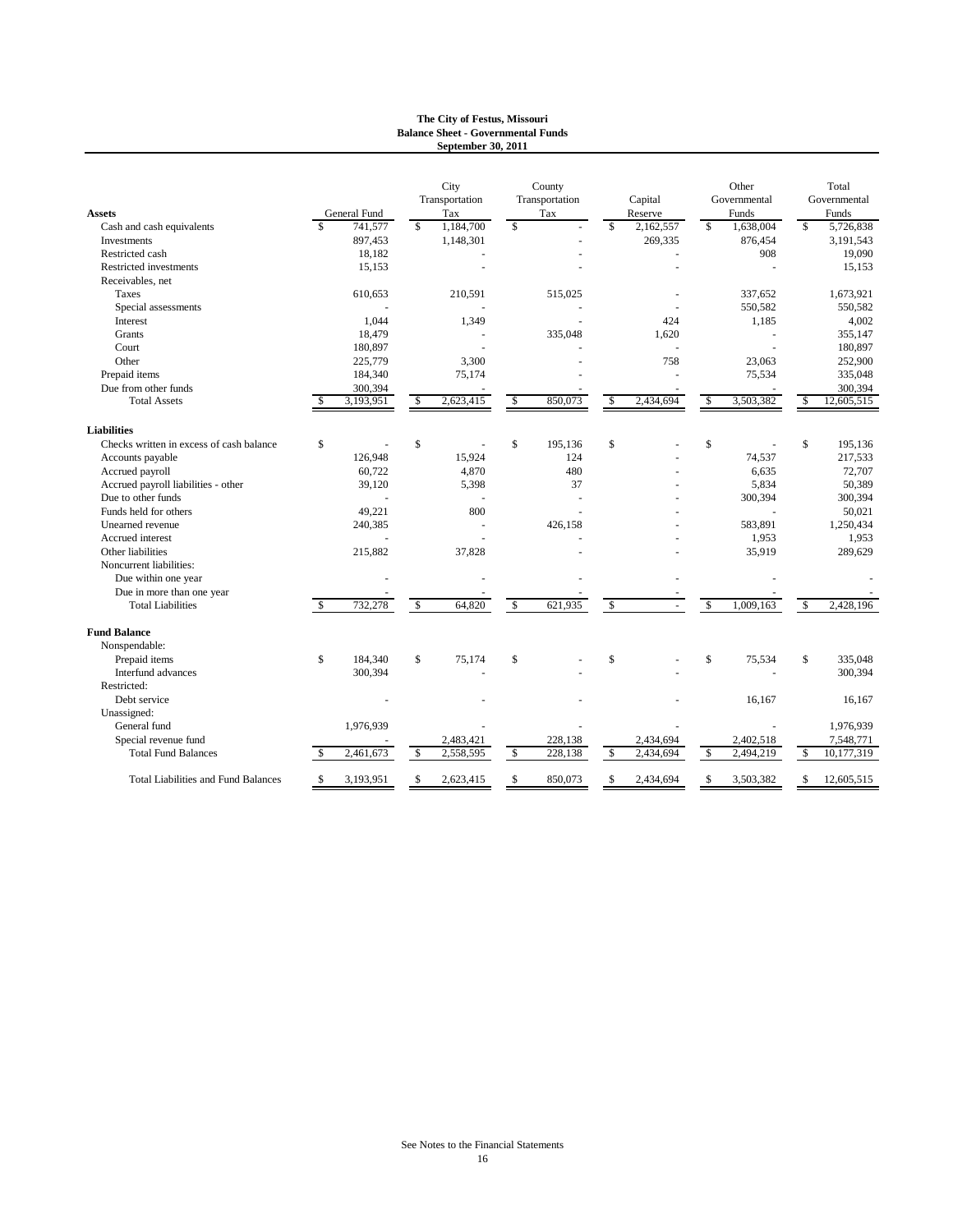### **The City of Festus, Missouri Reconciliation of the Balance Sheet of Governmental Funds to the Statement of Net Assets For the year ended September 30, 2011**

| <b>Total Fund Balances - Governmental Funds</b>                                                                                                                                                         | \$10,177,319              |
|---------------------------------------------------------------------------------------------------------------------------------------------------------------------------------------------------------|---------------------------|
| Amounts reported for governmental activities in the statement of net assets are different because:                                                                                                      |                           |
| Certain assets are not available to pay for current period expenditures and, therefore, are deferred in the<br>funds                                                                                    | 35,834                    |
| Capital assets used in governmental activities are not financial resources and, therefore, are not reported in<br>the funds                                                                             | 16,035,631                |
| Other long-term assets are not available to pay for current period expenditures and, therefore, are deferred<br>in the funds                                                                            | 25,689                    |
| Long-term debt group cash is not accounted for in the fund financial statements.                                                                                                                        | 2,929,893                 |
| Certain long-term liabilities are not due and payable in the current period and, therefore, are not reported as<br>liabilities in the governmental funds. Long-term liabilities at year-end consist of: |                           |
| Accrued compensated balances<br>Bonds and notes payable outstanding                                                                                                                                     | (136, 624)<br>(4,975,559) |
| Net Assets of Governmental Activities                                                                                                                                                                   | \$24,092,183              |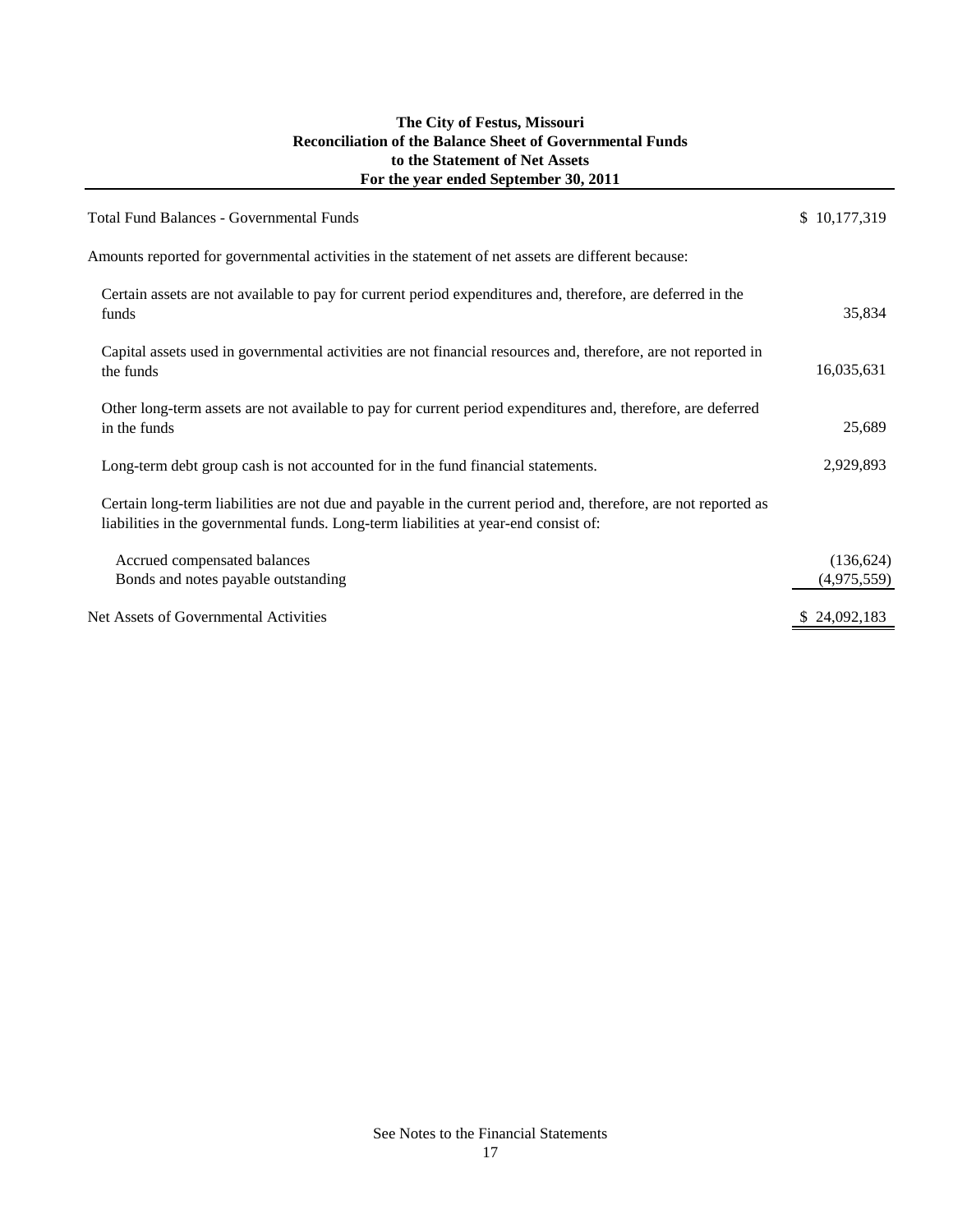| <b>Revenues</b>                              |                    | General<br>Fund |                          | City<br>Transportation<br>Tax |                          | County<br>Transportation<br>Tax |                          | Capital<br>Reserve |                         | Other<br>Governmental<br>Funds |                         | Total<br>Governmental<br>Funds |
|----------------------------------------------|--------------------|-----------------|--------------------------|-------------------------------|--------------------------|---------------------------------|--------------------------|--------------------|-------------------------|--------------------------------|-------------------------|--------------------------------|
| Property taxes                               | $\mathbf{s}$       | 245,741         | $\mathbf S$              |                               | $\overline{\mathbf{s}}$  |                                 | $\overline{\mathcal{S}}$ |                    | $\overline{\mathbb{S}}$ | 491.482                        | $\overline{\mathbb{S}}$ | 737,223                        |
| Taxes - other                                |                    | 3,644,138       |                          | 1,127,522                     |                          | 952,080                         |                          |                    |                         | 1,474,610                      |                         | 7,198,350                      |
| Intergovernmental                            |                    |                 |                          |                               |                          |                                 |                          |                    |                         | 6,576                          |                         | 6,576                          |
| Special assessments                          |                    |                 |                          |                               |                          |                                 |                          |                    |                         | 49,695                         |                         | 49.695                         |
| Grant revenue                                |                    | 171,260         |                          |                               |                          | 563,686                         |                          |                    |                         | 21,765                         |                         | 756,711                        |
| Licenses and permits                         |                    | 270,869         |                          | 3,499                         |                          |                                 |                          |                    |                         | 471                            |                         | 274,839                        |
| Fines and penalties                          |                    | 501,115         |                          |                               |                          |                                 |                          |                    |                         | 46,170                         |                         | 547,285                        |
| Investment income                            |                    | 13,071          |                          | 16,925                        |                          | 58                              |                          | 3,034              |                         | 10,550                         |                         | 43,638                         |
| Building lease payments                      |                    |                 |                          |                               |                          |                                 |                          |                    |                         | 47,100                         |                         | 47,100                         |
| Other                                        |                    | 100,075         |                          | 2,405                         |                          |                                 |                          |                    |                         | 100,236                        |                         | 202,716                        |
| Service charges                              |                    | 997,471         |                          |                               |                          |                                 |                          |                    |                         |                                |                         | 997,471                        |
| <b>Total Revenues</b>                        | -S                 | 5,943,740       | \$                       | 1,150,351                     | \$                       | 1,515,824                       | $\sqrt{3}$               | 3,034              | \$                      | 2,248,655                      | \$                      | 10,861,604                     |
| <b>Expenditures</b>                          |                    |                 |                          |                               |                          |                                 |                          |                    |                         |                                |                         |                                |
| Current:                                     |                    |                 |                          |                               |                          |                                 |                          |                    |                         |                                |                         |                                |
| Administration                               | \$                 | 587,259         | \$                       |                               | \$                       |                                 | \$                       |                    | \$                      |                                | \$                      | 587,259                        |
| Court                                        |                    | 141,740         |                          |                               |                          |                                 |                          |                    |                         |                                |                         | 141,740                        |
| Building department                          |                    | 385,000         |                          |                               |                          |                                 |                          |                    |                         |                                |                         | 385,000                        |
| Police                                       |                    | 2,134,142       |                          |                               |                          |                                 |                          |                    |                         | 16,538                         |                         | 2,150,680                      |
| Dispatch                                     |                    | 506,236         |                          |                               |                          |                                 |                          |                    |                         |                                |                         | 506,236                        |
| Fire                                         |                    | 192,043         |                          |                               |                          |                                 |                          |                    |                         |                                |                         | 192,043                        |
| Emergency management                         |                    | 13,310          |                          |                               |                          |                                 |                          |                    |                         |                                |                         | 13,310                         |
| Street                                       |                    | 420,913         |                          | 810,438                       |                          |                                 |                          |                    |                         |                                |                         | 1,231,351                      |
| Health                                       |                    |                 |                          |                               |                          |                                 |                          |                    |                         | 103.256                        |                         | 103,256                        |
| Library                                      |                    |                 |                          |                               |                          |                                 |                          |                    |                         | 247,641                        |                         | 247,641                        |
| Parks                                        |                    |                 |                          |                               |                          |                                 |                          |                    |                         | 483,868                        |                         | 483,868                        |
| Non-departmental                             |                    | 1,049,689       |                          |                               |                          |                                 |                          |                    |                         | 252,563                        |                         | 1,302,252                      |
| Capital outlay                               |                    | 503,844         |                          | 510,991                       |                          | 1,515,766                       |                          |                    |                         | 88,605                         |                         | 2,619,206                      |
| Debt service:                                |                    |                 |                          |                               |                          |                                 |                          |                    |                         |                                |                         |                                |
| Principal                                    |                    |                 |                          |                               |                          |                                 |                          |                    |                         | 82,832                         |                         | 82,832                         |
| Interest and fiscal charges                  |                    |                 |                          |                               |                          |                                 |                          |                    |                         | 95,111                         |                         | 95,111                         |
| <b>Total Expenditures</b>                    | $\mathbf{\hat{S}}$ | 5,934,176       | $\overline{\mathcal{S}}$ | 1,321,429                     | $\overline{\mathcal{S}}$ | 1,515,766                       | $\overline{\mathcal{S}}$ | $\mathbf{r}$       | \$                      | 1,370,414                      | $\mathbb{S}$            | 10,141,785                     |
| <b>Excess (Deficiency) of Revenues</b>       |                    |                 |                          |                               |                          |                                 |                          |                    |                         |                                |                         |                                |
| over Expenditures                            |                    | 9,564           |                          | (171, 078)                    |                          | 58                              |                          | 3,034              |                         | 878,241                        |                         | 719,819                        |
| <b>Other Financing Sources (Uses)</b>        |                    |                 |                          |                               |                          |                                 |                          |                    |                         |                                |                         |                                |
| Lease purchase proceeds                      | \$                 |                 | \$                       | ä,                            | \$                       | $\sim$                          | \$                       |                    | \$                      |                                | \$                      |                                |
| Transfers in                                 |                    | 6,100           |                          |                               |                          |                                 |                          | 2,103,605          |                         | 381,192                        |                         | 2,490,897                      |
| <b>Transfers</b> out                         |                    | (75,511)        |                          | (3,930)                       |                          |                                 |                          | (14, 243)          |                         | (799, 780)                     |                         | (893, 464)                     |
| <b>Total Other Financing Sources</b>         | $\sqrt{s}$         | (69, 411)       | $\sqrt{3}$               | (3,930)                       | $\sqrt{s}$               | $\omega$                        | \$                       | 2,089,362          | $\mathbb{S}$            | (418, 588)                     | \$                      | 1,597,433                      |
| <b>Net Change in Fund Balance</b>            |                    | (59, 847)       |                          | (175,008)                     |                          | 58                              |                          | 2,092,396          |                         | 459,653                        |                         | 2,317,252                      |
| Fund Balance (Deficit), October 1 (restated) |                    | 2,521,520       |                          | 2,733,603                     |                          | 228,080                         |                          | 342,298            |                         | 2,034,566                      |                         | 7,860,067                      |
| Fund Balance (Deficit), September 30         | \$                 | 2,461,673       |                          | 2,558,595                     | \$                       | 228,138                         | \$                       | 2,434,694          | \$                      | 2,494,219                      | \$                      | 10,177,319                     |

#### **The City of Festus, Missouri Combined Statement of Revenue, Expenditures and Changes in Fund Balance Governmental Funds For the year ended September 30, 2011**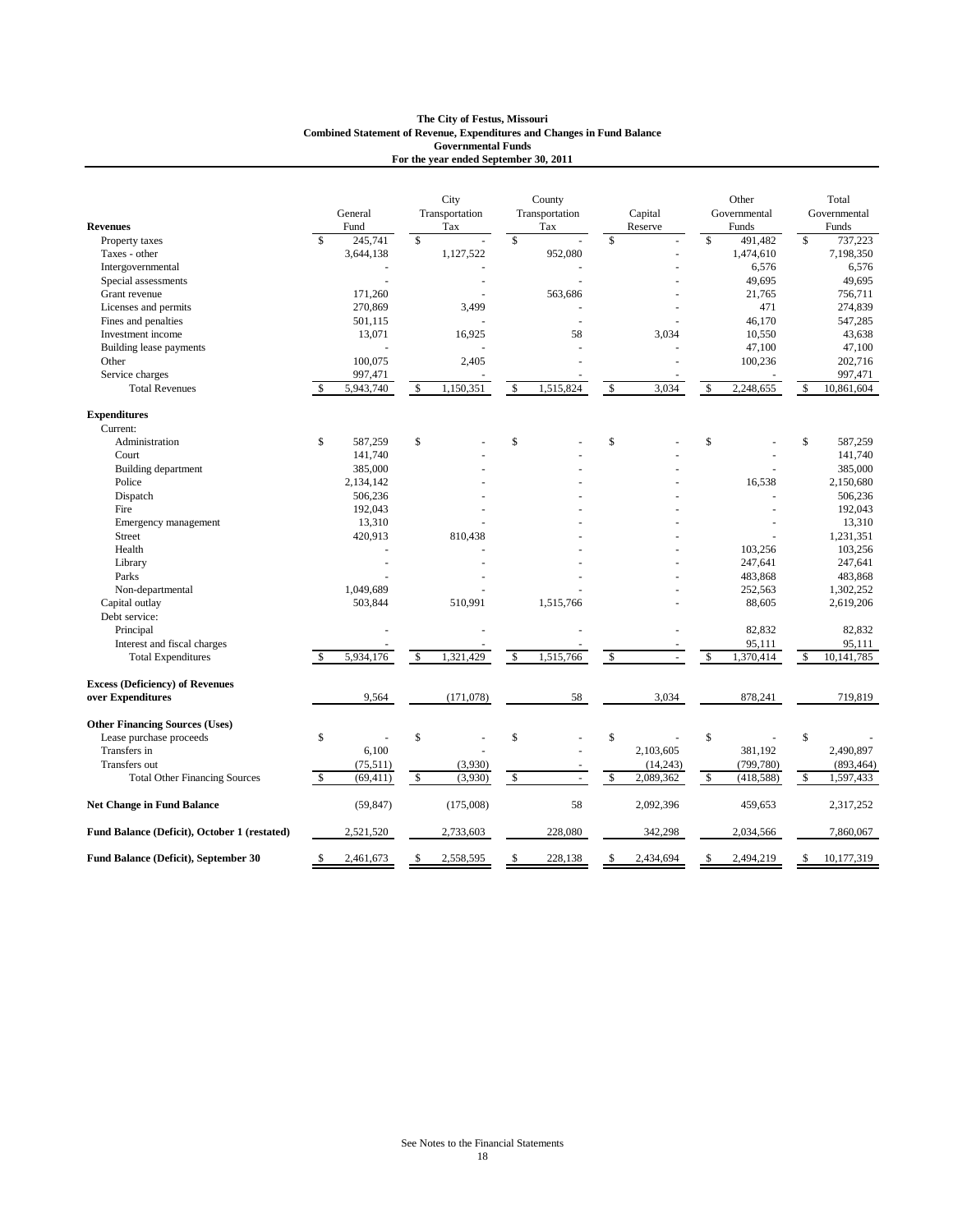### **The City of Festus, Missouri Reconciliation of the Statement of Revenue, Expenditures and Changes in Fund Balances of Governmental Funds to the Statement of Activities For the year ended September 30, 2011**

\$ 2,317,252

Net Change in Fund Balances - Governmental Funds

Amounts reported for governmental activities in the statement of activities are different because:

Capital outlays are reported in governmental funds as expenditures. However, in the statement of activities, the cost of those assets are allocated over estimated useful lives and reported as depreciation expense. This is the amount by which capital outlays over the capitalization threshold exceeded the depreciation in the current period.

| (1,104,756) |           |  |  |
|-------------|-----------|--|--|
| 2,619,206   | 1.514.450 |  |  |
|             | (1,947)   |  |  |
|             |           |  |  |

 (145,891) Revenues in the statement of activities that do not provide current financial resources are not reported as revenue in the funds.

The issuance of long-term debt (e.g., bonds, leases) provides current financial resources to governmental funds, while the repayment of the principal of long-term debt consumes the current financial resources of governmental funds. Neither transaction, however, has any effect on net assets. Also, governmental funds report the effect of issuance cost, premiums, discounts and similar items when debt is first issued, whereas these amounts are deferred and in the treatment of long-term debt and related items.

| Amortization of 2005 COP Underwriter Discount    | (144)   |         |
|--------------------------------------------------|---------|---------|
| Amortization of 2005 & 2008 COP Cost of Issuance | (1.642) | (1,786) |
| Payment of 2005 COP Interest                     |         | (520)   |

Some expenses reported in the statement of activities do not require the use of current financial resources and, therefore, are not reported as expenditures in governmental funds:

| Compensated absences                            | (9, 535)    |
|-------------------------------------------------|-------------|
| Change in Net Assets of Governmental Activities | \$3,672,023 |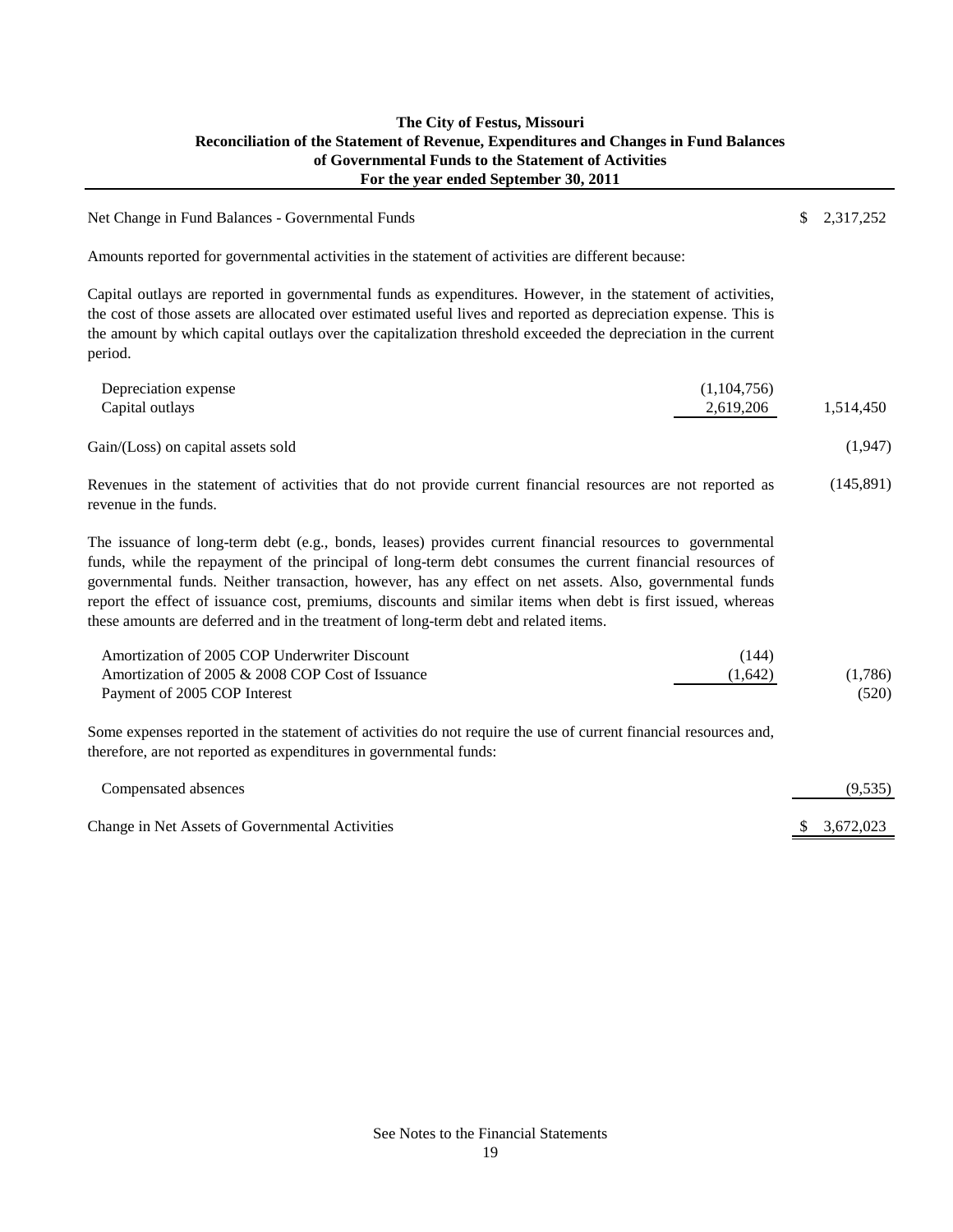#### **The City of Festus, Missouri Statement of Net Assets Proprietary Funds September 30, 2011**

|                                                    |                             | <b>Business-type Activities</b><br><b>Enterprise Funds</b> |            |                |  |  |
|----------------------------------------------------|-----------------------------|------------------------------------------------------------|------------|----------------|--|--|
| <b>Assets</b>                                      | Water &<br>Airport<br>Sewer |                                                            |            | Total          |  |  |
| <b>Current Assets</b>                              |                             |                                                            |            |                |  |  |
| Cash and cash equivalents                          | \$<br>\$                    | 1,534,923                                                  | \$         | 1,534,923      |  |  |
| Investments                                        |                             | 1,125,570                                                  |            | 1,125,570      |  |  |
| Restricted cash                                    |                             | 339,460                                                    |            | 339,460        |  |  |
| Restricted investments                             |                             | 3,233,379                                                  |            | 3,233,379      |  |  |
| Receivables, net                                   |                             |                                                            |            |                |  |  |
| Special assessments                                |                             | 149,974                                                    |            | 149,974        |  |  |
| Service charges                                    |                             | 409,564                                                    |            | 409,564        |  |  |
| Interest                                           |                             | 37,323                                                     |            | 37,323         |  |  |
| Grants                                             |                             |                                                            |            |                |  |  |
| Other                                              |                             | 62,792                                                     |            | 62,792         |  |  |
| Prepaid items                                      |                             | 59,231                                                     |            | 59,231         |  |  |
| Inventory                                          |                             | 326,883                                                    |            | 326,883        |  |  |
| <b>Total Current Assets</b>                        | \$<br>$\sqrt{s}$            | 7,279,099                                                  | $\sqrt{2}$ | 7,279,099      |  |  |
| <b>Noncurrent Assets</b>                           |                             |                                                            |            |                |  |  |
| Investments in joint venture                       | \$<br>\$                    | 4,041,919                                                  | \$         | 4,041,919      |  |  |
| Debt issue costs                                   |                             | 112,175                                                    |            | 112,175        |  |  |
| Non-depreciable capital assets:                    |                             |                                                            |            |                |  |  |
|                                                    |                             |                                                            |            |                |  |  |
| Land and construction in progress                  |                             | 219,006                                                    |            | 219,006        |  |  |
| Depreciable capital assets:                        |                             |                                                            |            |                |  |  |
| Other capital assets, net                          |                             | 9,115,275                                                  |            | 9,115,275      |  |  |
| <b>Total Noncurrent Assets</b>                     | \$<br>\$                    | 13,488,375                                                 | $\sqrt{3}$ | 13,488,375     |  |  |
| <b>Total Assets</b>                                |                             | 20,767,474                                                 |            | 20,767,474     |  |  |
| <b>Liabilities</b>                                 |                             |                                                            |            |                |  |  |
| <b>Current Liabilities</b>                         |                             |                                                            |            |                |  |  |
| Checks written in excess of cash balance           | \$<br>\$                    | ÷,                                                         | \$         |                |  |  |
| Accounts payable                                   |                             | 138,216                                                    |            | 138,216        |  |  |
| Payroll and compensated absences payable           |                             | 34,052                                                     |            | 34,052         |  |  |
| Accrued payroll liabilities - other                |                             | 11,771                                                     |            | 11,771         |  |  |
| Accrued interest                                   |                             | 82,089                                                     |            | 82,089         |  |  |
| Revenue bonds and NID bonds payable - current      |                             | 607,515                                                    |            | 607,515        |  |  |
| Capital leases - current                           |                             |                                                            |            |                |  |  |
| Notes payable - current                            |                             | 147,139                                                    |            | 147,139        |  |  |
| Deposits payable                                   |                             | 265,231                                                    |            | 265,231        |  |  |
| Due to other funds                                 |                             |                                                            |            |                |  |  |
| Other liabilities                                  |                             | 9                                                          |            | $\overline{9}$ |  |  |
| <b>Total Current Liabilities</b>                   | \$                          | 1,286,022                                                  | $\sqrt{3}$ | 1.286,022      |  |  |
|                                                    | \$                          |                                                            |            |                |  |  |
| <b>Long-Term Liabilities</b>                       |                             |                                                            |            |                |  |  |
| Revenue bonds payable and neighborhood improvement |                             |                                                            |            |                |  |  |
| district bonds, net of bond premiums & discounts   | \$<br>\$                    | 6,384,880                                                  | \$         | 6,384,880      |  |  |
| Capital leases                                     |                             |                                                            |            |                |  |  |
| Notes payable                                      |                             | 2,110,976                                                  |            | 2,110,976      |  |  |
| Total Long-Term Liabilities                        | P                           | 8,495,856                                                  | \$         | 8,495,856      |  |  |
| <b>Total Liabilities</b>                           | \$<br>\$                    | 9,781,878                                                  | \$         | 9,781,878      |  |  |
| <b>Net Assets</b>                                  |                             |                                                            |            |                |  |  |
| Invested in Capital Assets, Net of Related Debt    | \$<br>\$                    | 6,495,981                                                  | \$         | 6,495,981      |  |  |
| Restricted for:                                    |                             |                                                            |            |                |  |  |
| Debt reserve funds                                 |                             |                                                            |            |                |  |  |
| Sewer line extension                               |                             | 3,151,296                                                  |            | 3,151,296      |  |  |
| Unrestricted                                       |                             | 1,338,319                                                  |            | 1,338,319      |  |  |
|                                                    |                             |                                                            |            |                |  |  |
| <b>Total Net Assets</b>                            |                             | 10,985,596                                                 |            | 10,985,596     |  |  |
|                                                    |                             |                                                            |            |                |  |  |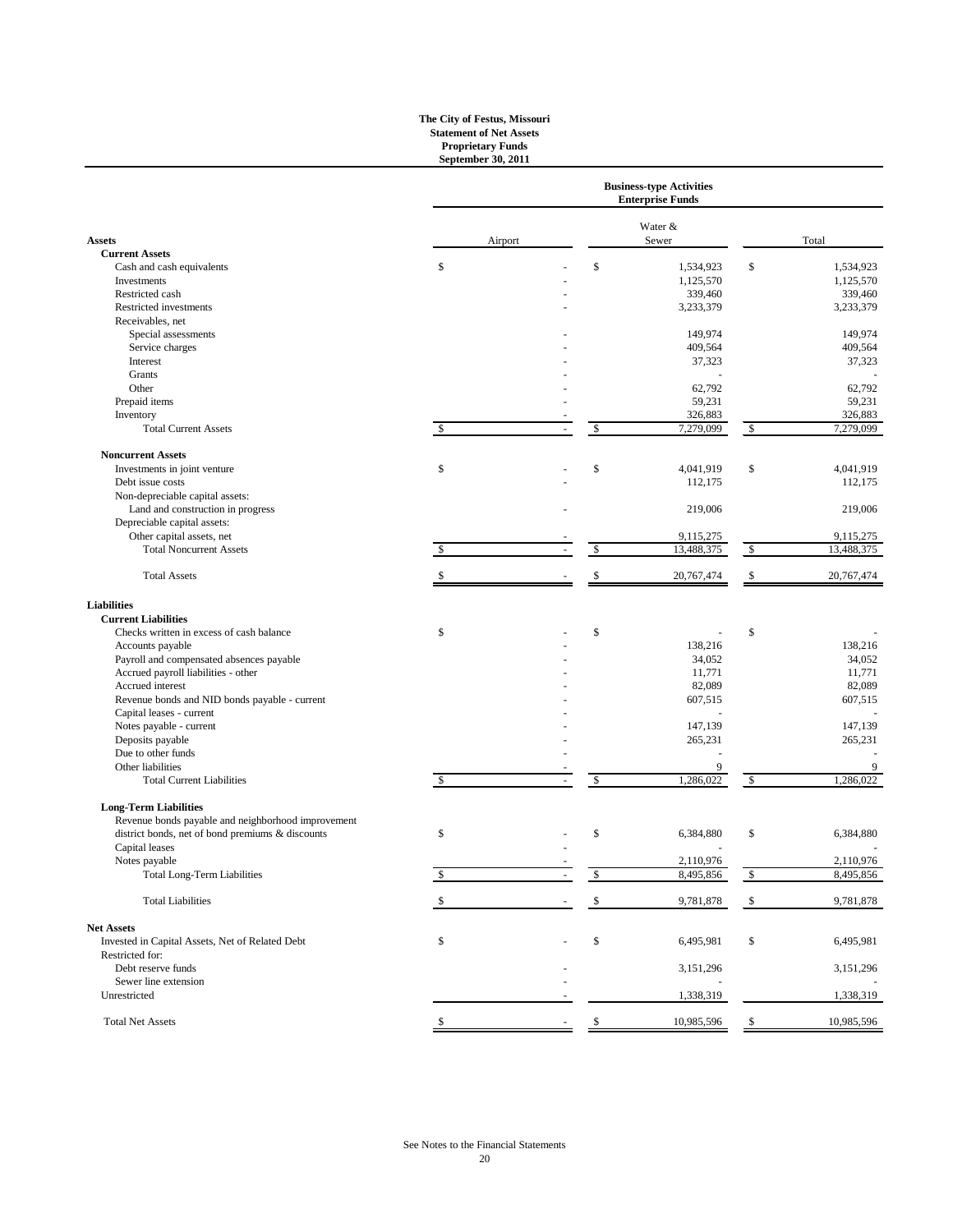#### **The City of Festus, Missouri Statement of Revenue, Expenses and Changes in Net Assets Proprietary Funds For the year ended September 30, 2011**

|                                                          |                    |             |                      | <b>Business-type Activities</b><br><b>Enterprise Funds</b> |                         |             |
|----------------------------------------------------------|--------------------|-------------|----------------------|------------------------------------------------------------|-------------------------|-------------|
|                                                          |                    | Airport     |                      | Water &<br>Sewer                                           |                         | Total       |
| <b>Operating Revenues</b>                                |                    |             |                      |                                                            |                         |             |
| Water and sewer collections and fees                     | \$                 |             | \$                   | 3,907,917                                                  | \$                      | 3,907,917   |
| Other revenues                                           |                    |             |                      | 2,068                                                      |                         | 2,068       |
| <b>Total Operating Revenues</b>                          | $\mathbb{S}$       |             | $\sqrt{\frac{2}{3}}$ | 3,909,985                                                  | $\sqrt{2}$              | 3,909,985   |
| <b>Operating Expenses</b>                                |                    |             |                      |                                                            |                         |             |
| Personnel expenses                                       | \$                 |             | \$                   | 925,410                                                    | \$                      | 925,410     |
| Materials and supplies                                   |                    |             |                      | 92,491                                                     |                         | 92,491      |
| Purchased water                                          |                    |             |                      | 1,349,040                                                  |                         | 1,349,040   |
| Utilities and maintenance                                |                    |             |                      | 203,858                                                    |                         | 203,858     |
| Depreciation and amortization                            |                    |             |                      | 568,466                                                    |                         | 568,466     |
| Treatment plant                                          |                    |             |                      | 242,815                                                    |                         | 242,815     |
| Other                                                    |                    | 8,606       |                      | 91,180                                                     |                         | 99,786      |
| <b>Total Operating Expenses</b>                          | $\mathbf{\$}$      | 8,606       | $\$$                 | 3,473,260                                                  | $\sqrt{3}$              | 3,481,866   |
| Operating Income (Loss)                                  |                    | (8,606)     |                      | 436,725                                                    |                         | 428,119     |
| <b>Non-operating Revenues (Expenses)</b>                 |                    |             |                      |                                                            |                         |             |
| Interest income                                          | \$                 | 1,451       | \$                   | 163,004                                                    | \$                      | 164,455     |
| Miscellaneous income                                     |                    |             |                      | 26,729                                                     |                         | 26,729      |
| Gain/loss on disposal of assets                          |                    | 1,946,874   |                      | (16, 845)                                                  |                         | 1,930,029   |
| Interest expense                                         |                    |             |                      | (337,990)                                                  |                         | (337,990)   |
| Total Non-operating Revenues (Expenses)                  | $\sqrt[6]{3}$      | 1,948,325   | $\sqrt[6]{3}$        | (165, 102)                                                 | $\overline{\mathbf{S}}$ | 1,783,223   |
| Income (Loss) Before Capital Contributions and Transfers |                    | 1,939,719   |                      | 271,623                                                    |                         | 2,211,342   |
| Capital contributions                                    |                    |             |                      | 50,206                                                     |                         | 50,206      |
| Transfers in (out)                                       |                    | (2,103,605) |                      | 506,172                                                    |                         | (1,597,433) |
|                                                          | $\mathbf{\hat{S}}$ | (2,103,605) | \$                   | 556,378                                                    | $\mathbf{\hat{S}}$      | (1,547,227) |
| Change in Net Assets                                     |                    | (163, 886)  |                      | 828,001                                                    |                         | 664,115     |
| Net Assets, October 1                                    |                    | 163,886     |                      | 10,157,595                                                 |                         | 10,321,481  |
| Net Assets, September 30                                 | -S                 |             | S                    | 10,985,596                                                 | S                       | 10,985,596  |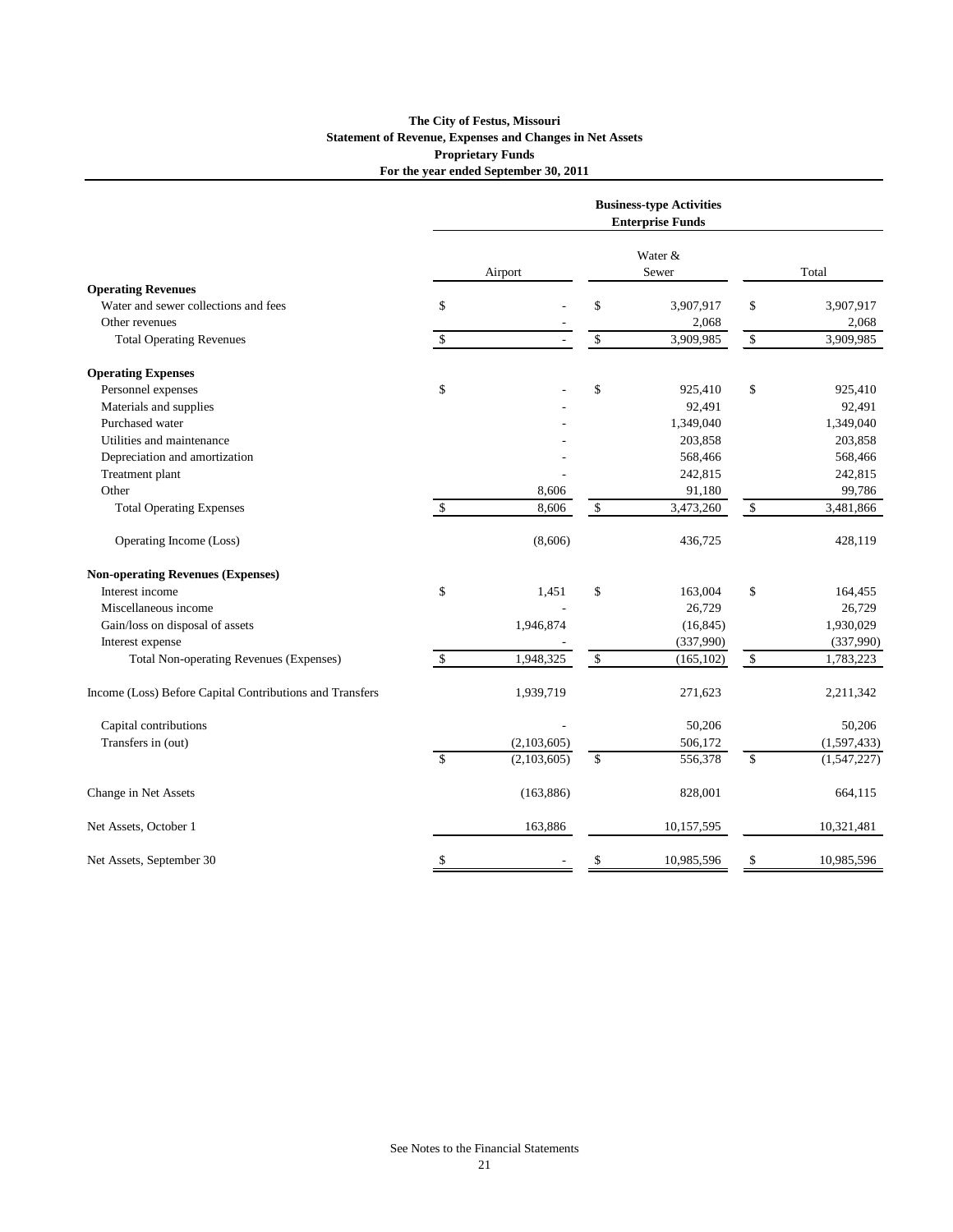#### **The City of Festus, Missouri Statement of Cash Flows Proprietary Funds For the year ended September 30, 2011**

|                                                                                                      |                    | <b>Business-type Activities</b><br><b>Enterprise Funds</b> |    |                       |
|------------------------------------------------------------------------------------------------------|--------------------|------------------------------------------------------------|----|-----------------------|
|                                                                                                      | Airport            | Water and<br>Sewer                                         |    | Totals                |
| Increase (Decrease) in Cash and Cash Equivalents                                                     |                    |                                                            |    |                       |
| Cash Flows from Operating Activities:                                                                |                    |                                                            |    |                       |
| Receipts from customers                                                                              | \$<br>446          | \$<br>3,981,067                                            | \$ | 3,981,513             |
| Payments to suppliers                                                                                | (42, 169)          | (2, 131, 844)                                              |    | (2,174,013)           |
| Payments to employees<br>Other receipts (payments)                                                   |                    | (956, 163)                                                 |    | (956, 163)            |
| Net Cash Flows from Operating Activities                                                             | 2,283<br>(39, 440) | (170, 715)<br>722.345                                      |    | (168, 432)<br>682,905 |
|                                                                                                      |                    |                                                            |    |                       |
| Cash Flows from Noncapital Financing Activities:                                                     |                    |                                                            |    |                       |
| Grants and other contributions                                                                       |                    | 50,206                                                     |    | 50,206                |
| Transfer in / (out)                                                                                  | (2,103,605)        | 506,172                                                    |    | (1, 597, 433)         |
| Net Cash Used by Noncapital Financing Activities                                                     | (2,103,605)        | 556,378                                                    |    | (1, 547, 227)         |
| Cash Flows from Capital and Related Financing Activities:                                            |                    |                                                            |    |                       |
| Payments of long-term debt                                                                           |                    | (733, 150)                                                 |    | (733, 150)            |
| Proceeds from notes payable                                                                          |                    |                                                            |    |                       |
| Interest on debt                                                                                     |                    | (337,990)                                                  |    | (337,990)             |
| Acquisition and construction of capital assets                                                       |                    | (260, 319)                                                 |    | (260, 319)            |
| Proceeds from sales of capital assets                                                                | 2,141,594          | (16, 845)                                                  |    | 2,124,749             |
| Net Cash Used by Capital and Related Financing Activities                                            | 2,141,594          | (1,348,304)                                                |    | 793,290               |
| Cash Flows from Investing Activities:                                                                |                    |                                                            |    |                       |
| Proceeds from sale of investments                                                                    |                    | 3,192,210                                                  |    | 3,192,210             |
| Purchase of investments                                                                              |                    | (2,998,761)                                                |    | (2,998,761)           |
| Miscellaneous income                                                                                 |                    | 109,795                                                    |    | 109,795               |
| Interest on investments                                                                              | 1,451              | 163,004                                                    |    | 164,455               |
| Net Cash Used by Investing Activities                                                                | 1,451              | 466,248                                                    |    | 467,699               |
| Net Increase in Cash and Cash Equivalents                                                            | \$                 | \$<br>396,667                                              | \$ | 396,667               |
| Cash and Cash Equivalents, October 1                                                                 |                    | 1,477,716                                                  |    | 1,477,716             |
| Cash and Cash Equivalents, September 30                                                              | \$                 | 1,874,383                                                  | S  | 1,874,383             |
| Reconciliation of Operating Income (Loss) to Net Cash<br>Provided by (Used in) Operating Activities: |                    |                                                            |    |                       |
| Cash flows from operating activities:                                                                |                    |                                                            |    |                       |
| Operating Profit (Loss)                                                                              | \$<br>(8,606)      | \$<br>436,725                                              | \$ | 428,119               |
| Adjustments to reconcile operating income (loss) to net cash provided                                |                    |                                                            |    |                       |
| by (used in) operating activities:                                                                   |                    |                                                            |    |                       |
| Depreciation Expense                                                                                 |                    | 367,995                                                    |    | 367,995               |
| Gain/(loss) on disposal<br>(Increase) decrease in:                                                   |                    |                                                            |    |                       |
| Accounts receivable                                                                                  |                    | 68,334                                                     |    | 68,334                |
| Prepaid items                                                                                        | 1,202              | (10, 339)                                                  |    | (9,137)               |
| Inventories                                                                                          |                    | (144, 747)                                                 |    | (144, 747)            |
| Other current assets                                                                                 | 2,729              |                                                            |    | 2,729                 |
| Increase (decrease) in:                                                                              |                    |                                                            |    |                       |
| Checks written in excess of cash balance                                                             | (33, 264)          |                                                            |    | (33,264)              |
| Accounts payable                                                                                     | (1,502)            | 6,870                                                      |    | 5,368                 |
| Accrued liabilities                                                                                  |                    | (29, 225)                                                  |    | (29, 225)             |
| Net cash provided by (used in) operating activities                                                  | (39, 441)          | 695,613                                                    | S  | 656,172               |
|                                                                                                      |                    |                                                            |    |                       |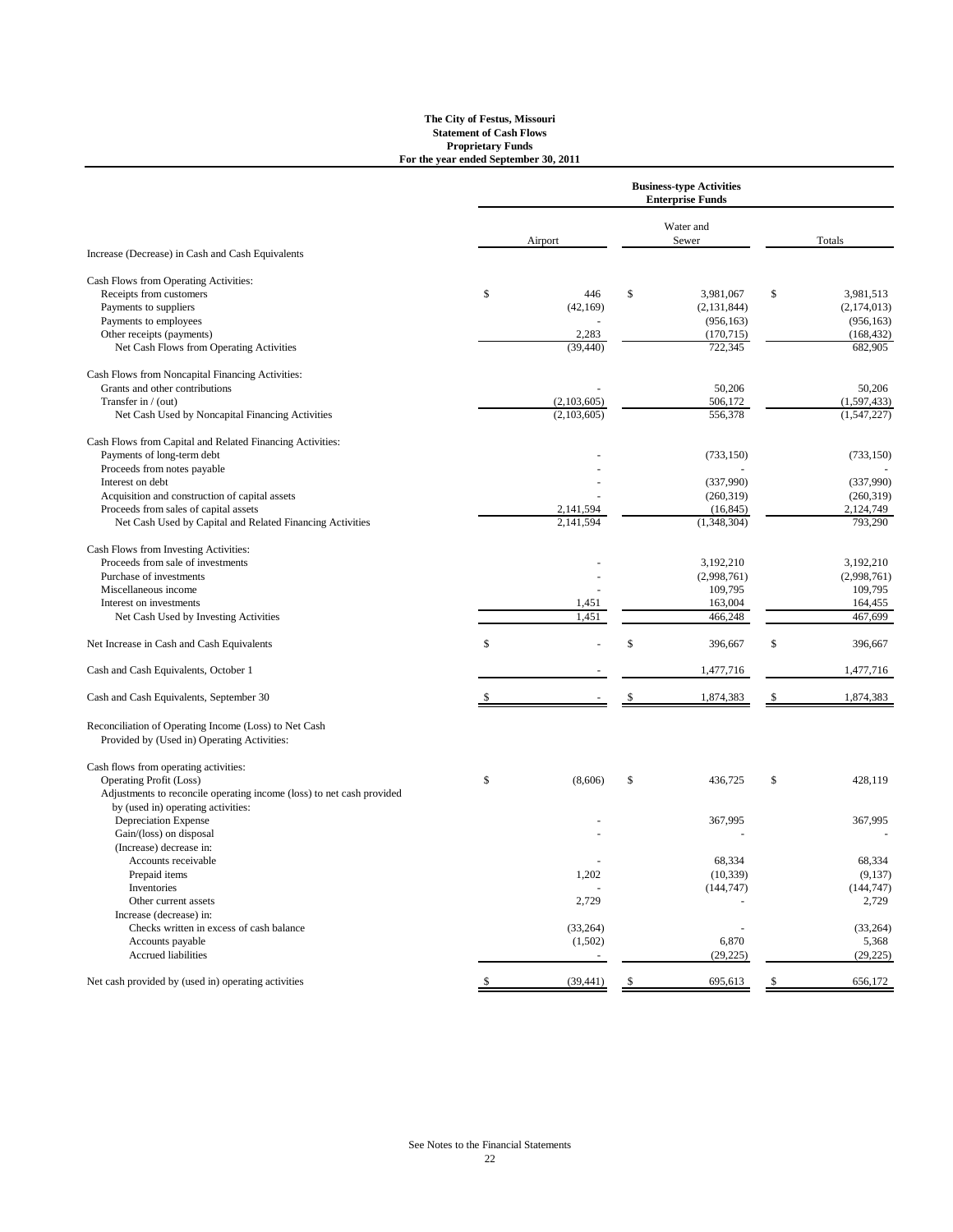#### **Note 1 - Summary of Significant Accounting Policies**

The significant accounting and financial reporting policies applied by the City of Festus, Missouri (the City) conform to U.S. generally accepted accounting principles as applicable to governmental entities. The following is a summary of the more significant policies:

#### **The Financial Reporting Entity**

The City defines its financial reporting entity in accordance with provisions established by the Governmental Accounting Standards Board (GASB). Such standards require inclusion of component units based upon whether the City's governing body has any significant amount of financial accountability for potential component units (PCU). The City is financially accountable if it appoints a voting majority of a PCU's governing body and is able to impose its will on the PCU or there is a potential for the PCU to provide specific financial benefits to, or impose specific financial burdens on, the City. The City's financial reporting entity consists of the City (the primary government) and its component unit. The component unit discussed below is included in the City's reporting entity because of the significance of its operational or financial relationship with the City.

#### **Discretely Presented Component Unit**

The discretely presented component unit column in the basic financial statements include the financial data of the City's component unit. It is reported in a separate column in the government-wide financial statements to emphasize that it is legally separate from the City. The following entity is discretely presented in the basic financial statements as a governmental fund type:

**Festus Public Library Foundation, Inc.** - The City Council appoints the Library Board. The Library Board then appoints three members from the Library Board and four members from the community to serve as the governing body of the foundation. The purpose of the component unit is to establish future expansion and repair of the library building, and to update and add to the collection of books, materials, and equipment in the library. Separate financial statements are not prepared for the Festus Public Library Foundation, Inc.

#### **Government-wide and Fund Financial Statements**

The government-wide financial statements (i.e., the statement of net assets and the statement of activities) report information on all of the nonfiduciary activities of the primary government and its component unit. For the most part, the effect of interfund activity has been removed from these statements.

Governmental activities, which normally are supported by taxes and intergovernmental revenues, are reported separately from business-type activities, which rely to a significant extent on fees and charges for support. Likewise, the primary government is reported separately from certain legally separate component units for which the primary government is financially accountable.

The statement of activities demonstrates the degree to which the direct expenses of a given function or segment is offset by program revenues. Direct expenses are those that are clearly identifiable with a specific function or segment. Program revenues include 1) charges to customers or applicants who purchase, use, or directly benefit from goods, services, or privileges provided by a given function or segment and 2) grants and contributions that are restricted to meeting the operational or capital requirements of a particular function or segment. Taxes and other items not properly included among program revenues are reported instead as general revenues.

Separate financial statements are provided for governmental funds and proprietary funds. Major individual governmental funds and major individual enterprise funds are reported as separate columns in the fund financial statements.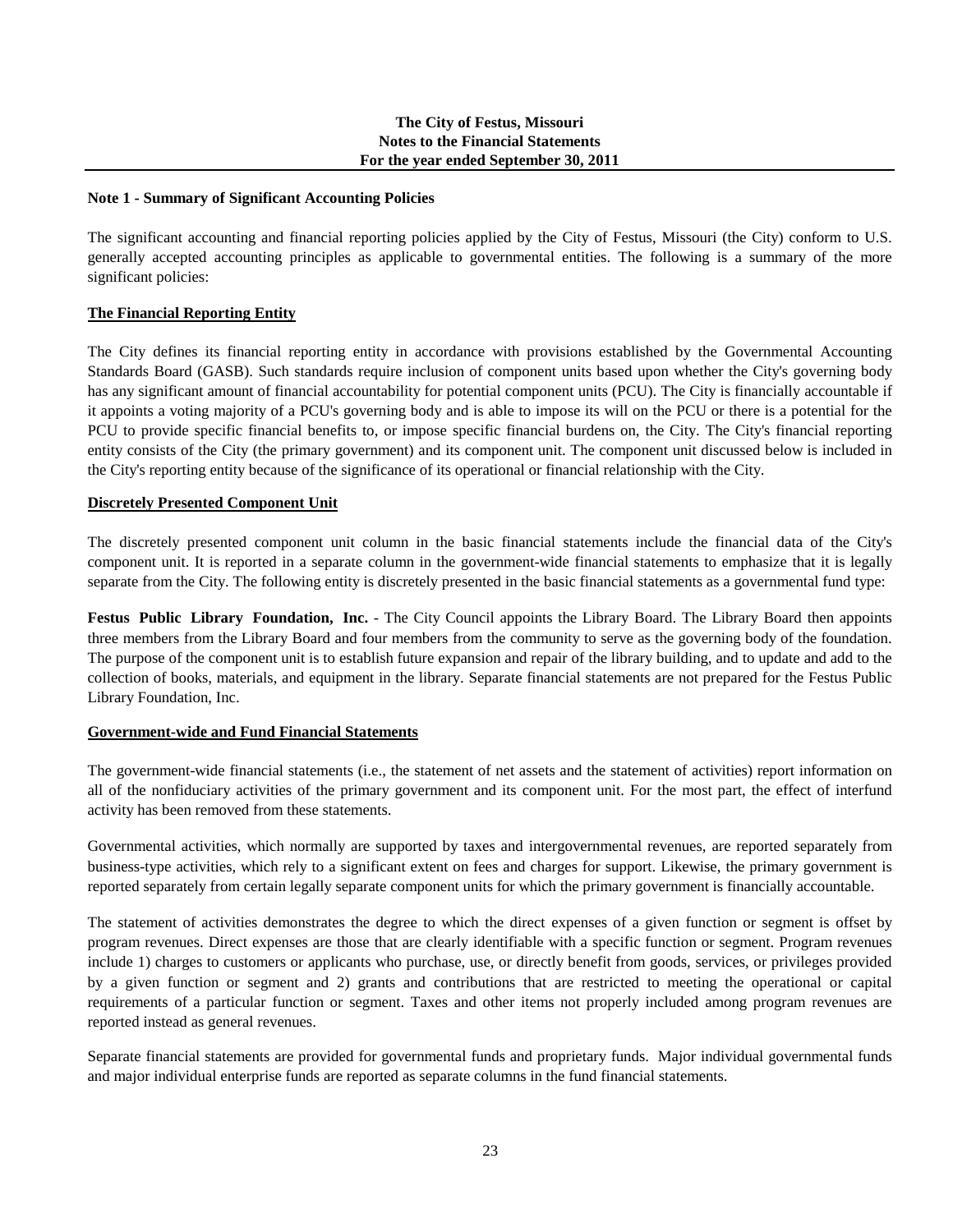### **The City of Festus, Missouri Notes to the Financial Statements For the year ended September 30, 2011**

#### **Note 1 - Summary of Significant Accounting Policies (continued)**

#### **Measurement Focus, Basis of Accounting, and Financial Statement Presentation**

The government-wide financial statements are reported using the economic resources measurement focus and the accrual basis of accounting, as are the proprietary fund financial statements. Revenues are recorded when earned and expenses are recorded when a liability is incurred, regardless of the timing of related cash flows. Property taxes are recognized as revenues in the year for which they are levied. Grants and similar items are recognized as revenue as soon as all eligibility requirements imposed by the provider have been met.

Governmental fund financial statements are reported using the current financial resources measurement focus and the modified accrual basis of accounting. Revenues are recognized as soon as they are both measureable and available. Revenues are considered to be available when they are collectible within the current period or soon enough thereafter to pay liabilities of the current period. For this purpose, the City considers revenues to be available if they are collected within 60 days of the end of the current fiscal period. Expenditures generally are recorded when a liability is incurred, as under accrual accounting. However, debt service expenditures, as well as expenditures related to claims and judgments and compensated absences, are recorded only when payment is due (i.e. matured).

Property taxes, sales taxes, franchise taxes, fines, and interest associated with the current fiscal period are all considered to be susceptible to accrual and so have been recognized as revenues of the current fiscal period. Only the portion of special assessments receivable due within the current fiscal period is considered to be susceptible to accrual as revenue of the current period. All other revenue items are considered to be measurable and available only when cash is received by the City.

The City reports the following major governmental funds:

*General Fund -* The General Fund is the primary operating fund of the city. It is used to account for all financial resources except those required to be accounted for in another fund.

*City Transportation Tax Fund -* The City Transportation Tax Fund is comprised of taxes collected to maintain roads and streets within the city.

*County Transportation Tax Fund -* The County Transportation Tax Fund is comprised of taxes collected to maintain roads and streets within the city.

*Capital Reserve Fund -* The Capital Reserve Fund is comprised of monies from General Fund as well as proceeds from the airport sale that have been set aside for future capital projects.

The City reports the following major proprietary funds:

*Water and Sewer Fund* - The Water and Sewer Fund is used to account for operations that are financed and operated in a manner similar to private business enterprises - where the intent of the governing body is that the costs of providing goods or services to the general public on a continuing basis be financed or recovered primarily through user charges; or where the governing body has decided that periodic determination of revenues earned, expenses incurred, and/or net income is appropriate for capital maintenance, public policy, management control, accountability, or other purposes.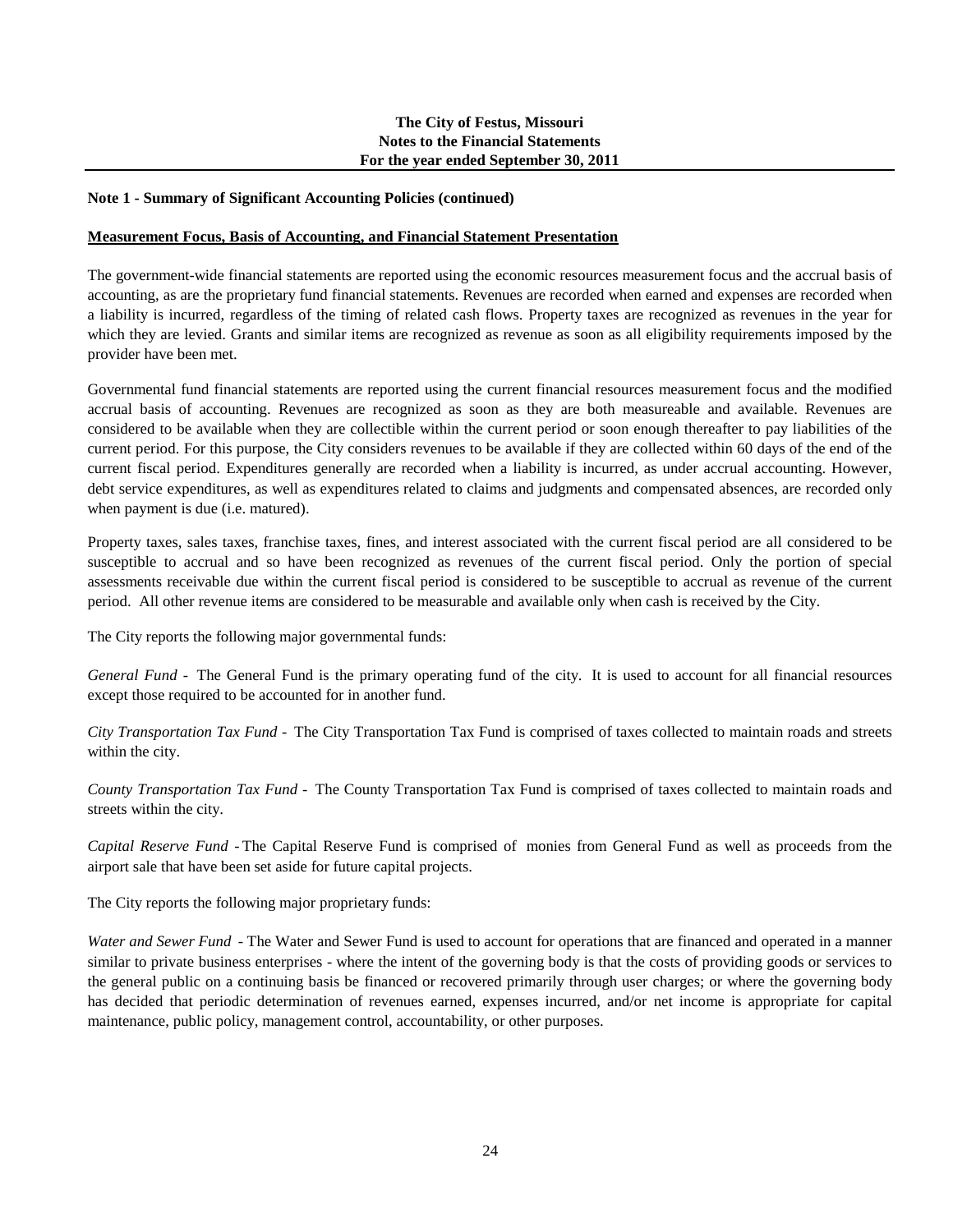### **The City of Festus, Missouri Notes to the Financial Statements For the year ended September 30, 2011**

#### **Note 1 - Summary of Significant Accounting Policies (continued)**

#### **Measurement Focus, Basis of Accounting, and Financial Statement Presentation (continued)**

*Airport Fund -* The Airport fund was also used to account for operations that are financed and operated in a manner similar to private business enterprises - where the intent of the governing body is that the costs of providing goods or services to the general public on a continuing basis be financed or recovered primarily through user charges; or where the governing body has decided that periodic determination of revenues earned, expenses incurred, and/or net income is appropriate for capital maintenance, public policy, management control, accountability, or other purposes. The City discontinued operations and disposed of the airport on February 23, 2011.

Private-sector standards of accounting and financial reporting issued prior to December 1, 1989, generally are followed in both the government-wide and proprietary fund financial statements to the extent that those standards do not conflict with or contradict guidance of the GASB. Governments also have the option of following subsequent private-sector guidance for their business type activities and enterprise funds, subject to this same limitation. The City has elected not to follow subsequent privatesector guidance.

Amounts reported as program revenues include 1) charges to customers or applicants for goods, services, or privileges provided, 2) operating grants and contributions, and 3) capital grants and contributions, including special assessments. Internally dedicated resources are reported as general revenues rather than as program revenues. Likewise, general revenues include all taxes.

Proprietary funds distinguish operating revenues and expenses from nonoperating items. Operating revenues and expenses generally result from providing services and producing and delivering goods in connection with a proprietary fund's principal ongoing operations. The principal operating revenues of the Airport and Water and Sewer Enterprise Funds are charges for sales and services. Operating expenses for Enterprise Funds include the cost of sales and services, administrative expenses and depreciation on capital assets. All revenues and expenses not meeting this definition are reported as nonoperating revenues and expenses.

When both restricted and unrestricted resources are available for use, it is the City's policy to use restricted resources first, then unrestricted resources as they are needed.

#### **Encumbrances**

Encumbrances represent commitments related to unperformed contracts for goods or services. Encumbrances accounting - under which purchase orders, contracts, and other commitments for the expenditure of resources are recorded to reserve that portion of the applicable appropriation - is utilized in the governmental funds. Encumbrances outstanding at year-end are reported as reservations of fund balance and do not constitute expenditures or liabilities because the commitments will be honored during the subsequent year.

#### **Cash, Cash Equivalents, and Investments**

State statutes authorize the City to invest in obligations of the U.S. Treasury, federal agencies, commercial paper, corporate bonds, and repurchase agreements. The City considers all highly liquid debt instruments purchased with a maturity of three months or less to be cash equivalents. GASB State No. 31, Accounting and Financial Reporting for Certain Investments and for External Investment Pools, requires that all investments be reported in the financial statements at fair value. Fair value is established as readily determinable current market value for equity and debt securities.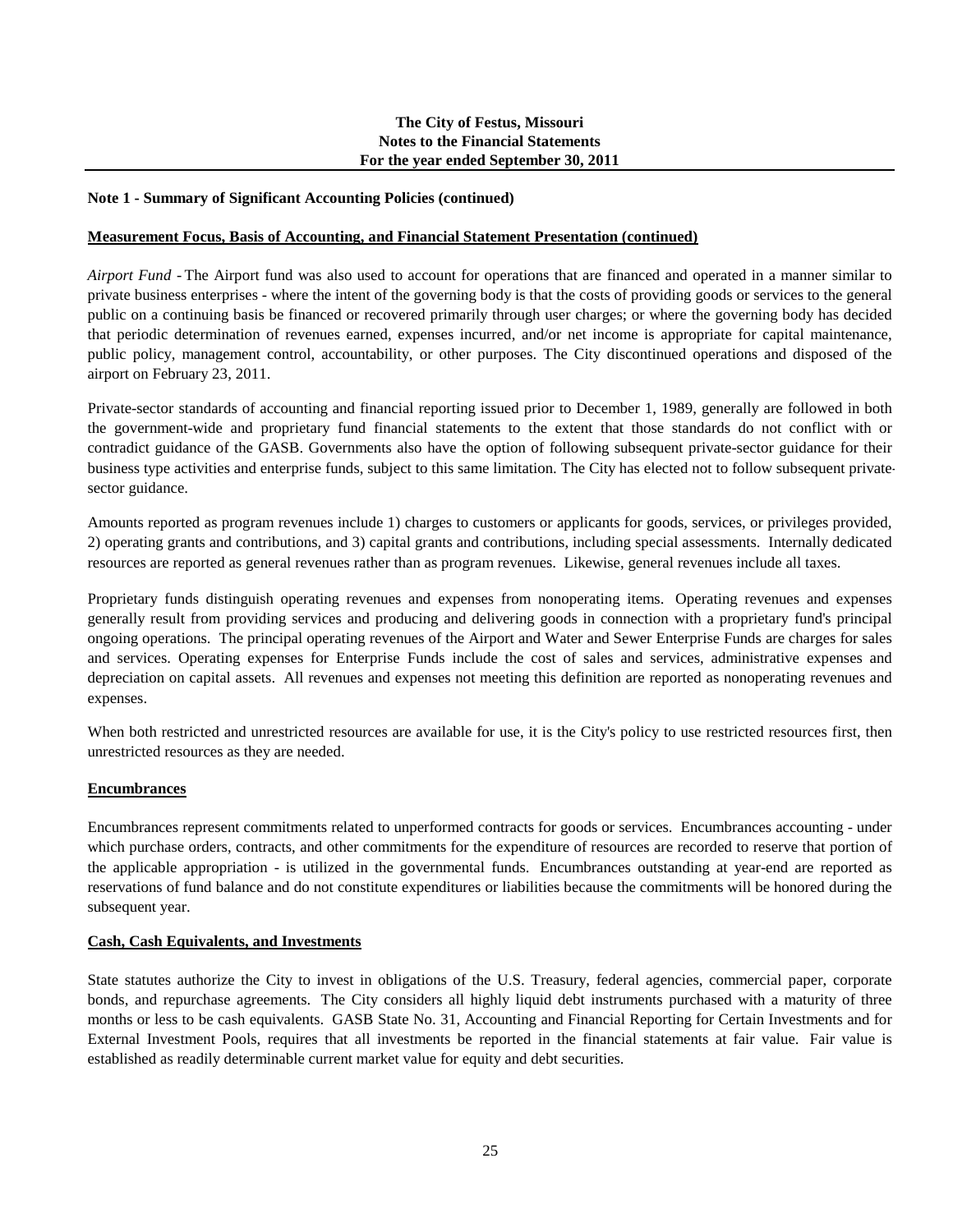#### **Note 1 - Summary of Significant Accounting Policies (continued)**

#### **Allowance for Uncollectable Accounts**

| Allowance for uncollectable accounts is as follows:        | Sept. 30, 2011 |
|------------------------------------------------------------|----------------|
| Business-type Activities - Water and Sewer Enterprise Fund | 86.192         |

#### **Due To/From Other Funds**

Noncurrent portions of long-term interfund loans receivable (reported in "advances to" asset accounts) are equally offset by fund balance reserve account which indicates that they do not constitute "available spendable resources" since they are not a component of net current assets. Current portions of long-term interfund loans receivable (reported in "due from" asset accounts) are considered "available spendable resources" and are subject to elimination upon consolidation. Any residual balances outstanding between the governmental activities and business-type activities are reported in the government-wide statements as "internal balances".

#### **Inventory and Prepaid Items**

All inventories are valued at cost using the first-in/first-out (FIFO) method. Inventories of governmental funds are recorded as expenditures when consumed rather than when purchased.

Certain payments to vendors reflect costs applicable to future accounting periods and are recorded as prepaid items in both government-wide and fund financial statements.

#### **Restricted Assets**

Certain proceeds of the Water and Sewer Enterprise Fund revenue bonds, as well as certain resources set aside for their repayment, are classified as restricted assets on the balance sheet because their use is limited by applicable bond covenants.

#### **Capital Assets**

Capital assets which include property, equipment, and infrastructure (e.g., roads, bridges, sidewalks, and similar items) are reported in the applicable governmental or business-type activities columns in the government-wide financial statements. Capital assets are defined by the City as assets with an initial cost of more than \$1,000 and an estimated useful life in excess of one year. Such assets are recorded at historical cost or estimated historical cost if purchased or constructed. Donated capital assets are recorded at estimated fair market value at the date of donation.

In accordance with GASB Statement No. 34, infrastructure assets constructed, purchased, or donated effective October 1, 2003 are reported in the government-wide financial statements.

The cost of normal maintenance and repairs that do not add to the value of the asset or materially extend assets lives are not capitalized.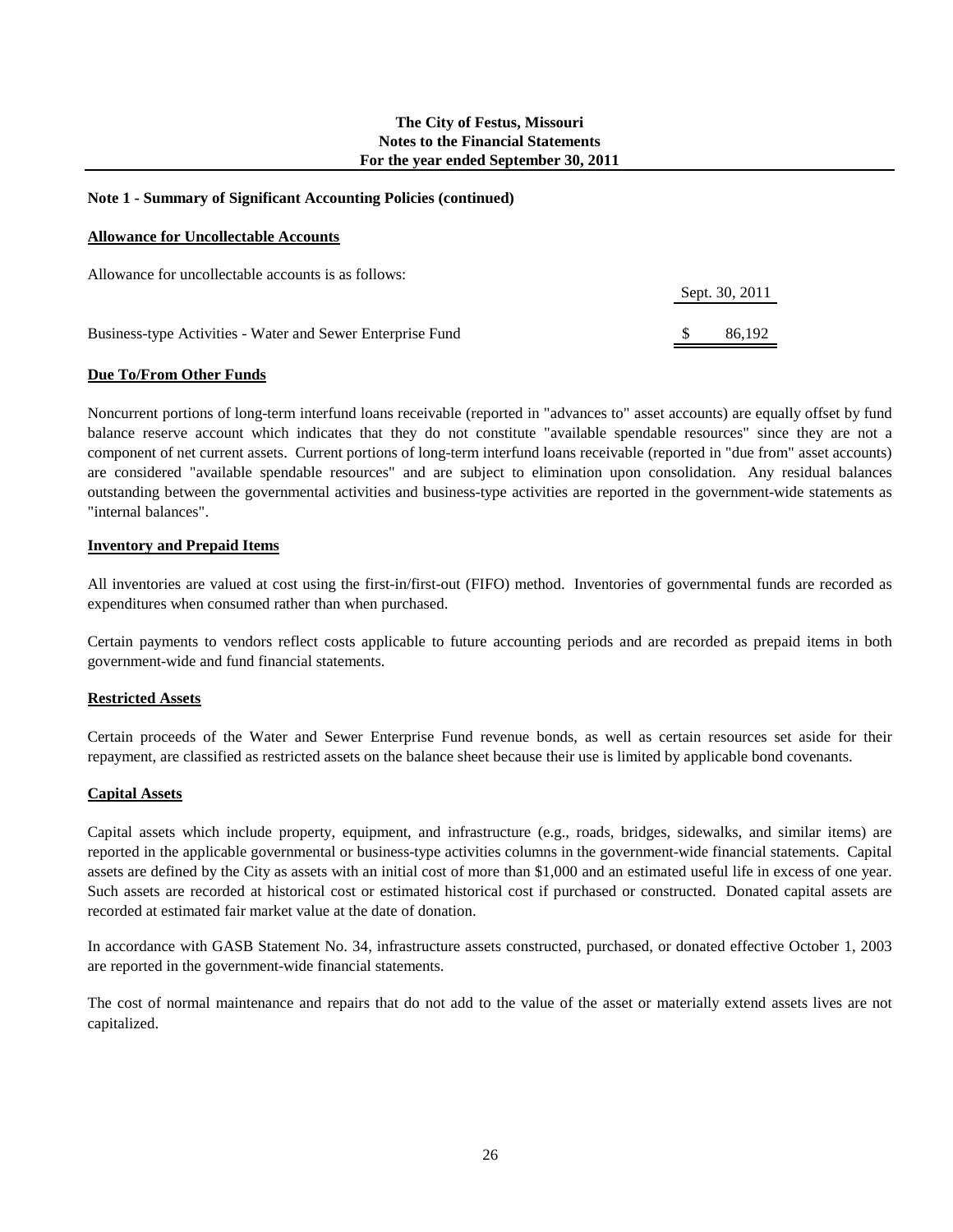#### **Note 1 - Summary of Significant Accounting Policies (continued)**

#### **Capital Assets (continued)**

Depreciation is being computed on the straight-line method, using asset lives as follows:

| Asset                            | Years   |
|----------------------------------|---------|
|                                  |         |
| Buildings and other improvements | $15-30$ |
| Office equipment                 | $3-10$  |
| Automotive equipment             | $4-6$   |
| Machinery and equipment          | $5 - 7$ |
| Infrastructure                   | 20-50   |

#### **Compensated Absences**

#### Vacation

Vested or accumulated vacation leave that is expected to be liquidated with expendable available financial resources is reported as an expenditure and a fund liability of the governmental fund that will pay it. Vested or accumulated vacation leave of proprietary funds is recorded as an expense and liability of those funds as the benefits accrue to employees. The entire accumulated vacation leave is accrued when incurred in the government-wide financial statements. For governmental funds, the expenditure for vacation leave is recorded in the fund when the employees who have accumulated vacation leave are paid. Therefore, current portion of the liability is not reported in the governmental funds. A schedule of the accrual for vacation leave follows:

|                                                            | <b>Total</b> |                   |    | <b>Amounts</b><br>Due Within<br><b>One Year</b> |  |  |
|------------------------------------------------------------|--------------|-------------------|----|-------------------------------------------------|--|--|
| Governmental Activities<br><b>Business Type Activities</b> | \$           | 105,814<br>15,402 | \$ | 105,814<br>15,402                               |  |  |
|                                                            |              | 121,216           | S  | 121,216                                         |  |  |

#### Sick Leave

Sick leave is accumulated by eligible employees at a rate of 1 day for every full month of service and is available for use after six months of being a regular full-time employee. Unused accumulated sick leave is not eligible to be paid to the employee when separation of employment occurs and consequently is accounted for in the period the sick leave is taken and no liability is recorded.

#### Comp Time

A non-exempt employee who works more than 40 hours during a work week can receive a comparable amount of compensatory time off during the same work week after approval by the department supervisor. If the supervisor determines that the comp time cannot be taken during the same work week, the supervisor shall grant the accrual of comp time at the rate of one and one-half times or grant pay at the rate of one and one-half times the employee's regular hourly rate. An employee may accrue up to a maximum of 100 hours of banked comp time.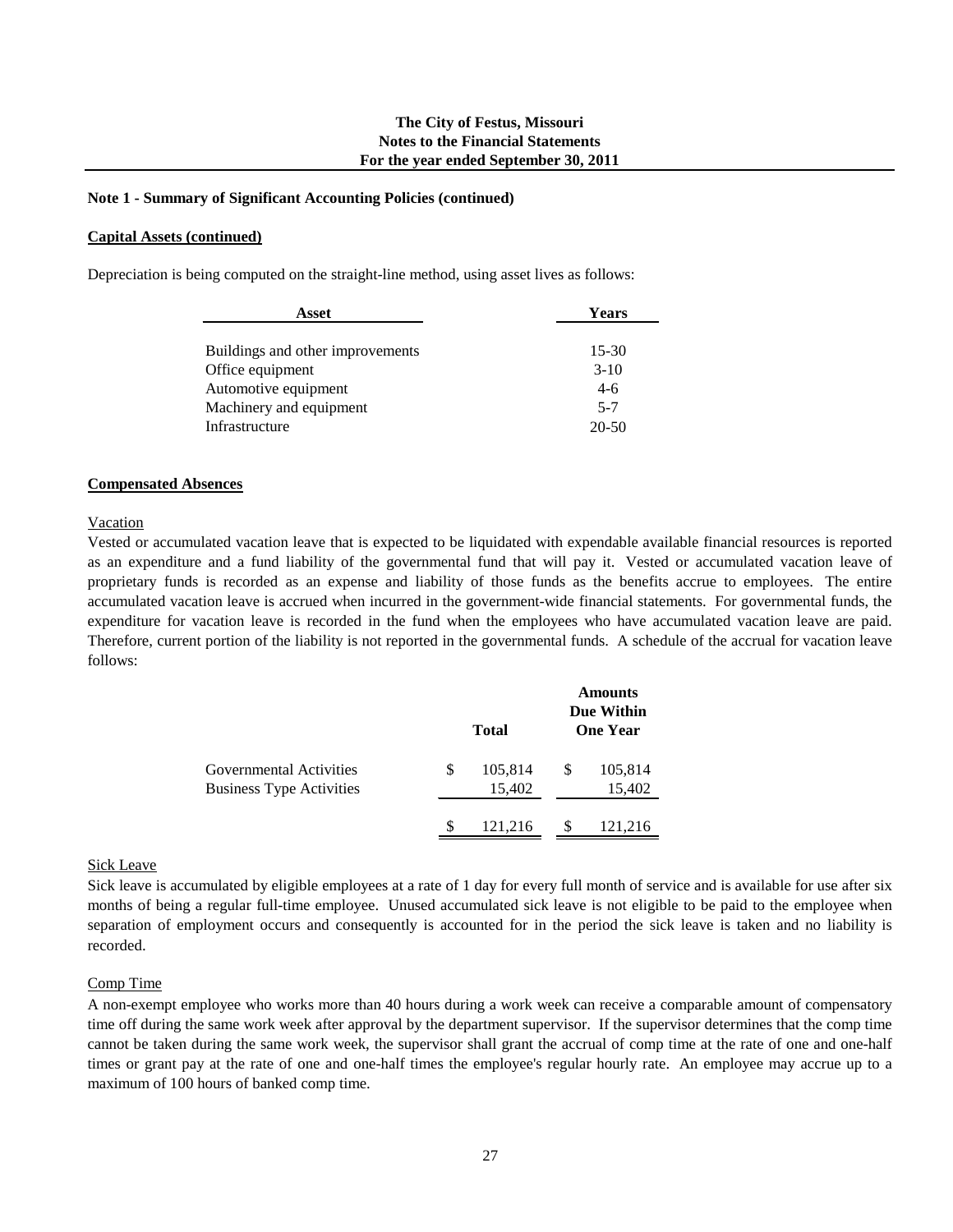#### **Note 1 - Summary of Significant Accounting Policies (continued)**

#### **Unearned Revenue**

Unearned revenue is composed of delinquent property tax receivables, protested utility taxes, and insurance proceeds not used which are measureable but not available and, therefore, not recognized as revenue in the accompanying governmental fund financial statements.

#### **Long-Term Obligations**

In the government-wide financial statements and proprietary fund types in the fund financial statements, long-term debt and other long-term obligations are reported as liabilities in the applicable governmental activities, business-type activities, or proprietary fund type statement of net assets. Bond premiums and discounts, as well as issuance costs, are deferred and amortized over the life of the bonds using the straight-line method. Bonds payable are reported net of the applicable bond premium or discount. Bond issuance costs are reported and amortized over the term of the related debt.

In the fund financial statements, governmental fund types recognize bond premiums and discounts, as well as bond issuance costs, during the current period. The face amount of debt issued is reported as other financing sources. Premiums received on debt issuances are reported as other financing sources while discounts on debt issuances are reported as other financing uses. Issuance cost, whether or not withheld from the actual debt proceeds received, are reported as debt service expenditures.

#### **Fund Equity**

In the fund financial statements, governmental funds report reservations of fund balance for amounts that are not available for subsequent year appropriations or legally restricted by outside parties for use of specific purpose.

#### **Property Taxes**

The City's property tax calendar is as follows:

- Property is assessed by the County on January 1 each year.
- The tax levy ordinance is adopted and filed with the county clerk on or before September 1.
- Property taxes are due to be collected on or before December 31.
- Property taxes attach as an enforceable lien on property as of January 1.

#### **Grant Revenue**

Resources received by the City from other governments are accounted for within applicable funds based on the purpose and requirements of each grant. Revenues are recognized on an accounting basis consistent with the Fund's measurement objective.

Revenues related to expenditure-driven grants are recognized to the extent expenditures are incurred. Any excess or deficiency of grant revenues received compared to expenditures incurred is recorded as deferred revenue or amounts receivable from the grantor.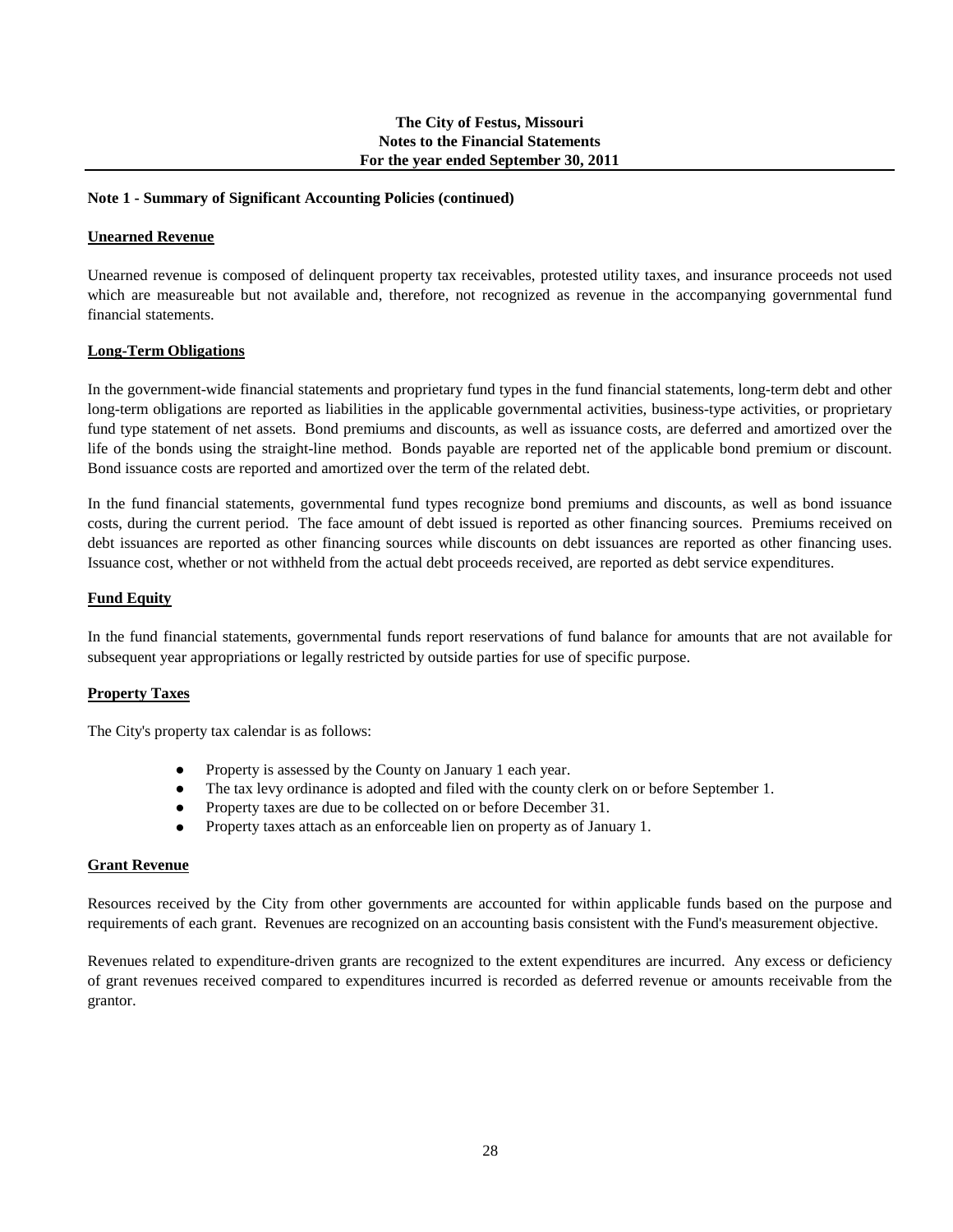#### **Note 1 - Summary of Significant Accounting Policies (concluded)**

#### **Interfund Transactions**

In the fund financial statements, the City has the following types of transactions among funds:

Transfers - Legally authorized transfers are reported when incurred as transfers in by the recipient fund and as transfers out by the disbursing fund.

Elimination of interfund activity has been made for governmental activities in the government-wide financial statements.

#### **Use of Estimates**

The preparation of basic financial statements in conformity with U.S. generally accepted accounting principles requires management to make estimates and assumptions that affect the amounts reported in the basic financial statements and the accompanying notes. Actual results could differ from those estimates.

#### **Note 2 - Cash and Investments**

Deposits and investments held by at the City at September 30, 2011 consisted of the following:

|                                       |                   | 2011            |
|---------------------------------------|-------------------|-----------------|
| Type                                  | <b>Maturities</b> | Cost            |
| <b>Unrestricted Deposits:</b>         |                   |                 |
| Petty cash                            | n/a               | \$<br>1,944     |
| Deposits                              | n/a               | 7,259,817       |
| <b>Total Unrestricted Deposits</b>    |                   | \$<br>7,261,761 |
| <b>Restricted Deposits:</b>           |                   |                 |
| <b>Escrow</b> account                 | n/a               | \$<br>908       |
| Demand deposits                       | n/a               | 117,673         |
| Deposits                              | n/a               | 275,803         |
| <b>Total Restricted Deposits</b>      |                   | \$<br>394,384   |
| Unrestricted Investments:             |                   |                 |
| Certificate of deposit                | 1/6/12            | \$<br>1,536,620 |
| Certificate of deposit                | 1/12/12           | 245,000         |
| Certificate of deposit                | 1/29/12           | 548,310         |
| Certificate of deposit                | 2/29/12           | 733,712         |
| Certificate of deposit                | 4/8/12            | 238,272         |
| Certificate of deposit                | 7/10/12           | 515,199         |
| Certificate of deposit                | 7/28/13           | 500,000         |
| <b>Total Unrestricted Investments</b> |                   | \$<br>4,317,113 |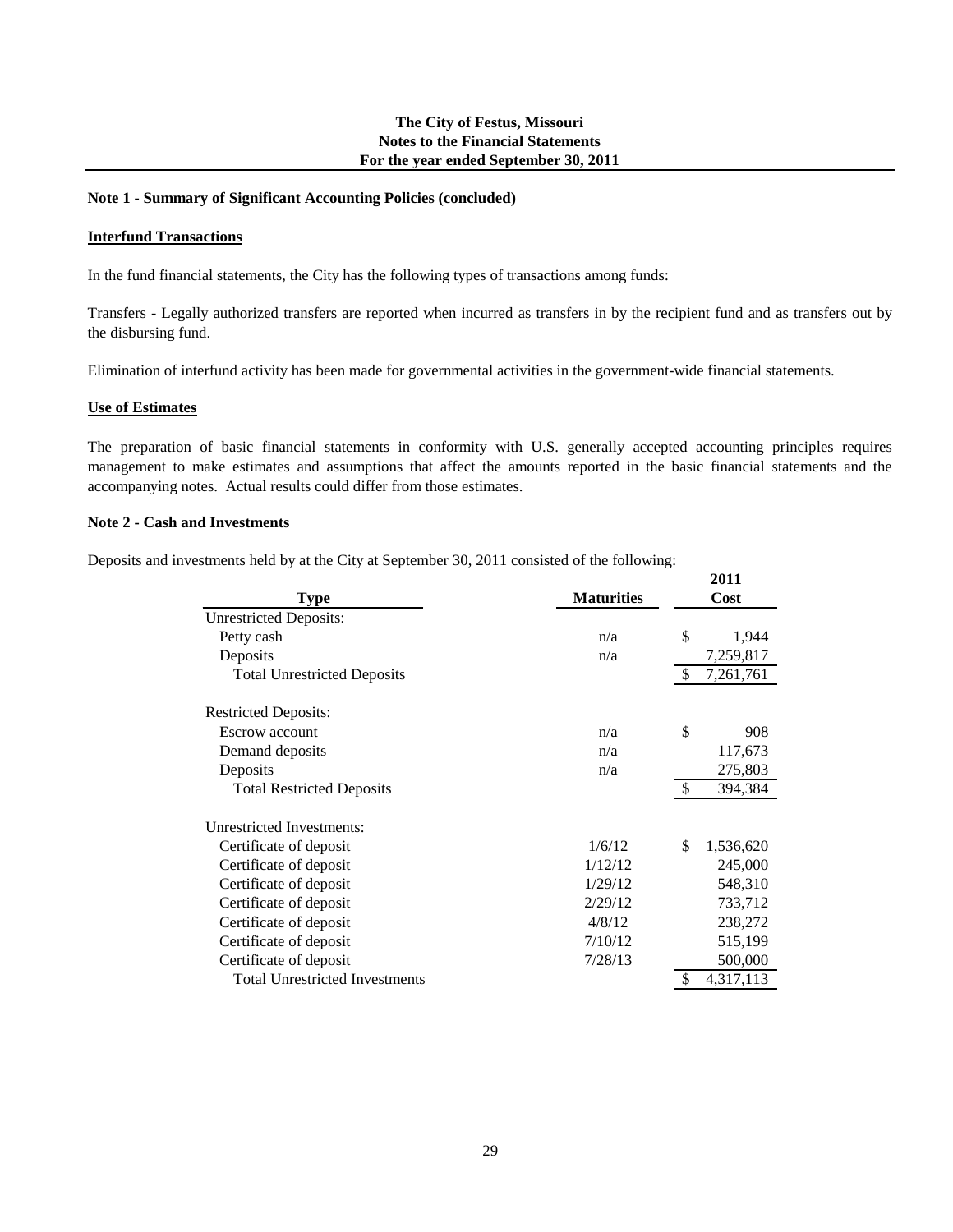### **The City of Festus, Missouri Notes to the Financial Statements For the year ended September 30, 2011**

#### **Note 2 - Cash and Investments (concluded)**

| <b>Restricted Investments:</b>      |          |              |
|-------------------------------------|----------|--------------|
| Certificate of deposit              | 12/15/11 | \$<br>15,153 |
| Certificate of deposit              | 1/29/12  | 138,667      |
| Certificate of deposit              | 4/8/12   | 25,256       |
| Guaranteed investment contract      | 6/30/23  | 14,744       |
| Guaranteed investment contract      | 6/30/23  | 47,500       |
| Guaranteed investment contract      | 6/30/23  | 1,952,489    |
| Guaranteed investment contract      | 6/30/23  | 8,844        |
| Guaranteed investment contract      | 6/30/23  | 305,626      |
| Guaranteed investment contract      | 6/30/23  | 740,253      |
| <b>Total Restricted Investments</b> |          | 3.248.532    |

Investments are recorded at cost, which approximates market.

*Interest Rate Risk* - The City's investment policy minimizes the risk that the market value of securities mature to meet cash requirements for ongoing operations and investing operating funds primarily in short-term securities. Investments in banker's acceptance and commercial paper shall mature and become payable not more than 180 days from the date of purchase. All other investments shall mature and become payable not more than five years from the date of purchase. The City's established investment policy has limited the City's investment portfolio to a weighted-average maturity that does not exceed three years.

*Credit Risk* - State law permits Cities to invest in obligations of the State of Missouri or U.S. Government and obligations of government agencies that mature or become payable in one year or less from the date of issue.

*Custodial Credit Risk* - For an investment, custodial credit risk is the risk that, in the event of failure of the counter party, the City will not be able to recover the value of its investments or collateral securities that are in the possession of an outside party. State law requires depository financial institutions to pledge as collateral for public funds on deposit by governmental unit securities which, when combined with Federal Deposit Insurance Corporation ("FDIC") insurance, are at least equal to the amount on deposit at all times.

*Concentration of Credit Risks* - The City places no limit on the amount the City may invest in any one issuer. More than 5% of the City's total unrestricted investments are with U.S. federal agencies.

#### **Note 3 - Capital Assets**

Capital asset activity for the year ended September 30, 2011 was as follows:

|                                  | <b>Balance</b> |                  |                   | <b>Balance</b> |
|----------------------------------|----------------|------------------|-------------------|----------------|
| <b>Governmental Activities:</b>  | Sept. 30, 2010 | <b>Additions</b> | <b>Reductions</b> | Sept. 30, 2011 |
| Land                             | 1,472,936<br>S | 33,363<br>\$     | S<br>-            | 1,506,299<br>S |
| Construction in process          | 1,590,466      | 1,031,573        | (1,672,065)       | 949,974        |
| Buildings and other improvements | 5,814,365      | 152,704          | (10, 764)         | 5,956,305      |
| Office equipment                 | 313,729        | 27,128           | (46, 974)         | 293,883        |
| Automotive equipment             | 3,711,204      | 18,867           | (18, 867)         | 3,711,204      |
| Machinery and equipment          | 1,899,641      | 198,008          | (224, 552)        | 1,873,097      |
| Infrastructure                   | 5,086,810      | 2,394,165        |                   | 7,480,975      |
| Land improvements                | 3,462,826      | 63,659           | (15,003)          | 3,511,482      |
| <b>Total Capital Assets</b>      | 23,351,977     | 3,919,467        | (1,988,225)       | 25,283,219     |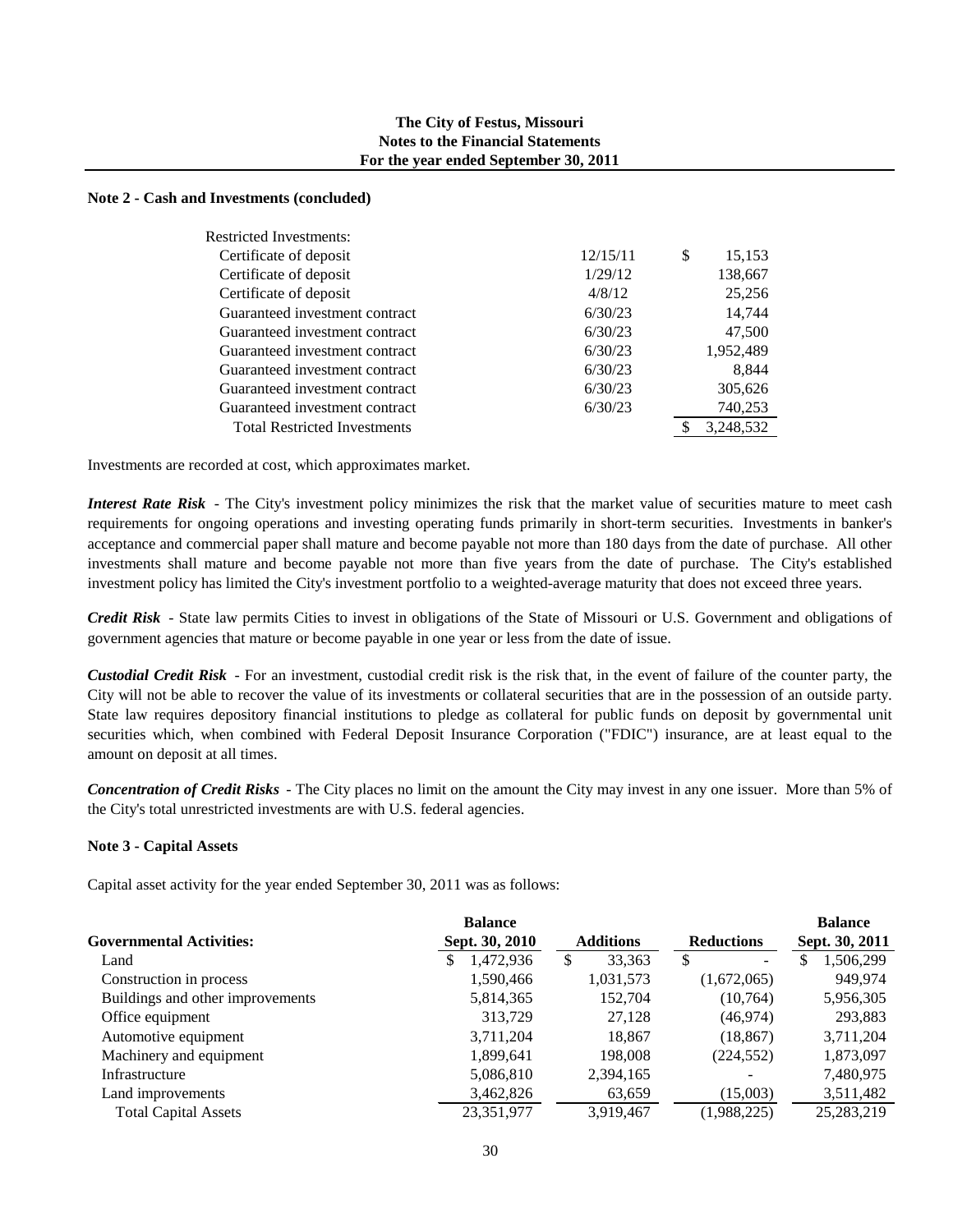### **Notes to the Financial Statements For the year ended September 30, 2011 The City of Festus, Missouri**

### **Note 3 - Capital Assets (continued)**

|                                                     | <b>Balance</b> |                  |                   | <b>Balance</b>  |  |  |
|-----------------------------------------------------|----------------|------------------|-------------------|-----------------|--|--|
|                                                     | Sept. 30, 2010 | <b>Additions</b> | <b>Reductions</b> | Sept. 30, 2011  |  |  |
| Less: Accumulated depreciation                      |                |                  |                   |                 |  |  |
| Buildings and other improvements                    | 2,103,937      | 196,732          | (9,887)           | 2,290,782       |  |  |
| Office equipment                                    | 196,470        | 31,446           | (46, 631)         | 181,285         |  |  |
| Automotive equipment                                | 2,814,435      | 272,552          | (18, 867)         | 3,068,120       |  |  |
| Machinery and equipment                             | 1,367,747      | 184,055          | (223, 825)        | 1,327,977       |  |  |
| Infrastructure                                      | 962,122        | 266,576          |                   | 1,228,698       |  |  |
| Land improvements                                   | 989,200        | 176,529          | (15,003)          | 1,150,726       |  |  |
| <b>Total Accumulated Depreciation</b>               | 8,433,911      | 1,127,890.00     | (314, 213.00)     | 9,247,588       |  |  |
| <b>Governmental Activities Capital Assets, net</b>  | \$14,918,066   | 2,791,577<br>\$  | (1,674,012)<br>\$ | \$16,035,631    |  |  |
| <b>Business-type Activities</b>                     |                |                  |                   |                 |  |  |
| Land                                                | \$<br>242,549  | \$               | \$<br>(48, 490)   | \$<br>194,059   |  |  |
| Assets to be sold                                   |                | 52,432           |                   | 52,432          |  |  |
| Construction in process                             | 115,738        | 201,474          | (292, 266)        | 24,946          |  |  |
| Systems and improvements                            | 11,197,254     | 306,401          | (521, 715)        | 10,981,940      |  |  |
| Buildings and other improvements                    | 827,329        | 12,273           | (649, 697)        | 189,905         |  |  |
| Automotive equipment                                | 581,265        | 24,467           |                   | 605,732         |  |  |
| Machinery and equipment                             | 1,446,229      |                  | (32,789)          | 1,413,440       |  |  |
| Furniture and fixtures                              | 7,642          | 2,720            |                   | 10,362          |  |  |
| Computer equipment                                  | 39,828         |                  | (12,079)          | 27,749          |  |  |
| <b>Total Capital Assets</b>                         | 14,457,834     | 599,767          | (1,557,036)       | 13,500,565      |  |  |
| Less: Accumulated depreciation                      |                |                  |                   |                 |  |  |
| Systems and improvements                            | 3,031,672      | 244,549          | (476,995)         | 2,799,226       |  |  |
| Buildings and other improvements                    | 649,426        | 4,366            | (542,095)         | 111,697         |  |  |
| Automotive equipment                                | 384,902        | 58,890           |                   | 443,792         |  |  |
| Machinery and equipment                             | 741,768        | 68,621           | (22, 934)         | 787,455         |  |  |
| Furniture and fixtures                              | 7,400          | 463              |                   | 7,863           |  |  |
| Computer equipment                                  | 24,350         | 3,082            | (11, 181)         | 16,251          |  |  |
| <b>Total Accumulated Depreciation</b>               | 4,839,518      | 379,971          | (1,053,205)       | 4,166,284       |  |  |
| <b>Business-type Activities Capital Assets, net</b> | 9,618,316      | 219,796          | (503, 831)<br>P.  | 9,334,281<br>P. |  |  |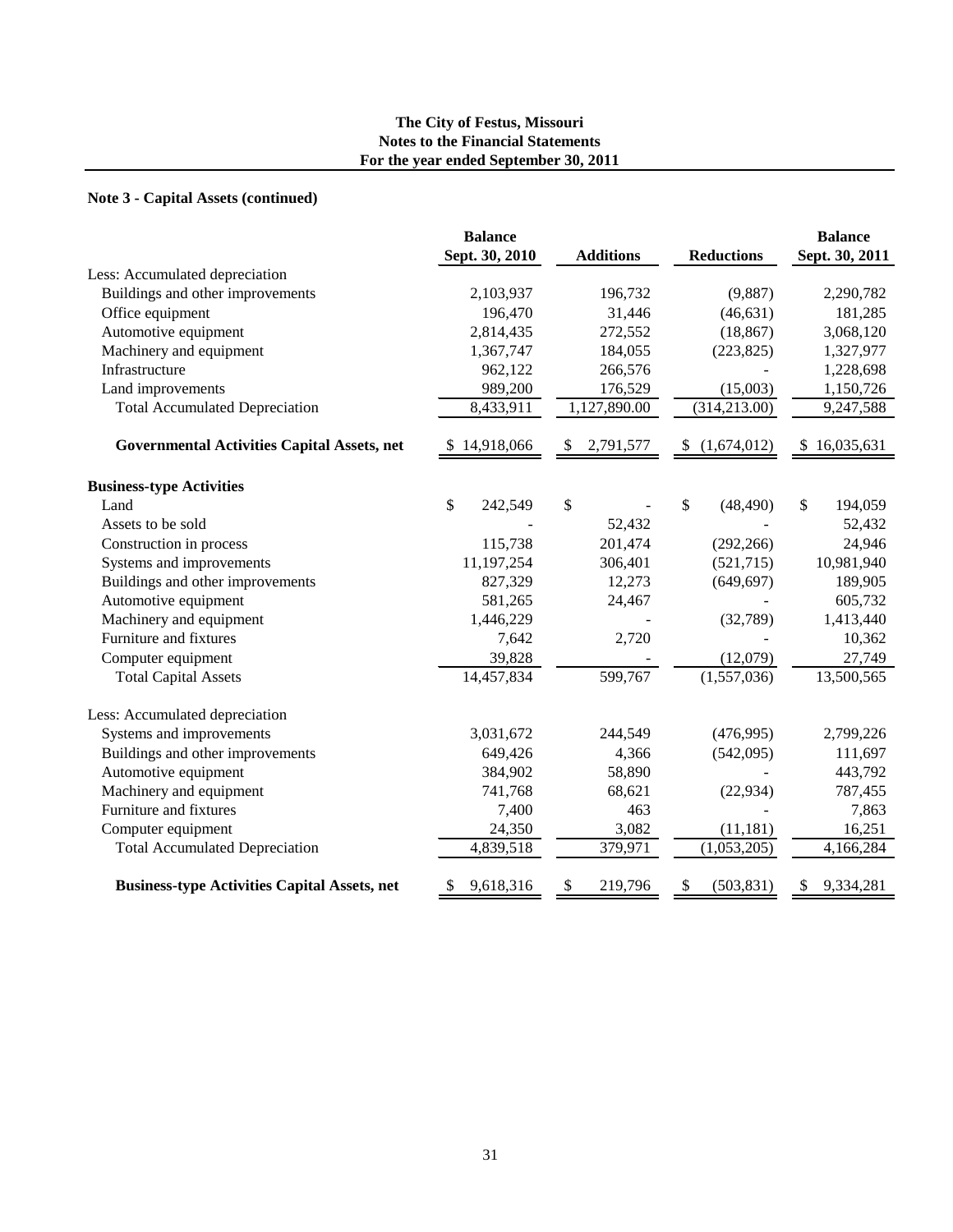### **Note 3 - Capital Assets (concluded)**

Depreciation expense was charged to functions/programs of the primary government for the year ended September 30, 2011 as follows:

|                                                             | Amount          |  |
|-------------------------------------------------------------|-----------------|--|
| Governmental Activities:                                    |                 |  |
| Administration                                              | \$<br>61,588    |  |
| Court                                                       | 138             |  |
| Building department                                         | 12,655          |  |
| Police                                                      | 86,710          |  |
| Dispatch                                                    | 3,266           |  |
| Fire                                                        | 180,333         |  |
| <b>Street</b>                                               | 502,572         |  |
| <b>Emergency Management</b>                                 | 16,527          |  |
| Non-Departmental                                            | 22,943          |  |
| Health                                                      | 6,658           |  |
| Library                                                     | 86,194          |  |
| Parks                                                       | 125,172         |  |
| Vehicle                                                     |                 |  |
| <b>Total Depreciation Expense - Governmental Activities</b> | \$<br>1,104,756 |  |
| <b>Business-type Activities:</b>                            |                 |  |
| Airport                                                     | \$              |  |
| Water and Sewer                                             | 550,106         |  |
| Total Depreciation Expense - Business-type Activities       | 550,106         |  |

#### **Note 4 - Long-Term Debt**

Long-term liability activity for the year ended September 30, 2011 was as follows:

|                                       |    | <b>Balance</b><br><b>September</b><br>30, 2010 |     | <b>Additions</b> |    | <b>Reductions</b> |    | <b>Balance</b><br><b>September</b><br>30, 2011 |    | <b>Amounts</b><br>Due Within<br><b>One Year</b> |  |
|---------------------------------------|----|------------------------------------------------|-----|------------------|----|-------------------|----|------------------------------------------------|----|-------------------------------------------------|--|
| <b>Governmental Activities:</b>       |    |                                                |     |                  |    |                   |    |                                                |    |                                                 |  |
| Capital leases                        | \$ | ,736,700                                       | \$  |                  | \$ | (138,614)         | S. | 1,598,086                                      | \$ | 140,203                                         |  |
| NID bonds                             |    | 476.455                                        |     |                  |    | (28, 875)         |    | 447,580                                        |    | 32,485                                          |  |
| Certificates of Participation         |    | 80,000                                         |     |                  |    | (80,000)          |    | $\overline{\phantom{0}}$                       |    |                                                 |  |
| Less: Discount                        |    | (144)                                          |     | 144              |    |                   |    |                                                |    |                                                 |  |
| Notes payable                         |    | 2,999,209                                      |     |                  |    | (69,316)          |    | 2,929,893                                      |    |                                                 |  |
| <b>Total Governmental Activities:</b> |    | 5,292,220                                      | \$. | 144              |    | (316, 805)        |    | 4,975,559                                      |    | 172,688                                         |  |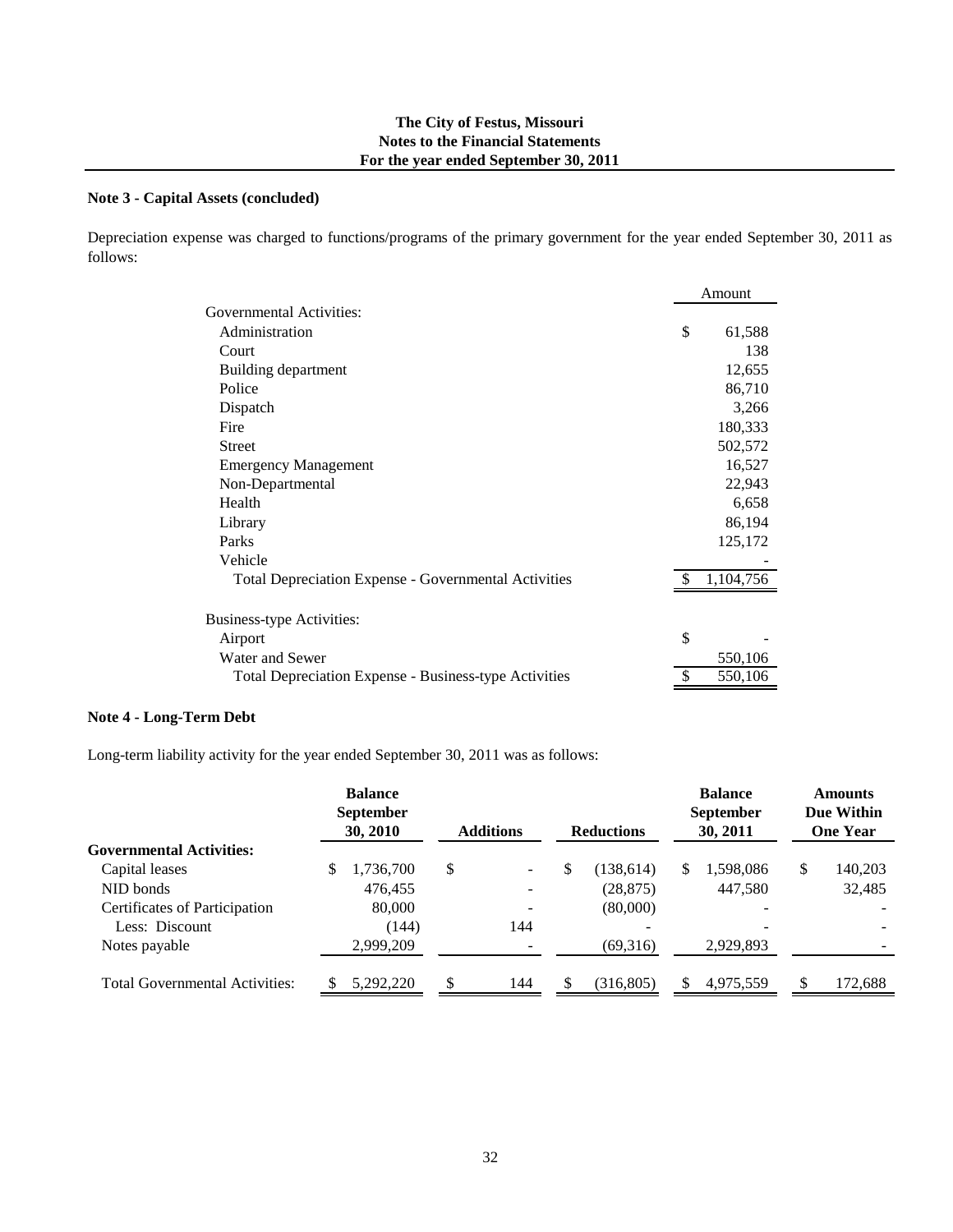## **Notes to the Financial Statements For the year ended September 30, 2011 The City of Festus, Missouri**

### **Note 4 - Long-Term Debt (continued)**

|                                  | <b>Balance</b><br><b>September</b><br>30, 2010<br><b>Additions</b> |    |        | <b>Reductions</b> |            |    | <b>Balance</b><br><b>September</b><br>30, 2011 | <b>Amounts</b><br>Due Within<br><b>One Year</b> |         |
|----------------------------------|--------------------------------------------------------------------|----|--------|-------------------|------------|----|------------------------------------------------|-------------------------------------------------|---------|
| <b>Business-type activities:</b> |                                                                    |    |        |                   |            |    |                                                |                                                 |         |
| Revenue bonds                    | \$<br>6,515,000                                                    | \$ |        | \$                | (540,000)  | S. | 5.975,000                                      | \$                                              | 550,000 |
| Add: Premium                     | 152.139                                                            |    |        |                   | (12, 165)  |    | 139,974                                        |                                                 |         |
| Less: On Refunding               | (179, 930)                                                         |    | 19.451 |                   |            |    | (160, 479)                                     |                                                 |         |
| NID Bonds                        | 183,553                                                            |    |        |                   | (11, 125)  |    | 172,428                                        |                                                 | 12,515  |
| Certificates of Participation    | 915,000                                                            |    |        |                   | (40,000)   |    | 875,000                                        |                                                 | 45,000  |
| Less: Discount                   | (10, 198)                                                          |    | 669    |                   |            |    | (9,529)                                        |                                                 |         |
| Note payable                     | 2,400,140                                                          |    |        |                   | (142, 025) |    | 2,258,115                                      |                                                 | 147,139 |
| Total Business-type Activities:  | 9,975,704                                                          |    | 20,120 | \$                | (745, 315) |    | 9,250,509                                      | \$                                              | 754,654 |

### Capital Leases

|                                                                                                                                   |        |   | September 30,<br>2011 |
|-----------------------------------------------------------------------------------------------------------------------------------|--------|---|-----------------------|
| <b>Governmental Activities:</b>                                                                                                   |        |   |                       |
| Capital lease \$1,600,000 for library project, due in monthly installments<br>through July 1, 2028, interest payable at 4.85%.    |        | S | 1,432,681             |
| Capital lease \$3500,000 for 2008 fire truck, due in monthly installments<br>through October 1, 2013, interest payable at 3.750%. |        |   | 147.906               |
| Capital lease \$12,483 for 2010 voice recorder, due in annual<br>installments through March 25, 2014, interest payable at 13.90%. |        |   | 10,092                |
| Capital lease \$24,947 for 2010 computer, due in monthly installments<br>through October 15, 2012, interest payable at 4.380%.    |        |   | 7,406                 |
|                                                                                                                                   | Total: | S | 1,598,086             |

### **Business-type Activities:**

There were no business-type capital leases for the year ended September 30, 2011.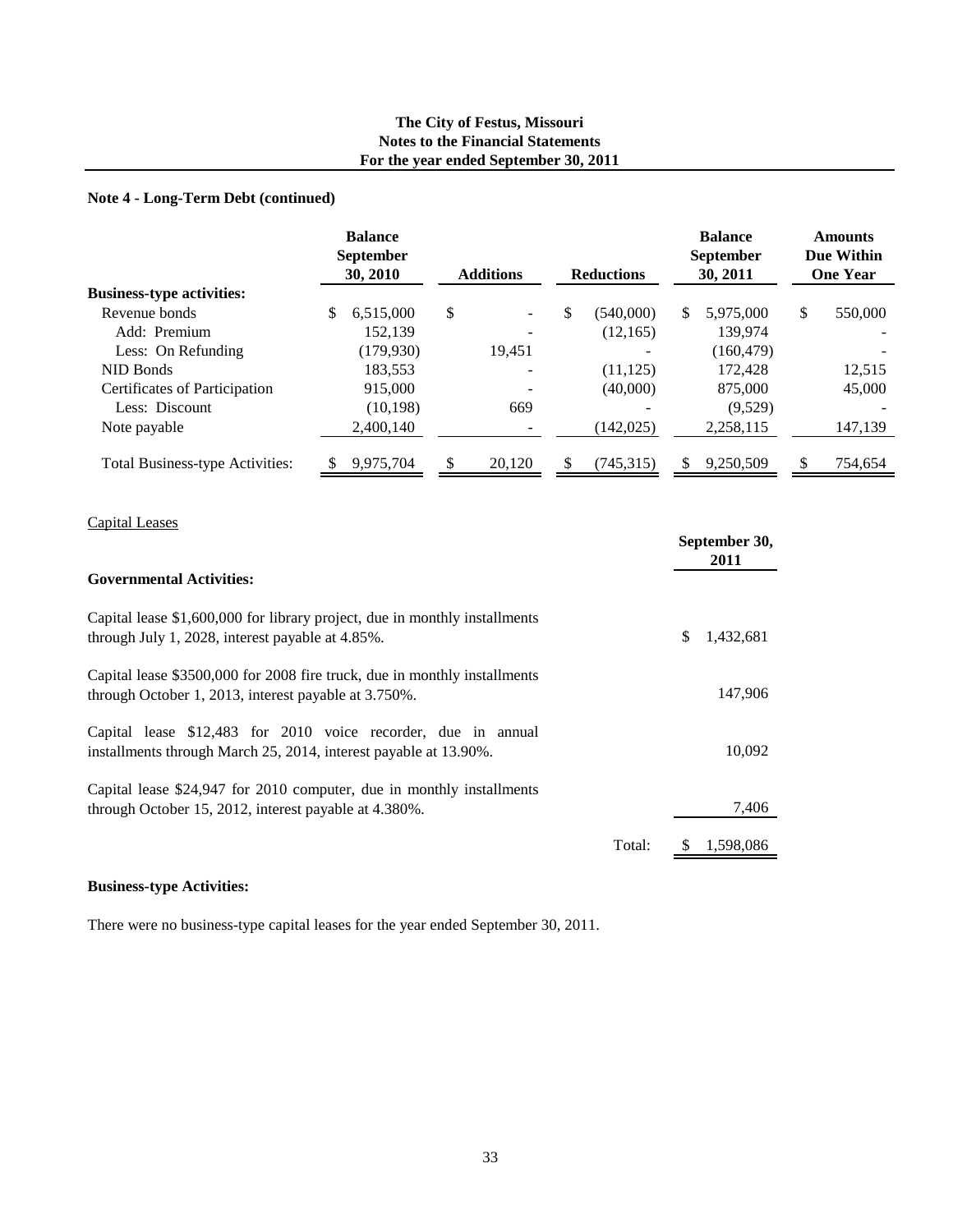### **Note 4 - Long-Term Debt (continued)**

#### Capital Leases (continued)

The assets acquired through capital leases are as follows:

|                                   | Governmental<br><b>Activities</b> | <b>Business-type</b><br><b>Activities</b> |
|-----------------------------------|-----------------------------------|-------------------------------------------|
| Assets:                           |                                   |                                           |
| Automobile equipment              | S<br>312,420                      | \$<br>-                                   |
| <b>Building (Library Project)</b> | 1,542,657                         |                                           |
| Voice Recorder                    | 12,483                            |                                           |
| Computer                          | 24.947                            |                                           |
| Less: Payments/Reductions         | (294, 421)                        |                                           |
| <b>Total Assets:</b>              | 1,598,086                         |                                           |

A schedule of future minimum lease payments under the capital leases and the present value of the net minimum lease payments as of September 30, 2011 are as follows:

| For the<br>years ending<br>September 30, |    | Governmental<br><b>Activities</b> |    | <b>Business-type</b><br><b>Activities</b> |   | Total      |
|------------------------------------------|----|-----------------------------------|----|-------------------------------------------|---|------------|
| 2012                                     | S  | 214,042                           | \$ |                                           | S | 214,042    |
| 2013                                     |    | 206,635                           |    |                                           |   | 206,635    |
| 2014                                     |    | 134,683                           |    |                                           |   | 134,683    |
| 2015                                     |    | 125,092                           |    |                                           |   | 125,092    |
| 2016-2020                                |    | 625,461                           |    |                                           |   | 625,461    |
| 2021-2025                                |    | 625,461                           |    |                                           |   | 625,461    |
| 2026-2030                                |    | 354,429                           |    |                                           |   | 354,429    |
| Total minimum lease payments             | \$ | 2,285,803                         | \$ |                                           | S | 2,285,803  |
| Less: Amount representing interest       |    | (687, 717)                        |    |                                           |   | (687, 717) |
| Total minimum lease payments, net        |    | 1,598,086                         | S  |                                           | S | 1,598,086  |

#### Neighborhood Improvement District Bonds

The total amount of the Neighborhood Improvement District Bonds Series 2002 is \$875,000. This amount is split between the governmental activities and the business-type activities.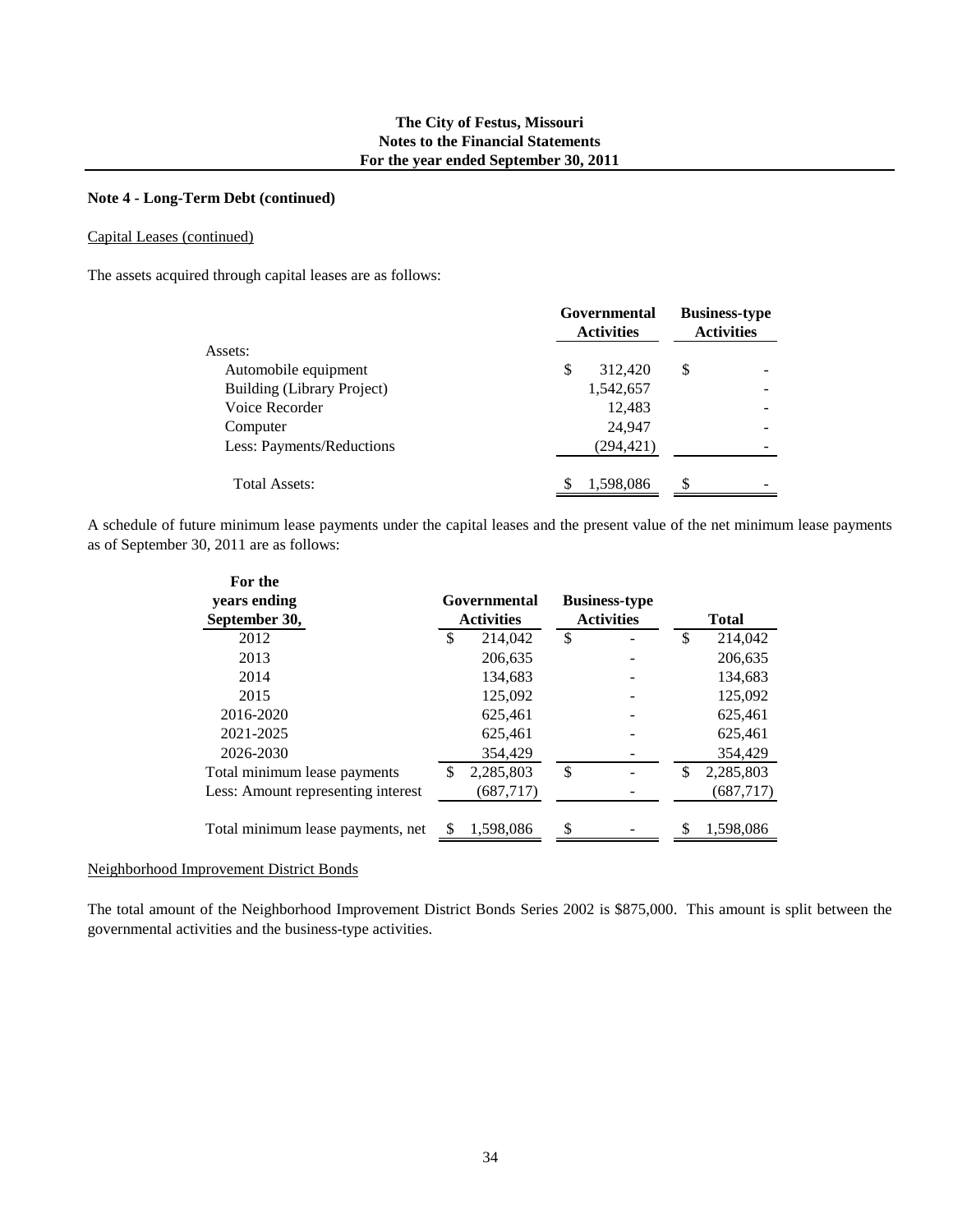## **The City of Festus, Missouri Notes to the Financial Statements For the year ended September 30, 2011**

### **Note 4 - Long-Term Debt (continued)**

| Neighborhood Improvement District Bonds (continued)                                                                                                                                        |        |    |                       |
|--------------------------------------------------------------------------------------------------------------------------------------------------------------------------------------------|--------|----|-----------------------|
| <b>Governmental Activities:</b>                                                                                                                                                            |        |    | September 30,<br>2011 |
| \$631,654 Neighborhood Improvement District Limited General<br>Obligation Bonds, Series 2002, due in annual installments through<br>March 1, 2022, interest payable at $3\%$ to $5.55\%$ . |        | \$ | 447,580               |
| <b>Business-type Activities:</b>                                                                                                                                                           |        |    |                       |
| \$243,346 Neighborhood Improvement District Limited General<br>Obligation Bonds, Series 2002, due in annual installments through<br>March 1, 2022, interest payable at 3% to 5.55%.        |        |    | 172,428               |
|                                                                                                                                                                                            | Total: | S  | 620,008               |

Annual debt service requirements to maturity for the Neighborhood Improvement District Bonds are as follows:

| <b>For The</b><br><b>Years Ended</b> |                  | <b>Governmental Activities</b> |              |                  | <b>Business-type Activities</b> |               |
|--------------------------------------|------------------|--------------------------------|--------------|------------------|---------------------------------|---------------|
| September 30                         | <b>Principal</b> | <b>Interest</b>                | <b>Total</b> | <b>Principal</b> | <b>Interest</b>                 | <b>Total</b>  |
| 2012                                 | \$<br>32,485     | \$<br>22,702                   | \$<br>55.187 | \$<br>12.515     | \$<br>8.746                     | \$<br>21,261  |
| 2013                                 | 32,486           | 21,200                         | 53,686       | 12,514           | 8,167                           | 20,681        |
| 2014                                 | 32,485           | 19,632                         | 52,117       | 12.514           | 7,563                           | 20,077        |
| 2015                                 | 36,095           | 17.925                         | 54,020       | 13,905           | 6.905                           | 20,810        |
| 2016-2020                            | 209,351          | 58,802                         | 268,153      | 80,649           | 22,653                          | 103,302       |
| 2021-2022                            | 104,678          | 5,909                          | 110,587      | 40,331           | 2,276                           | 42,607        |
|                                      | 447,580          | 146,170                        | 593,750      | 172,428          | 56,310                          | \$<br>228,738 |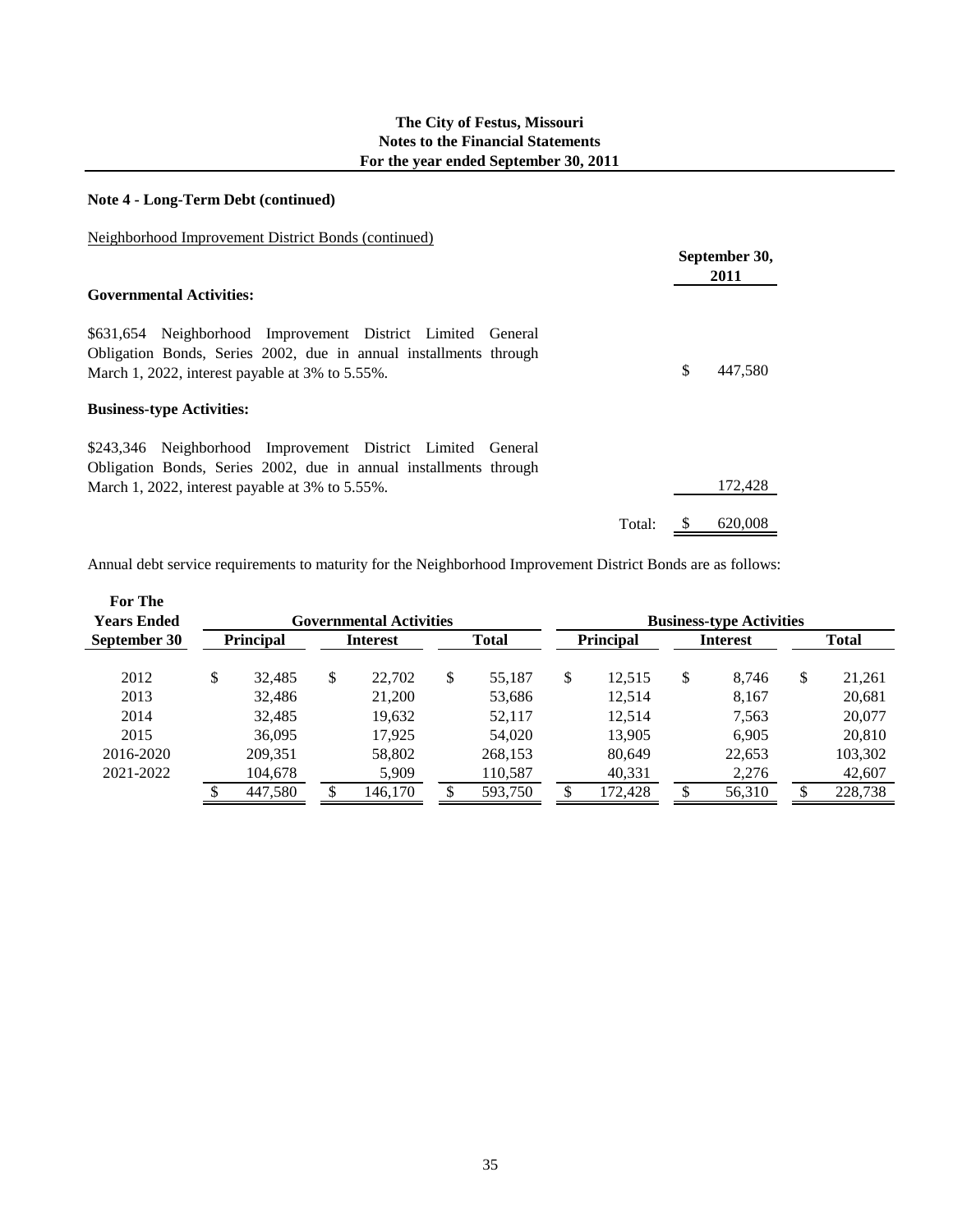# **Note 4 - Long-Term Debt (continued)**

#### Certificates of Participation

The total amount of the Certificates of Participation, Series 2005, is \$875,000. This amount is located in the business-type activities.

|                                                                                                                                                    |        | September 30,<br>2011 |         |  |  |
|----------------------------------------------------------------------------------------------------------------------------------------------------|--------|-----------------------|---------|--|--|
| <b>Governmental Activities:</b>                                                                                                                    |        |                       |         |  |  |
| \$230,000 Certificates of Participation, Series 2005, due in annual<br>installments through December 1, 2010, interest payable at 3.4% to<br>3.9%. |        | \$                    |         |  |  |
| <b>Business-type Activities:</b>                                                                                                                   |        |                       |         |  |  |
| \$1,070,000 Certificates of Participation, Series 2005, due in annual<br>installments through December 1, 2025, interest payable at 3.4% to        |        |                       | 875,000 |  |  |
| $4.5\%$ .                                                                                                                                          | Total: |                       | 875,000 |  |  |

Annual debt service requirements to maturity for the Certificates of Participation are as follows:

| <b>For The</b><br><b>Years Ended</b> |                  |    | <b>Governmental Activities</b> |                                |                  |         |                 | <b>Business-type Activities</b> |              |           |
|--------------------------------------|------------------|----|--------------------------------|--------------------------------|------------------|---------|-----------------|---------------------------------|--------------|-----------|
| September 30                         | <b>Principal</b> |    | <b>Interest</b>                | <b>Total</b>                   | <b>Principal</b> |         | <b>Interest</b> |                                 | <b>Total</b> |           |
| 2012                                 |                  | \$ |                                | \$<br>$\overline{\phantom{0}}$ | \$               | 45,000  | \$              | 36,610                          | \$           | 81,610    |
| 2013                                 |                  |    |                                |                                |                  | 45,000  |                 | 34,855                          |              | 79,855    |
| 2014                                 |                  |    |                                |                                |                  | 45,000  |                 | 33,100                          |              | 78,100    |
| 2015                                 |                  |    |                                |                                |                  | 50,000  |                 | 31,185                          |              | 81,185    |
| 2016-2020                            |                  |    |                                |                                |                  | 270,000 |                 | 123,537                         |              | 393,537   |
| 2021-2025                            |                  |    |                                |                                |                  | 340,000 |                 | 57,634                          |              | 397,634   |
| 2026-2030                            |                  |    |                                |                                |                  | 80,000  |                 | 1,800                           |              | 81,800    |
|                                      |                  |    |                                |                                |                  | 875,000 |                 | 318,721                         |              | 1,193,721 |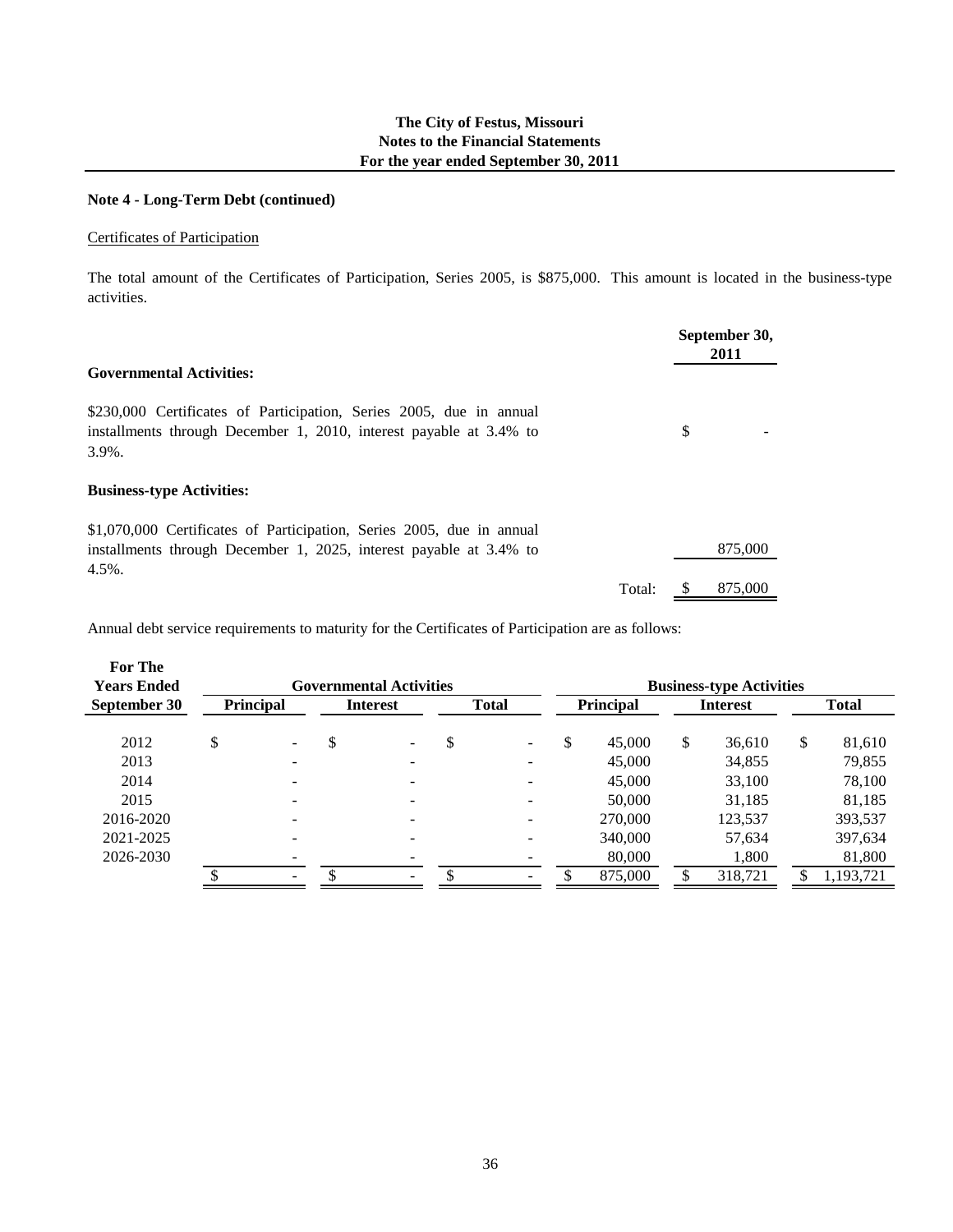### **Note 4 - Long-Term Debt (continued)**

### Tax Increment Financing Debt

|                                                                                                                                                                                                                                                                                                                                                                                                                                                                                                                                                                                                                                                                                                                                              |        | September 30,<br>2011 |
|----------------------------------------------------------------------------------------------------------------------------------------------------------------------------------------------------------------------------------------------------------------------------------------------------------------------------------------------------------------------------------------------------------------------------------------------------------------------------------------------------------------------------------------------------------------------------------------------------------------------------------------------------------------------------------------------------------------------------------------------|--------|-----------------------|
| <b>Governmental Activities:</b>                                                                                                                                                                                                                                                                                                                                                                                                                                                                                                                                                                                                                                                                                                              |        |                       |
| The City has entered into an agreement on February 26, 2003 for the<br>development of a Lowe's store within the City limits. Whereas, the City<br>has agreed to reimburse Lowe's a portion of certain City and State<br>infrastructure costs for up to a maximum aggregate amount of<br>\$1,800,000 plus interest until the company either receives the total<br>amount of the final project costs or fifteen (15) years from the full<br>execution of this agreement. The City is to deposit 50% of the 1.5%<br>sales tax generated from the business into a special allocation fund to be<br>released on a quarterly basis.                                                                                                                |        | \$<br>1,280,053       |
| The City has entered into agreement on June 25, 2003 with Home Depot<br>for the redevelopment of the Gannon Plaza Area in the City limits to<br>include a Home Depot store. Whereas, the City has agreed to reimburse<br>Home Depot a portion of site preparation costs and City improvements<br>for up to a maximum aggregate amount of \$1,800,000 plus interest until<br>the company either receives the total amount of the final project costs or<br>fifteen (15) years from the full execution of this agreement. A portion<br>of the amount to be reimbursed will be comprised of sales tax<br>reimbursement and a portion will be comprised of tax abatement. The<br>City shall deposit 50% of the 1% sales tax generated within the |        |                       |
| redeveloped area, less the base taxable sales, into the special allocation<br>fund to be released on an annual basis.                                                                                                                                                                                                                                                                                                                                                                                                                                                                                                                                                                                                                        |        | 1,649,840             |
|                                                                                                                                                                                                                                                                                                                                                                                                                                                                                                                                                                                                                                                                                                                                              | Total: | 2,929,893             |
| <b>Revenue Bonds Payable</b>                                                                                                                                                                                                                                                                                                                                                                                                                                                                                                                                                                                                                                                                                                                 |        | September 30,<br>2011 |
| <b>Business-type Activities</b>                                                                                                                                                                                                                                                                                                                                                                                                                                                                                                                                                                                                                                                                                                              |        |                       |
| \$3,960,000 Revenue Bonds, Series 2003, due in annual installments<br>through July 1, 2019, interest payable at 3.036%.                                                                                                                                                                                                                                                                                                                                                                                                                                                                                                                                                                                                                      |        | \$<br>1,735,000       |
| \$3,575,000 Revenue Bonds, Series 2002B, due in annual installments<br>through July 2023, interest payable at 2.05% to 5.5%.                                                                                                                                                                                                                                                                                                                                                                                                                                                                                                                                                                                                                 |        | 2,645,000             |
| \$1,885,000 Revenue Bonds, Series 2001C, due in annual installments<br>through July 1, 2022, interest payable at 3% to 5.375%.                                                                                                                                                                                                                                                                                                                                                                                                                                                                                                                                                                                                               |        | 1,595,000             |
|                                                                                                                                                                                                                                                                                                                                                                                                                                                                                                                                                                                                                                                                                                                                              | Total: | 5,975,000             |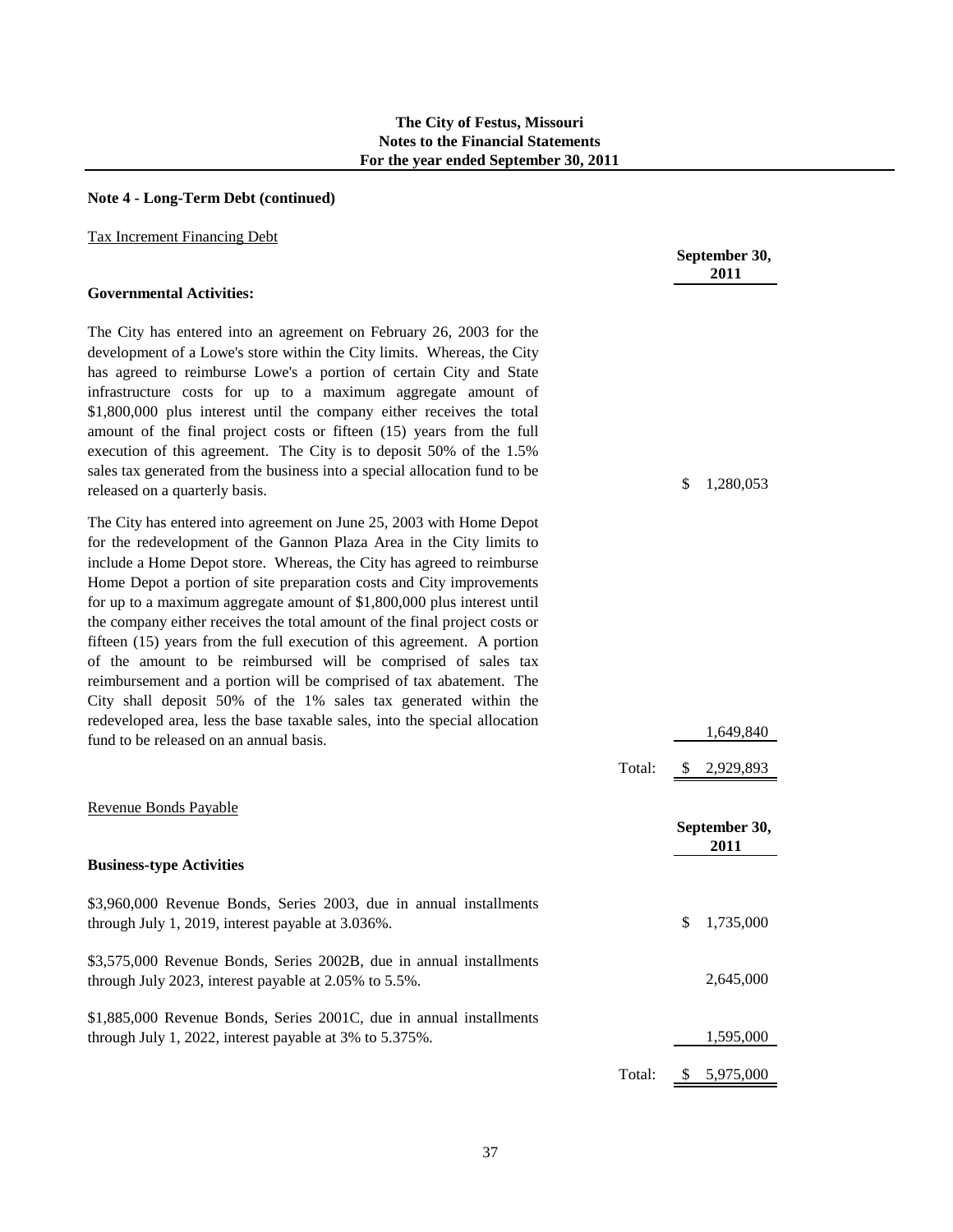### **Note 4 - Long-Term Debt (concluded)**

| Notes Payable                                   |        | September 30,<br>2011 |
|-------------------------------------------------|--------|-----------------------|
| <b>Business-type Activities</b>                 |        |                       |
| State Revolving Fund (SRF) - 2001C, no interest |        | \$<br>305,626         |
| State Revolving Fund (SRF) - 2002B, no interest |        | 1,952,489             |
|                                                 | Total: | 2,258,115             |

The debt maturity of the bonds, excluding amount maturing after September 30, 2011, which were remitted prior to the current fiscal year-end and the SRF note, are as follows:

| <b>For The</b><br><b>Years Ended</b> |                  | <b>Revenue Bonds</b> |               |                  | <b>Notes Pavable</b>           |               |
|--------------------------------------|------------------|----------------------|---------------|------------------|--------------------------------|---------------|
| September 30                         | <b>Principal</b> | <b>Interest</b>      | <b>Total</b>  | <b>Principal</b> | <b>Interest</b>                | <b>Total</b>  |
| 2012                                 | \$<br>550,000    | \$<br>275.362        | \$<br>825,362 | \$<br>147.139    | \$<br>$\overline{\phantom{0}}$ | \$<br>147.139 |
| 2013                                 | 560,000          | 253,639              | 813,639       | 153,039          | -                              | 153,039       |
| 2014                                 | 580,000          | 230,897              | 810,897       | 155,072          |                                | 155,072       |
| 2015                                 | 640,000          | 207,424              | 847,424       | 156,875          | $\overline{\phantom{a}}$       | 156,875       |
| 2016-2020                            | 2,515,000        | 659,412              | 3,174,412     | 998,003          |                                | 998,003       |
| 2021-2023                            | 1,130,000        | 101,750              | 1,231,750     | 647,987          |                                | 647,987       |
|                                      | 5,975,000        | ,728,484             | 7,703,484     | 2,258,115        | \$                             | 2,258,115     |

In conjunction with SRF - 2001C and 2002B notes, a reserve account has been established with a non-interest loan funded with federal capitalization grants and matching funds from the State of Missouri.

When fully funded, this loan (reserve account) will be funded in an amount equal to 33.33% for the Series 2001C and 70% for the Series 2002B of the outstanding principal amount of such bonds. The reserve account is held in trust. As the principal amount of such bonds is repaid, the amount held in the reserve account will be reduced such that the reserve account will equal 33.33% and 70%, respectively, of the remaining principal balance of such bonds.

The \$4,450,000 Series 2003 Revenue Bonds are in the name of the City. The Jefferson County Water Authority (the Authority), a joint venture, is using \$490,000 debt proceeds for construction costs and intends to pay the future debt service payments. Therefore, \$490,000 of the debt has been recorded on the books of the Authority.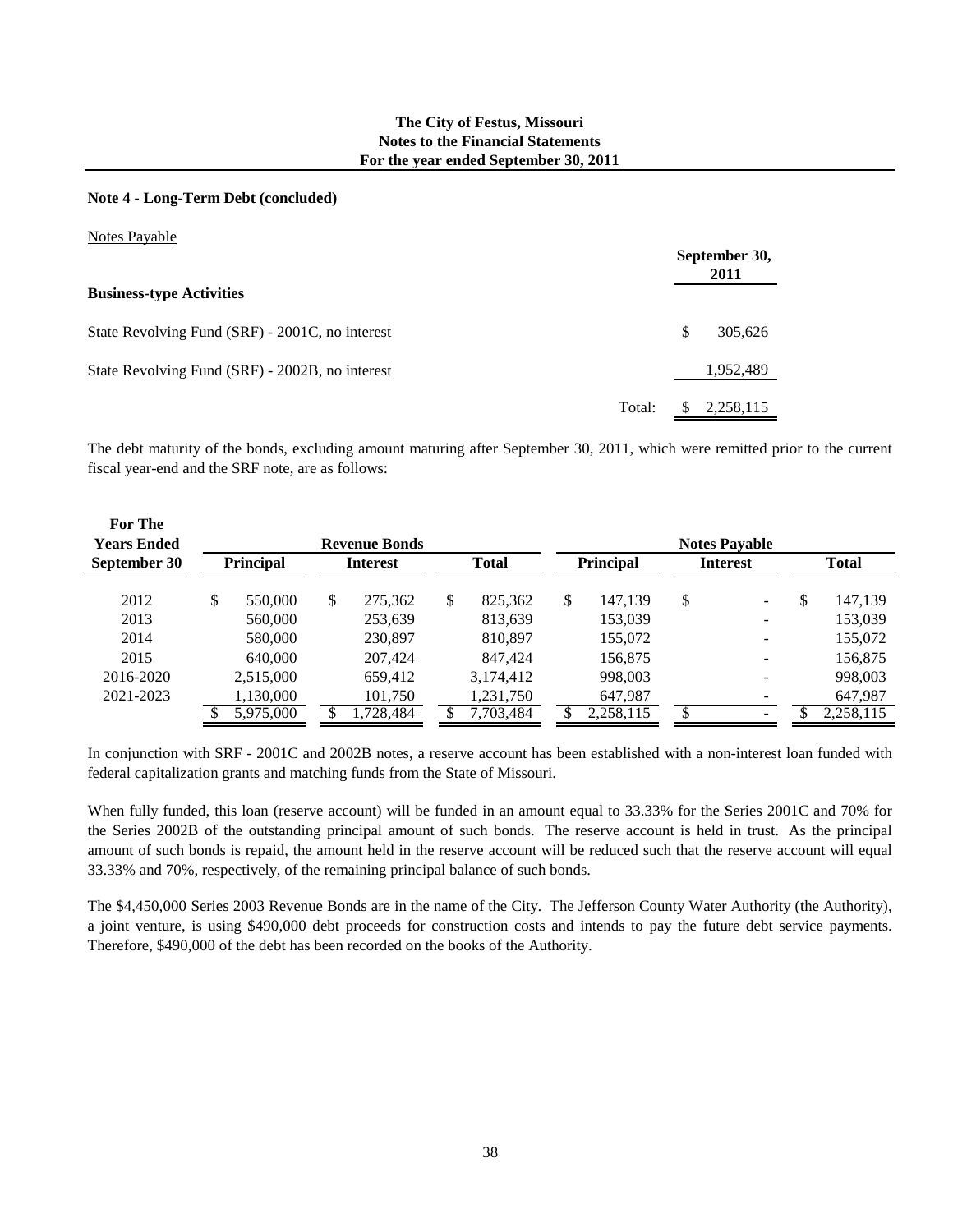#### **Note 5 - Employee Retirement Plan**

#### Plan Description

The City participates in LAGERS, an agent multiple-employer public employee retirement system that acts as a common investment and administrative agent for local government entities in Missouri. LAGERS is a defined benefit pension plan which provides retirement, disability, and death benefits to plan members and beneficiaries. LAGERS was created and is governed by statute, Section RSMo 70.600 - 70.555. As such, it is the system's responsibility to administer the law in accordance with the expressed intent of the General Assembly. The plan is qualified under the Internal Revenue Code Section 401(a) and it is tax exempt. The Missouri Local Government Employees Retirement System issues a publicly available financial report that includes financial statements and required supplementary information. That report may be obtained by writing to LAGERS, P.O. Box 1665, Jefferson City, MO 65102 or by calling 1-800-447-4334.

### Funding Status

Full-time employees of the City of Festus do not contribute to the pension plan. The June 30th statutory required contribution rates are 10.6% (General), 8.8% (Police) and 19.2% (Fire) of annual covered payroll. The contribution requirements of plan members are determined by the governing body of the political subdivision. The contribution provisions of the political subdivision are established by state statute.

#### Annual Pension Cost and Net Pension Obligation (NPO)

The subdivision's annual pension cost and net pension obligation for the current year were as follows:

| Annual required contribution<br>S          | 456,030 |
|--------------------------------------------|---------|
| Interest on net pension obligation         |         |
| Adjustment to annual required contribution |         |
| Annual pension cost                        | 456.030 |
| Actual contributions                       | 379,417 |
| Increase (decrease) in NPO                 | 76,613  |
| NPO beginning of year                      |         |
| NPO end of year                            | 76.613  |

The annual required contribution (ARC) was determined as part of the February 29, 2008 and February 28, 2009 annual actuarial valuations using the entry age actuarial cost method. The actuarial assumptions as of February 28, 2011 included: (a) a rate of return on the investment of present and future assets of 7.25% per year, compounded annually, (b) projected salary increases of 3.5% per year, compounded annually, attributable to inflation, (c) additional projected salary increases ranging from 0.0% to 6.0% per year, depending on age and division, attributable to seniority/merit, (d) pre-retirement mortality based on 75% of the RP-2000 Combined Healthy Table set back 0 years for men and 0 years for women and (e) post-retirement mortality based on 105% of the 1994 Group Annuity Mortality table set back 0 years for men and 0 years for women. The actuarial value of assets was determined using techniques that smooth the effects of short-term volatility in the market value of investments over a fiveyear period. The unfunded actuarial accrued liability is being amortized as a level percentage of projected payroll on an open basis. The amortization period as of February 29, 2008 was 15 years for the General division, 15 years for the Police division and 26 years for the Fire division. The amortization period as of February 28, 2009 was 30 years for the General division, 30 years for the Police division and 30 years for the Fire division.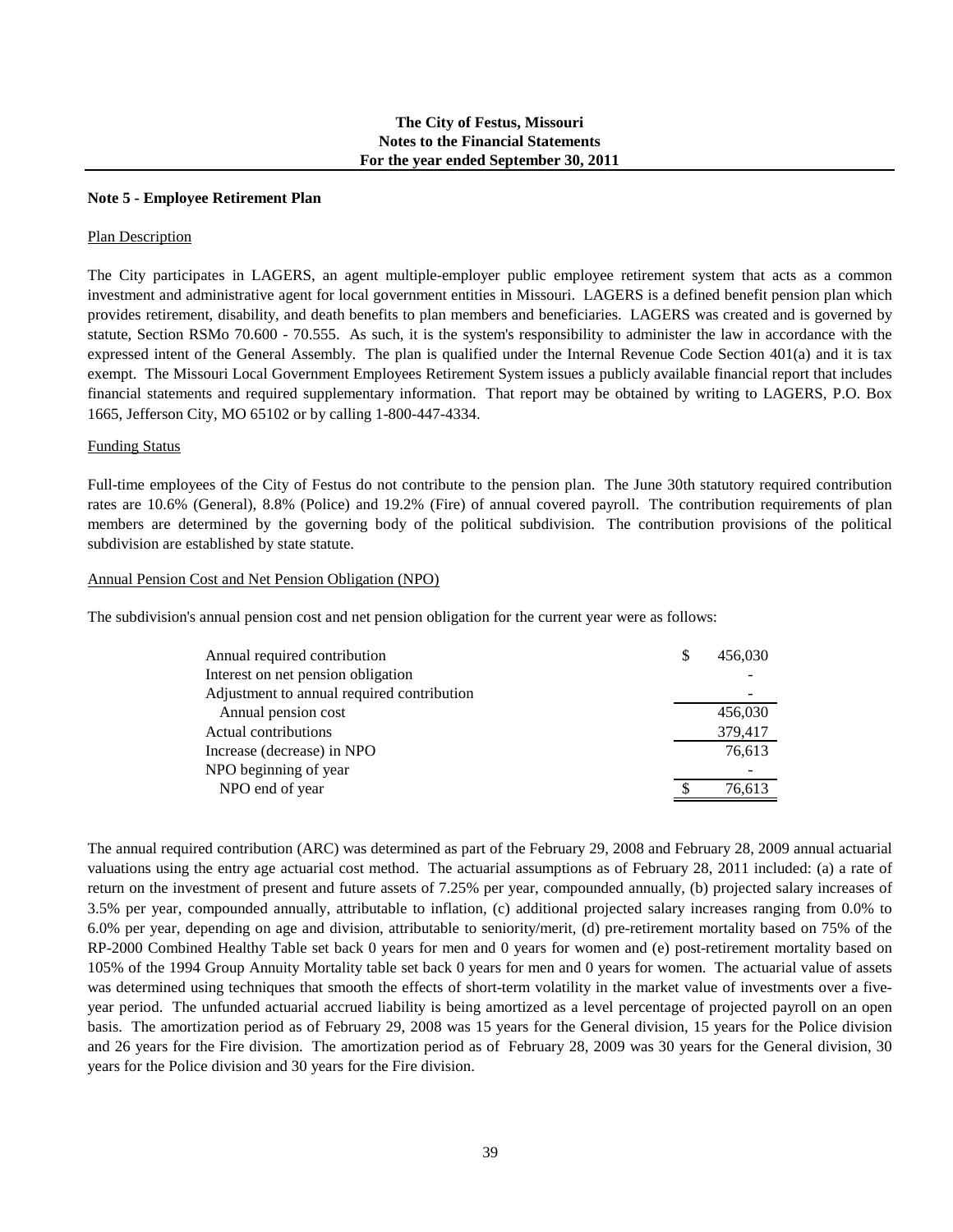### **For the year ended September 30, 2011 The City of Festus, Missouri Notes to the Financial Statements**

### **Note 5 - Employee Retirement Plan (continued)**

|                                          |                                        | Three-year Trend Information                      |                                                         |
|------------------------------------------|----------------------------------------|---------------------------------------------------|---------------------------------------------------------|
| For the<br><b>Years Ended</b><br>June 30 | Annual<br><b>Pension</b><br>Cost (APC) | <b>Percentage</b><br>of APC<br><b>Contributed</b> | \$<br><b>Net</b><br><b>Pension</b><br><b>Obligation</b> |
| 2009                                     | \$<br>374,521                          | 100\%                                             |                                                         |
| 2010                                     | 345,648                                | 100%                                              |                                                         |
| 2011                                     | 456,030                                | 83.2%                                             | 76.613                                                  |

|                                       | <b>Required Supplementary Information</b><br>Schedule of Funding Progress |                                                                     |                                                                           |  |  |  |  |  |  |  |  |  |  |  |
|---------------------------------------|---------------------------------------------------------------------------|---------------------------------------------------------------------|---------------------------------------------------------------------------|--|--|--|--|--|--|--|--|--|--|--|
| <b>Actuarial</b><br>Valuation<br>Date | (a)<br><b>Actuarial</b><br>Value<br><b>Of Assets</b>                      | (b)<br><b>Entry Age</b><br><b>Actuarial</b><br>Accrued<br>Liability | $(b-a)$<br><b>Unfunded</b><br><b>Accrued</b><br><b>Liability</b><br>(UAL) |  |  |  |  |  |  |  |  |  |  |  |
| 2/28/2009                             | \$<br>5,909,305                                                           | \$<br>8,147,421                                                     | \$<br>2,238,116                                                           |  |  |  |  |  |  |  |  |  |  |  |
| 2/28/2010                             | 6,131,872                                                                 | 8,327,195                                                           | 2,195,323                                                                 |  |  |  |  |  |  |  |  |  |  |  |
| 2/28/2011                             | 5,628,349                                                                 | 8,383,662                                                           | 2,755,313                                                                 |  |  |  |  |  |  |  |  |  |  |  |
| <b>Actuarial</b>                      | (a/b)                                                                     | (c)<br><b>Annual</b>                                                | $[(b-a)/c]$<br>UAL as a<br>Percentage                                     |  |  |  |  |  |  |  |  |  |  |  |
| Valuation                             | <b>Funded</b>                                                             | Covered                                                             | <b>Of Covered</b>                                                         |  |  |  |  |  |  |  |  |  |  |  |
| Date                                  | Ratio                                                                     | <b>Payroll</b>                                                      | Payroll                                                                   |  |  |  |  |  |  |  |  |  |  |  |
| 2/28/2009                             | 73%                                                                       | \$<br>3,809,759                                                     | 59%                                                                       |  |  |  |  |  |  |  |  |  |  |  |
| 2/28/2010                             | 74%                                                                       | 3,752,986                                                           | 58%                                                                       |  |  |  |  |  |  |  |  |  |  |  |
| 2/28/2011                             | 67%                                                                       | 3,668,271                                                           | 75%                                                                       |  |  |  |  |  |  |  |  |  |  |  |

Note: The above assets and actuarial accrued liability do not include the assets and present value of benefits associated with the Benefit Reserve Fund and the Casualty Reserve Fund. The actuarial assumptions were changed in conjunction with the February 28, 2011 annual actuarial valuations. For a complete description of the actuarial assumptions used in the annual valuations, please contact the LAGERS office in Jefferson City.

### **Note 6 - Due From and Due To Other Funds**

There were no due from/due to other fund balances at September 30, 2011. Balances in the Library Fund of (\$300,000), NID Assessment Fund of (\$394) and General Fund of \$300,394 have been eliminated upon consolidation in the government-wide financial statements.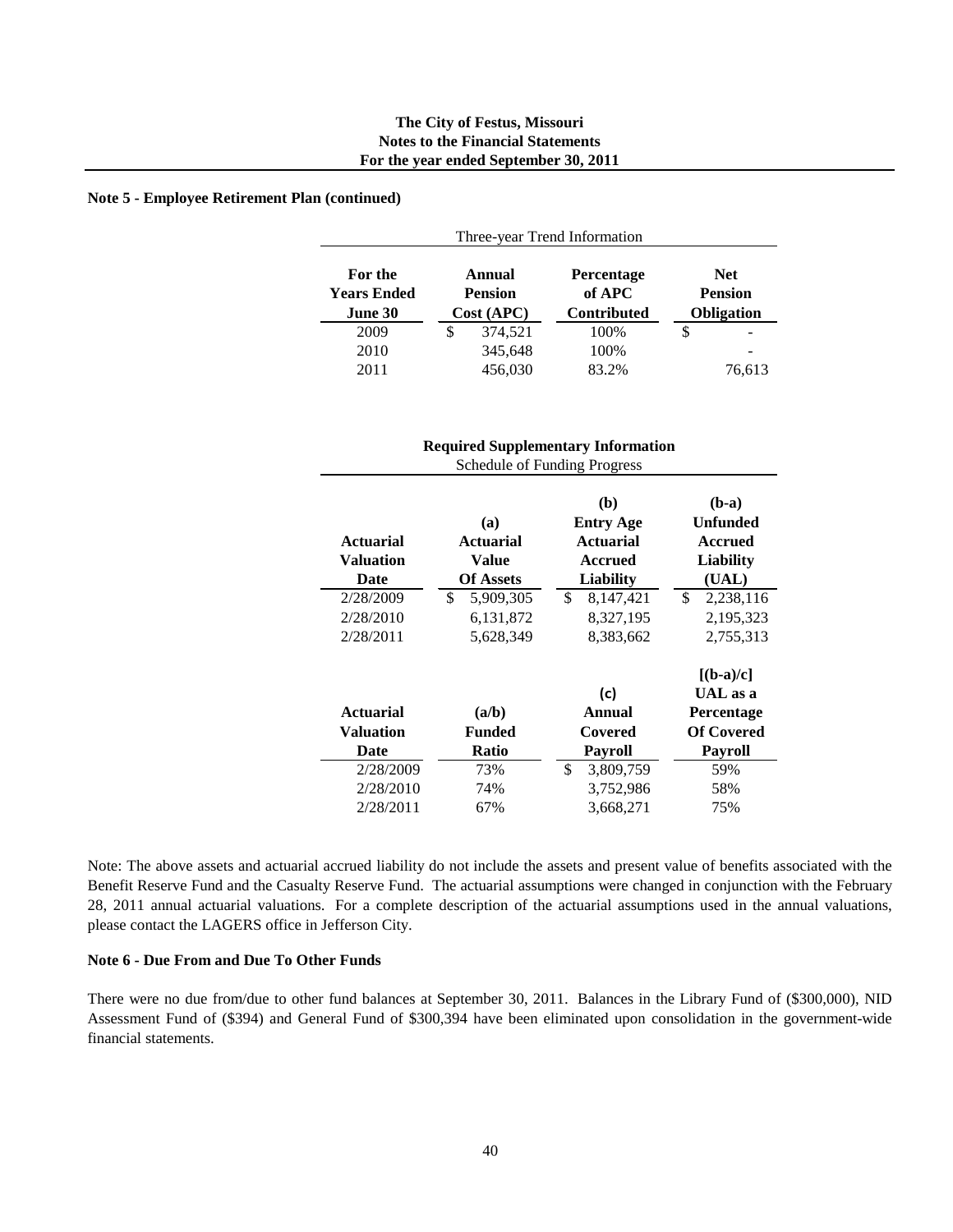### **Note 7 - Interfund Transfers**

Individual fund transfers are as follows:

|                                  |                                       | <b>Transfers</b> | <b>Transfers</b> | <b>Net</b>       |  |  |
|----------------------------------|---------------------------------------|------------------|------------------|------------------|--|--|
|                                  | Fund                                  | In               | Out              | <b>Transfers</b> |  |  |
| Governmental Activities:         | General Fund                          | 6,100<br>S       | \$<br>75,511     | (69, 411)<br>\$. |  |  |
|                                  | Library Fund                          | 78,267           |                  | 78,267           |  |  |
|                                  | Park Fund                             | 296,990          |                  | 296,990          |  |  |
|                                  | Capital Reserve Fund                  | 2,103,605        | 14,243           | 2,089,362        |  |  |
|                                  | <b>LLEBG</b> Fund                     | 2,005            |                  | 2,005            |  |  |
|                                  | <b>City Transportation Tax Fund</b>   |                  | 3,930            | (3,930)          |  |  |
|                                  | <b>Storm Water Tax Fund</b>           |                  | 293,608          | (293, 608)       |  |  |
|                                  | Capital Improvement Fund              |                  | 506,172          | (506, 172)       |  |  |
|                                  | NID Assessment Fund                   | 3,930            |                  | 3,930            |  |  |
|                                  | <b>Total Governmental Activities</b>  | 2,490,897        | 893,464          | 1,597,433        |  |  |
| <b>Business Type Activities:</b> | Airport Fund                          |                  | 2,103,605        | (2,103,605)      |  |  |
|                                  | <b>Water Administration Fund</b>      | 506,172          |                  | 506,172          |  |  |
|                                  | <b>Total Business-type Activities</b> | 506,172          | 2,103,605        | (1,597,433)      |  |  |
|                                  | <b>Total Transfers</b>                | 2,997,069        | 2,997,069<br>S   | S                |  |  |

Interfund transfers were used to 1) move revenues from the fund that ordinance or budget requires to collect them to the fund that ordinance or budget requires to expend them, 2) use restricted revenues collected in the General Fund to finance capital improvements and other funds in accordance with budgetary authorization, or 3) move revenues in excess of current year expenditures to other funds.

### **Note 8 - Insurance**

The City is a member of the Missouri Intergovernmental Risk Management Association (MIRMA), a state-wide governmental self-insurance pool which provides property, liability, and worker's compensation coverages to its participating members in a single comprehensive multiline package. The various lines of coverage are not available individually and the membership is limited to municipalities and municipally owned utilities. The City's policy covers all real and personal property owned by the City except sewer lines. The policy is for replacement cost and expires June 30, 2012. MIRMA is funded by annual member assessments calculated at a rate per \$100 of annual payroll which applies to all lines of coverage on a composite basis.

These funds are used to pay losses within specific risk retention limits shared equally by all members; purchase excess insurance which provides a transfer of catastrophic risk to private insurance carriers; purchase services such as claims administration, loss prevention, and data processing; and pay administrative expenses. Should actual insurance losses exceed MIRMA's estimates, the City could be required to contribute additional funds. Management believes the risk of additional loss is minimal and any additional contributions that may be required would not materially impact the overall operations of the City. The City paid an assessment totaling \$374,261 for MIRMA's fiscal year ended June 30, 2011. Settled claims resulting from these risks have not exceeded coverage in any of the past three years.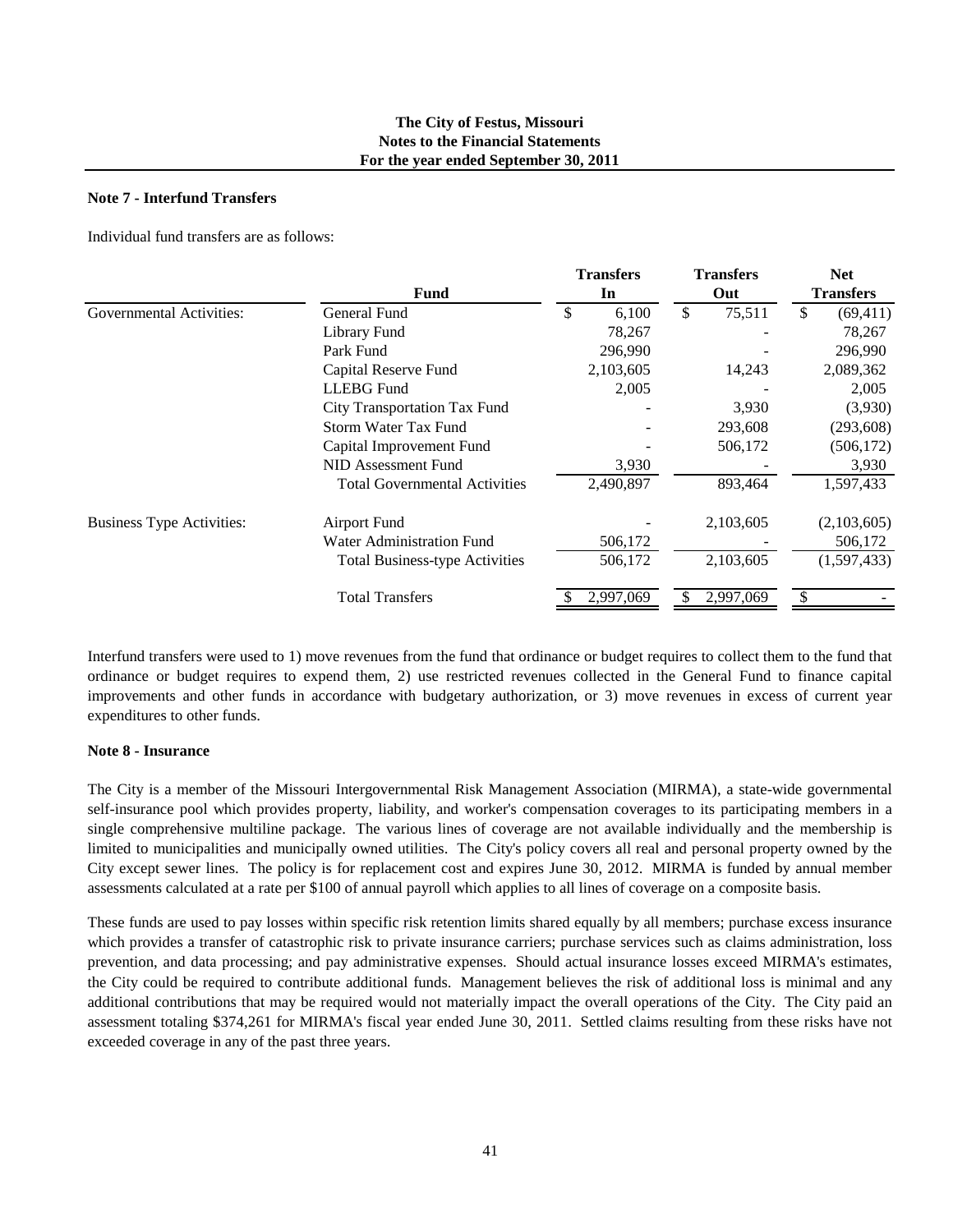#### **Note 9 - Claims and Contingencies**

Litigation

The City generally follows the practice of recording liabilities resulting from claims and legal actions only when they become fixed and determinable in amount. At this time, a reasonable estimate as to the amount or range of potential loss and/or gain cannot be provided.

### Federal and State Assisted Programs

The City has received proceeds from several federal and state grants. Periodic audits of these grants are required and certain costs may be questioned as inappropriate expenditures under the grant agreements. Such audits could result in the refund of grant monies to the grantor agencies. Management believes that any required refunds, if determined necessary, will be immaterial. No provision has been made in the accompanying financial statements for the potential refund of grant monies.

### **Note 10 - Joint Ventures**

### Festus-Crystal City Sewage Treatment Commission

The City of Festus and the City of Crystal City, Missouri participate in the Festus-Crystal City Sewage Treatment Commission (the Commission) which was formed for the purpose of operating and maintaining a sewage treatment facility for the two cities. Both City Councils appoint two members to the Commission. The City of Festus is committed to pay monthly to the Commission an amount equal to 61-63% of the previous month's costs of operation and maintenance of the shared facility and repairs and replacements of equipment. The City of Crystal City is committed to pay the remaining 37-39% of described costs. Complete financial statements of the Commission can be obtained directly from its administrative offices. The City accounts for its participation in this joint venture under the equity method of accounting to reflect its 61-63% ownership of the Commission. The City's interest in the joint venture at September 30, 2011 is \$4,041,919 and its share of the Commission's net gain before adding back depreciation assets financed by grants from other governments is \$69,072. For the year ended September 30, 2011, the City's cost for sewage treatment services provided by the Commission was \$226,591, which includes the City's share of operating expenses, capital, and reserve.

The following paragraph is unaudited:

The Commission maintains its accounts on the cash basis. Total assets and equity of the Commission at September 30, 2011 were both \$29,026. Commission management stated that no long-term liabilities were outstanding at September 30, 2011. For the year ended September 30, 2010, total receipts and disbursements were \$484,475 and \$484,475, respectively, resulting in a net change in the Commission's equity of (\$0).

### Jefferson County Water Authority

The City of Festus entered into a joint venture with the City of Herculaneum to form the Jefferson County Water Authority (JCWA) in January 2000 to provide water to the two city's residents. It has been determined that the JCWA is a joint venture with no equity interest, as defined under GASB Statement No. 14.

The JCWA is governed by an eight member board which is appointed by the City of Festus and the City of Herculaneum. Each City appoints four members to the JCWA board. The JCWA is designed to be self-sufficient.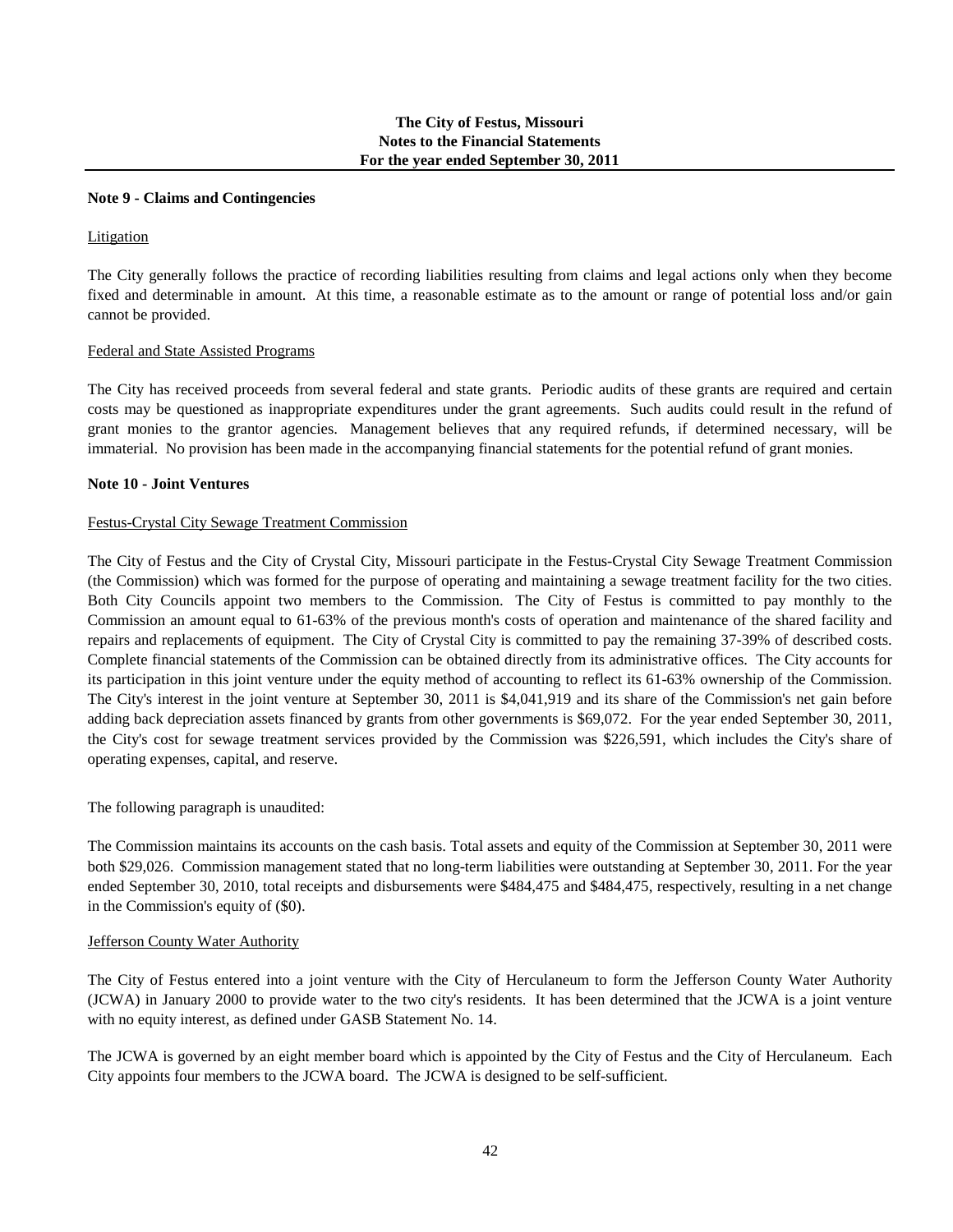#### **Note 10 - Joint Ventures (continued)**

The Authority currently makes a portion of debt service payments for the City of Festus Water Works and Sewage Revenue Refunding Bond Series 2003. Separate financial statements are prepared for the Jefferson County Water Authority and may be obtained by contacting the City of Festus.

### **Note 11 - Concentration**

The City entered into a water rate agreement to purchase all water from the Jefferson County Water Authority.

### **Note 12 - Other Post Employment Benefits**

In addition to the pension benefits described in Note 5, the City allows employees who retire from the City to participate in the City's health, dental and vision insurance plans. Upon meeting the retirement requirements of LAGERS, the employees can elect to participate in the City's plans. The City pays for employee premiums for five years or until they reach age 65, but employees must pay for 100% of their spouse or dependents coverage for each plan they elect to participate. Future retirees will not be allowed to cover their spouse or dependents beyond the COBRA allowed time period. The difference between the amount the retiree is required to pay and the actual cost to the City is considered to be a post employment benefit. The City has not established an irrevocable trust fund for the accumulation of resources for the future payment of benefits under the plan; benefits are paid on a pay-as-you-go basis. A stand alone financial report is not available for the plan. During the year ended September 30, 2011, 9 retirees and 5 retirees' spouses participated in the City's insurance plans and paid premiums totaling \$38,433. COBRA premiums paid (not by City) totaled \$17,670.

### **Note 13 - Subsequent Events**

On June 1, 2012 the City refinanced the loan on the library building by paying off the lease payable and issuing bonds.

### **Note 14 - Operating Leases**

The City entered into a sixty month operating lease agreement with Neopost in August 2010. The total of the lease is \$14,221. Payments applied in fiscal year 2010 totaled \$2844. Payments due for fiscal year 2012, 2013, 2014 and 2015 are \$2,844, \$2,844, \$2,844 and \$1,896.

### **Note 15 - Adoption of New Accounting Policy**

The City has adopted the provisions of Governmental Accounting Standards Board Statement Statement No. 54, *Fund Balance Reporting and Governmental Fund Type Definitions*, for the year ended September 30, 2011. The objective of this statement is to provide clearer fund balance classifications and is effective for periods beginning after June 15, 2010.

### **Note 16 - New Accounting Pronouncements**

GASB Statement No. 63, *Reporting Deferred Outflows, Deferred Inflows and Net Position* , provides guidance for reporting the financial statement elements of deferred outflows of resources and deferred inflows of resources and is effective for periods beginning after December 15, 2011. Effects of the City's financial statements as a result of the adoption of this new pronouncements are unknown.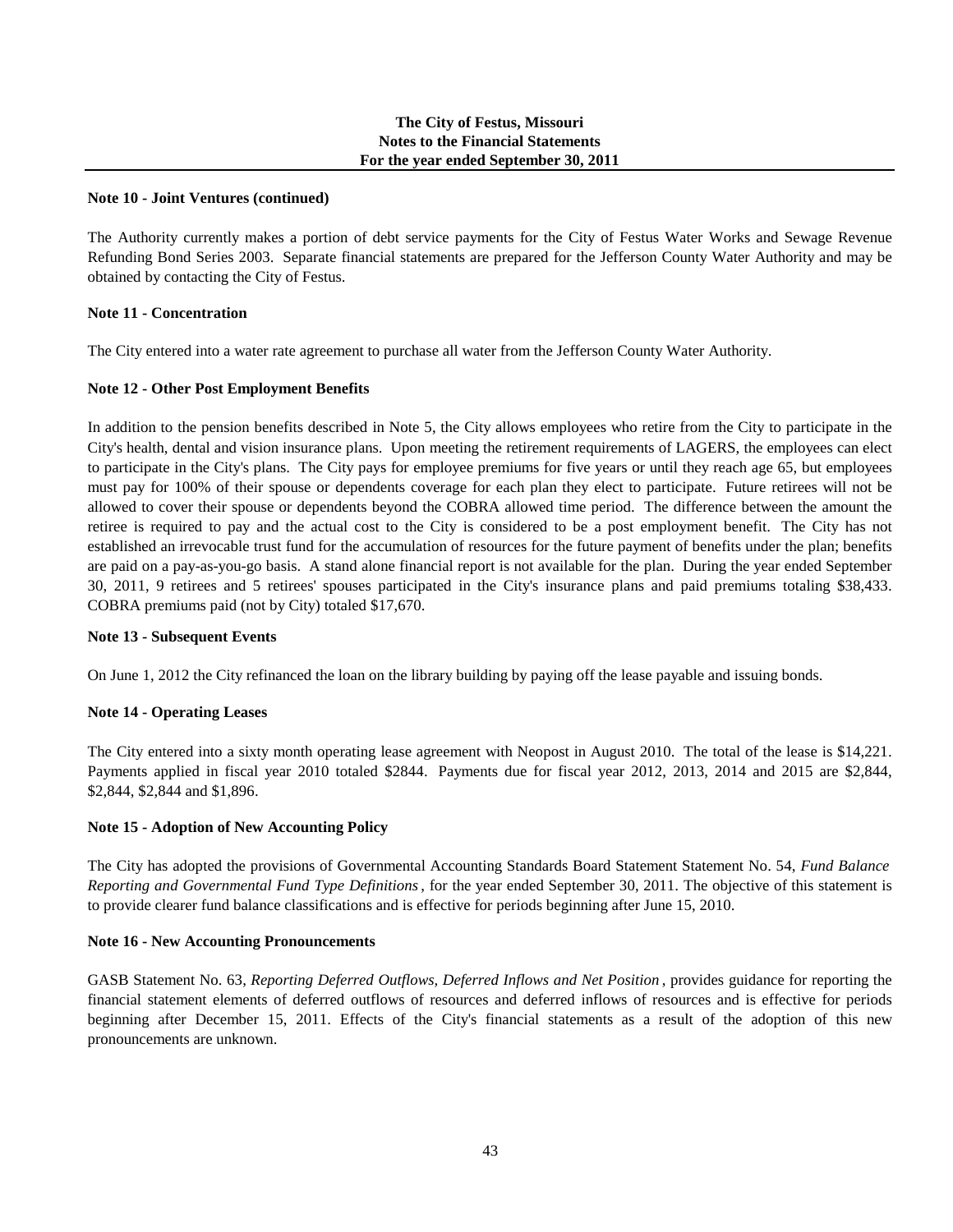### **Note 17 - Prior Period Adjustment**

Beginning fund balance of the NID Assessment Fund reported in the other governmental funds column of the balance sheet governmental funds statement has been restated to remove long-term debt incorrectly reported in last year's financial statements. The effect of this adjustment will decrease beginning fund balance of the City. This adjustment will have no material effect on the operations of the City.

| Fund Balance, as Previously stated September 30, 2010 | (460, 475) |
|-------------------------------------------------------|------------|
| Prior Period Adjustment                               | 476.456    |
| Fund Balance, as Restated September 30, 2010          | 15.981     |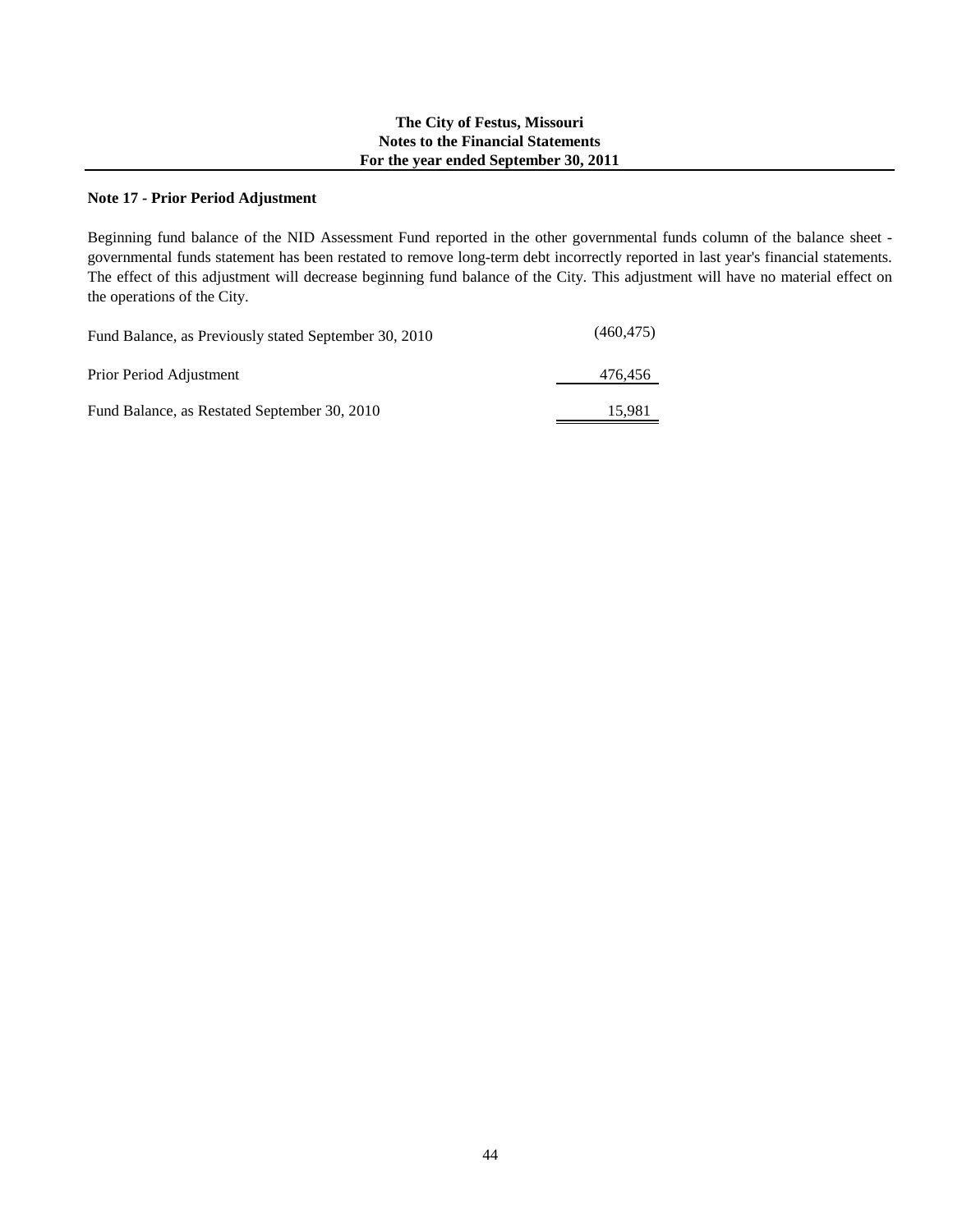## **City of Festus, Missouri Statement of Revenue, Expenditures and Changes in Fund Balance - Budget and Actual General Fund For the year ended September 30, 2011**

|                                                       |               |                         |                           |                      |                           |                   |                           | Variance with       |  |
|-------------------------------------------------------|---------------|-------------------------|---------------------------|----------------------|---------------------------|-------------------|---------------------------|---------------------|--|
|                                                       |               |                         |                           |                      |                           |                   |                           | <b>Final Budget</b> |  |
|                                                       |               | <b>Budgeted Amounts</b> |                           |                      |                           |                   | Over<br>(Under)           |                     |  |
| <b>Revenues</b>                                       | \$            | Original                | \$                        | Final                | $\overline{\mathcal{S}}$  | Actual<br>245,741 | $\overline{\mathcal{S}}$  |                     |  |
| Property taxes<br>Taxes - other                       |               | 236,205                 |                           | 236,205<br>3,468,000 |                           |                   |                           | 9,536               |  |
|                                                       |               | 3,468,000               |                           |                      |                           | 3,644,138         |                           | 176,138             |  |
| Intergovernmental                                     |               |                         |                           |                      |                           |                   |                           |                     |  |
| Special assessments<br>Grant revenue                  |               | 45,495                  |                           | 175,220              |                           | 171,260           |                           | (3,960)             |  |
|                                                       |               | 245,000                 |                           | 245,000              |                           | 270,869           |                           |                     |  |
| Licenses and permits                                  |               | 555,600                 |                           | 485,600              |                           |                   |                           | 25,869              |  |
| Fines and penalties<br>Investment income              |               |                         |                           |                      |                           | 501,115           |                           | 15,515              |  |
|                                                       |               | 10,000                  |                           | 10,000               |                           | 13,071            |                           | 3,071               |  |
| Other                                                 |               | 51,338                  |                           | 47,307               |                           | 100,075           |                           | 52,768              |  |
| Service charges                                       |               | 987,739                 |                           | 987,739              |                           | 997,471           |                           | 9,732               |  |
| <b>Total Revenues</b>                                 | <sup>\$</sup> | 5,599,377               | \$                        | 5,655,071            | \$                        | 5,943,740         | $\boldsymbol{\mathsf{S}}$ | 288,669             |  |
| <b>Expenditures</b>                                   |               |                         |                           |                      |                           |                   |                           |                     |  |
| Current:                                              |               |                         |                           |                      |                           |                   |                           |                     |  |
| Administration                                        | \$            | 683,107                 | \$                        | 636,406              | \$                        | 587,259           | \$                        | (49, 147)           |  |
| Court                                                 |               | 149,823                 |                           | 149,823              |                           | 141,740           |                           | (8,083)             |  |
| <b>Building department</b>                            |               | 408,667                 |                           | 408,667              |                           | 385,000           |                           | (23, 667)           |  |
| Police                                                |               | 2,210,557               |                           | 2,243,026            |                           | 2,134,142         |                           | (108, 884)          |  |
| Dispatch                                              |               | 505,680                 |                           | 520,680              |                           | 506,236           |                           | (14, 444)           |  |
| Fire                                                  |               | 257,233                 |                           | 257,233              |                           | 192,043           |                           | (65,190)            |  |
| Emergency management                                  |               | 22,539                  |                           | 22,539               |                           | 13,310            |                           | (9,229)             |  |
| <b>Street</b>                                         |               | 457,839                 |                           | 458,112              |                           | 420,913           |                           | (37, 199)           |  |
| Non-departmental                                      |               | 1,040,400               |                           | 1,049,900            |                           | 1,049,689         |                           | (211)               |  |
| Capital outlay                                        |               | 246,992                 |                           | 468,548              |                           | 503,844           |                           | 35,296              |  |
| Debt Service:                                         |               |                         |                           |                      |                           |                   |                           |                     |  |
| Principal                                             |               |                         |                           |                      |                           |                   |                           |                     |  |
| Interest and fiscal charges                           |               |                         |                           |                      |                           |                   |                           |                     |  |
| <b>Total Expenditures</b>                             | $\mathcal{S}$ | 5,982,837               | $\boldsymbol{\mathsf{S}}$ | 6,214,934            | $\boldsymbol{\mathsf{S}}$ | 5,934,176         | $\boldsymbol{\mathsf{S}}$ | (280, 758)          |  |
| <b>Excess (Deficiency) of Revenues</b>                |               |                         |                           |                      |                           |                   |                           |                     |  |
| over Expenditures                                     |               | (383, 460)              |                           | (559, 863)           |                           | 9,564             |                           | 569,427             |  |
|                                                       |               |                         |                           |                      |                           |                   |                           |                     |  |
| <b>Other Financing Sources (Uses)</b><br>Transfers in |               |                         |                           |                      |                           |                   |                           |                     |  |
| Transfers out                                         |               | 6,100                   |                           | 6,100                |                           | 6,100             |                           |                     |  |
|                                                       |               | (68,906)                |                           | (80, 256)            |                           | (75,511)          |                           | 4,745               |  |
| <b>Total Other Financing Sources (Uses)</b>           |               | (62, 806)               |                           | (74, 156)            |                           | (69, 411)         |                           | 4,745               |  |
| <b>Net Change in Fund Balance</b>                     | -S            | (446, 266)              | \$                        | (634, 019)           | \$                        | (59, 847)         | \$                        | 574,172             |  |
| <b>Fund Balance, October 1</b>                        |               |                         |                           |                      |                           | 2,521,520         |                           |                     |  |
| <b>Fund Balance, September 30</b>                     |               |                         |                           |                      |                           | 2,461,673         |                           |                     |  |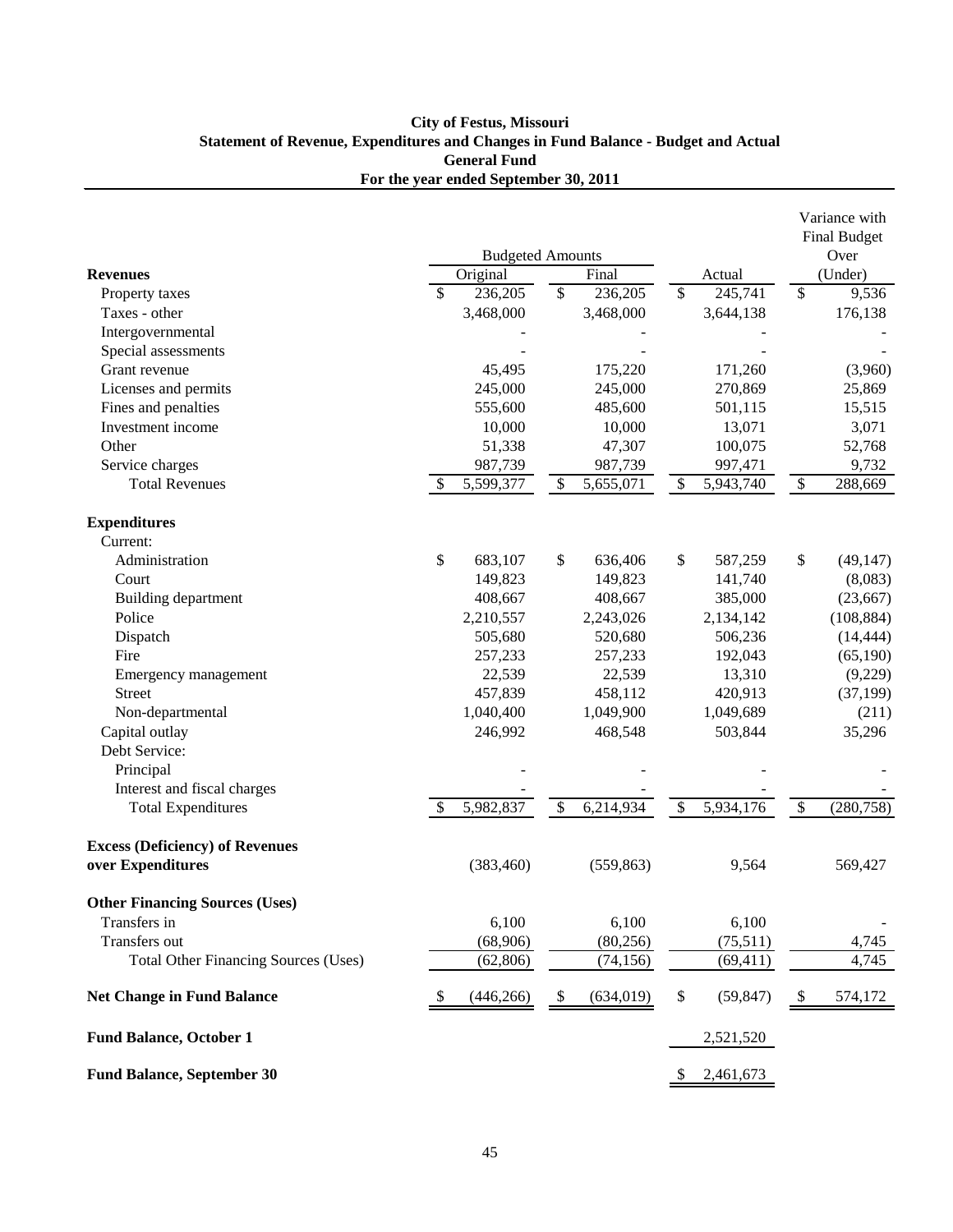## **City of Festus, Missouri Statement of Revenue, Expenditures and Changes in Fund Balance - Budget and Actual City Transportation Tax Fund For the year ended September 30, 2011**

|                                        |               |                         |                 |            |                          |            |                           | Variance with               |  |
|----------------------------------------|---------------|-------------------------|-----------------|------------|--------------------------|------------|---------------------------|-----------------------------|--|
|                                        |               | <b>Budgeted Amounts</b> |                 |            |                          |            |                           | <b>Final Budget</b><br>Over |  |
| <b>Revenues</b>                        |               | Original                |                 | Final      |                          | Actual     | (Under)                   |                             |  |
| Property taxes                         | \$            |                         | $\overline{\$}$ |            | $\overline{\mathcal{S}}$ |            | \$                        |                             |  |
| Taxes - other                          |               | 1,103,000               |                 | 1,103,000  |                          | 1,127,522  |                           | 24,522                      |  |
| Intergovernmental                      |               |                         |                 |            |                          |            |                           |                             |  |
| Special assessments                    |               |                         |                 |            |                          |            |                           |                             |  |
| Grant revenue                          |               |                         |                 |            |                          |            |                           |                             |  |
| Licenses and permits                   |               | 1,500                   |                 | 1,500      |                          | 3,499      |                           | 1,999                       |  |
| Fines and penalties                    |               |                         |                 |            |                          |            |                           |                             |  |
| Investment income                      |               | 4,000                   |                 | 4,000      |                          | 16,925     |                           | 12,925                      |  |
| Other                                  |               | 1,500                   |                 | 1,500      |                          | 2,405      |                           | 905                         |  |
| Service charges                        |               |                         |                 |            |                          |            |                           |                             |  |
| <b>Total Revenues</b>                  | $\mathcal{S}$ | 1,110,000               | $\$$            | 1,110,000  | $\$\,$                   | 1,150,351  | $\$\,$                    | 40,351                      |  |
| <b>Expenditures</b>                    |               |                         |                 |            |                          |            |                           |                             |  |
| Current:                               |               |                         |                 |            |                          |            |                           |                             |  |
| Administration                         | \$            |                         | \$              |            | \$                       |            | \$                        |                             |  |
| Court                                  |               |                         |                 |            |                          |            |                           |                             |  |
| Building department                    |               |                         |                 |            |                          |            |                           |                             |  |
| Police                                 |               |                         |                 |            |                          |            |                           |                             |  |
| Dispatch                               |               |                         |                 |            |                          |            |                           |                             |  |
| Fire                                   |               |                         |                 |            |                          |            |                           |                             |  |
| Emergency management                   |               |                         |                 |            |                          |            |                           |                             |  |
| <b>Street</b>                          |               | 941,391                 |                 | 958,891    |                          | 810,438    |                           | (148, 453)                  |  |
| Non-departmental                       |               |                         |                 |            |                          |            |                           |                             |  |
| Capital outlay                         |               | 85,278                  |                 | 481,489    |                          | 510,991    |                           | 29,502                      |  |
| Debt Service:                          |               |                         |                 |            |                          |            |                           |                             |  |
| Principal                              |               |                         |                 |            |                          |            |                           |                             |  |
| Interest and fiscal charges            |               |                         |                 |            |                          |            |                           |                             |  |
| <b>Total Expenditures</b>              | \$            | 1,026,669               | $\mathbb{S}$    | 1,440,380  | $\mathbb{S}$             | 1,321,429  | $\boldsymbol{\mathsf{S}}$ | (118,951)                   |  |
| <b>Excess (Deficiency) of Revenues</b> |               |                         |                 |            |                          |            |                           |                             |  |
| over Expenditures                      |               | 83,331                  |                 | (330, 380) |                          | (171, 078) |                           | 159,302                     |  |
| <b>Other Financing Sources (Uses)</b>  |               |                         |                 |            |                          |            |                           |                             |  |
| Transfers in                           |               |                         |                 |            |                          |            |                           |                             |  |
| Transfers out                          |               | (3,930)                 |                 | (3,930)    |                          | (3,930)    |                           |                             |  |
| Total Other Financing Sources (Uses)   |               | (3,930)                 |                 | (3,930)    |                          | (3,930)    |                           | $\blacksquare$              |  |
| <b>Net Change in Fund Balance</b>      | \$            | 79,401                  | \$              | (334,310)  | \$                       | (175,008)  | -S                        | 159,302                     |  |
| <b>Fund Balance, October 1</b>         |               |                         |                 |            |                          | 2,733,603  |                           |                             |  |
| <b>Fund Balance, September 30</b>      |               |                         |                 |            | \$                       | 2,558,595  |                           |                             |  |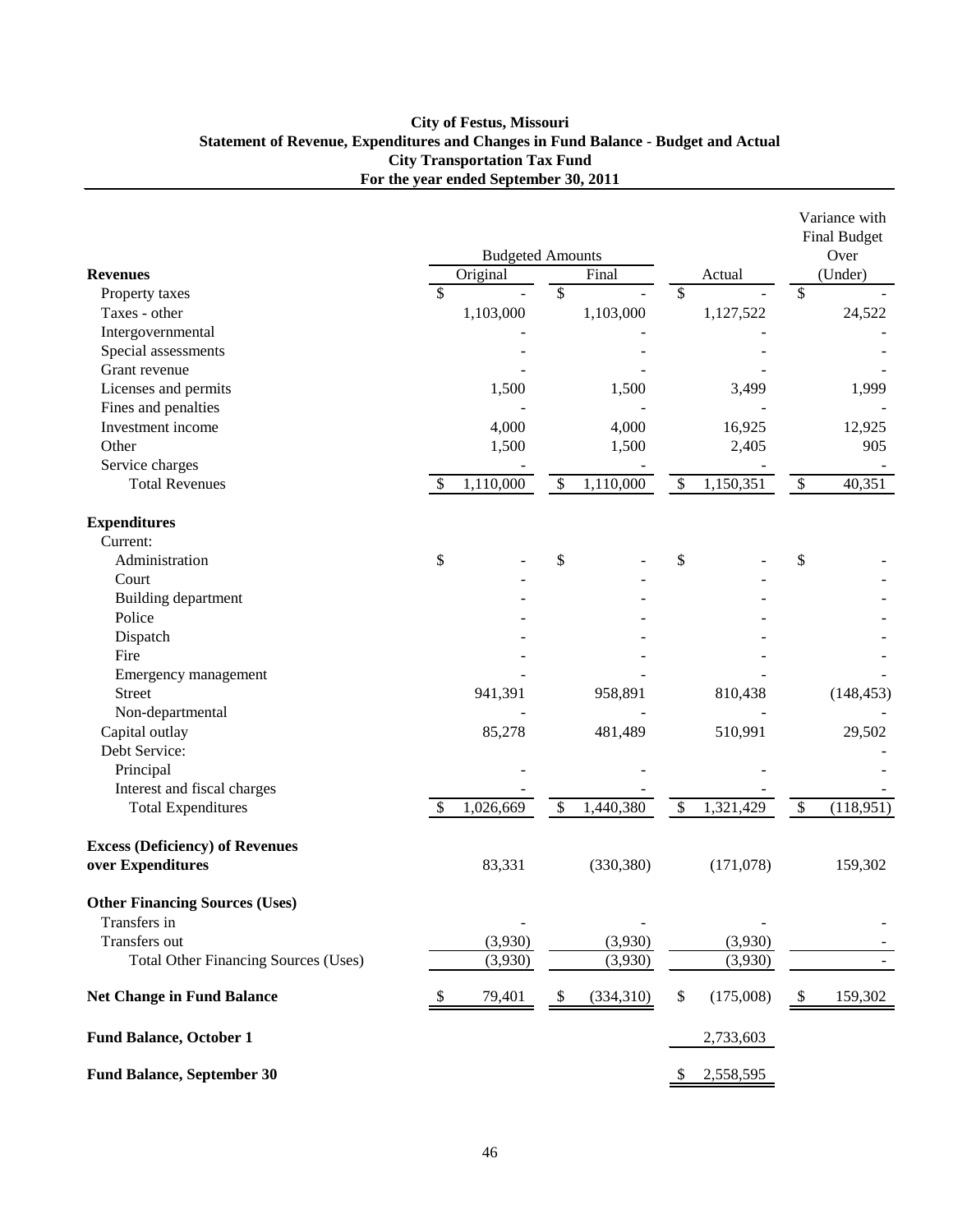## **City of Festus, Missouri Statement of Revenue, Expenditures and Changes in Fund Balance - Budget and Actual County Transportation Tax Fund For the year ended September 30, 2011**

|                                        |               |                         |                           |            |                           |           | Variance with<br><b>Final Budget</b> |                          |  |  |
|----------------------------------------|---------------|-------------------------|---------------------------|------------|---------------------------|-----------|--------------------------------------|--------------------------|--|--|
|                                        |               | <b>Budgeted Amounts</b> |                           |            |                           |           | Over                                 |                          |  |  |
| <b>Revenues</b>                        |               | $\overline{O}$ riginal  |                           | Final      |                           | Actual    |                                      | (Under)                  |  |  |
| Property taxes                         | \$            |                         | $\overline{\$}$           |            | $\overline{\mathbb{S}}$   |           | \$                                   |                          |  |  |
| Taxes - other                          |               | 515,000                 |                           | 515,000    |                           | 952,080   |                                      | 437,080                  |  |  |
| Intergovernmental                      |               |                         |                           |            |                           |           |                                      |                          |  |  |
| Special assessments                    |               |                         |                           |            |                           |           |                                      |                          |  |  |
| Grant revenue                          |               | 757,717                 |                           | 708,117    |                           | 563,686   |                                      | (144, 431)               |  |  |
| Licenses and permits                   |               |                         |                           |            |                           |           |                                      |                          |  |  |
| Fines and penalties                    |               |                         |                           |            |                           |           |                                      |                          |  |  |
| Investment income                      |               | 100                     |                           | 100        |                           | 58        |                                      | (42)                     |  |  |
| Other                                  |               |                         |                           |            |                           |           |                                      |                          |  |  |
| Service charges                        |               |                         |                           |            |                           |           |                                      |                          |  |  |
| <b>Total Revenues</b>                  | $\mathcal{S}$ | 1,272,817               | $\boldsymbol{\mathsf{S}}$ | 1,223,217  | $\mathbb{S}$              | 1,515,824 | $\boldsymbol{\$}$                    | 292,607                  |  |  |
| <b>Expenditures</b>                    |               |                         |                           |            |                           |           |                                      |                          |  |  |
| Current:                               |               |                         |                           |            |                           |           |                                      |                          |  |  |
| Administration                         | \$            |                         | \$                        |            | \$                        |           | \$                                   |                          |  |  |
| Court                                  |               |                         |                           |            |                           |           |                                      |                          |  |  |
| Building department                    |               |                         |                           |            |                           |           |                                      |                          |  |  |
| Police                                 |               |                         |                           |            |                           |           |                                      |                          |  |  |
| Dispatch                               |               |                         |                           |            |                           |           |                                      |                          |  |  |
| Fire                                   |               |                         |                           |            |                           |           |                                      |                          |  |  |
| Emergency management                   |               |                         |                           |            |                           |           |                                      |                          |  |  |
| <b>Street</b>                          |               | 13,780                  |                           | 14,640     |                           |           |                                      | (14, 640)                |  |  |
| Non-departmental                       |               |                         |                           |            |                           |           |                                      |                          |  |  |
| Capital outlay                         |               | 1,787,146               |                           | 1,668,764  |                           | 1,515,766 |                                      | (152,998)                |  |  |
| Debt Service:                          |               |                         |                           |            |                           |           |                                      |                          |  |  |
| Principal                              |               |                         |                           |            |                           |           |                                      |                          |  |  |
| Interest and fiscal charges            |               |                         |                           |            |                           |           |                                      |                          |  |  |
| <b>Total Expenditures</b>              | \$            | 1,800,926               | $\boldsymbol{\$}$         | 1,683,404  | $\boldsymbol{\mathsf{S}}$ | 1,515,766 | $\boldsymbol{\mathsf{S}}$            | (167, 638)               |  |  |
| <b>Excess (Deficiency) of Revenues</b> |               |                         |                           |            |                           |           |                                      |                          |  |  |
| over Expenditures                      |               | (528, 109)              |                           | (460, 187) |                           | 58        |                                      | 460,245                  |  |  |
| <b>Other Financing Sources (Uses)</b>  |               |                         |                           |            |                           |           |                                      |                          |  |  |
| Transfers in                           |               |                         |                           |            |                           |           |                                      |                          |  |  |
| Transfers out                          |               |                         |                           |            |                           |           |                                      |                          |  |  |
| Total Other Financing Sources (Uses)   |               |                         |                           |            |                           |           |                                      | $\overline{\phantom{a}}$ |  |  |
| <b>Net Change in Fund Balance</b>      | \$            | (528, 109)              | \$                        | (460, 187) | \$                        | 58        | \$                                   | 460,245                  |  |  |
| <b>Fund Balance, October 1</b>         |               |                         |                           |            |                           | 228,080   |                                      |                          |  |  |
| <b>Fund Balance, September 30</b>      |               |                         |                           |            |                           | 228,138   |                                      |                          |  |  |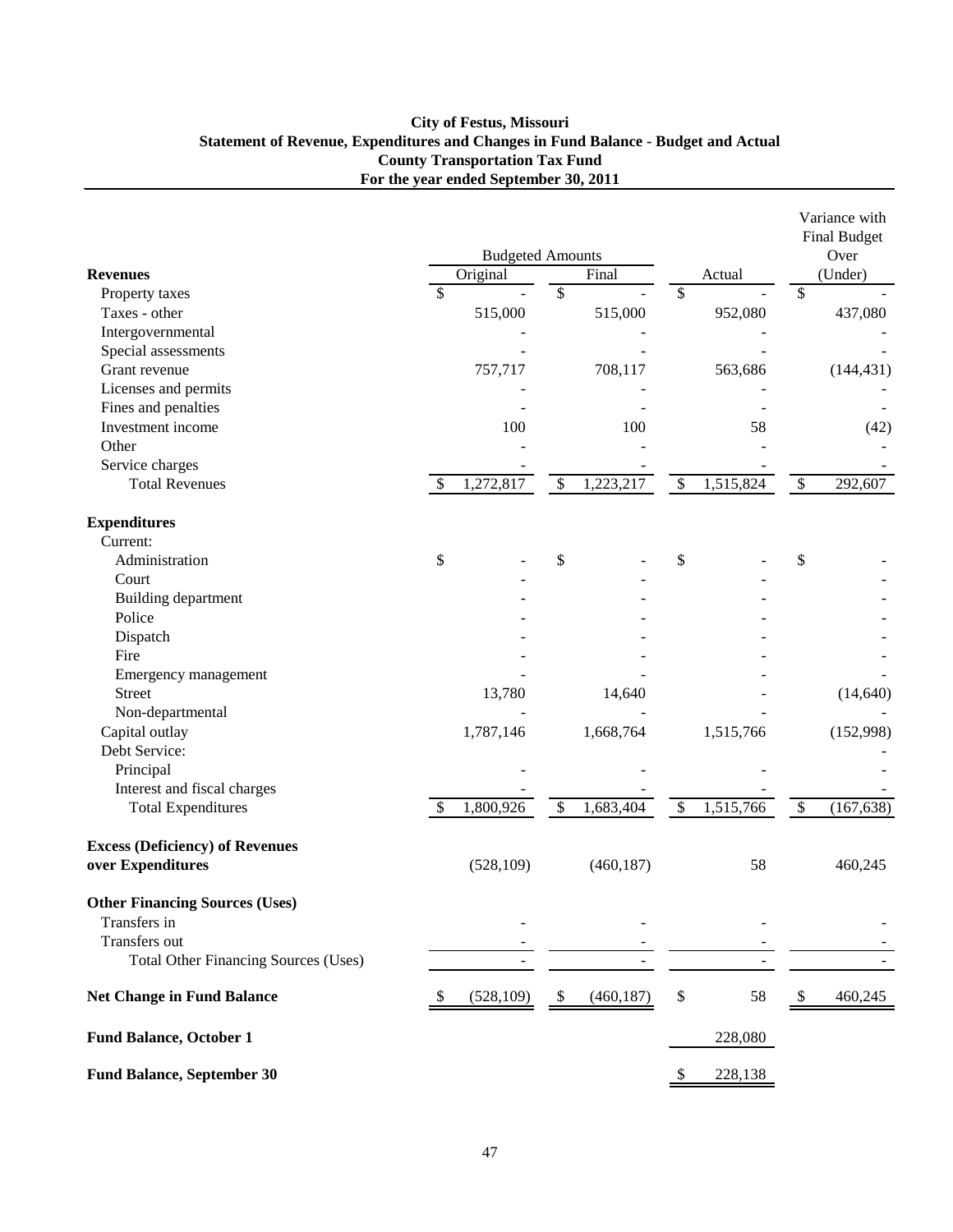## **City of Festus, Missouri Statement of Revenue, Expenditures and Changes in Fund Balance - Budget and Actual Capital Reserve Fund For the year ended September 30, 2011**

|                                        |               |                         |        |           |        |           |              | Variance with<br><b>Final Budget</b> |  |
|----------------------------------------|---------------|-------------------------|--------|-----------|--------|-----------|--------------|--------------------------------------|--|
|                                        |               | <b>Budgeted Amounts</b> |        |           |        |           | Over         |                                      |  |
| <b>Revenues</b>                        |               | Original                |        | Final     |        | Actual    |              | (Under)                              |  |
| Property taxes                         | \$            |                         | \$     |           | \$     |           | \$           |                                      |  |
| Taxes - other                          |               |                         |        |           |        |           |              |                                      |  |
| Intergovernmental                      |               |                         |        |           |        |           |              |                                      |  |
| Special assessments                    |               |                         |        |           |        |           |              |                                      |  |
| Grant revenue                          |               |                         |        |           |        |           |              |                                      |  |
| Licenses and permits                   |               |                         |        |           |        |           |              |                                      |  |
| Fines and penalties                    |               |                         |        |           |        |           |              |                                      |  |
| Investment income                      |               | 2,000                   |        | 2,000     |        | 3,034     |              | 1,034                                |  |
| Other                                  |               |                         |        |           |        |           |              |                                      |  |
| Service charges                        |               |                         |        |           |        |           |              |                                      |  |
| <b>Total Revenues</b>                  | $\mathcal{S}$ | 2,000                   | $\$\,$ | 2,000     | $\$\,$ | 3,034     | $\$\,$       | 1,034                                |  |
| <b>Expenditures</b>                    |               |                         |        |           |        |           |              |                                      |  |
| Current:                               |               |                         |        |           |        |           |              |                                      |  |
| Administration                         | \$            |                         | \$     |           | \$     |           | \$           |                                      |  |
| Court                                  |               |                         |        |           |        |           |              |                                      |  |
| Building department                    |               |                         |        |           |        |           |              |                                      |  |
| Police                                 |               |                         |        |           |        |           |              |                                      |  |
| Dispatch                               |               |                         |        |           |        |           |              |                                      |  |
| Fire                                   |               |                         |        |           |        |           |              |                                      |  |
| Emergency management                   |               |                         |        |           |        |           |              |                                      |  |
| <b>Street</b>                          |               |                         |        |           |        |           |              |                                      |  |
| Non-departmental                       |               |                         |        |           |        |           |              |                                      |  |
| Capital outlay                         |               |                         |        |           |        |           |              |                                      |  |
| Debt Service:                          |               |                         |        |           |        |           |              |                                      |  |
| Principal                              |               |                         |        |           |        |           |              |                                      |  |
| Interest and fiscal charges            |               |                         |        |           |        |           |              |                                      |  |
| <b>Total Expenditures</b>              | $\mathcal{S}$ |                         | $\$\,$ |           | $\$\,$ |           | $\mathbb{S}$ |                                      |  |
| <b>Excess (Deficiency) of Revenues</b> |               |                         |        |           |        |           |              |                                      |  |
| over Expenditures                      |               | 2,000                   |        | 2,000     |        | 3,034     |              | 1,034                                |  |
| <b>Other Financing Sources (Uses)</b>  |               |                         |        |           |        |           |              |                                      |  |
| Transfers in                           |               |                         |        | 2,101,050 |        | 2,103,605 |              | 2,555                                |  |
| Transfers out                          |               | (13, 330)               |        | (14, 243) |        | (14,243)  |              |                                      |  |
| Total Other Financing Sources (Uses)   |               | (13, 330)               |        | 2,086,807 |        | 2,089,362 |              | 2,555                                |  |
| <b>Net Change in Fund Balance</b>      | S,            | (11,330)                | \$     | 2,088,807 | $\$$   | 2,092,396 | $\mathbb{S}$ | 3,589                                |  |
| <b>Fund Balance, October 1</b>         |               |                         |        |           |        | 342,298   |              |                                      |  |
| <b>Fund Balance, September 30</b>      |               |                         |        |           | S      | 2,434,694 |              |                                      |  |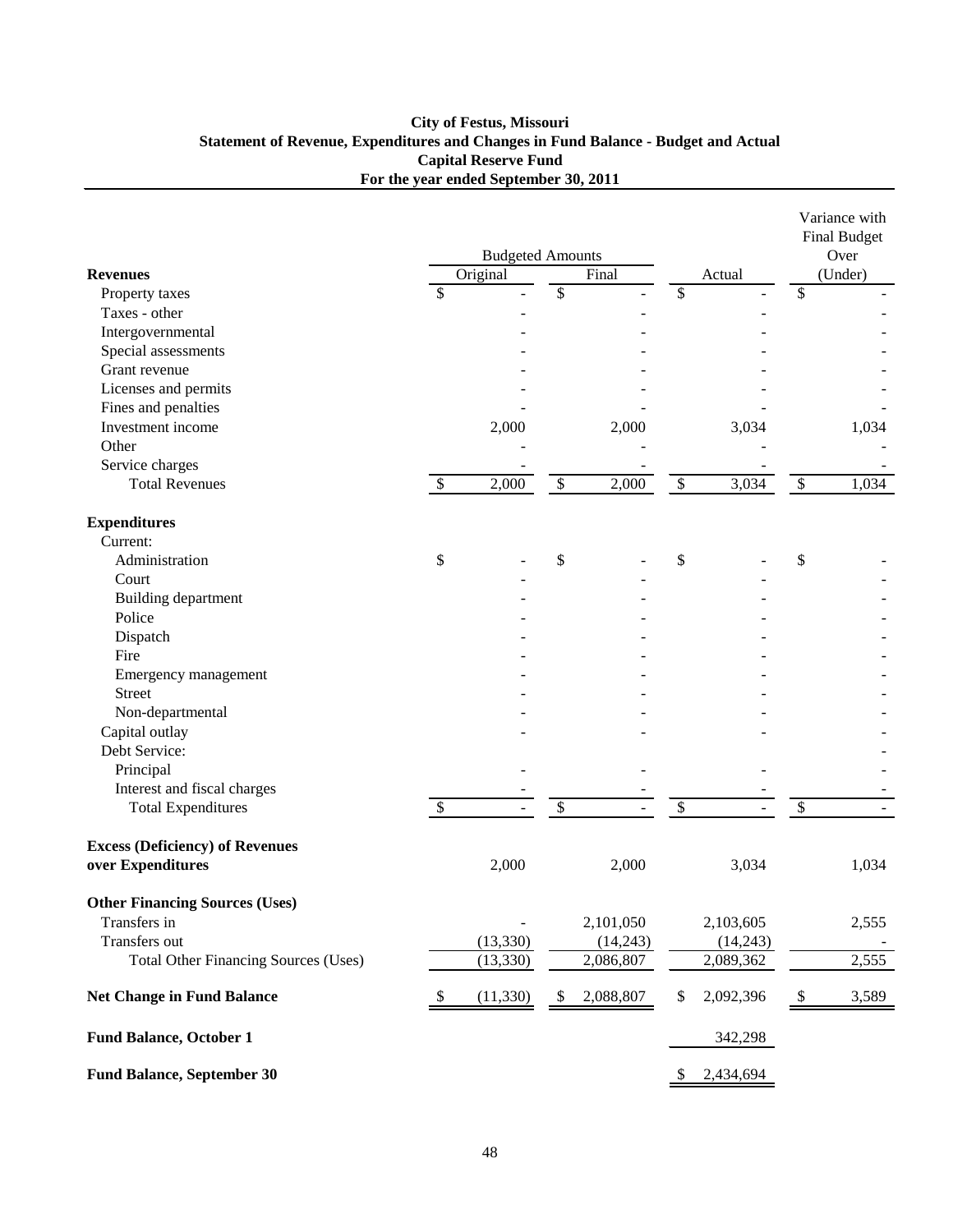### **Note 1 - Explanation of Budgetary Process**

Budgets are adopted on an accrual basis. An annual appropriated budget is adopted for the governmental funds except proceeds from notes payable and related expenses. All annual appropriations lapse at fiscal year-end.

In August, all departments submit requests for appropriation to the City's budget committee so that a budget may be prepared. The budget is prepared by fund, function and activity, and includes information on the past year, current year estimates and requested appropriations for the next fiscal year. During September, the budget is presented to the City Council for review. Prior to October 1, the budget is enacted by the City Council through passage of an ordinance. Expenditures may not legally exceed budgeted appropriations at the activity level. Budgeted amounts is the accompanying financial statements include transfers and revisions to the original budget ordinance. The City Administrator is authorized to transfer appropriations between budget line items within departments. The City Council must approve transfers between funds and departments.

The Library has a negative fund balance due to debt.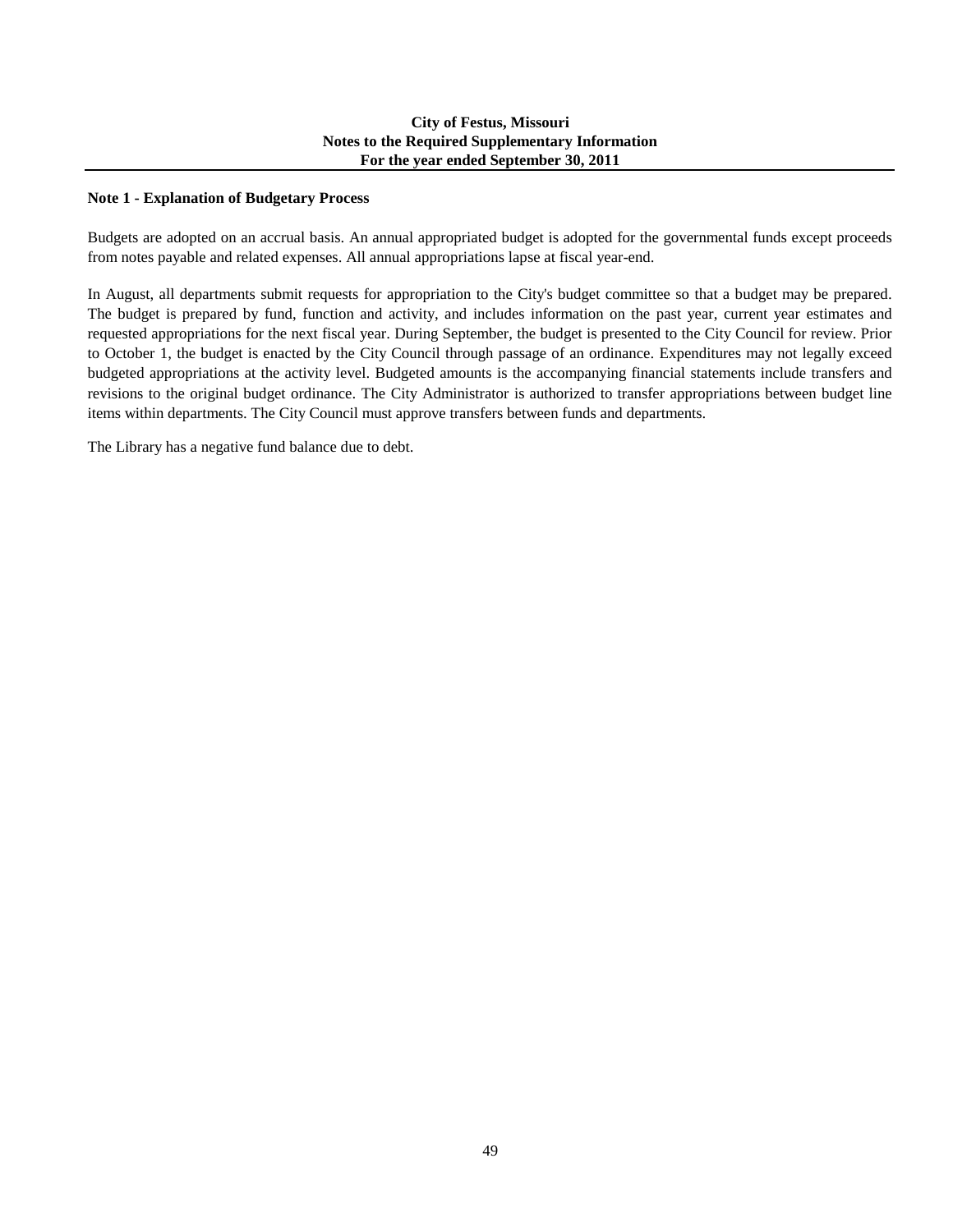#### **The City of Festus, Missouri Combining Balance Sheet - Non-Major Governmental Funds September 30, 2011**

|                                           | <b>Special Revenue Funds</b> |                          |               |                |               |                          |               |                          |                    |                    |               |                |               |         |                          |                        |              |              |            |               |             |                           |
|-------------------------------------------|------------------------------|--------------------------|---------------|----------------|---------------|--------------------------|---------------|--------------------------|--------------------|--------------------|---------------|----------------|---------------|---------|--------------------------|------------------------|--------------|--------------|------------|---------------|-------------|---------------------------|
|                                           |                              |                          |               |                |               |                          |               | NID                      |                    | Law<br>Enforcement |               | Storm<br>Water |               | Tourism | Local Law<br>Enforcement |                        | Sales<br>Tax |              | Federal    |               | Capital     |                           |
| Assets                                    |                              | Health                   |               | Library        |               | Park                     |               | Assessment               |                    | Training           |               | Tax            |               | Tax     | <b>Block Grant</b>       |                        | Reimb.       |              | Forfeiture |               | Improvement | Totals                    |
| Cash and cash equivalents                 | -8                           | 144,297                  | $\mathbb{S}$  | 96,045         | $\mathcal{S}$ | 91,189                   | $\mathcal{S}$ | 18,514                   | $\mathbf{\hat{s}}$ | 12,322             | \$            | 445,537        | $\mathbb{S}$  | 157,765 | $\mathbb{S}$             | $\mathbb{S}$           | 116,587      | $\mathbb{S}$ | 2,653      | $\mathbb{S}$  | 553,095     | $\mathbb{S}$<br>1,638,004 |
| Investments                               |                              | 130,028                  |               | 60,000         |               | 178,255                  |               |                          |                    |                    |               | 445,250        |               | 62,921  |                          |                        |              |              |            |               |             | 876,454                   |
| Restricted cash                           |                              |                          |               |                |               |                          |               |                          |                    |                    |               | 908            |               |         |                          |                        |              |              |            |               |             | 908                       |
| Restricted investments                    |                              |                          |               |                |               |                          |               |                          |                    |                    |               |                |               |         |                          |                        |              |              |            |               |             | $\sim$                    |
| Receivables (net)                         |                              |                          |               |                |               |                          |               |                          |                    |                    |               |                |               |         |                          |                        |              |              |            |               |             |                           |
| Taxes                                     |                              | 5,443                    |               | 7,485          |               | 60,162                   |               |                          |                    |                    |               | 114,047        |               | 22,327  |                          |                        | 22,903       |              |            |               | 105,285     | 337,652                   |
| Special assessments                       |                              | $\overline{\phantom{a}}$ |               |                |               | $\overline{\phantom{a}}$ |               | 550,582                  |                    |                    |               |                |               |         |                          |                        |              |              |            |               |             | 550,582                   |
| Interest                                  |                              | 185                      |               | 90             |               | 233                      |               |                          |                    |                    |               | 586            |               | 91      |                          |                        |              |              |            |               |             | 1,185                     |
| Grants                                    |                              | ٠.                       |               |                |               |                          |               |                          |                    |                    |               |                |               |         |                          |                        |              |              |            |               |             | $\overline{a}$            |
| Court                                     |                              |                          |               |                |               |                          |               |                          |                    |                    |               |                |               |         |                          |                        |              |              |            |               |             |                           |
| Other                                     |                              | 17,754                   |               | 246            |               | 1,458                    |               |                          |                    | 3,605              |               |                |               |         |                          |                        |              |              |            |               |             | 23,063                    |
| Prepaid items                             |                              | 2,807                    |               | 21,292         |               | 50,620                   |               |                          |                    |                    |               | 815            |               |         |                          |                        |              |              |            |               |             | 75,534                    |
| Due from other funds                      |                              |                          |               |                |               |                          |               |                          |                    |                    |               |                |               |         |                          |                        |              |              |            |               |             |                           |
| <b>Total Assets</b>                       |                              | 300,514                  | \$            | 185,158        | $\mathbb{S}$  | 381,917                  | - \$          | 569,096                  | $\mathbf{s}$       | 15,927             | $\mathbb{S}$  | 1,007,143      | <sup>\$</sup> | 243,104 | $\mathbb{S}$             | $\mathcal{S}$          | 139,490      | - \$         | 2,653      | $\mathcal{S}$ | 658,380     | \$3,503,382               |
| <b>Liabilities</b>                        |                              |                          |               |                |               |                          |               |                          |                    |                    |               |                |               |         |                          |                        |              |              |            |               |             |                           |
| Checks written in excess of cash balance  | <sup>\$</sup>                |                          | \$            | $\blacksquare$ | <sup>\$</sup> | $\overline{\phantom{a}}$ | - \$          |                          | -\$                |                    | -\$           |                | \$            |         | $\mathbb{S}$             | $\mathcal{S}$          |              | -\$          |            | \$            |             | \$                        |
| Accounts payable                          |                              | 181                      |               | 3,060          |               | 12,300                   |               |                          |                    |                    |               | 58,996         |               |         |                          |                        |              |              |            |               |             | 74,537                    |
| Accrued payroll                           |                              | 792                      |               | 2,333          |               | 3,510                    |               |                          |                    |                    |               |                |               |         |                          |                        |              |              |            |               |             | 6,635                     |
| Accrued payroll liabilities-other         |                              | 1,494                    |               | 831            |               | 3,509                    |               |                          |                    |                    |               |                |               |         |                          |                        |              |              |            |               |             | 5,834                     |
| Due to other funds                        |                              | $\overline{\phantom{a}}$ |               | 300,000        |               | ÷,                       |               | 394                      |                    |                    |               |                |               |         |                          |                        |              |              |            |               |             | 300,394                   |
| Funds held for others                     |                              | $\overline{\phantom{a}}$ |               |                |               | $\overline{\phantom{a}}$ |               |                          |                    |                    |               |                |               |         |                          |                        |              |              |            |               |             |                           |
| Unearned revenue                          |                              | 5,216                    |               | 17,922         |               | 7,171                    |               | 550,582                  |                    |                    |               | 3,000          |               |         |                          |                        |              |              |            |               |             | 583,891                   |
| Accrued interest                          |                              |                          |               |                |               | $\sim$                   |               | 1,953                    |                    |                    |               |                |               |         |                          |                        |              |              |            |               |             | 1,953                     |
| Other liabilities                         |                              |                          |               |                |               | 1,145                    |               | $\overline{\phantom{a}}$ |                    |                    |               | 17,387         |               |         |                          |                        |              |              |            |               | 17,387      | 35,919                    |
| Noncurrent liabilities:                   |                              |                          |               |                |               |                          |               |                          |                    |                    |               |                |               |         |                          |                        |              |              |            |               |             |                           |
| Due Within One Year                       |                              |                          |               |                |               |                          |               |                          |                    |                    |               |                |               |         |                          |                        |              |              |            |               |             |                           |
| Due in More Than One Year                 |                              |                          |               |                |               |                          |               |                          |                    |                    |               |                |               |         |                          |                        |              |              |            |               |             |                           |
| Total liabilities                         | \$                           | 7,683                    | $\mathbb{S}$  | 324,146        | <sup>\$</sup> | 27,635                   | \$            | 552,929                  | \$                 |                    | $\mathbb{S}$  | 79,383         | \$            |         | $\mathbb{S}$             | \$                     |              | \$           |            | \$            | 17,387      | \$1,009,163               |
| <b>Fund Balance</b><br>Nonspendable:      |                              |                          |               |                |               |                          |               |                          |                    |                    |               |                |               |         |                          |                        |              |              |            |               |             |                           |
| Prepaid items                             | \$                           | 2,807                    | $\mathcal{S}$ | 21,292         | -\$           | 50,620                   | - \$          |                          | <sup>\$</sup>      |                    | <sup>\$</sup> | 815            | $\mathcal{S}$ |         | $\mathbb{S}$             | \$                     |              | \$           |            | \$            |             | 75,534<br>$\mathbb{S}$    |
| Interfund advances                        |                              |                          |               |                |               |                          |               |                          |                    |                    |               |                |               |         |                          |                        |              |              |            |               |             |                           |
| Restricted:                               |                              |                          |               |                |               |                          |               |                          |                    |                    |               |                |               |         |                          |                        |              |              |            |               |             |                           |
| Debt service                              |                              |                          |               |                |               |                          |               | 16,167                   |                    |                    |               |                |               |         |                          |                        |              |              |            |               |             | 16,167                    |
| Unreserved:                               |                              |                          |               |                |               |                          |               |                          |                    |                    |               |                |               |         |                          |                        |              |              |            |               |             |                           |
| General fund                              |                              |                          |               |                |               |                          |               |                          |                    |                    |               |                |               |         |                          |                        |              |              |            |               |             |                           |
| Special revenue funds                     |                              | 290,024                  |               | (160, 280)     |               | 303,662                  |               |                          |                    | 15,927             |               | 926,945        |               | 243,104 |                          |                        | 139,490      |              | 2,653      |               | 640,993     | 2,402,518                 |
| <b>Total Fund Balance</b>                 | -\$                          | 292,831                  | \$            | (138,988)      | \$            | 354,282                  | -\$           | 16,167                   | $\mathbb{S}$       | 15,927             | \$            | 927,760        | $\mathbb{S}$  | 243,104 | $\mathbb{S}$             | $\mathbb{S}$<br>$\sim$ | 139,490      | $\mathbb{S}$ | 2,653      | \$            | 640,993     | 2,494,219<br>$\mathbb{S}$ |
|                                           |                              |                          |               |                |               |                          |               |                          |                    |                    |               |                |               |         |                          |                        |              |              |            |               |             |                           |
| <b>Total Liabilities and Fund Balance</b> | <sup>\$</sup>                | 300,514                  | \$            | 185,158        | -S            | 381,917                  | - \$          | 569,096                  | -8                 | 15,927             | \$            | 1,007,143      | -\$           | 243,104 | <sup>S</sup>             | -S                     | 139,490      | -8           | 2,653      | -S            | 658,380     | \$3,503,382               |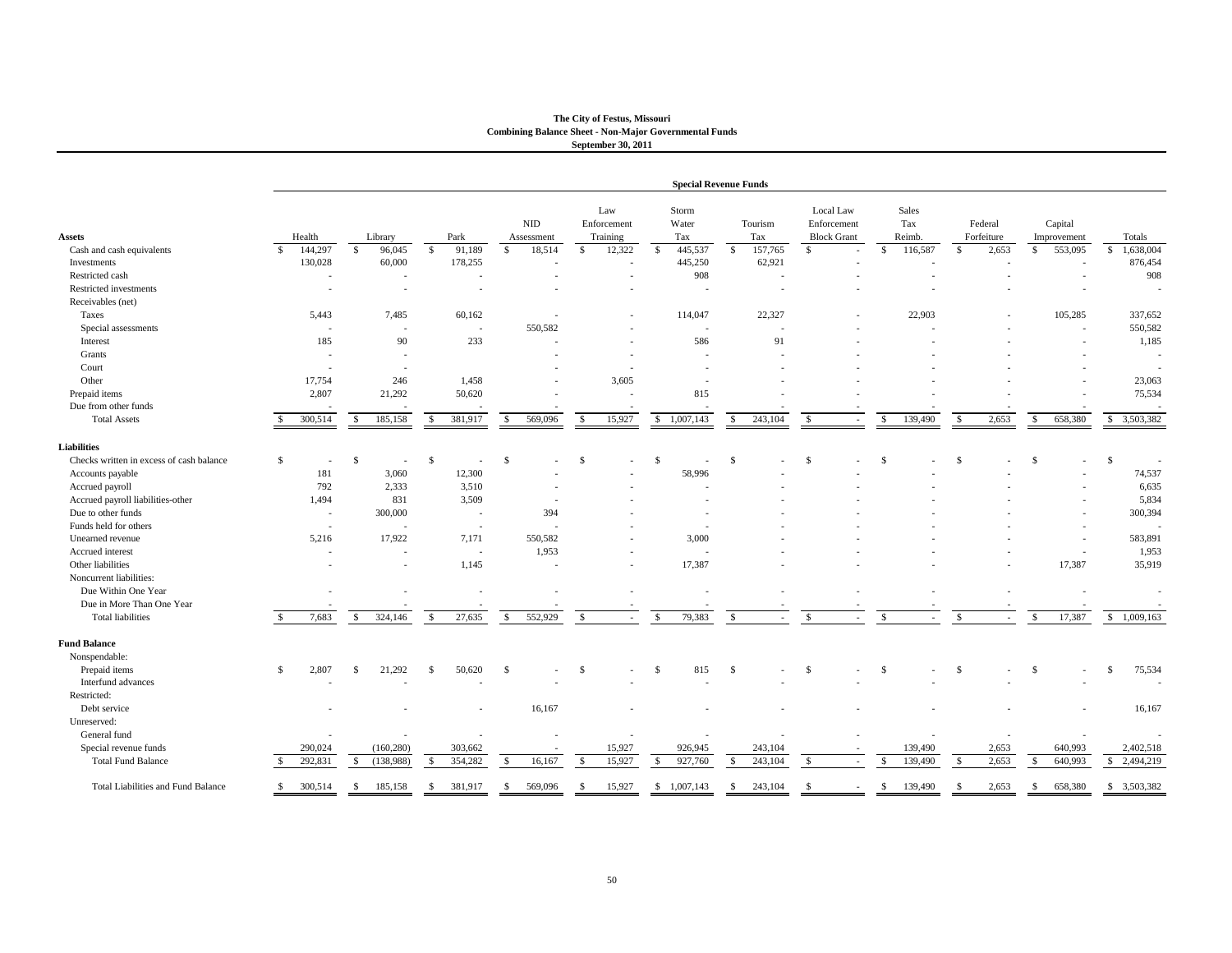#### **The City of Festus, Missouri Combining Schedule of Revenue, Expenditures and Changes in Fund Balances For the year ended September 30, 2011 Non-Major Governmental Funds**

|                                             | <b>Special Revenue Funds</b> |         |               |                          |               |                          |                    |                   |               |                                |               |                       |      |                |               |                                                |                    |                        |      |                       |      |                        |                          |
|---------------------------------------------|------------------------------|---------|---------------|--------------------------|---------------|--------------------------|--------------------|-------------------|---------------|--------------------------------|---------------|-----------------------|------|----------------|---------------|------------------------------------------------|--------------------|------------------------|------|-----------------------|------|------------------------|--------------------------|
| <b>Revenues</b>                             |                              | Health  |               | Library                  |               | Park                     |                    | NID<br>Assessment |               | Law<br>Enforcement<br>Training |               | Storm<br>Water<br>Tax |      | Tourism<br>Tax |               | Local Law<br>Enforcement<br><b>Block Grant</b> |                    | Sales<br>Tax<br>Reimb. |      | Federal<br>Forfeiture |      | Capital<br>Improvement | Totals                   |
| Property taxes                              | -S                           | 131,062 | \$            | 180,210                  | -S            | 180,210                  | \$                 |                   | <sup>\$</sup> |                                | <sup>S</sup>  |                       | - \$ |                | \$            |                                                | \$                 | $\sim$                 | -S   |                       | \$   |                        | 491,482<br><sup>\$</sup> |
| Taxes - other                               |                              |         |               |                          |               |                          |                    |                   |               |                                |               | 587,215               |      | 79,849         |               |                                                |                    | 220,976                |      |                       |      | 586,570                | 1,474,610                |
| Intergovernmental                           |                              |         |               |                          |               |                          |                    |                   |               | 6,576                          |               |                       |      |                |               |                                                |                    |                        |      |                       |      |                        | 6,576                    |
| Special assessments                         |                              |         |               |                          |               |                          |                    | 49,695            |               |                                |               |                       |      |                |               |                                                |                    |                        |      |                       |      |                        | 49,695                   |
| Grant revenue                               |                              |         |               | 4,830                    |               |                          |                    |                   |               | 2,883                          |               |                       |      |                |               | 14,052                                         |                    |                        |      |                       |      |                        | 21,765                   |
| Licenses and permits                        |                              | 471     |               |                          |               |                          |                    |                   |               |                                |               |                       |      |                |               |                                                |                    |                        |      |                       |      |                        | 471                      |
| Fines and penalties                         |                              | 3,617   |               | 36,405                   |               | 2,800                    |                    |                   |               |                                |               |                       |      | 3,348          |               |                                                |                    |                        |      |                       |      |                        | 46,170                   |
| Investment income                           |                              | 1,492   |               | 864                      |               | 1,872                    |                    | 411               |               | 16                             |               | 4,137                 |      | 780            |               |                                                |                    | 75                     |      |                       |      | 899                    | 10,550                   |
| Building lease payments                     |                              | $\sim$  |               | 47,100                   |               |                          |                    |                   |               |                                |               |                       |      |                |               |                                                |                    |                        |      |                       |      |                        | 47,100                   |
| Other                                       |                              | 12,005  |               | 29,744                   |               | 53,139                   |                    |                   |               |                                |               | 5,348                 |      |                |               |                                                |                    |                        |      |                       |      |                        | 100,236                  |
| <b>Total Revenues</b>                       | -8                           | 148,647 | -S            | 299,153                  | <sup>\$</sup> | 238,021                  | -\$                | 50,106            | - \$          | 9,475                          | -S            | 596,700               | -S   | 83,977         | - \$          | 14,052                                         | $\mathcal{S}$      | 221,051                | - \$ | $\overline{4}$        | - \$ | 587,469                | 2,248,655<br>\$          |
| <b>Expenditures</b>                         |                              |         |               |                          |               |                          |                    |                   |               |                                |               |                       |      |                |               |                                                |                    |                        |      |                       |      |                        |                          |
| Current:                                    |                              |         |               |                          |               |                          |                    |                   |               |                                |               |                       |      |                |               |                                                |                    |                        |      |                       |      |                        |                          |
| Police                                      | \$                           |         | $\mathcal{S}$ |                          |               |                          | $\mathbf{\hat{S}}$ |                   | \$            | 8,150                          | \$            |                       | \$   |                | $\mathcal{S}$ | 8,388                                          | - \$               |                        | -\$  |                       | -\$  |                        | 16,538<br>\$             |
| Health                                      |                              | 103,256 |               |                          |               |                          |                    |                   |               |                                |               |                       |      |                |               |                                                |                    |                        |      |                       |      |                        | 103,256                  |
| Library                                     |                              |         |               | 247,641                  |               |                          |                    |                   |               |                                |               |                       |      |                |               |                                                |                    |                        |      |                       |      |                        | 247,641                  |
| Parks                                       |                              |         |               |                          |               | 483,868                  |                    |                   |               |                                |               |                       |      |                |               |                                                |                    |                        |      |                       |      |                        | 483,868                  |
| Street                                      |                              |         |               |                          |               | $\overline{\phantom{a}}$ |                    |                   |               |                                |               |                       |      |                |               |                                                |                    |                        |      |                       |      |                        |                          |
| Non-departmental                            |                              |         |               | $\overline{\phantom{a}}$ |               | $\overline{\phantom{a}}$ |                    | 1,000             |               |                                |               | 36,460                |      |                |               |                                                |                    | 215,103                |      |                       |      |                        | 252,563                  |
| Capital outlay                              |                              | 1,645   |               | 4,672                    |               | 16,256                   |                    |                   |               |                                |               | 56,563                |      | 1,800          |               | 7,669                                          |                    |                        |      |                       |      |                        | 88,605                   |
| Debt service:                               |                              |         |               |                          |               |                          |                    |                   |               |                                |               |                       |      |                |               |                                                |                    |                        |      |                       |      |                        |                          |
| Principal                                   |                              | $\sim$  |               | 53,956                   |               | $\overline{\phantom{a}}$ |                    | 28,876            |               |                                |               |                       |      |                |               |                                                |                    |                        |      |                       |      |                        | 82,832                   |
| Interest and fiscal charges                 |                              |         |               | 71,137                   |               |                          |                    | 23,974            |               |                                |               |                       |      |                |               |                                                |                    |                        |      |                       |      |                        | 95,111                   |
| <b>Total Expenditures</b>                   |                              | 104,901 | -\$           | 377,406                  | -S            | 500,124                  | - \$               | 53,850            | - \$          | 8,150                          | - S           | 93,023                | -S   | 1,800          | -S            | 16,057                                         | -S                 | 215,103                | -8   | $\sim$                | -S   |                        | \$1,370,414              |
| <b>Excess (Deficiency) of Revenues</b>      |                              |         |               |                          |               |                          |                    |                   |               |                                |               |                       |      |                |               |                                                |                    |                        |      |                       |      |                        |                          |
| over Expenditures                           |                              | 43,746  |               | (78, 253)                |               | (262, 103)               |                    | (3,744)           |               | 1,325                          |               | 503,677               |      | 82,177         |               | (2,005)                                        |                    | 5,948                  |      | $\overline{4}$        |      | 587,469                | 878,241                  |
| <b>Other Financing Sources (Uses)</b>       |                              |         |               |                          |               |                          |                    |                   |               |                                |               |                       |      |                |               |                                                |                    |                        |      |                       |      |                        |                          |
| Lease purchase proceeds                     | \$                           |         | -S            |                          | -S            |                          | -\$                |                   | \$            |                                | -S            |                       | -\$  |                | $\mathcal{S}$ |                                                | $\mathbf{\hat{S}}$ |                        | -\$  |                       | -\$  |                        | \$                       |
| Transfers in                                |                              |         |               | 78,267                   |               | 296,990                  |                    | 3,930             |               |                                |               |                       |      |                |               | 2,005                                          |                    |                        |      |                       |      |                        | 381,192                  |
| Transfers out                               |                              |         |               |                          |               |                          |                    |                   |               |                                |               | (293, 608)            |      |                |               |                                                |                    |                        |      |                       |      | (506, 172)             | (799, 780)               |
| <b>Total Other Financing Sources (Uses)</b> | - \$                         | $\sim$  | $\mathcal{S}$ | 78,267                   | $\mathbb{S}$  | 296,990                  | - \$               | 3,930             | $\mathcal{S}$ | $\sim$                         | <sup>\$</sup> | (293, 608)            | \$   | $\sim$         | \$            | 2,005                                          | $\mathcal{S}$      | $\overline{a}$         | -\$  | $\sim$                | -\$  | (506, 172)             | (418,588)<br>\$          |
| <b>Net Change in Fund Balance</b>           |                              | 43,746  |               | 14                       |               | 34,887                   |                    | 186               |               | 1,325                          |               | 210,069               |      | 82,177         |               |                                                |                    | 5,948                  |      | $\overline{4}$        |      | 81,297                 | 459,653                  |
| Fund Balance (Deficit), October 1           |                              | 249,085 |               | (139,002)                |               | 319,395                  |                    | 15,981            |               | 14,602                         |               | 717,691               |      | 160,927        |               |                                                |                    | 133,542                |      | 2,649                 |      | 559,696                | 2,034,566                |
| <b>Fund Balance (Deficit), September 30</b> | -S                           | 292,831 | -S            | (138,988)                | -S            | 354,282                  |                    | 16,167            | S             | 15,927                         |               | 927,760               | -S   | 243,104        |               |                                                | -S                 | 139,490                |      | 2,653                 | -S   | 640,993                | 2,494,219<br>S.          |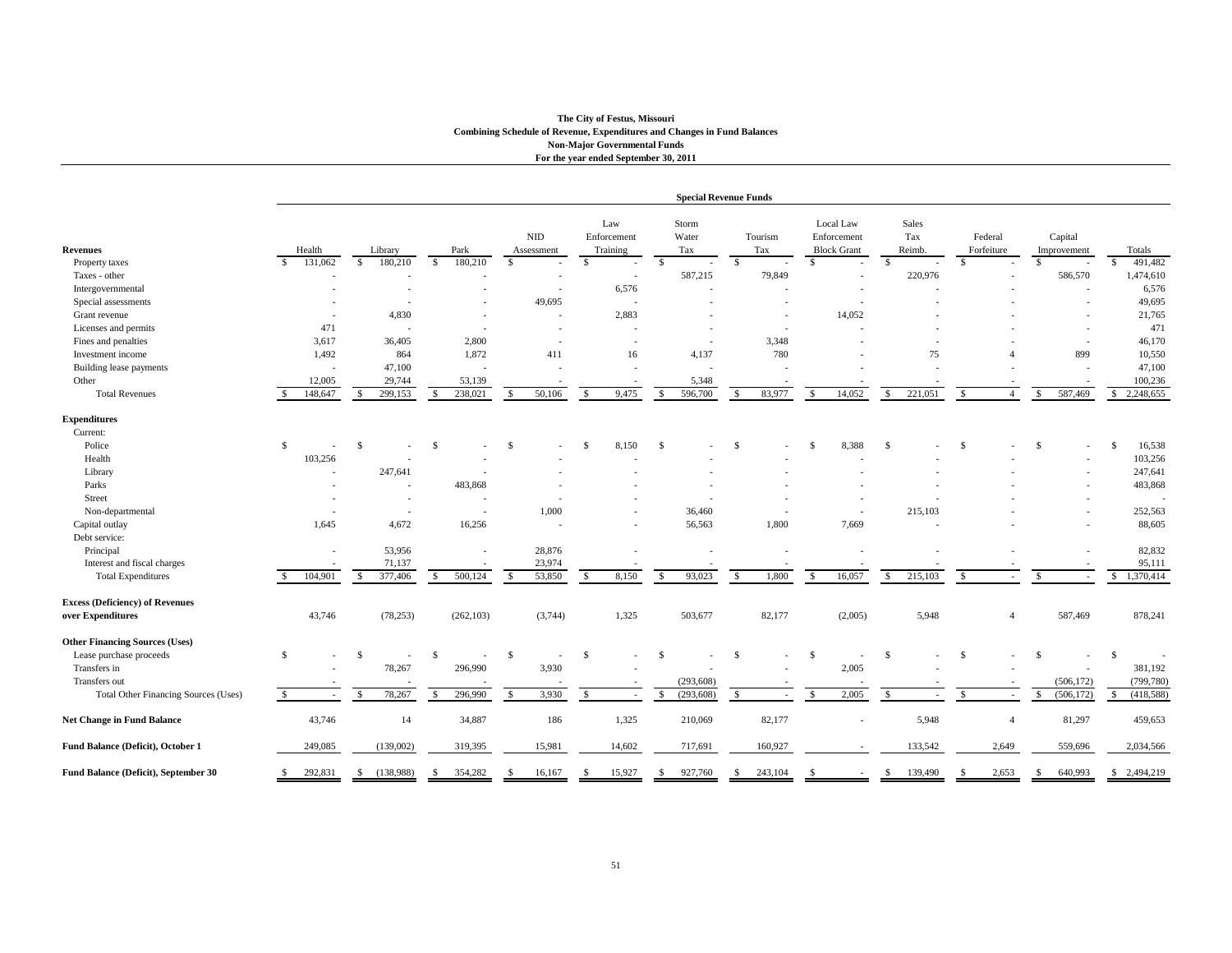## **City of Festus, Missouri Statement of Revenue, Expenditures and Changes in Fund Balance - Budget and Actual Health Special Revenue Fund For the year ended September 30, 2011**

|                                             |                           |                         |                          |         |                           |         | Variance with<br><b>Final Budget</b> |           |  |
|---------------------------------------------|---------------------------|-------------------------|--------------------------|---------|---------------------------|---------|--------------------------------------|-----------|--|
|                                             |                           | <b>Budgeted Amounts</b> |                          |         |                           |         | Over                                 |           |  |
| <b>Revenues</b>                             |                           | Original                |                          | Final   |                           | Actual  |                                      | (Under)   |  |
| Property taxes                              | $\overline{\mathcal{S}}$  | 125,975                 | $\overline{\$}$          | 125,975 | $\overline{\mathcal{S}}$  | 131,062 | $\overline{\mathcal{S}}$             | 5,087     |  |
| Taxes - other                               |                           |                         |                          |         |                           |         |                                      |           |  |
| Intergovernmental                           |                           |                         |                          |         |                           |         |                                      |           |  |
| Special assessments                         |                           |                         |                          |         |                           |         |                                      |           |  |
| Grant revenue                               |                           |                         |                          |         |                           |         |                                      |           |  |
| Licenses and permits                        |                           | 400                     |                          | 400     |                           | 471     |                                      | 71        |  |
| Fines and penalties                         |                           | 2,050                   |                          | 2,050   |                           | 3,617   |                                      | 1,567     |  |
| Investment income                           |                           | 700                     |                          | 700     |                           | 1,492   |                                      | 792       |  |
| Other                                       |                           | 3,000                   |                          | 8,500   |                           | 12,005  |                                      | 3,505     |  |
| Service charges                             |                           |                         |                          |         |                           |         |                                      |           |  |
| <b>Total Revenues</b>                       | $\mathcal{S}$             | 132,125                 | $\mathbb{S}$             | 137,625 | $\boldsymbol{\mathsf{S}}$ | 148,647 | $\mathcal{S}$                        | 11,022    |  |
| <b>Expenditures</b>                         |                           |                         |                          |         |                           |         |                                      |           |  |
| Current:                                    |                           |                         |                          |         |                           |         |                                      |           |  |
| Police                                      | \$                        |                         | \$                       |         | \$                        |         | \$                                   |           |  |
| Health                                      |                           | 111,050                 |                          | 116,550 |                           | 103,256 |                                      | (13,294)  |  |
| Library                                     |                           |                         |                          |         |                           |         |                                      |           |  |
| Parks                                       |                           |                         |                          |         |                           |         |                                      |           |  |
| <b>Street</b>                               |                           |                         |                          |         |                           |         |                                      |           |  |
| Non-departmental                            |                           |                         |                          |         |                           |         |                                      |           |  |
| Capital outlay                              |                           | 20,328                  |                          | 20,328  |                           | 1,645   |                                      | (18, 683) |  |
| Debt Service:                               |                           |                         |                          |         |                           |         |                                      |           |  |
| Principal                                   |                           |                         |                          |         |                           |         |                                      |           |  |
| Interest and fiscal charges                 |                           |                         |                          |         |                           |         |                                      |           |  |
| <b>Total Expenditures</b>                   | $\mathcal{S}$             | 131,378                 | $\overline{\mathcal{S}}$ | 136,878 | $\boldsymbol{\$}$         | 104,901 | $\mathbb{S}$                         | (31, 977) |  |
| <b>Excess (Deficiency) of Revenues</b>      |                           |                         |                          |         |                           |         |                                      |           |  |
| over Expenditures                           |                           | 747                     |                          | 747     |                           | 43,746  |                                      | 42,999    |  |
| <b>Other Financing Sources (Uses)</b>       |                           |                         |                          |         |                           |         |                                      |           |  |
| Transfers in                                |                           |                         |                          |         |                           |         |                                      |           |  |
| Transfers out                               |                           |                         |                          |         |                           |         |                                      |           |  |
| <b>Total Other Financing Sources (Uses)</b> |                           |                         |                          |         |                           |         |                                      |           |  |
| <b>Net Change in Fund Balance</b>           | $\boldsymbol{\mathsf{S}}$ | 747                     | \$                       | 747     | \$                        | 43,746  | \$                                   | 42,999    |  |
| <b>Fund Balance, October 1</b>              |                           |                         |                          |         |                           | 249,085 |                                      |           |  |
| <b>Fund Balance, September 30</b>           |                           |                         |                          |         |                           | 292,831 |                                      |           |  |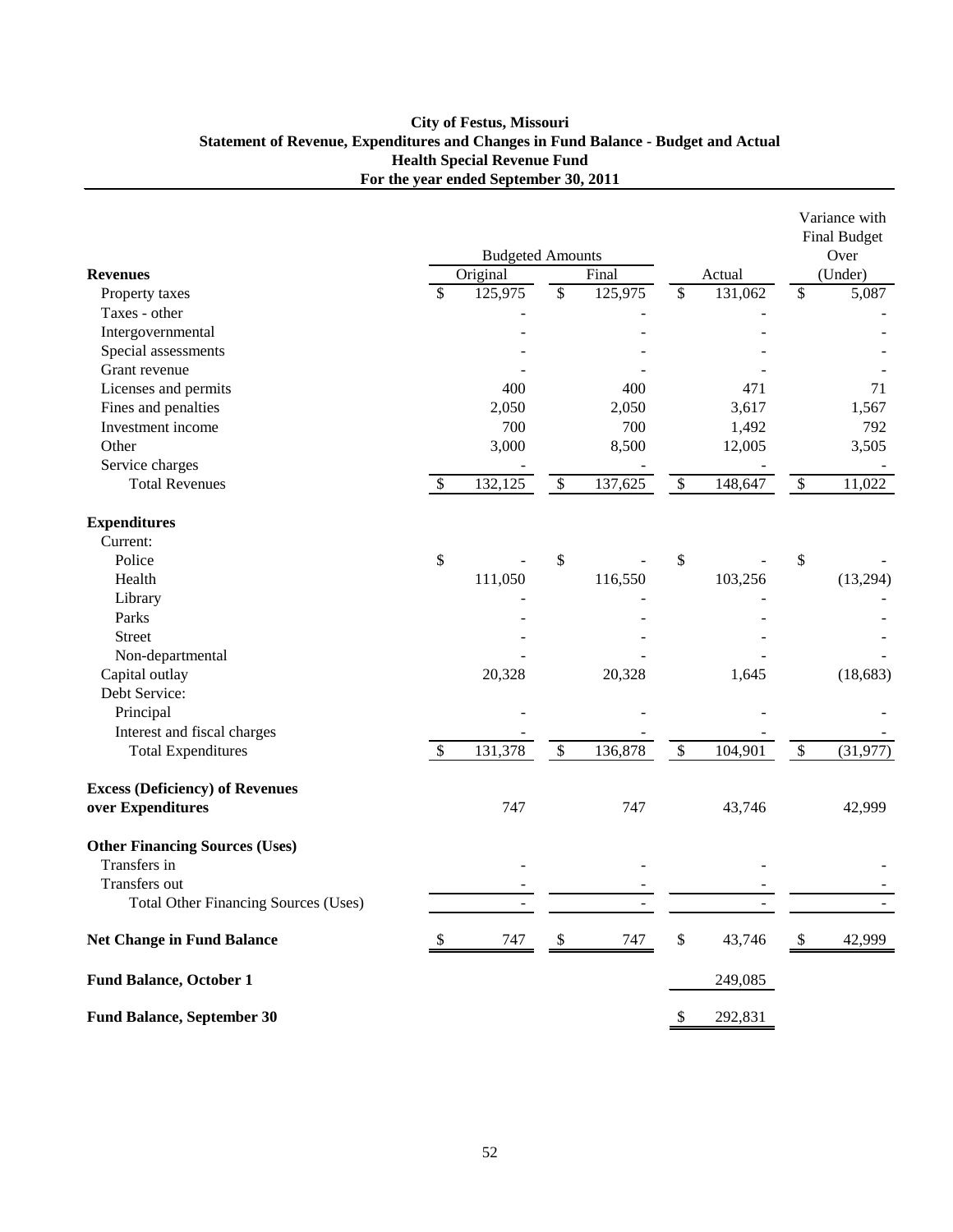## **City of Festus, Missouri Statement of Revenue, Expenditures and Changes in Fund Balance - Budget and Actual Library Special Revenue Fund For the year ended September 30, 2011**

|                                             |               |                         |                 |           |              |           |                          | Variance with<br><b>Final Budget</b> |  |
|---------------------------------------------|---------------|-------------------------|-----------------|-----------|--------------|-----------|--------------------------|--------------------------------------|--|
|                                             |               | <b>Budgeted Amounts</b> |                 |           |              |           | Over                     |                                      |  |
| <b>Revenues</b>                             |               | Original                |                 | Final     |              | Actual    | (Under)                  |                                      |  |
| Property taxes                              | $\mathcal{S}$ | 173,223                 | $\overline{\$}$ | 173,223   | \$           | 180,210   | $\overline{\mathcal{S}}$ | 6,987                                |  |
| Taxes - other                               |               |                         |                 |           |              |           |                          |                                      |  |
| Intergovernmental                           |               |                         |                 |           |              |           |                          |                                      |  |
| Special assessments                         |               |                         |                 |           |              |           |                          |                                      |  |
| Grant revenue                               |               | 12,813                  |                 | 12,813    |              | 4,830     |                          | (7,983)                              |  |
| Licenses and permits                        |               | 29,200                  |                 | 29,200    |              | 36,405    |                          | 7,205                                |  |
| Fines and penalties                         |               | 300                     |                 | 300       |              | 864       |                          | 564                                  |  |
| Investment income                           |               | 72,000                  |                 | 47,100    |              | 47,100    |                          |                                      |  |
| Other                                       |               | 35,000                  |                 | 35,000    |              | 29,744    |                          | (5,256)                              |  |
| Service charges                             |               |                         |                 |           |              |           |                          |                                      |  |
| <b>Total Revenues</b>                       | $\mathcal{S}$ | 322,536                 | $\mathbb{S}$    | 297,636   | $\mathbb{S}$ | 299,153   | $\mathbb{S}$             | 1,517                                |  |
| <b>Expenditures</b>                         |               |                         |                 |           |              |           |                          |                                      |  |
| Current:                                    |               |                         |                 |           |              |           |                          |                                      |  |
| Police                                      | \$            |                         | \$              |           | \$           |           | \$                       |                                      |  |
| Health                                      |               |                         |                 |           |              |           |                          |                                      |  |
| Library                                     |               | 251,688                 |                 | 251,688   |              | 247,641   |                          | (4,047)                              |  |
| Parks                                       |               |                         |                 |           |              |           |                          |                                      |  |
| <b>Street</b>                               |               |                         |                 |           |              |           |                          |                                      |  |
| Non-departmental                            |               |                         |                 |           |              |           |                          |                                      |  |
| Capital outlay                              |               | 19,641                  |                 | 19,641    |              | 4,672     |                          | (14,969)                             |  |
| Debt Service:                               |               |                         |                 |           |              |           |                          |                                      |  |
| Principal                                   |               | 53,956                  |                 | 53,956    |              | 53,956    |                          |                                      |  |
| Interest and fiscal charges                 |               | 71,137                  |                 | 71,137    |              | 71,137    |                          |                                      |  |
| <b>Total Expenditures</b>                   | $\mathcal{S}$ | 396,422                 | $\mathbb S$     | 396,422   | $\mathbb{S}$ | 377,406   | $\$\,$                   | (19,016)                             |  |
| <b>Excess (Deficiency) of Revenues</b>      |               |                         |                 |           |              |           |                          |                                      |  |
| over Expenditures                           |               | (73, 886)               |                 | (98, 786) |              | (78, 253) |                          | 20,533                               |  |
| <b>Other Financing Sources (Uses)</b>       |               |                         |                 |           |              |           |                          |                                      |  |
| Transfers in                                |               | 73,886                  |                 | 82,767    |              | 78,267    |                          | (4,500)                              |  |
| Transfers out                               |               |                         |                 |           |              |           |                          |                                      |  |
| <b>Total Other Financing Sources (Uses)</b> |               | 73,886                  |                 | 82,767    |              | 78,267    |                          | (4,500)                              |  |
| <b>Net Change in Fund Balance</b>           | \$            |                         | \$              | (16,019)  | \$           | 14        | \$                       | 16,033                               |  |
| <b>Fund Balance, October 1</b>              |               |                         |                 |           |              | (139,002) |                          |                                      |  |
| <b>Fund Balance, September 30</b>           |               |                         |                 |           | -\$          | (138,988) |                          |                                      |  |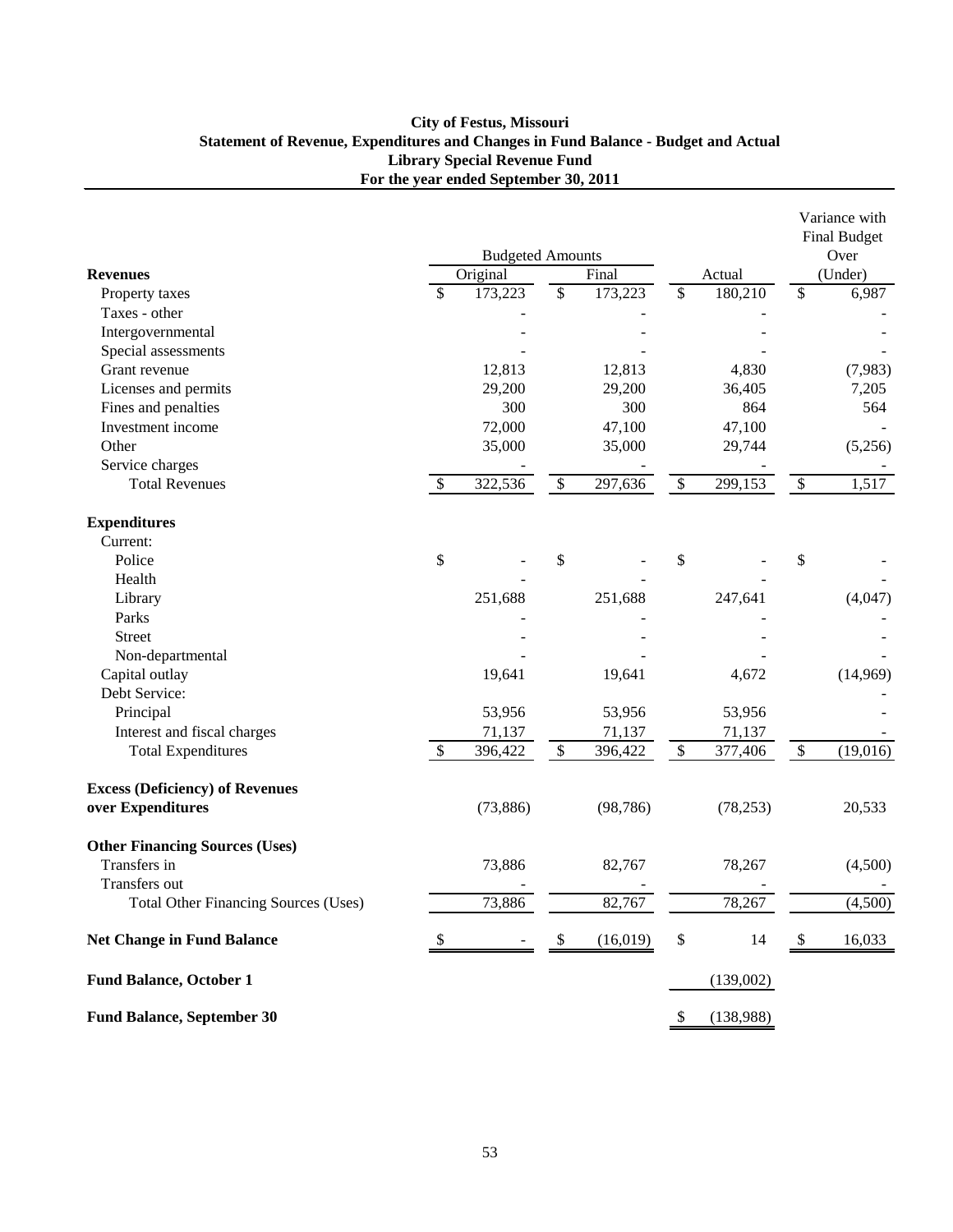## **City of Festus, Missouri Statement of Revenue, Expenditures and Changes in Fund Balance - Budget and Actual Park Special Revenue Fund For the year ended September 30, 2011**

|                                             |                          |            |                          |           |                 |            |                           | Variance with<br><b>Final Budget</b> |
|---------------------------------------------|--------------------------|------------|--------------------------|-----------|-----------------|------------|---------------------------|--------------------------------------|
|                                             | <b>Budgeted Amounts</b>  |            |                          |           |                 |            | Over                      |                                      |
| <b>Revenues</b>                             |                          | Original   |                          | Final     |                 | Actual     |                           | (Under)                              |
| Property taxes                              | $\overline{\mathcal{S}}$ | 173,223    | $\overline{\$}$          | 173,223   | $\overline{\$}$ | 180,210    | $\overline{\mathcal{S}}$  | 6,987                                |
| Taxes - other                               |                          |            |                          |           |                 |            |                           |                                      |
| Intergovernmental                           |                          |            |                          |           |                 |            |                           |                                      |
| Special assessments                         |                          |            |                          |           |                 |            |                           |                                      |
| Grant revenue                               |                          |            |                          |           |                 |            |                           |                                      |
| Licenses and permits                        |                          |            |                          |           |                 |            |                           |                                      |
| Fines and penalties                         |                          | 1,200      |                          | 1,200     |                 | 2,800      |                           | 1,600                                |
| Investment income                           |                          | 1,200      |                          | 1,200     |                 | 1,872      |                           | 672                                  |
| Other                                       |                          | 46,500     |                          | 46,500    |                 | 53,139     |                           | 6,639                                |
| Service charges                             |                          |            |                          |           |                 |            |                           |                                      |
| <b>Total Revenues</b>                       | $\mathcal{S}$            | 222,123    | $\mathbb{S}$             | 222,123   | $\$\,$          | 238,021    | $\mathcal{L}$             | 15,898                               |
| <b>Expenditures</b>                         |                          |            |                          |           |                 |            |                           |                                      |
| Current:                                    |                          |            |                          |           |                 |            |                           |                                      |
| Police                                      | \$                       |            | \$                       |           | \$              |            | \$                        |                                      |
| Health                                      |                          |            |                          |           |                 |            |                           |                                      |
| Library                                     |                          |            |                          |           |                 |            |                           |                                      |
| Parks                                       |                          | 518,564    |                          | 518,564   |                 | 483,868    |                           | (34, 696)                            |
| <b>Street</b>                               |                          |            |                          |           |                 |            |                           |                                      |
| Non-departmental                            |                          |            |                          |           |                 |            |                           |                                      |
| Capital outlay                              |                          | 10,950     |                          | 14,632    |                 | 16,256     |                           | 1,624                                |
| Debt Service:                               |                          |            |                          |           |                 |            |                           |                                      |
| Principal                                   |                          |            |                          |           |                 |            |                           |                                      |
| Interest and fiscal charges                 |                          |            |                          |           |                 |            |                           |                                      |
| <b>Total Expenditures</b>                   | $\mathcal{S}$            | 529,514    | $\overline{\mathcal{S}}$ | 533,196   | $\mathbb{S}$    | 500,124    | $\boldsymbol{\mathsf{S}}$ | (33,072)                             |
| <b>Excess (Deficiency) of Revenues</b>      |                          |            |                          |           |                 |            |                           |                                      |
| over Expenditures                           |                          | (307, 391) |                          | (311,073) |                 | (262, 103) |                           | 48,970                               |
| <b>Other Financing Sources (Uses)</b>       |                          |            |                          |           |                 |            |                           |                                      |
| Transfers in                                |                          | 287,500    |                          | 290,882   |                 | 296,990    |                           | 6,108                                |
| <b>Transfers</b> out                        |                          |            |                          |           |                 |            |                           |                                      |
| <b>Total Other Financing Sources (Uses)</b> |                          | 287,500    |                          | 290,882   |                 | 296,990    |                           | 6,108                                |
| <b>Net Change in Fund Balance</b>           | $\sqrt{2}$               | (19,891)   | \$                       | (20, 191) | \$              | 34,887     | \$                        | 55,078                               |
| <b>Fund Balance, October 1</b>              |                          |            |                          |           |                 | 319,395    |                           |                                      |
| <b>Fund Balance, September 30</b>           |                          |            |                          |           | $\mathcal{P}$   | 354,282    |                           |                                      |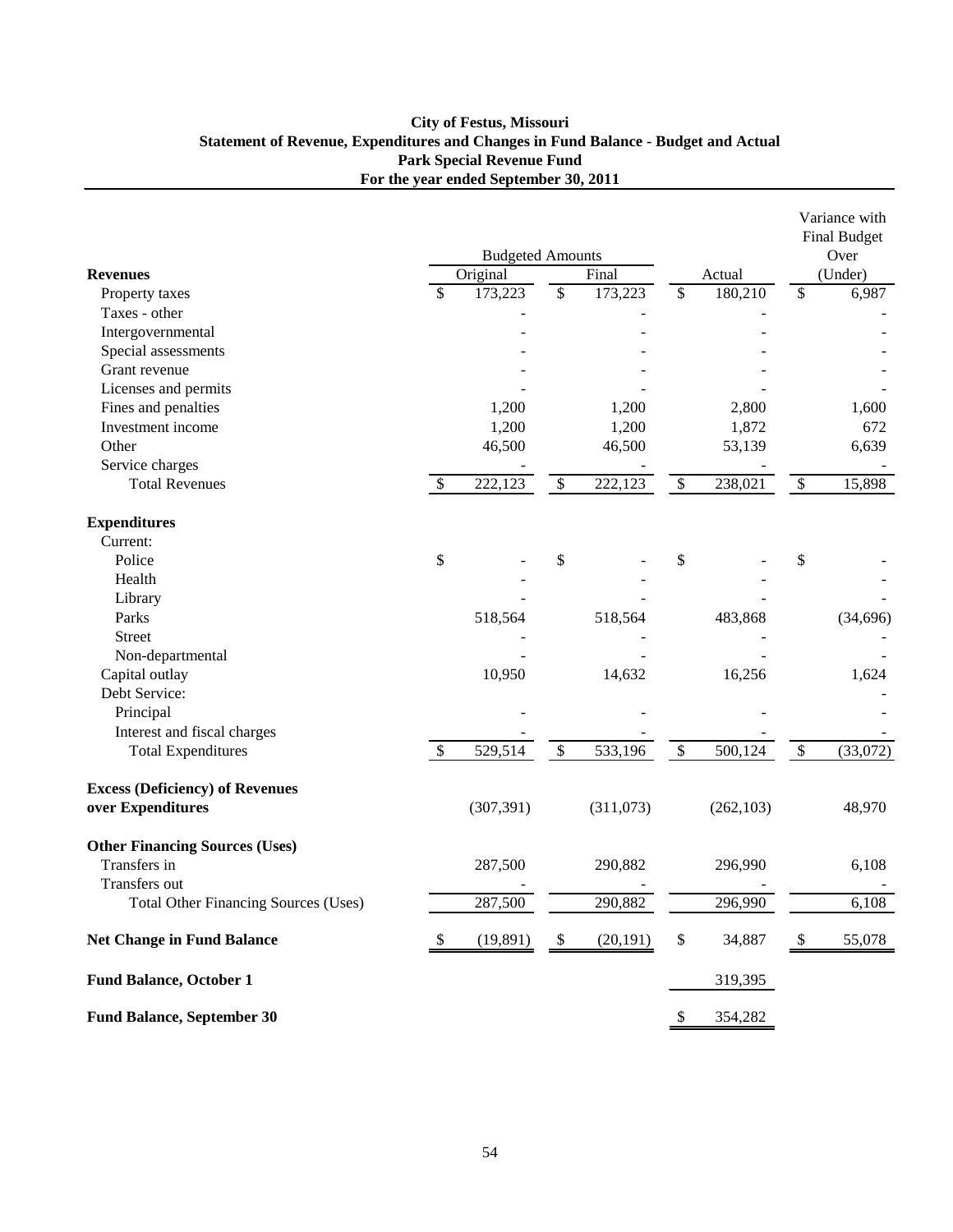## **City of Festus, Missouri Statement of Revenue, Expenditures and Changes in Fund Balance - Budget and Actual NID Assessment Special Revenue Fund For the year ended September 30, 2011**

|                                             |                           |                         |                           |         |      |         |                   | Variance with<br><b>Final Budget</b> |
|---------------------------------------------|---------------------------|-------------------------|---------------------------|---------|------|---------|-------------------|--------------------------------------|
|                                             |                           | <b>Budgeted Amounts</b> |                           | Final   |      |         | Over<br>(Under)   |                                      |
| <b>Revenues</b>                             | $\mathcal{S}$             | Original                | \$                        |         | \$   | Actual  | \$                |                                      |
| Property taxes                              |                           |                         |                           |         |      |         |                   |                                      |
| Taxes - other                               |                           |                         |                           |         |      |         |                   |                                      |
| Intergovernmental                           |                           |                         |                           |         |      |         |                   |                                      |
| Special assessments                         |                           | 50,000                  |                           | 50,000  |      | 49,695  |                   | (305)                                |
| Grant revenue                               |                           |                         |                           |         |      |         |                   |                                      |
| Licenses and permits                        |                           |                         |                           |         |      |         |                   |                                      |
| Fines and penalties<br>Investment income    |                           |                         |                           |         |      |         |                   |                                      |
|                                             |                           | 500                     |                           | 500     |      | 411     |                   | (89)                                 |
| Other                                       |                           |                         |                           |         |      |         |                   |                                      |
| Service charges                             |                           |                         |                           |         |      |         |                   |                                      |
| <b>Total Revenues</b>                       | $\boldsymbol{\mathsf{S}}$ | 50,500                  | $\mathbb{S}$              | 50,500  | $\$$ | 50,106  | $\boldsymbol{\$}$ | (394)                                |
| <b>Expenditures</b>                         |                           |                         |                           |         |      |         |                   |                                      |
| Current:                                    |                           |                         |                           |         |      |         |                   |                                      |
| Police                                      | \$                        |                         | \$                        |         | \$   |         | \$                |                                      |
| Health                                      |                           |                         |                           |         |      |         |                   |                                      |
| Library                                     |                           |                         |                           |         |      |         |                   |                                      |
| Parks                                       |                           |                         |                           |         |      |         |                   |                                      |
| <b>Street</b>                               |                           |                         |                           |         |      |         |                   |                                      |
| Non-departmental                            |                           | 1,277                   |                           | 1,277   |      | 1,000   |                   | (277)                                |
| Capital outlay                              |                           |                         |                           |         |      |         |                   |                                      |
| Debt Service:                               |                           |                         |                           |         |      |         |                   |                                      |
| Principal                                   |                           | 28,876                  |                           | 28,876  |      | 28,876  |                   |                                      |
| Interest and fiscal charges                 |                           | 24,082                  |                           | 24,082  |      | 23,974  |                   | (108)                                |
| <b>Total Expenditures</b>                   | $\mathcal{S}$             | 54,235                  | $\mathbb{S}$              | 54,235  | $\$$ | 53,850  | $\mathbb{S}$      | (385)                                |
|                                             |                           |                         |                           |         |      |         |                   |                                      |
| <b>Excess (Deficiency) of Revenues</b>      |                           |                         |                           |         |      |         |                   |                                      |
| over Expenditures                           |                           | (3,735)                 |                           | (3,735) |      | (3,744) |                   | (9)                                  |
| <b>Other Financing Sources (Uses)</b>       |                           |                         |                           |         |      |         |                   |                                      |
| Transfers in                                |                           | 3,930                   |                           | 3,930   |      | 3,930   |                   |                                      |
| <b>Transfers</b> out                        |                           |                         |                           |         |      |         |                   |                                      |
| <b>Total Other Financing Sources (Uses)</b> |                           | 3,930                   |                           | 3,930   |      | 3,930   |                   |                                      |
|                                             |                           |                         |                           |         |      |         |                   |                                      |
| <b>Net Change in Fund Balance</b>           | \$                        | 195                     | $\boldsymbol{\mathsf{S}}$ | 195     | \$   | 186     | \$                | (9)                                  |
| Fund Balance, October 1 (restated)          |                           |                         |                           |         |      | 15,981  |                   |                                      |
| <b>Fund Balance, September 30</b>           |                           |                         |                           |         | \$   | 16,167  |                   |                                      |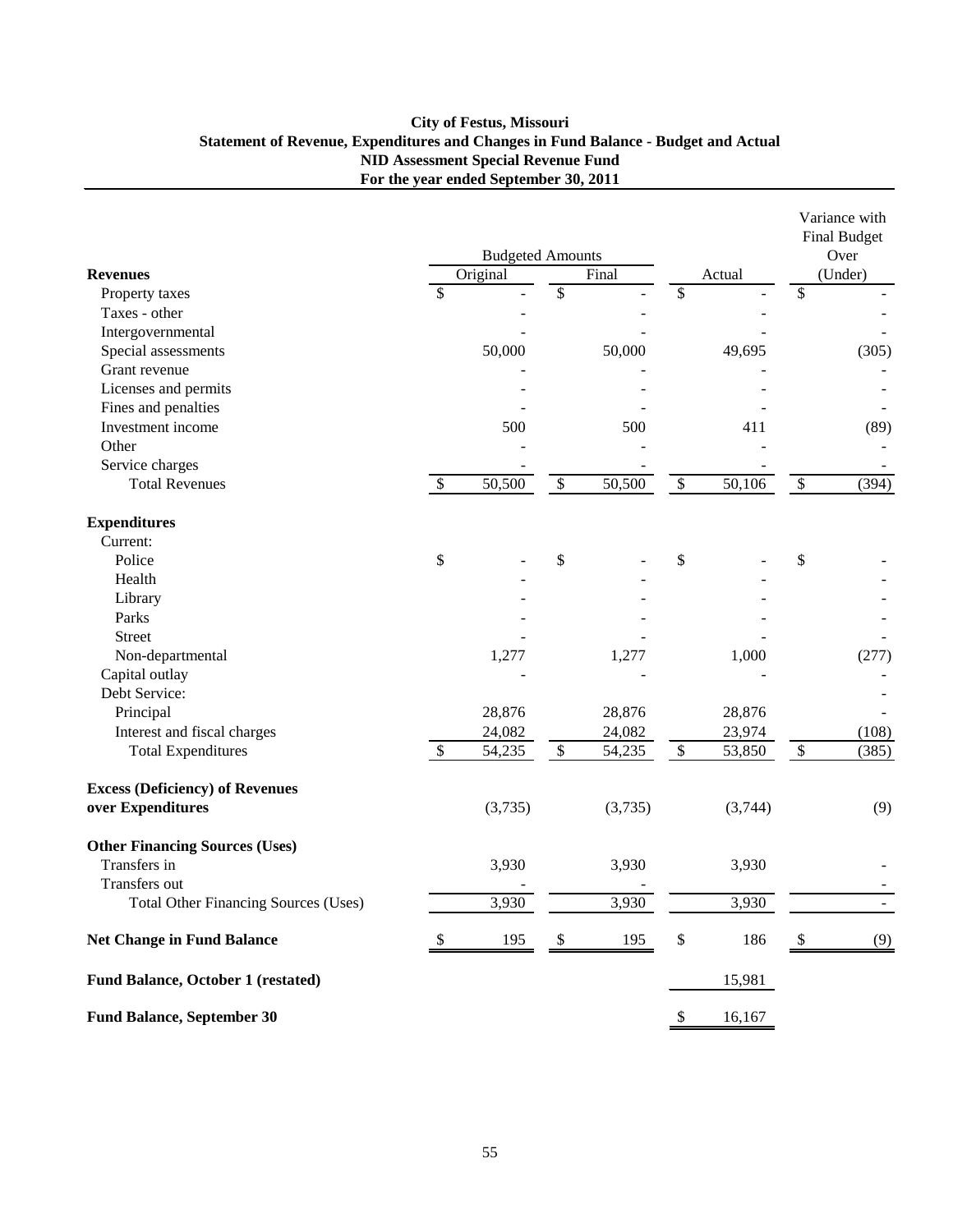## **City of Festus, Missouri Statement of Revenue, Expenditures and Changes in Fund Balance - Budget and Actual Law Enforcement Training Special Revenue Fund For the year ended September 30, 2011**

|                                             |                           |                         |               |         |              |        |                         | Variance with<br><b>Final Budget</b> |
|---------------------------------------------|---------------------------|-------------------------|---------------|---------|--------------|--------|-------------------------|--------------------------------------|
|                                             |                           | <b>Budgeted Amounts</b> |               |         |              |        | Over                    |                                      |
| <b>Revenues</b>                             | Original                  |                         |               | Final   | Actual       |        | (Under)                 |                                      |
| Property taxes                              | $\mathcal{S}$             |                         | \$            |         | \$           |        | \$                      |                                      |
| Taxes - other                               |                           |                         |               |         |              |        |                         |                                      |
| Intergovernmental                           |                           | 7,500                   |               | 7,500   |              | 6,576  |                         | (924)                                |
| Special assessments                         |                           |                         |               |         |              |        |                         |                                      |
| Grant revenue                               |                           |                         |               |         |              | 2,883  |                         | 2,883                                |
| Licenses and permits                        |                           |                         |               |         |              |        |                         |                                      |
| Fines and penalties                         |                           |                         |               |         |              |        |                         |                                      |
| Investment income                           |                           |                         |               |         |              | 16     |                         | 16                                   |
| Other                                       |                           |                         |               |         |              |        |                         |                                      |
| Service charges                             |                           |                         |               |         |              |        |                         |                                      |
| <b>Total Revenues</b>                       | $\boldsymbol{\mathsf{S}}$ | 7,500                   | $\mathbb{S}$  | 7,500   | $\$$         | 9,475  | $\mathbb{S}$            | 1,975                                |
| <b>Expenditures</b>                         |                           |                         |               |         |              |        |                         |                                      |
| Current:                                    |                           |                         |               |         |              |        |                         |                                      |
| Police                                      | \$                        | 9,000                   | \$            | 9,000   | \$           | 8,150  | \$                      | (850)                                |
| Health                                      |                           |                         |               |         |              |        |                         |                                      |
| Library                                     |                           |                         |               |         |              |        |                         |                                      |
| Parks                                       |                           |                         |               |         |              |        |                         |                                      |
| <b>Street</b>                               |                           |                         |               |         |              |        |                         |                                      |
| Non-departmental                            |                           |                         |               |         |              |        |                         |                                      |
| Capital outlay                              |                           |                         |               |         |              |        |                         |                                      |
| Debt Service:                               |                           |                         |               |         |              |        |                         |                                      |
| Principal                                   |                           |                         |               |         |              |        |                         |                                      |
| Interest and fiscal charges                 |                           |                         |               |         |              |        |                         |                                      |
| <b>Total Expenditures</b>                   | $\sqrt{3}$                | 9,000                   | $\mathbb{S}$  | 9,000   | $\mathbb{S}$ | 8,150  | $\sqrt[6]{\frac{1}{2}}$ | (850)                                |
| <b>Excess (Deficiency) of Revenues</b>      |                           |                         |               |         |              |        |                         |                                      |
| over Expenditures                           |                           | (1,500)                 |               | (1,500) |              | 1,325  |                         | 2,825                                |
| <b>Other Financing Sources (Uses)</b>       |                           |                         |               |         |              |        |                         |                                      |
| Transfers in                                |                           |                         |               |         |              |        |                         |                                      |
| Transfers out                               |                           |                         |               |         |              |        |                         |                                      |
| <b>Total Other Financing Sources (Uses)</b> |                           |                         |               |         |              |        |                         |                                      |
| <b>Net Change in Fund Balance</b>           | -\$                       | (1,500)                 | $\mathcal{S}$ | (1,500) | \$           | 1,325  | \$                      | 2,825                                |
| <b>Fund Balance, October 1</b>              |                           |                         |               |         |              | 14,602 |                         |                                      |
| <b>Fund Balance, September 30</b>           |                           |                         |               |         | \$           | 15,927 |                         |                                      |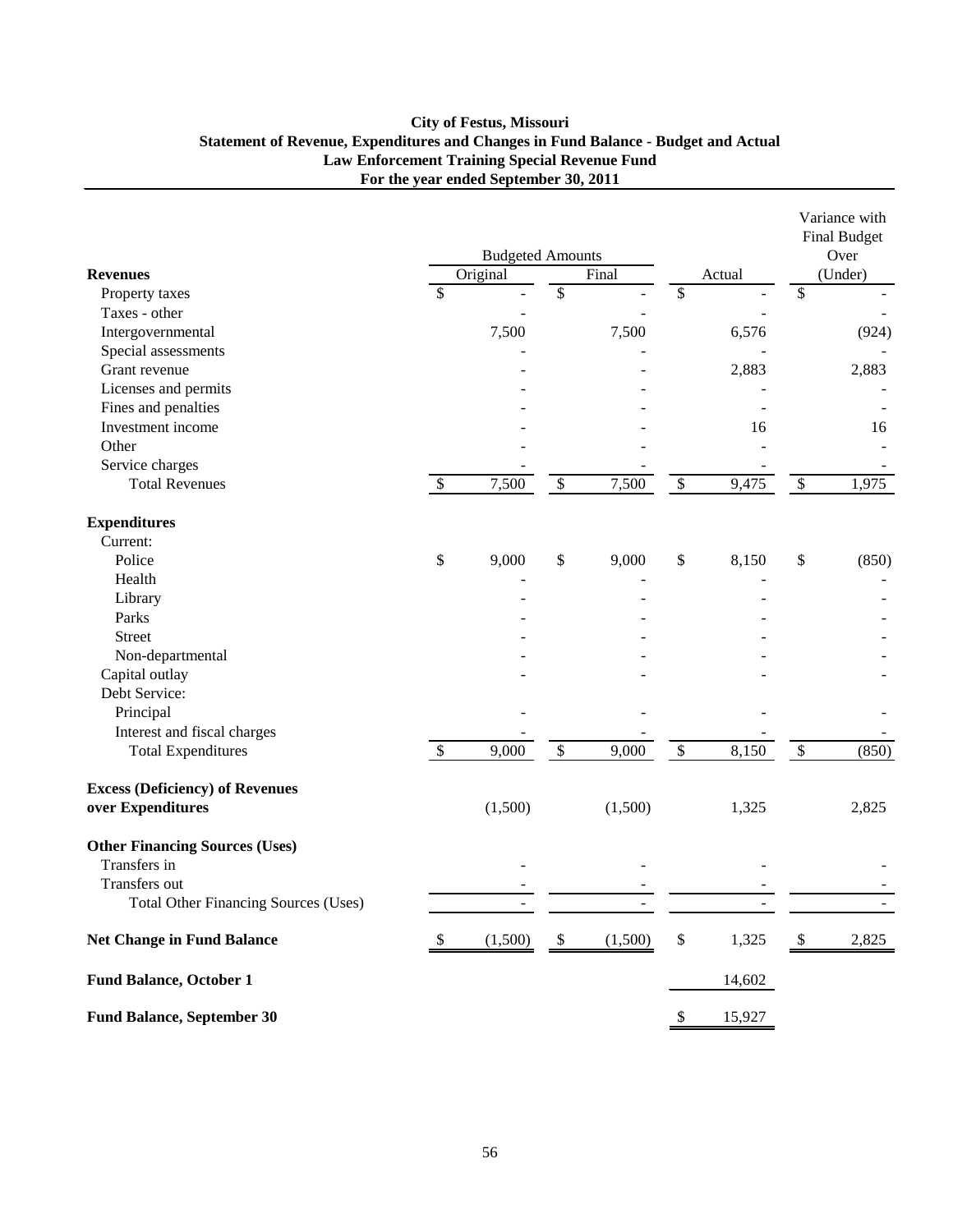## **City of Festus, Missouri Statement of Revenue, Expenditures and Changes in Fund Balance - Budget and Actual Storm Water Special Revenue Fund For the year ended September 30, 2011**

|                                             |                                              |            |                 |            |                          |            |               | Variance with<br><b>Final Budget</b><br>Over |
|---------------------------------------------|----------------------------------------------|------------|-----------------|------------|--------------------------|------------|---------------|----------------------------------------------|
| <b>Revenues</b>                             | <b>Budgeted Amounts</b><br>Original<br>Final |            |                 | Actual     |                          | (Under)    |               |                                              |
| Property taxes                              | $\overline{\mathcal{S}}$                     |            | $\overline{\$}$ |            | $\overline{\mathcal{S}}$ |            | \$            |                                              |
| Taxes - other                               |                                              | 575,000    |                 | 575,000    |                          | 587,215    |               | 12,215                                       |
| Intergovernmental                           |                                              |            |                 |            |                          |            |               |                                              |
| Special assessments                         |                                              |            |                 |            |                          |            |               |                                              |
| Grant revenue                               |                                              |            |                 |            |                          |            |               |                                              |
| Licenses and permits                        |                                              |            |                 |            |                          |            |               |                                              |
| Fines and penalties                         |                                              |            |                 |            |                          |            |               |                                              |
| Investment income                           |                                              | 2,000      |                 | 2,000      |                          | 4,137      |               | 2,137                                        |
| Other                                       |                                              |            |                 |            |                          | 5,348      |               | 5,348                                        |
| Service charges                             |                                              |            |                 |            |                          |            |               |                                              |
| <b>Total Revenues</b>                       | $\mathcal{S}$                                | 577,000    | $\$$            | 577,000    | $\boldsymbol{\$}$        | 596,700    | $\mathcal{L}$ | 19,700                                       |
| <b>Expenditures</b>                         |                                              |            |                 |            |                          |            |               |                                              |
| Current:                                    |                                              |            |                 |            |                          |            |               |                                              |
| Police                                      | \$                                           |            | \$              |            | \$                       |            | \$            |                                              |
| Health                                      |                                              |            |                 |            |                          |            |               |                                              |
| Library                                     |                                              |            |                 |            |                          |            |               |                                              |
| Parks                                       |                                              |            |                 |            |                          |            |               |                                              |
| <b>Street</b>                               |                                              |            |                 |            |                          |            |               |                                              |
| Non-departmental                            |                                              | 166,461    |                 | 166,461    |                          | 36,460     |               | (130,001)                                    |
| Capital outlay                              |                                              | 175,000    |                 | 196,000    |                          | 56,563     |               | (139, 437)                                   |
| Debt Service:                               |                                              |            |                 |            |                          |            |               |                                              |
| Principal                                   |                                              |            |                 |            |                          |            |               |                                              |
| Interest and fiscal charges                 |                                              |            |                 |            |                          |            |               |                                              |
| <b>Total Expenditures</b>                   | $\mathcal{S}$                                | 341,461    | $\mathbb{S}$    | 362,461    | $\mathbb{S}$             | 93,023     | $\mathbb{S}$  | (269, 438)                                   |
| <b>Excess (Deficiency) of Revenues</b>      |                                              |            |                 |            |                          |            |               |                                              |
| over Expenditures                           |                                              | 235,539    |                 | 214,539    |                          | 503,677    |               | 289,138                                      |
| <b>Other Financing Sources (Uses)</b>       |                                              |            |                 |            |                          |            |               |                                              |
| Transfers in                                |                                              |            |                 |            |                          |            |               |                                              |
| Transfers out                               |                                              | (287, 500) |                 | (287, 500) |                          | (293, 608) |               | (6,108)                                      |
| <b>Total Other Financing Sources (Uses)</b> |                                              | (287, 500) |                 | (287,500)  |                          | (293, 608) |               | (6,108)                                      |
| <b>Net Change in Fund Balance</b>           | \$                                           | (51,961)   | \$              | (72,961)   | \$                       | 210,069    | \$            | 283,030                                      |
| <b>Fund Balance, October 1</b>              |                                              |            |                 |            |                          | 717,691    |               |                                              |
| <b>Fund Balance, September 30</b>           |                                              |            |                 |            | $\mathcal{P}$            | 927,760    |               |                                              |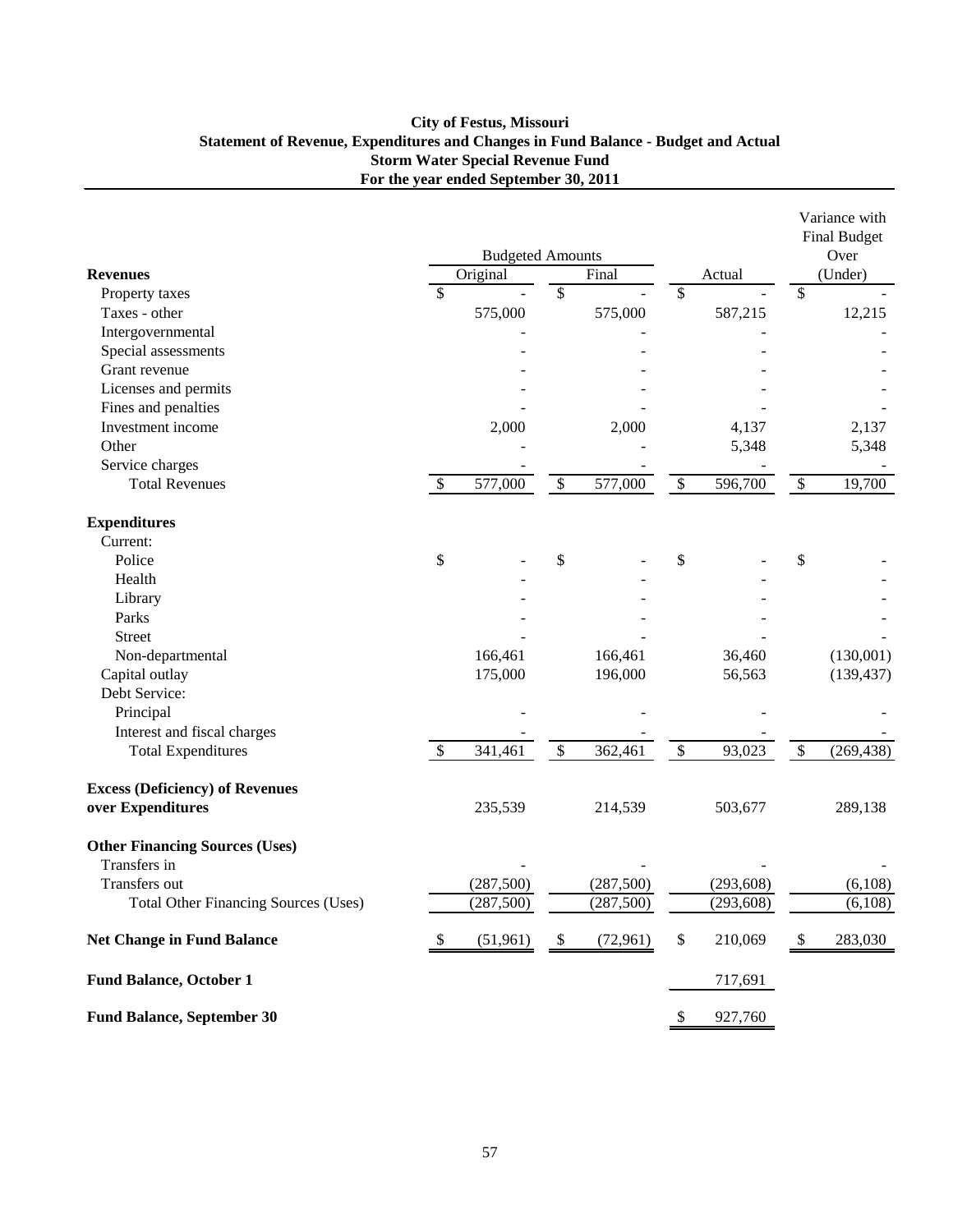## **City of Festus, Missouri Statement of Revenue, Expenditures and Changes in Fund Balance - Budget and Actual Tourism Tax Special Revenue Fund For the year ended September 30, 2011**

|                                             |                          |                         |                          |        |                          |         |                 | Variance with<br><b>Final Budget</b> |
|---------------------------------------------|--------------------------|-------------------------|--------------------------|--------|--------------------------|---------|-----------------|--------------------------------------|
|                                             |                          | <b>Budgeted Amounts</b> |                          |        |                          |         | Over            |                                      |
| <b>Revenues</b>                             | Original                 |                         |                          | Final  |                          | Actual  | (Under)         |                                      |
| Property taxes                              | $\overline{\mathcal{S}}$ |                         | $\overline{\mathcal{S}}$ |        | $\overline{\mathcal{S}}$ |         | $\overline{\$}$ |                                      |
| Taxes - other                               |                          | 80,000                  |                          | 80,000 |                          | 79,849  |                 | (151)                                |
| Intergovernmental                           |                          |                         |                          |        |                          |         |                 |                                      |
| Special assessments                         |                          |                         |                          |        |                          |         |                 |                                      |
| Grant revenue                               |                          |                         |                          |        |                          |         |                 |                                      |
| Licenses and permits                        |                          |                         |                          |        |                          |         |                 |                                      |
| Fines and penalties                         |                          |                         |                          |        |                          |         |                 |                                      |
| Investment income                           |                          | 1,500                   |                          | 1,500  |                          | 3,348   |                 | 1,848                                |
| Other                                       |                          |                         |                          |        |                          | 780     |                 | 780                                  |
| Service charges                             |                          |                         |                          |        |                          |         |                 |                                      |
| <b>Total Revenues</b>                       | $\mathcal{S}$            | 81,500                  | $\sqrt[6]{\frac{1}{2}}$  | 81,500 | $\mathcal{S}$            | 83,977  | $\mathcal{S}$   | 2,477                                |
| <b>Expenditures</b>                         |                          |                         |                          |        |                          |         |                 |                                      |
| Current:                                    |                          |                         |                          |        |                          |         |                 |                                      |
| Police                                      | \$                       |                         | \$                       |        | \$                       |         | \$              |                                      |
| Health                                      |                          |                         |                          |        |                          |         |                 |                                      |
| Library                                     |                          |                         |                          |        |                          |         |                 |                                      |
| Parks                                       |                          |                         |                          |        |                          |         |                 |                                      |
| <b>Street</b>                               |                          |                         |                          |        |                          |         |                 |                                      |
| Non-departmental                            |                          |                         |                          |        |                          |         |                 |                                      |
| Capital outlay                              |                          | 81,500                  |                          | 1,800  |                          | 1,800   |                 |                                      |
| Debt Service:                               |                          |                         |                          |        |                          |         |                 |                                      |
| Principal                                   |                          |                         |                          |        |                          |         |                 |                                      |
| Interest and fiscal charges                 |                          |                         |                          |        |                          |         |                 |                                      |
| <b>Total Expenditures</b>                   | $\sqrt{3}$               | 81,500                  | $\mathcal{S}$            | 1,800  | $\mathbb{S}$             | 1,800   | $\mathbb{S}$    |                                      |
| <b>Excess (Deficiency) of Revenues</b>      |                          |                         |                          |        |                          |         |                 |                                      |
| over Expenditures                           |                          |                         |                          | 79,700 |                          | 82,177  |                 | 2,477                                |
| <b>Other Financing Sources (Uses)</b>       |                          |                         |                          |        |                          |         |                 |                                      |
| Transfers in                                |                          |                         |                          |        |                          |         |                 |                                      |
| <b>Transfers out</b>                        |                          |                         |                          |        |                          |         |                 |                                      |
| <b>Total Other Financing Sources (Uses)</b> |                          |                         |                          |        |                          |         |                 |                                      |
| <b>Net Change in Fund Balance</b>           | \$                       |                         | \$                       | 79,700 | \$                       | 82,177  | \$              | 2,477                                |
| <b>Fund Balance, October 1</b>              |                          |                         |                          |        |                          | 160,927 |                 |                                      |
| <b>Fund Balance, September 30</b>           |                          |                         |                          |        | - \$                     | 243,104 |                 |                                      |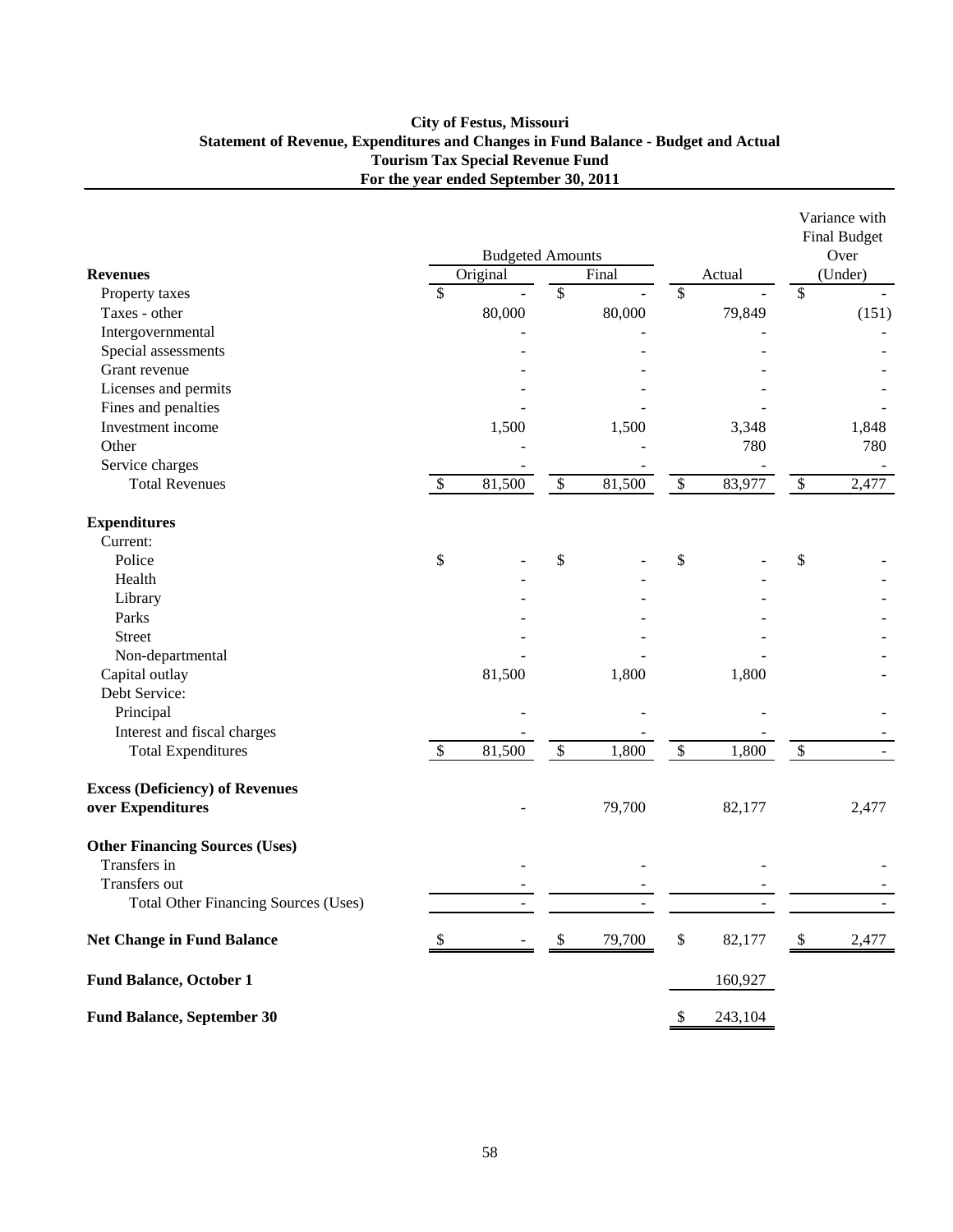## **City of Festus, Missouri Statement of Revenue, Expenditures and Changes in Fund Balance - Budget and Actual Local Law Enforcement Block Grant Special Revenue Fund For the year ended September 30, 2011**

|                                             |                         |          |               |         |              |         |                           | Variance with<br><b>Final Budget</b> |
|---------------------------------------------|-------------------------|----------|---------------|---------|--------------|---------|---------------------------|--------------------------------------|
|                                             | <b>Budgeted Amounts</b> |          |               |         |              |         | Over                      |                                      |
| <b>Revenues</b>                             |                         | Original |               | Final   |              | Actual  |                           | (Under)                              |
| Property taxes                              | $\mathcal{S}$           |          | \$            |         | \$           |         | \$                        |                                      |
| Taxes - other                               |                         |          |               |         |              |         |                           |                                      |
| Intergovernmental                           |                         |          |               |         |              |         |                           |                                      |
| Special assessments                         |                         |          |               |         |              |         |                           |                                      |
| Grant revenue                               |                         | 14,297   |               | 14,297  |              | 14,052  |                           | (245)                                |
| Licenses and permits                        |                         |          |               |         |              |         |                           |                                      |
| Fines and penalties                         |                         |          |               |         |              |         |                           |                                      |
| Investment income                           |                         |          |               |         |              |         |                           |                                      |
| Other                                       |                         |          |               |         |              |         |                           |                                      |
| Service charges                             |                         |          |               |         |              |         |                           |                                      |
| <b>Total Revenues</b>                       | $\mathcal{S}$           | 14,297   | $\mathbb{S}$  | 14,297  | $\$$         | 14,052  | $\mathbb{S}$              | (245)                                |
| <b>Expenditures</b>                         |                         |          |               |         |              |         |                           |                                      |
| Current:                                    |                         |          |               |         |              |         |                           |                                      |
| Police                                      | \$                      |          | \$            |         | \$           | 8,388   | \$                        | 8,388                                |
| Health                                      |                         |          |               |         |              |         |                           |                                      |
| Library                                     |                         |          |               |         |              |         |                           |                                      |
| Parks                                       |                         |          |               |         |              |         |                           |                                      |
| <b>Street</b>                               |                         |          |               |         |              |         |                           |                                      |
| Non-departmental                            |                         |          |               |         |              |         |                           |                                      |
| Capital outlay                              |                         | 16,547   |               | 16,547  |              | 7,669   |                           | (8, 878)                             |
| Debt Service:                               |                         |          |               |         |              |         |                           |                                      |
| Principal                                   |                         |          |               |         |              |         |                           |                                      |
| Interest and fiscal charges                 |                         |          |               |         |              |         |                           |                                      |
| <b>Total Expenditures</b>                   | $\mathcal{S}$           | 16,547   | $\mathcal{L}$ | 16,547  | $\mathbb{S}$ | 16,057  | $\boldsymbol{\mathsf{S}}$ | (490)                                |
| <b>Excess (Deficiency) of Revenues</b>      |                         |          |               |         |              |         |                           |                                      |
| over Expenditures                           |                         | (2,250)  |               | (2,250) |              | (2,005) |                           | 245                                  |
| <b>Other Financing Sources (Uses)</b>       |                         |          |               |         |              |         |                           |                                      |
| Transfers in                                |                         | 2,250    |               | 2,250   |              | 2,005   |                           | (245)                                |
| Transfers out                               |                         |          |               |         |              |         |                           |                                      |
| <b>Total Other Financing Sources (Uses)</b> |                         | 2,250    |               | 2,250   |              | 2,005   |                           | (245)                                |
| <b>Net Change in Fund Balance</b>           | \$                      |          | -\$           |         | \$           |         | \$                        |                                      |
| <b>Fund Balance, October 1</b>              |                         |          |               |         |              |         |                           |                                      |
| <b>Fund Balance, September 30</b>           |                         |          |               |         | \$           |         |                           |                                      |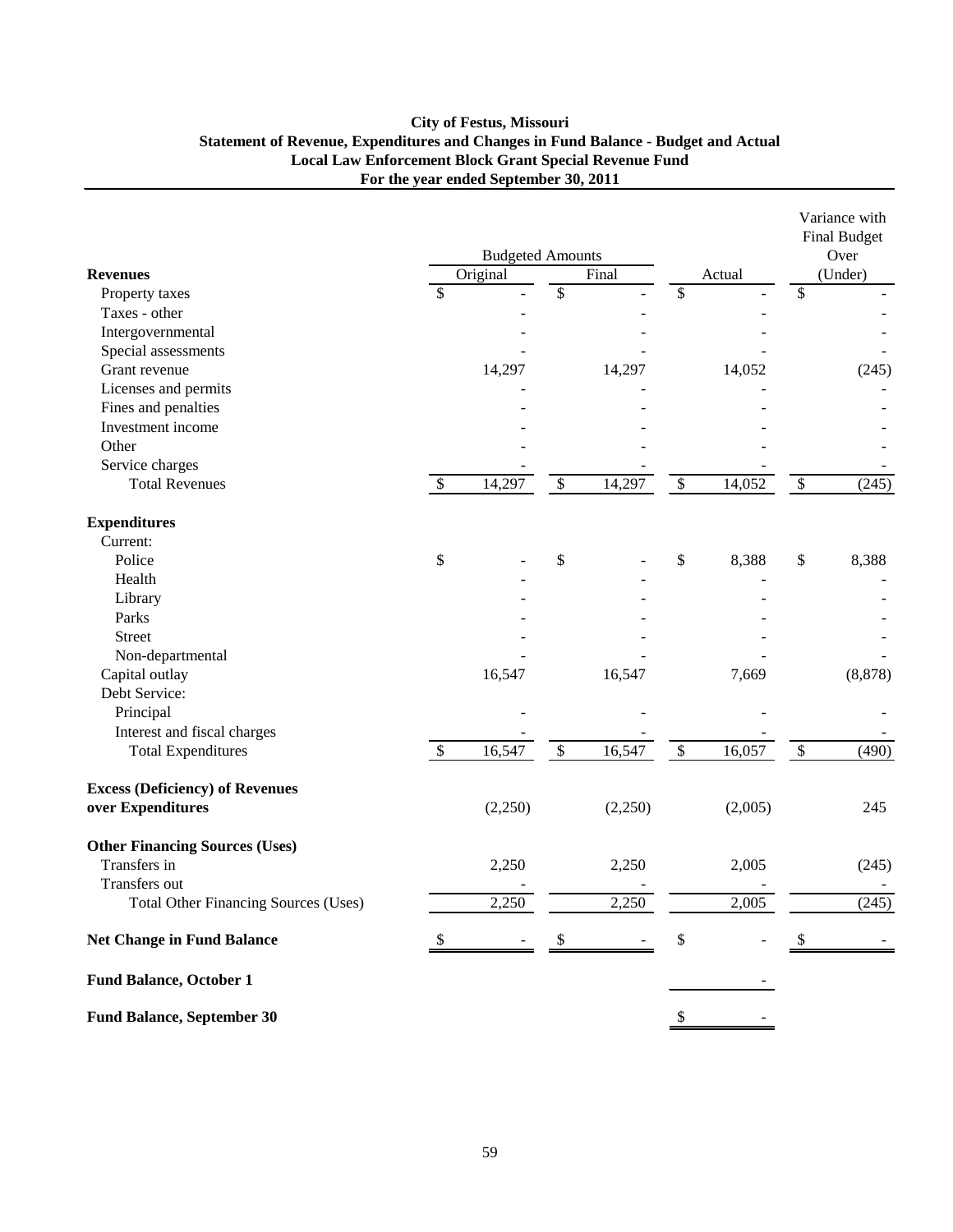## **City of Festus, Missouri Statement of Revenue, Expenditures and Changes in Fund Balance - Budget and Actual Sales Tax Reimbursement Special Revenue Fund For the year ended September 30, 2011**

|                                             | <b>Budgeted Amounts</b>   |         |                 |         |                          |         | Variance with<br><b>Final Budget</b><br>Over |           |  |
|---------------------------------------------|---------------------------|---------|-----------------|---------|--------------------------|---------|----------------------------------------------|-----------|--|
| <b>Revenues</b>                             | Original                  |         |                 | Final   |                          | Actual  |                                              | (Under)   |  |
| Property taxes                              | $\overline{\mathcal{S}}$  |         | $\overline{\$}$ |         | $\overline{\mathcal{S}}$ |         | \$                                           |           |  |
| Taxes - other                               |                           | 230,000 |                 | 230,000 |                          | 220,976 |                                              | (9,024)   |  |
| Intergovernmental                           |                           |         |                 |         |                          |         |                                              |           |  |
| Special assessments                         |                           |         |                 |         |                          |         |                                              |           |  |
| Grant revenue                               |                           |         |                 |         |                          |         |                                              |           |  |
| Licenses and permits                        |                           |         |                 |         |                          |         |                                              |           |  |
| Fines and penalties                         |                           |         |                 |         |                          |         |                                              |           |  |
| Investment income                           |                           | 60      |                 | 60      |                          | 75      |                                              | 15        |  |
| Other                                       |                           |         |                 |         |                          |         |                                              |           |  |
| Service charges                             |                           |         |                 |         |                          |         |                                              |           |  |
| <b>Total Revenues</b>                       | $\mathcal{S}$             | 230,060 | $\mathbb{S}$    | 230,060 | $\mathbb{S}$             | 221,051 | $\mathbb{S}$                                 | (9,009)   |  |
| <b>Expenditures</b>                         |                           |         |                 |         |                          |         |                                              |           |  |
| Current:                                    |                           |         |                 |         |                          |         |                                              |           |  |
| Police                                      | \$                        |         | \$              |         | \$                       |         | \$                                           |           |  |
| Health                                      |                           |         |                 |         |                          |         |                                              |           |  |
| Library                                     |                           |         |                 |         |                          |         |                                              |           |  |
| Parks                                       |                           |         |                 |         |                          |         |                                              |           |  |
| <b>Street</b>                               |                           |         |                 |         |                          |         |                                              |           |  |
| Non-departmental                            |                           | 230,060 |                 | 230,060 |                          | 215,103 |                                              | (14, 957) |  |
| Capital outlay                              |                           |         |                 |         |                          |         |                                              |           |  |
| Debt Service:                               |                           |         |                 |         |                          |         |                                              |           |  |
| Principal                                   |                           |         |                 |         |                          |         |                                              |           |  |
| Interest and fiscal charges                 |                           |         |                 |         |                          |         |                                              |           |  |
| <b>Total Expenditures</b>                   | $\boldsymbol{\mathsf{S}}$ | 230,060 | $\mathbb{S}$    | 230,060 | $\mathbb{S}$             | 215,103 | $\boldsymbol{\mathsf{S}}$                    | (14, 957) |  |
| <b>Excess (Deficiency) of Revenues</b>      |                           |         |                 |         |                          |         |                                              |           |  |
| over Expenditures                           |                           |         |                 |         |                          | 5,948   |                                              | 5,948     |  |
| <b>Other Financing Sources (Uses)</b>       |                           |         |                 |         |                          |         |                                              |           |  |
| Transfers in                                |                           |         |                 |         |                          |         |                                              |           |  |
| Transfers out                               |                           |         |                 |         |                          |         |                                              |           |  |
| <b>Total Other Financing Sources (Uses)</b> |                           |         |                 |         |                          |         |                                              |           |  |
| <b>Net Change in Fund Balance</b>           |                           |         |                 |         | \$                       | 5,948   |                                              | 5,948     |  |
| <b>Fund Balance, October 1</b>              |                           |         |                 |         |                          | 133,542 |                                              |           |  |
| <b>Fund Balance, September 30</b>           |                           |         |                 |         |                          | 139,490 |                                              |           |  |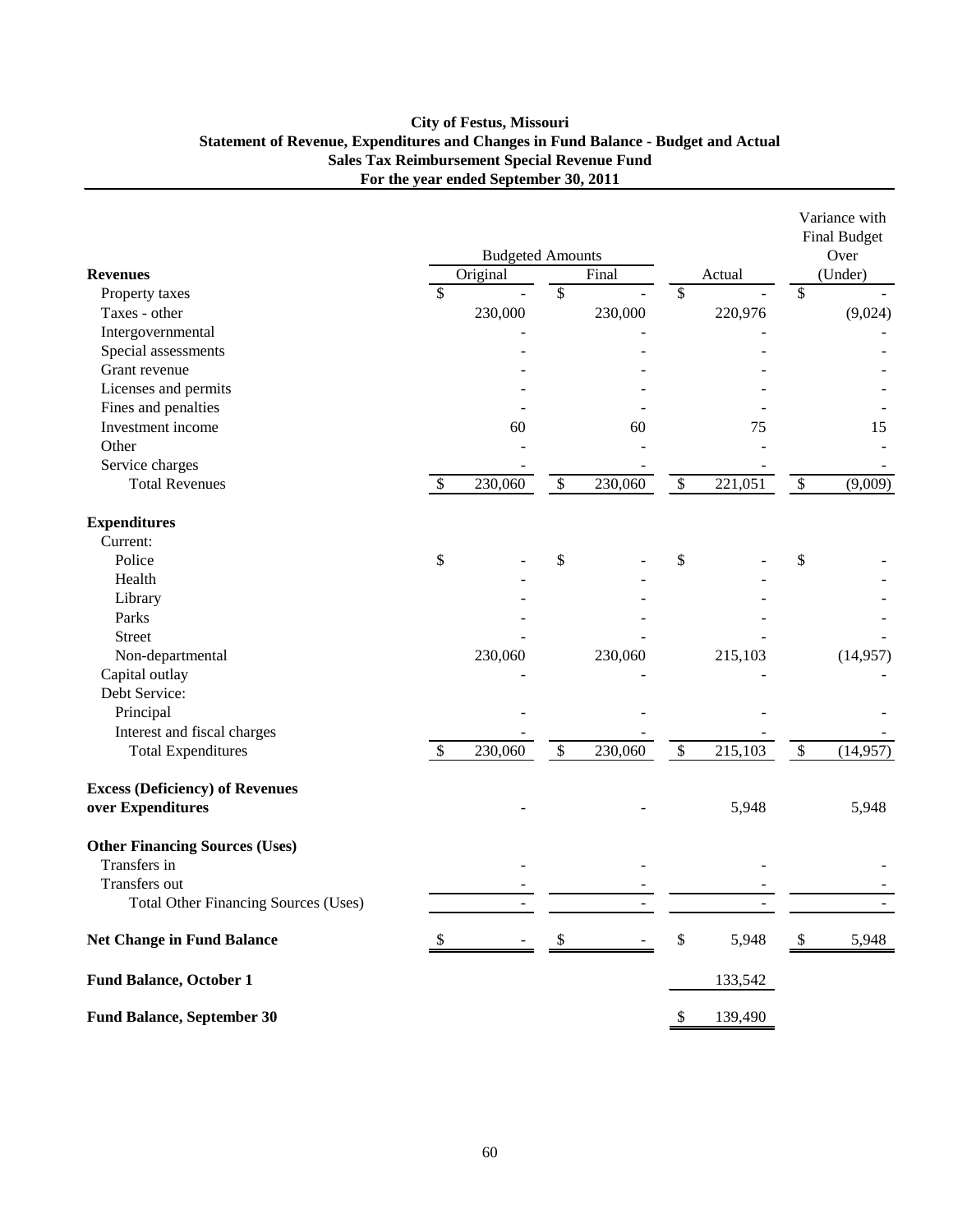## **City of Festus, Missouri Statement of Revenue, Expenditures and Changes in Fund Balance - Budget and Actual Federal Forfeiture Special Revenue Fund For the year ended September 30, 2011**

|                                             |                                     |          |              |          |                 | Variance with<br><b>Final Budget</b> |                           |                 |  |
|---------------------------------------------|-------------------------------------|----------|--------------|----------|-----------------|--------------------------------------|---------------------------|-----------------|--|
| <b>Revenues</b>                             | <b>Budgeted Amounts</b><br>Original |          |              | Final    | Actual          |                                      |                           | Over<br>(Under) |  |
| Property taxes                              | $\overline{\mathcal{S}}$            |          | \$           |          | \$              |                                      | \$                        |                 |  |
| Taxes - other                               |                                     |          |              |          |                 |                                      |                           |                 |  |
| Intergovernmental                           |                                     |          |              |          |                 |                                      |                           |                 |  |
| Special assessments                         |                                     |          |              |          |                 |                                      |                           |                 |  |
| Grant revenue                               |                                     |          |              |          |                 |                                      |                           |                 |  |
| Licenses and permits                        |                                     |          |              |          |                 |                                      |                           |                 |  |
| Fines and penalties                         |                                     |          |              |          |                 |                                      |                           |                 |  |
| Investment income                           |                                     |          |              |          |                 | 4                                    |                           | 4               |  |
| Other                                       |                                     |          |              |          |                 |                                      |                           |                 |  |
| Service charges                             |                                     |          |              |          |                 |                                      |                           |                 |  |
| <b>Total Revenues</b>                       | $\boldsymbol{\mathsf{S}}$           |          | \$           |          | $\$\,$          | 4                                    | $\boldsymbol{\mathsf{S}}$ | $\overline{4}$  |  |
|                                             |                                     |          |              |          |                 |                                      |                           |                 |  |
| <b>Expenditures</b>                         |                                     |          |              |          |                 |                                      |                           |                 |  |
| Current:                                    |                                     |          |              |          |                 |                                      |                           |                 |  |
| Police                                      | \$                                  | 2,468    | \$           | 2,468    | \$              |                                      | \$                        | (2, 468)        |  |
| Health                                      |                                     |          |              |          |                 |                                      |                           |                 |  |
| Library                                     |                                     |          |              |          |                 |                                      |                           |                 |  |
| Parks                                       |                                     |          |              |          |                 |                                      |                           |                 |  |
| <b>Street</b>                               |                                     |          |              |          |                 |                                      |                           |                 |  |
| Non-departmental                            |                                     |          |              |          |                 |                                      |                           |                 |  |
| Capital outlay                              |                                     |          |              |          |                 |                                      |                           |                 |  |
| Debt Service:                               |                                     |          |              |          |                 |                                      |                           |                 |  |
| Principal                                   |                                     |          |              |          |                 |                                      |                           |                 |  |
| Interest and fiscal charges                 |                                     |          |              |          |                 |                                      |                           |                 |  |
| <b>Total Expenditures</b>                   | \$                                  | 2,468    | $\mathbb{S}$ | 2,468    | $\overline{\$}$ |                                      | $\$$                      | (2, 468)        |  |
|                                             |                                     |          |              |          |                 |                                      |                           |                 |  |
| <b>Excess (Deficiency) of Revenues</b>      |                                     |          |              |          |                 |                                      |                           |                 |  |
| over Expenditures                           |                                     | (2, 468) |              | (2, 468) |                 | 4                                    |                           | 2,472           |  |
|                                             |                                     |          |              |          |                 |                                      |                           |                 |  |
| <b>Other Financing Sources (Uses)</b>       |                                     |          |              |          |                 |                                      |                           |                 |  |
| Transfers in                                |                                     |          |              |          |                 |                                      |                           |                 |  |
| Transfers out                               |                                     |          |              |          |                 |                                      |                           |                 |  |
| <b>Total Other Financing Sources (Uses)</b> |                                     |          |              |          |                 |                                      |                           |                 |  |
| <b>Net Change in Fund Balance</b>           | $\boldsymbol{\mathsf{S}}$           | (2, 468) | \$           | (2, 468) | \$              | $\overline{4}$                       | \$                        | 2,472           |  |
| <b>Fund Balance, October 1</b>              |                                     |          |              |          |                 | 2,649                                |                           |                 |  |
| <b>Fund Balance, September 30</b>           |                                     |          |              |          | \$              | 2,653                                |                           |                 |  |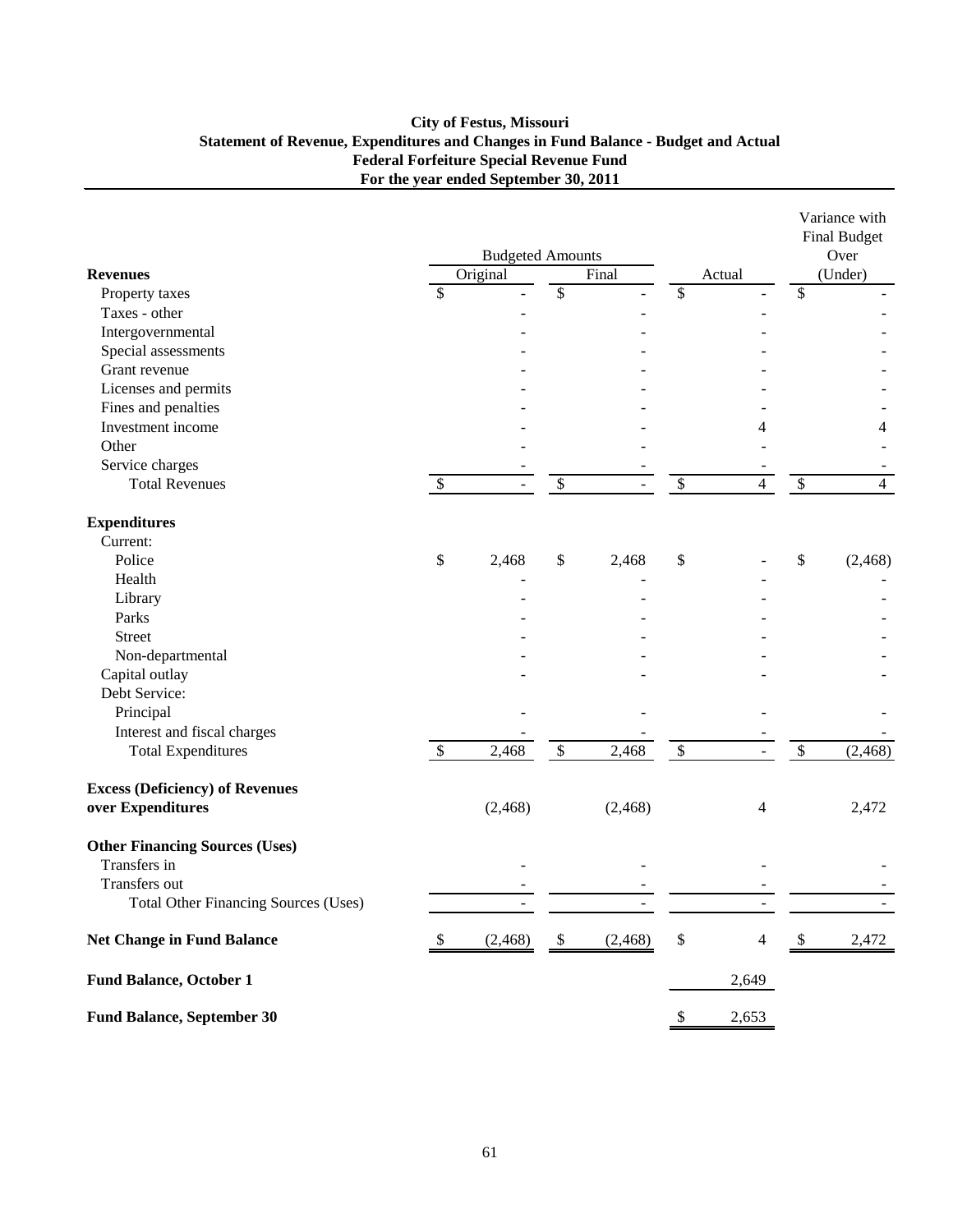## **City of Festus, Missouri Statement of Revenue, Expenditures and Changes in Fund Balance - Budget and Actual Capital Improvement Special Revenue Fund For the year ended September 30, 2011**

|                                             |                                 |                         |                 |           |                           |            |                           | Variance with<br><b>Final Budget</b> |  |
|---------------------------------------------|---------------------------------|-------------------------|-----------------|-----------|---------------------------|------------|---------------------------|--------------------------------------|--|
|                                             |                                 | <b>Budgeted Amounts</b> |                 |           |                           |            | Over                      |                                      |  |
| <b>Revenues</b>                             | $\overline{O}$ riginal<br>Final |                         |                 |           | Actual                    |            |                           | (Under)                              |  |
| Property taxes                              | $\overline{\mathcal{S}}$        |                         | $\overline{\$}$ |           | \$                        |            | \$                        |                                      |  |
| Taxes - other                               |                                 | 575,000                 |                 | 575,000   |                           | 586,570    |                           | 11,570                               |  |
| Intergovernmental                           |                                 |                         |                 |           |                           |            |                           |                                      |  |
| Special assessments                         |                                 |                         |                 |           |                           |            |                           |                                      |  |
| Grant revenue                               |                                 |                         |                 |           |                           |            |                           |                                      |  |
| Licenses and permits                        |                                 |                         |                 |           |                           |            |                           |                                      |  |
| Fines and penalties                         |                                 |                         |                 |           |                           |            |                           |                                      |  |
| Investment income                           |                                 | 500                     |                 | 500       |                           | 899        |                           | 399                                  |  |
| Other                                       |                                 |                         |                 |           |                           |            |                           |                                      |  |
| Service charges                             |                                 |                         |                 |           |                           |            |                           |                                      |  |
| <b>Total Revenues</b>                       | $\mathcal{S}$                   | 575,500                 | $\mathbb{S}$    | 575,500   | $\boldsymbol{\mathsf{S}}$ | 587,469    | $\boldsymbol{\mathsf{S}}$ | 11,969                               |  |
| <b>Expenditures</b>                         |                                 |                         |                 |           |                           |            |                           |                                      |  |
| Current:                                    |                                 |                         |                 |           |                           |            |                           |                                      |  |
| Police                                      | \$                              |                         | \$              |           | \$                        |            | \$                        |                                      |  |
| Health                                      |                                 |                         |                 |           |                           |            |                           |                                      |  |
| Library                                     |                                 |                         |                 |           |                           |            |                           |                                      |  |
| Parks                                       |                                 |                         |                 |           |                           |            |                           |                                      |  |
| <b>Street</b>                               |                                 |                         |                 |           |                           |            |                           |                                      |  |
| Non-departmental                            |                                 |                         |                 |           |                           |            |                           |                                      |  |
| Capital outlay                              |                                 |                         |                 |           |                           |            |                           |                                      |  |
| Debt Service:                               |                                 |                         |                 |           |                           |            |                           |                                      |  |
| Principal                                   |                                 |                         |                 |           |                           |            |                           |                                      |  |
| Interest and fiscal charges                 |                                 |                         |                 |           |                           |            |                           |                                      |  |
| <b>Total Expenditures</b>                   | $\boldsymbol{\mathsf{S}}$       | $\blacksquare$          | $\mathbb{S}$    |           | $\mathbb{S}$              |            | $\$\,$                    |                                      |  |
| <b>Excess (Deficiency) of Revenues</b>      |                                 |                         |                 |           |                           |            |                           |                                      |  |
| over Expenditures                           |                                 | 575,500                 |                 | 575,500   |                           | 587,469    |                           | 11,969                               |  |
| <b>Other Financing Sources (Uses)</b>       |                                 |                         |                 |           |                           |            |                           |                                      |  |
| Transfers in                                |                                 |                         |                 |           |                           |            |                           |                                      |  |
| <b>Transfers out</b>                        |                                 | (538,000)               |                 | (538,000) |                           | (506, 172) |                           | 31,828                               |  |
| <b>Total Other Financing Sources (Uses)</b> |                                 | (538,000)               |                 | (538,000) |                           | (506, 172) |                           | 31,828                               |  |
| <b>Net Change in Fund Balance</b>           | \$                              | 37,500                  | \$              | 37,500    | \$                        | 81,297     | P.                        | 43,797                               |  |
| <b>Fund Balance, October 1</b>              |                                 |                         |                 |           |                           | 559,696    |                           |                                      |  |
| <b>Fund Balance, September 30</b>           |                                 |                         |                 |           | $\boldsymbol{\mathsf{S}}$ | 640,993    |                           |                                      |  |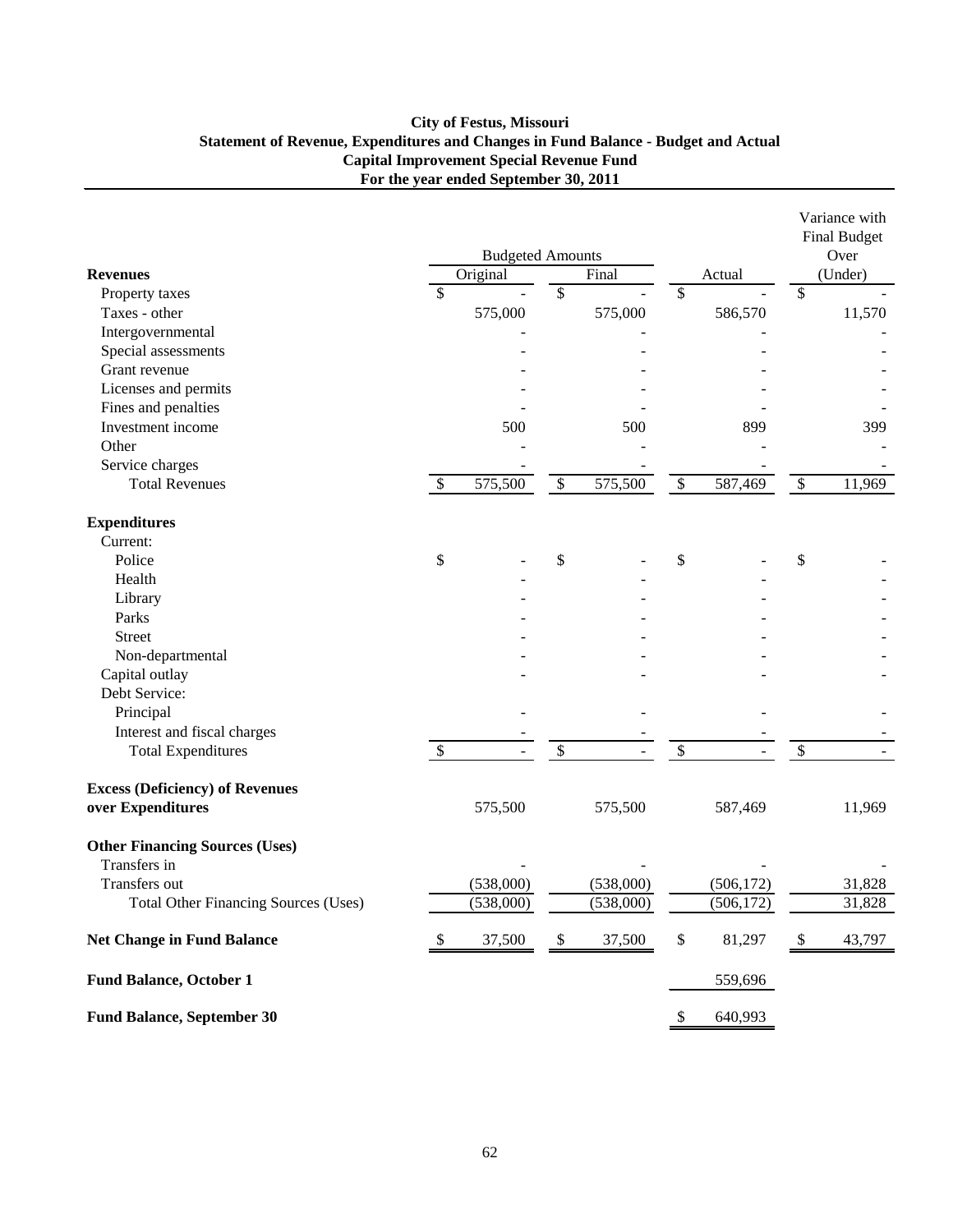

10425 Old Olive Street Road, Suite 101

Creve Coeur, Missouri 63141

PHONE: 314-569-3800 FAX: 314-569-0020

www.nsvcpa.com

## REPORT ON INTERNAL CONTROL OVER FINANCIAL REPORTING AND ON COMPLIANCE AND OTHER MATTERS BASED ON AN AUDIT OF FINANCIAL STATEMENTS PERFORMED IN ACCORDANCE WITH *GOVERNMENT AUDITING STANDARDS*

Honorable Mayor and City Council City of Festus, Missouri

We have audited the financial statements of the governmental activities, the business-type activities, each major fund, and the aggregate remaining fund information of the City of Festus, Missouri, as of and for the year ended September 30, 2011, which collectively comprise the City's basic financial statements and have issued our report thereon dated June 29, 2012. Our report was qualified due to the City not implementing GASB 45. We conducted our audit in accordance with auditing standards generally accepted in the United States of America and the standards applicable to financial audits contained in *Government Auditing Standards*, issued by the Comptroller General of the United States.

Internal Control Over Financial Reporting

In planning and performing our audit, we considered the City's internal control over financial reporting as a basis for designing our auditing procedures for the purpose of expressing our opinions on the financial statements, but not for the purpose of expressing an opinion on the effectiveness of the City's internal control over financial reporting. Accordingly, we do not express an opinion on the effectiveness of the City's internal control over financial reporting.

A *deficiency in internal control* exists when the design or operation of a control does not allow management or employees, in the normal course of performing their assigned functions, to prevent, or detect and correct misstatements on a timely basis. A *material weakness* is a deficiency, or a combination of deficiencies, in internal control such that there is a reasonable possibility that a material misstatement of the entity's financial statements will not be prevented, or detected and corrected on a timely basis.

Our consideration of internal control over financial reporting was for the limited purpose described in the first paragraph of this section and was not designed to identify all deficiencies in internal control over financial reporting that might be deficiencies, significant deficiencies, or material weaknesses. We did not identify any deficiencies in internal control over financial reporting that we consider to be material weaknesses, as defined above. However, we identified certain deficiencies in internal control over financial reporting, described in the accompanying schedule of findings and questioned costs as items 2011-1 and 2011-3 that we consider to be significant deficiencies in internal control over financial reporting.

A *significant deficiency* is a deficiency, or a combination of deficiencies, in internal control that is less severe than a material weakness, yet important enough to merit attention by those charged with governance.

## Compliance and Other Matters

As part of obtaining reasonable assurance about whether City's financial statements are free of material misstatement, we performed tests of its compliance with certain provisions of laws, regulations, contracts, and grant agreements, noncompliance with which could have a direct and material effect on the determination of financial statement amounts. However, providing an opinion on compliance with those provisions was not an objective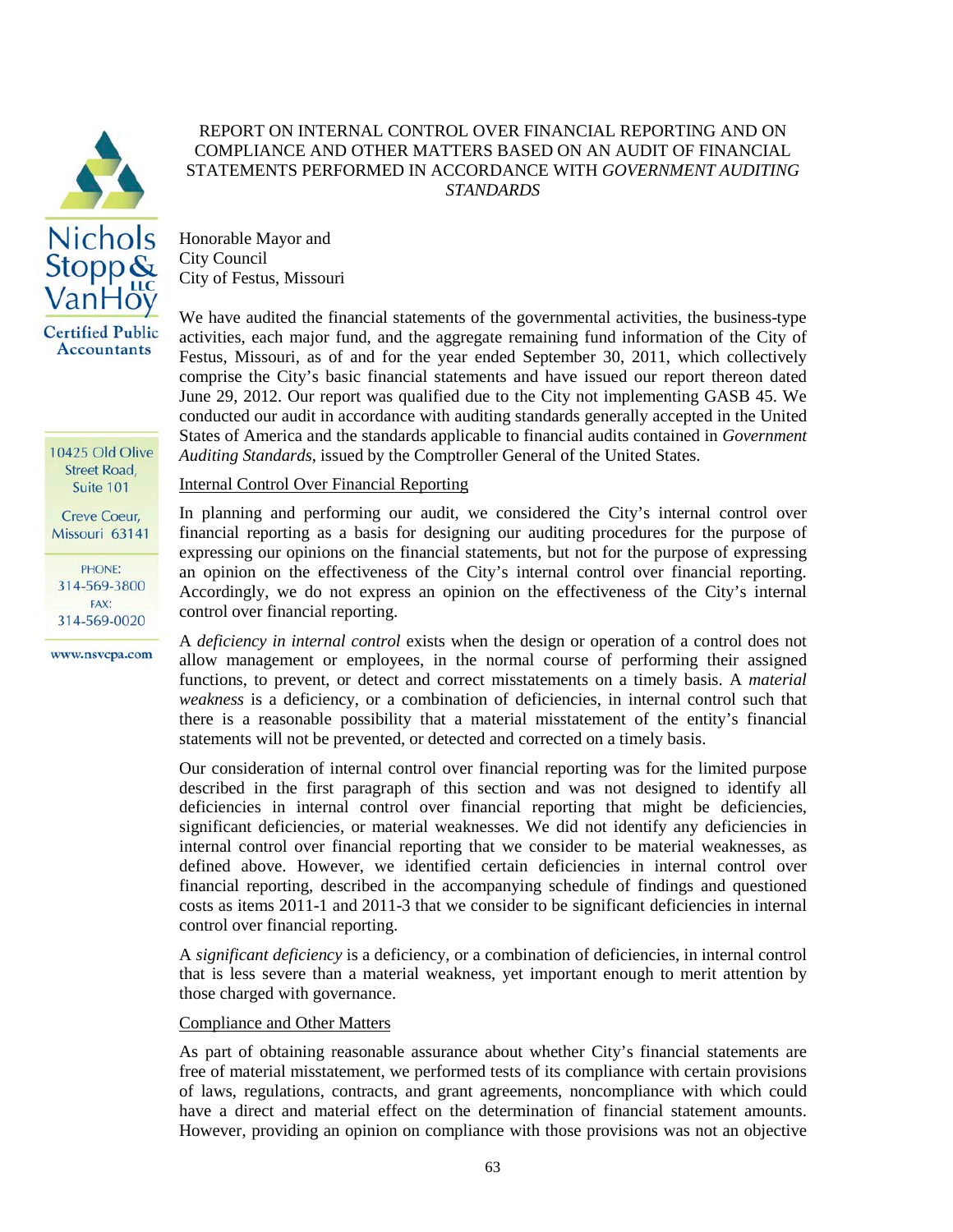of our audit, and accordingly, we do not express such an opinion. The results of our tests disclosed instances of noncompliance or other matters that are required to be reported under *Government Auditing Standards* and which are described in the accompanying schedule of findings and questioned costs as item 2011-2.

We noted certain matters that we reported to management of the City, in a separate letter dated June 29, 2012.

Management's response to the findings identified in our audit is described in the accompanying schedule of findings and questioned costs. We did not audit management's response and, accordingly, we express no opinion on it.

This report is intended solely for the information and use of management, City Council, others within the entity, and federal awarding agencies and pass-through entities and is not intended to be and should not be used by anyone other than these specified parties.

Nuchols, Stopp, & Vantlay, SLC

Creve Coeur, Missouri June 29, 2012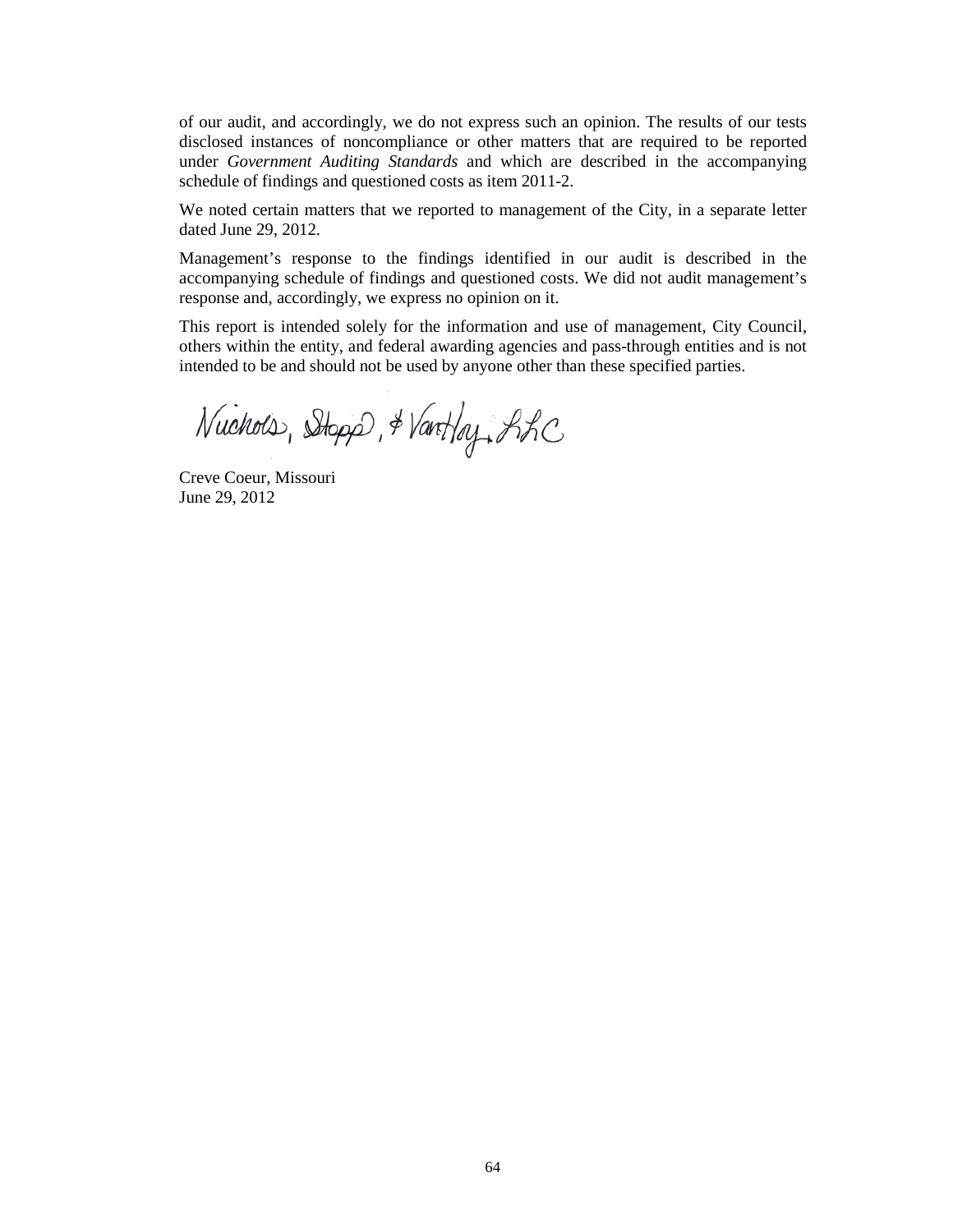

10425 Old Olive Street Road, Suite 101

**Creve Coeur.** Missouri 63141

PHONE: 314-569-3800 FAX: 314-569-0020

www.nsvcpa.com

## INDEPENDENT AUDITOR'S REPORT ON COMPLIANCE WITH REQUIREMENTS THAT COULD HAVE A DIRECT AND MATERIAL EFFECT ON EACH MAJOR PROGRAM AND ON INTERNAL CONTROL OVER COMPLIANCE IN ACCORDANCE WITH OMB CIRCULAR A-133

Honorable Mayor City Council City of Festus, Missouri

## Compliance

We have audited the City of Festus, Missouri's compliance with the types of compliance requirements described in the *OMB Circular A-133 Compliance Supplement* that could have a direct and material effect on each of the City's major federal programs for the year ended September 30, 2011. The City's major federal programs are identified in the summary of auditor's results section of the accompanying schedule of findings and questioned costs. Compliance with the requirements of laws, regulations, contracts, and grants applicable to each of its major federal programs is the responsibility of the City's management. Our responsibility is to express an opinion on the City's compliance based on our audit.

We conducted our audit of compliance in accordance with auditing standards generally accepted in the United States of America; the standards applicable to financial audits contained in *Government Auditing Standards*, issued by the Comptroller General of the United States; and OMB Circular A-133, *Audits of States, Local Governments, and Non-Profit Organizations*. Those standards and OMB Circular A-133 require that we plan and perform the audit to obtain reasonable assurance about whether noncompliance with the types of compliance requirements referred to above that could have a direct and material effect on a major federal program occurred. An audit includes examining, on a test basis, evidence about the City's compliance with those requirements and performing such other procedures as we considered necessary in the circumstances. We believe that our audit provides a reasonable basis for our opinion. Our audit does not provide a legal determination of the City's compliance with those requirements.

In our opinion, the City, complied, in all material respects, with the compliance requirements referred to above that could have a direct and material effect on each of its major federal programs for the year ended September 30, 2011.

## Internal Control over Compliance

Management of the City, is responsible for establishing and maintaining effective internal control over compliance with the requirements of laws, regulations, contracts, and grants applicable to federal programs. In planning and performing our audit, we considered the City's internal control over compliance with the requirements that could have a direct and material effect on a major federal program to determine the auditing procedures for the purpose of expressing our opinion on compliance and to test and report on internal control over compliance in accordance with OMB Circular A-133, but not for the purpose of expressing an opinion on the effectiveness of internal control over compliance. Accordingly, we do not express an opinion on the effectiveness of the City's internal control over compliance.

A *deficiency in internal control over compliance* exists when the design or operation of a control over compliance does not allow management or employees, in the normal course of performing their assigned functions, to prevent, or detect and correct, noncompliance with a type of compliance requirement of a federal program on a timely basis. A *material*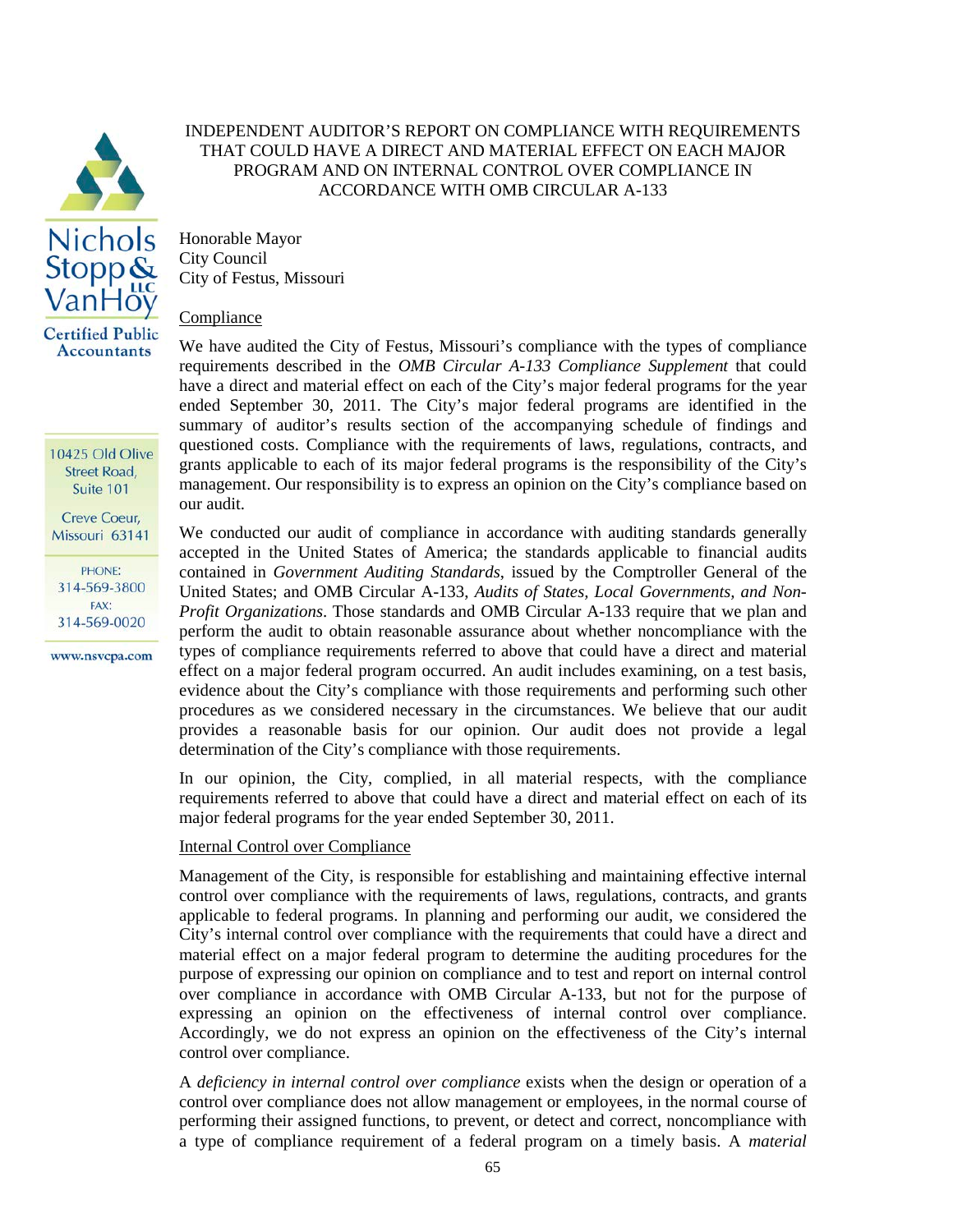*weakness in internal control over compliance* is a deficiency, or combination of deficiencies, in internal control over compliance, such that there is a reasonable possibility that material noncompliance with a type of compliance requirement of a federal program will not be prevented, or detected and corrected, on a timely basis.

A *significant deficiency in internal control over compliance* is a deficiency, or a combination of deficiencies, in internal control over compliance with a type of compliance requirement of a federal program that is less severe than a material weakness in internal control over compliance, yet important enough to merit attention by those charged with governance. We consider the deficiencies in internal control over compliance described in the accompanying schedule of findings and questioned costs as item 2011-4 to be significant deficiencies.

Our consideration of internal control over compliance was for the limited purpose described in the first paragraph of this section and was not designed to identify all deficiencies in internal control over compliance that might be deficiencies, significant deficiencies, or material weaknesses. We did not identify any deficiencies in internal control over compliance that we consider to be material weaknesses, as defined above.

The City's responses to the findings identified in our audit are described in the accompanying schedule of findings and questioned costs. We did not audit the City's responses and, accordingly, we express no opinion on the responses.

This report is intended solely for the information and use of management, City Council, others within the entity, federal awarding agencies, and pass-through entities and is not intended to be and should not be used by anyone other than these specified parties.

Nuchols, Stopp, # Vantlay, SLC

Creve Coeur, Missouri June 29, 2012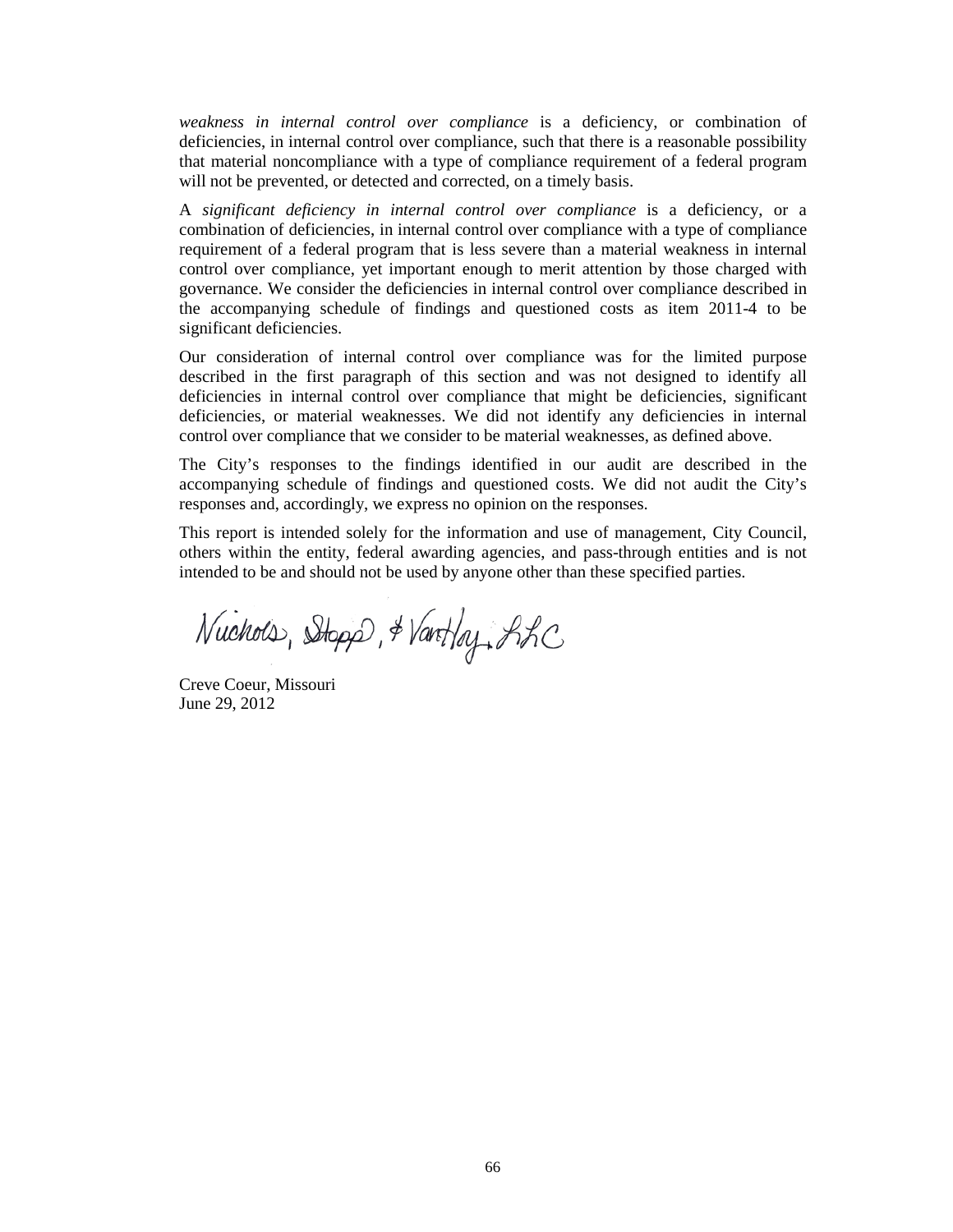| Federal Grantor/Pass-Through<br>Grantor/Program Title  | <b>CFDA</b><br>Number | Identifying<br>Number | Federal<br>Expenditures |
|--------------------------------------------------------|-----------------------|-----------------------|-------------------------|
| <b>U.S. Department of Justice</b>                      |                       |                       |                         |
| Direct programs:                                       |                       |                       |                         |
| Edward Byrne Memorial Justice Assistance Grant Program | 16.738                | 2010-DJ-BX-0567       | 12,047                  |
| FY2011 Task Force Overtime                             | 16.XXX                | 20-D-11-SL-0144       | 11,066                  |
| Total U.S. Department of Justice                       |                       |                       | 23,113                  |
| <b>U.S. Department of Transportation</b>               |                       |                       |                         |
| Passed through:                                        |                       |                       |                         |
| Missouri Department of Transportation Highway          |                       |                       |                         |
| Safety Division-                                       |                       |                       |                         |
| State and Community Highway Safety                     | 20.600                | 11-PT-02-49           | 13,997                  |
| <b>Alcohol Open Container Requirements</b>             | 20.607                | 11-154-AL-31          | 22,980                  |
| <b>Alcohol Open Container Requirements</b>             | 20.607                | 11-154-AL-33          | 7,497                   |
| Central Missouri State University -                    |                       |                       |                         |
| State and Community Highway Safety                     | 20.600                | N/A                   | 852                     |
| Alcohol Impaired Driving Countermeasures               |                       |                       |                         |
| <b>Incentive Grants</b>                                | 20.601                | N/A                   | 1,406                   |
| Child Safety and Child Booster Seats                   |                       |                       |                         |
| <b>Incentive Grants</b>                                | 20.613                | N/A                   | 396                     |
| Missouri Highways and Transportation Commission -      |                       |                       |                         |
| Highway Planning and Construction                      | 20.205                | STP-2600(602)         | 563,726                 |
| Total U.S. Department of Transportation                |                       |                       | 610,854                 |
| <b>U.S. Department of Homeland Security</b>            |                       |                       |                         |
| Direct Programs:                                       |                       |                       |                         |
| Assistance to Firefighters Grant                       | 97.044                | EMW-2010-FO-02480     | 109,725                 |
| Total U.S. Department of Homeland Security             |                       |                       | 109,725                 |
| Total Schedule of Expenditures of Federal Awards       |                       |                       | \$<br>743,692           |

# **The City of Festus, Missouri Schedule of Expenditures of Federal Awards For the year ended September 30, 2011**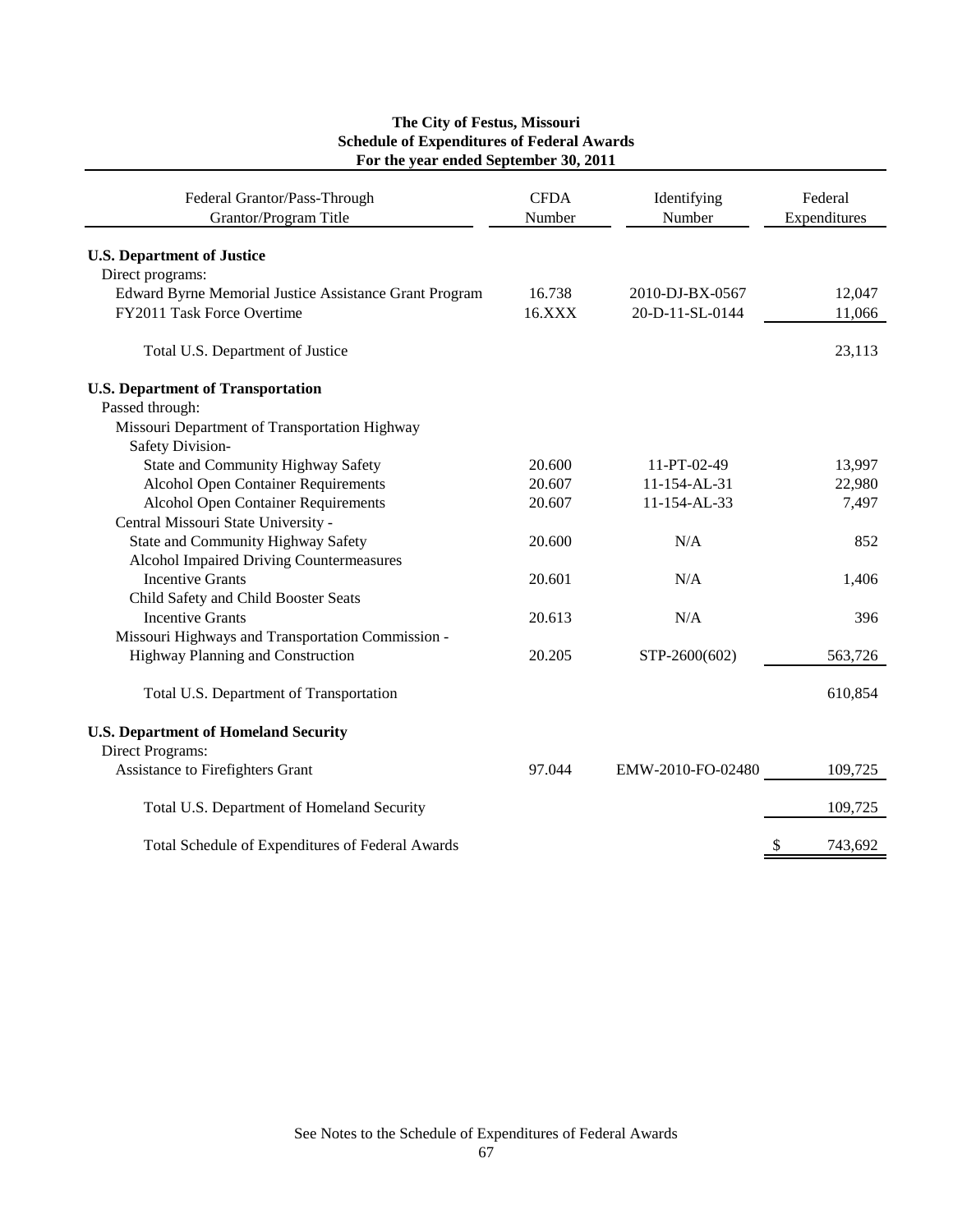### **Note 1 - General**

The accompanying Schedule of Expenditures of Federal Awards has been prepared to comply with the requirements of OMB Circular A-133. This circular requires a schedule that provides total federal awards expended for each federal program and the Catalog of Federal Domestic Assistance (CFDA) number or other identifying number when the CFDA information is not available. This Schedule includes all federal awards administered by the City.

### **Note 2 - Basis of Presentation**

OMB Circular A-133 includes these definitions, which govern the contents of the schedule:

Federal financial assistance means assistance that non-federal entities receive or administer in the form of grants, loans, loan guarantees, property, (including donated surplus property), cooperative agreements, interest subsidies, insurance, food commodities, direct appropriations, and other assistance, but does not include amounts received as reimbursement for services rendered to individuals.

Federal award means federal financial assistance and Federal cost-reimbursement contracts that non-federal entities receive directly from federal awarding agencies or indirectly from pass-through entities. It does not include procurement contracts, under grants or contracts, used to buy goods or services from vendors.

Accordingly, the Schedule includes expenditures of both cash and noncash awards.

### **Note 3 - Basis of Accounting**

The accompanying Schedule of Expenditures of Federal Awards is presented using the accrual basis of accounting, which is described in Note 1 to the City's accompanying financial statements.

### **Note 4 - Relationship to Federal Financial Reports**

Amounts reported in the accompanying schedule agree with the amounts reported in the related federal financial reports except for changes made to reflect amounts in accordance with generally accepted accounting principles.

### **Note 5 - Matching Revenues**

For those funds that have matching revenues and state funding, federal expenditures were determined by deducting matching revenues from total expenditures.

### **Note 6 - Subrecipients**

During the year ended September 30, 2011, the City passed through \$3,515 of federal funds under the Alcohol Open Container Requirements Grant (CFDA #20.607) to another local city.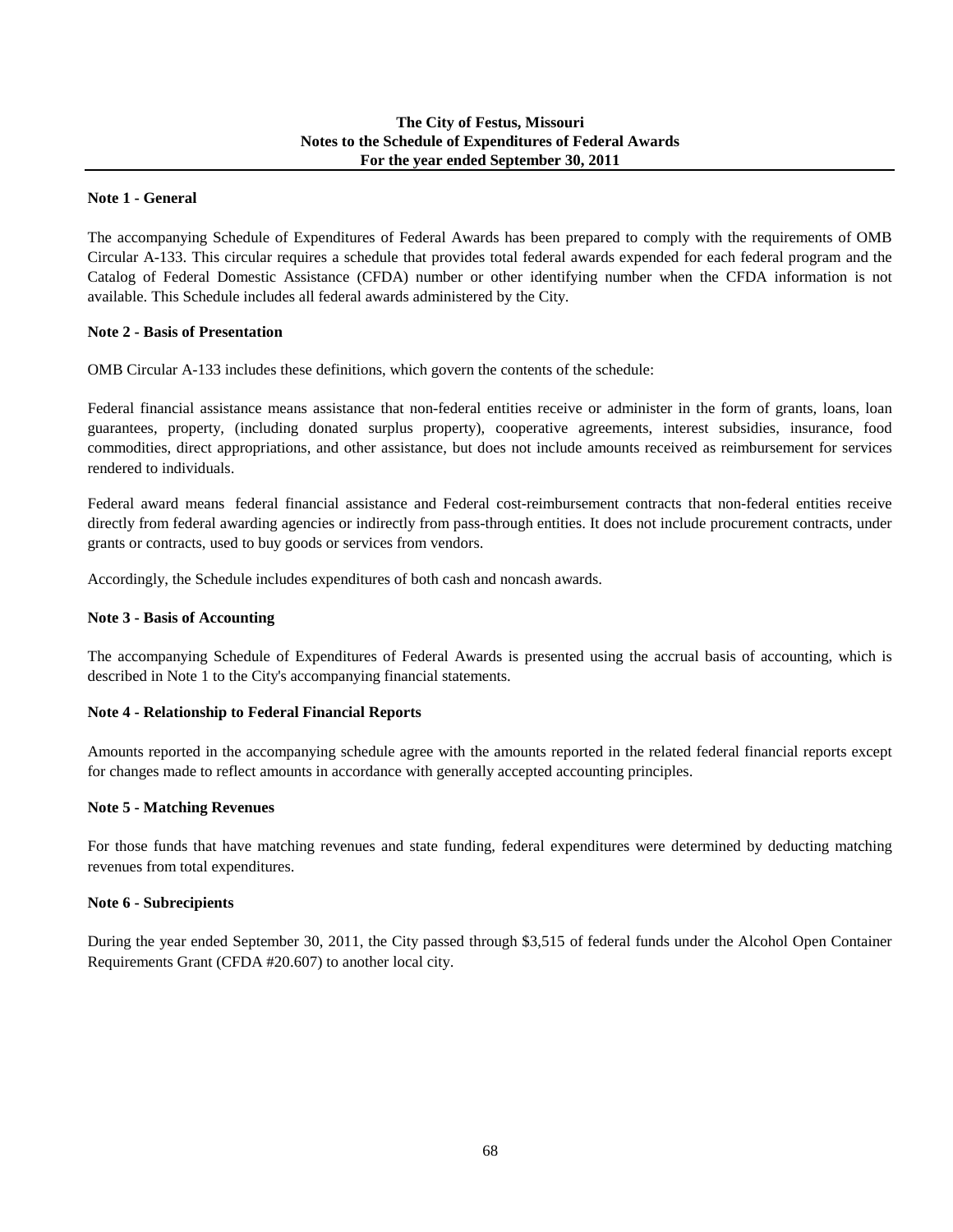## **The City of Festus, Missouri Schedule of Findings and Questioned Costs For the year ended September 30, 2011**

# **Section 1 - Summary of Auditor's Results**

| <b>Financial Statements</b>                                                                                            |             |                                                                         |     |   |                |               |
|------------------------------------------------------------------------------------------------------------------------|-------------|-------------------------------------------------------------------------|-----|---|----------------|---------------|
| Type of auditor's report issued:                                                                                       | Qualified   |                                                                         |     |   |                |               |
| Internal control over financial reporting:                                                                             |             |                                                                         |     |   |                |               |
| Material Weakness(es) identified?                                                                                      |             |                                                                         | Yes | X | N <sub>0</sub> |               |
| Significant Deficiencies identified?                                                                                   | X           |                                                                         | Yes |   |                | None Reported |
| Noncompliance material to financial statements noted?                                                                  | X           |                                                                         | Yes |   | N <sub>0</sub> |               |
| Federal Awards                                                                                                         |             |                                                                         |     |   |                |               |
| Internal control over major programs:                                                                                  |             |                                                                         |     |   |                |               |
| Material Weakness(es) identified?                                                                                      |             |                                                                         | Yes | X | <b>No</b>      |               |
| Significant Deficiencies identified?                                                                                   | X           |                                                                         | Yes |   |                | None Reported |
| Type of auditor's report issued on compliance for major programs:                                                      | Unqualified |                                                                         |     |   |                |               |
| Any audit findings disclosed that are required to be reported<br>in accordance with section 510 (a) of Circular A-133? |             |                                                                         | Yes | X | No             |               |
| Identification of major programs:                                                                                      |             |                                                                         |     |   |                |               |
| <b>CFDA</b> Numbers(s)<br>20.205                                                                                       |             | Name of Federal Program or Cluster<br>Highway Planning and Construction |     |   |                |               |
| Dollar threshold used to distinguish between type A and type B programs:                                               |             |                                                                         |     |   | \$             | 300,000       |
| Auditee qualified as low-risk auditee?                                                                                 |             |                                                                         | Yes | X | No             |               |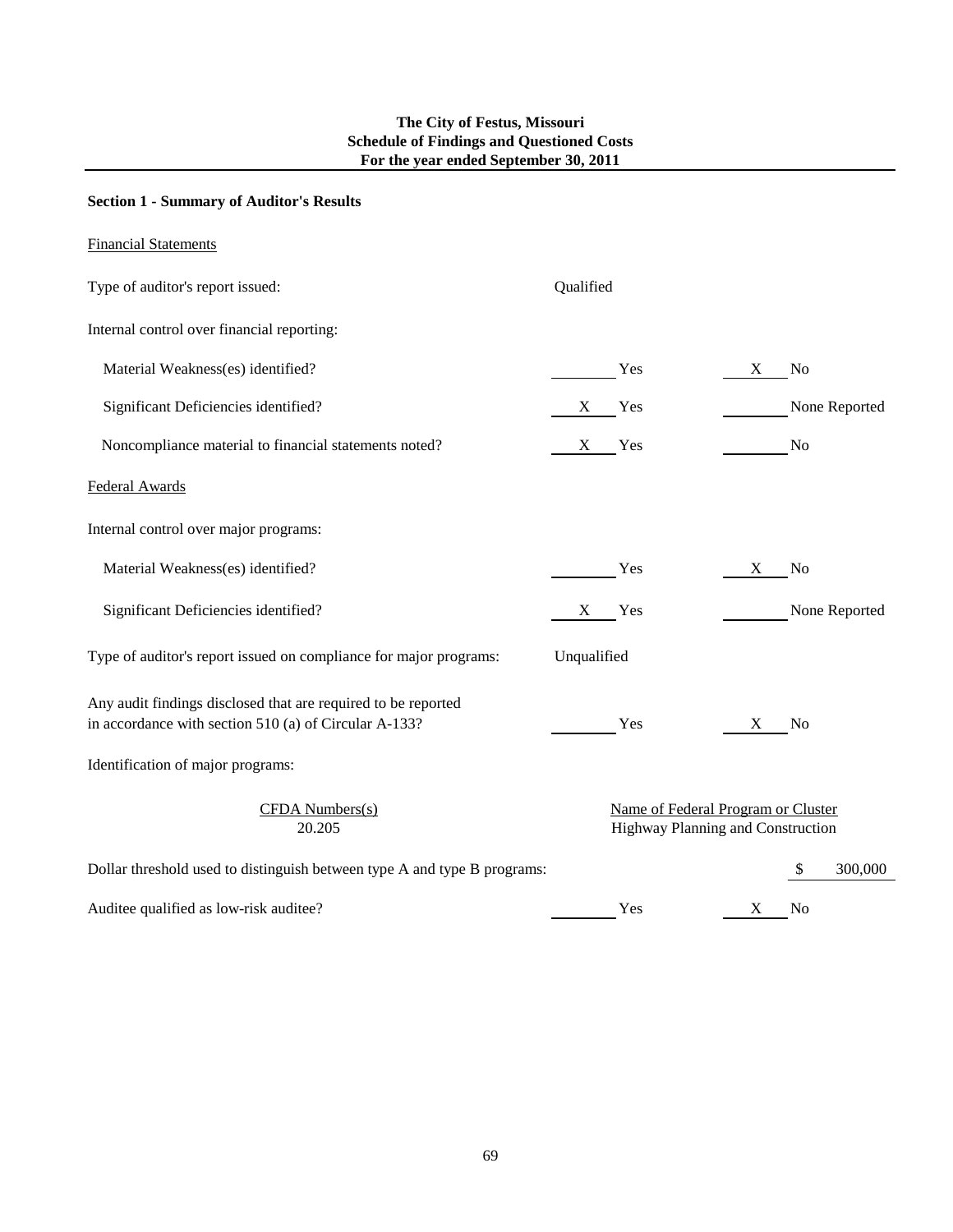#### **Section 2 - Financial Statement Findings**

2011-1 **Condition:** Documentation of the components of internal controls has not been prepared.

**Criteria:** Statement on Auditing Standards (SAS) No. 115, *Communicating Internal Control Related Matters In An Audit,* which is effective for periods ending on or after December 15, 2009, considers inadequate documentation of the components of internal control to be at least a significant deficiency.

**Cause:** The City did not prepare the required documentation.

**Effect:** SAS 115 considers inadequate documentation of the components of internal control to be at least a significant deficiency. Without documented internal controls, the City may not be able to ensure that controls are in place, communicated and operating effectively.

**Recommendation:** We recommend that the City develop the required internal control documentation. In addition, we recommend referring to the COSO internal control guidance and tools as a means to begin the process. Those charged with governance have a responsibility to understand the controls and ensure they are operating effectively.

**Client Response:** Since the end of the fiscal year the City has developed an internal control narrative to go along with the existing purchasing policy, investment policy and employee policy (which includes sections regarding use of city equipment, employee conduct, business ethics, and other relevant items). The City will continue to work on developing a more thorough internal control document.

2011-2 **Condition:** An actuarial valuation has not been obtained for other post employment benefits.

**Criteria:** Governmental Accounting Standards Board Statement No. 45, *"Accounting and Financial Reporting by Employers for Post-Employment Benefits Other Than Pensions,"* is effective for periods ending on or after December 15, 2008.

**Cause:** The City of Festus has not obtained an actuarial valuation of its other post employment benefits (OPEB).

**Effect:** Liabilities could be understated due to not recording OPEB liability in the financial statements.

**Recommendation:** We recommend the City of Festus obtain an actuarial valuation of its other post employment benefits to be in compliance with GASB 45.

**Client Response:** Due to budgetary restraints, management has again determined that the value of the actuarial valuation of the other post employment benefits did not warrant the cost. The City will re-evaluate the benefits versus the cost for the next year, and will go out for RFP for actuarial services if it is deemed to be of value to the City and its citizens.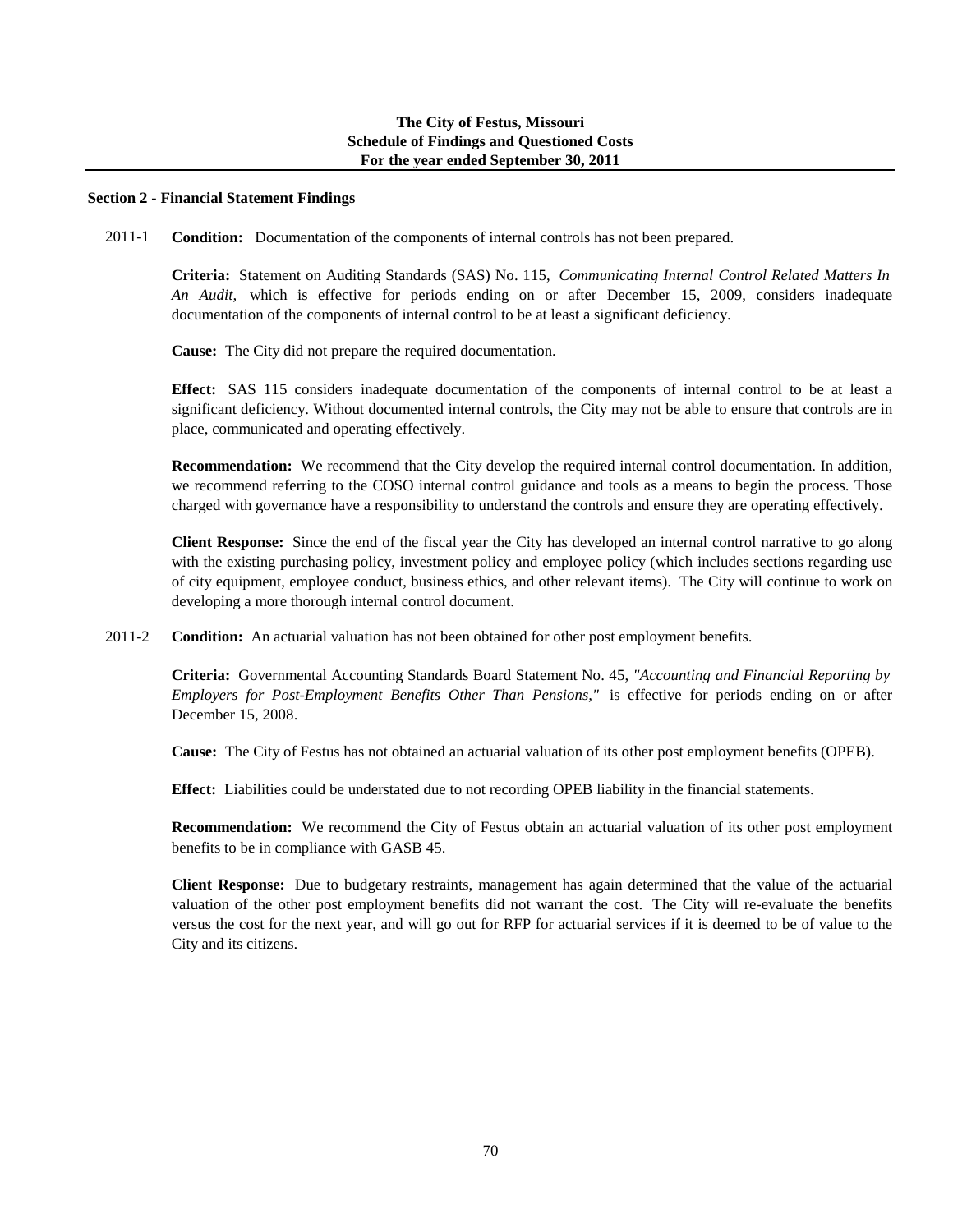#### **Section 2 - Financial Statement Findings (continued)**

2011-3 **Condition:** During our audit, we noted there is no formal risk assessment in place.

> **Criteria:** A risk assessment is part of the overall system of internal controls established to achieve reliability of financial reporting, effectiveness and efficiency of operations, and compliance with applicable laws and regulations.

> **Cause:** Management has not prepared documentation of risk assessment, including identified risk and mitigation controls.

> **Effect:** Not performing an risk assessment may result in certain risk not being identified by the City's management. Opportunities to commit and conceal a fraud or irregularity may go undetected by management without proper risk assessment procedures.

> **Recommendation:** We recommend that the City perform a risk assessment to address various risk including the risk of fraud and develop a plan to manage identified risk.

> **Client Response:** The City will look at performing an annual risk assessment and will include it in the internal control policy.

#### **Section 3 - Federal Award Findings and Questioned Cost**

2011-4 **Condition:** The Schedule of Expenditures of Federal Awards (SEFA) contained errors.

> **Criteria:** OMB Circular A-133 requires auditees to prepare an accurate SEFA containing awards expended, CFDA title and number, award number, name of the Federal agency, and name of the pass-through entity.

> **Cause:** Management was unaware of the reporting requirements for federal awards in which a local cost match was required.

**Effect:** Federal expenditures reported on the SEFA were over stated.

**Recommendation:** We recommend that management develop internal controls over reporting and consult with outside accountants when needed to ensure an accurate SEFA is prepared.

**Client Response:** The City prepared the schedule of expenditures for the prior audit, which included the City cost match as well as the federal award. The prior SEFA was prepared by outside accountants as part of the audit with the City's understanding that they had adequate knowledge of the reporting requirements. The City is now aware that the report is 100% the City's responsibility and will take proper steps to ensure that future reports are accurate.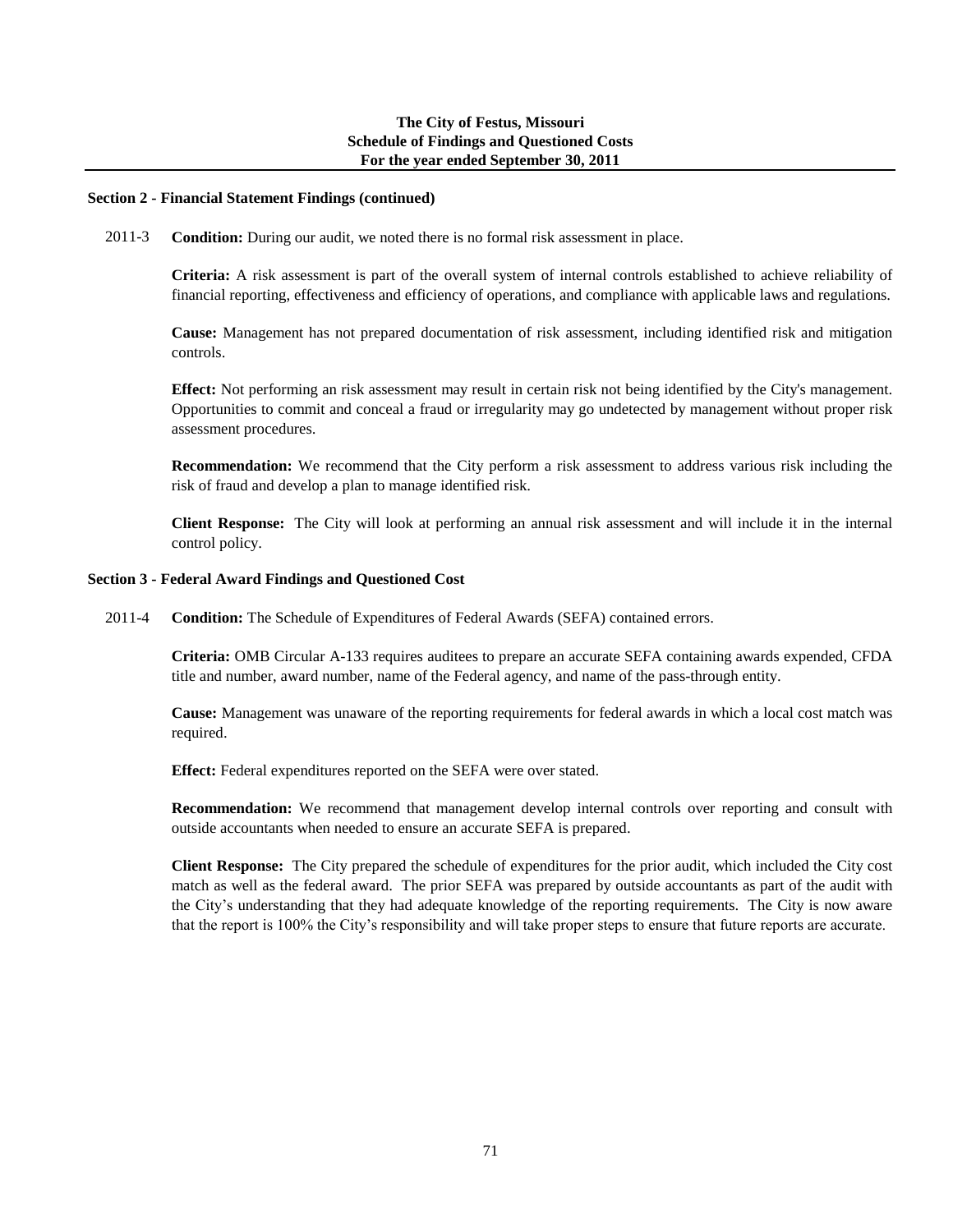## **The City of Festus, Missouri Follow-Up on Prior Audit Findings For An Audit of Financial Statements Performed in Accordance with Government Auditing Standards**

In accordance with Government Auditing Standards, this section reports the auditor's follow-up on action taken by the City of Festus, Missouri, on the applicable findings in the prior audit report issued for the year end September 30, 2010.

## **Prior Year Financial Statement Findings**

2010-01 **Criteria:** Statement on Auditing Standards (SAS) No. 115, *Communicating Internal Control Related Matters In An Audit,* which is effective for periods ending on or after December 15, 2009, considers inadequate documentation of the components of internal control to be at least a significant deficiency. SAS No. 115 supersedes SAS No. 112.

**Condition:** Documentation of the components of internal controls has not been prepared.

**Context:** During our review of internal controls, we noted that the City has not formally documented its internal controls.

**Effect:** SAS 115 considers inadequate documentation of the components of internal control to be at least a significant deficiency. Without documented internal controls, the City may not be able to ensure that controls are in place, communicated and operating effectively.

**Cause:** The City did not prepare the required documentation.

**Recommendation:** We recommend that the City develop the required internal control documentation. In addition, we recommend referring to the COSO internal control guidance and tools as a means to begin the process. Those charged with governance have a responsibility to understand the controls and ensure they are operating effectively.

**Views of responsible officials and planned corrective actions:** The City is currently reviewing internal controls to develop an internal control document.

**Status:** Management has not implemented a corrective action plan, therefore, this finding is repeated in the current year at 2011-1.

2010-02 **Criteria:** All cash and investments held by the City must be secured through the Federal Deposit Insurance Corporation (FDIC) or securities pledged by a financial institution.

**Condition:** The City holds a bank account with a financial institution that was under collateralized by \$2,495.

**Context:** During our audit of cash and investment balances, we noted that the City did not fully pledge a bank balance with one of its financial institutions and thereby the under pledged amount is considered a significant deficiency.

**Effect:** There is a risk that the City's under collateralized balance may not be returned to the City in the case of a bank failure because the balance is not covered under FDIC or other pledged securities.

**Cause:** Adequate oversight was not in place to ensure all bank account balances were secured through FDIC or other pledged securities.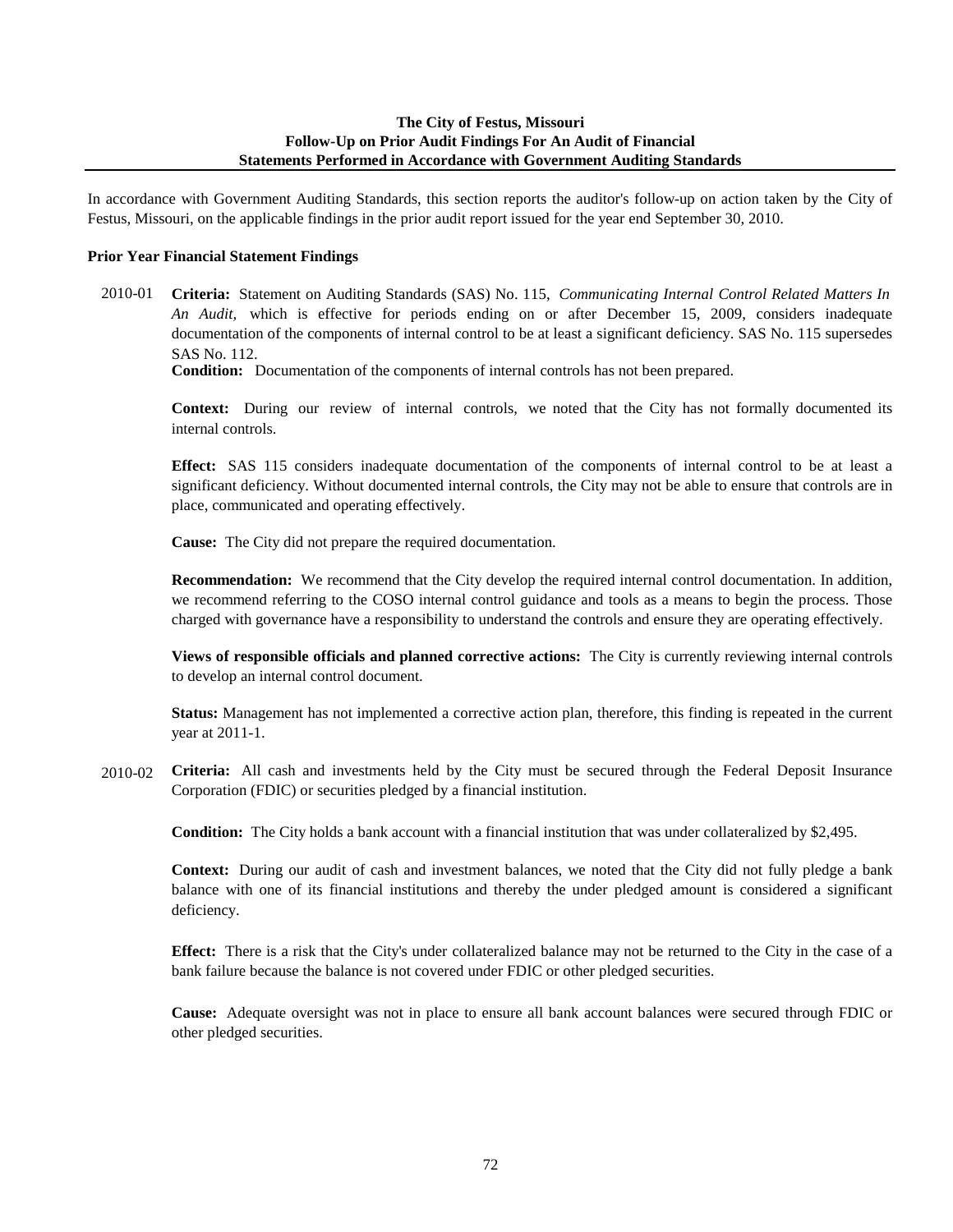## **Prior Year Financial Statement Findings (continued)**

2010-02 **Recommendation:** We recommend that the City periodically review all account balances to ensure they are fully secured.

**Views of responsible officials and planned corrective actions:** The Finance Director did not realize that the Bank's pledge only included the original invested amount and not the interest earned. Once it was determined that they were under-pledged, the Bank released the interest earnings and will continue paying interest when earned so as to not exceed the amount pledged.

**Status:** Management has corrected this issue and all accounts are now covered by FDIC insurance or pledged securities.

2010-03 **Criteria:** Governmental Accounting Standards Board Statement No. 45, *"Accounting and Financial Reporting by Employers for Post-Employment Benefits Other Than Pensions,"* is effective for periods ending on or after December 15, 2008.

**Condition:** An actuarial valuation has not been obtained for other post employment benefits.

**Context:** During our audit, it was noted that the City has not obtained an actuarial valuation of its other post employment benefits (OPEB).

**Effect:** Liabilities could be understated due to not recording OPEB liability in the financial statements.

**Cause:** The City of Festus has not obtained an actuarial valuation of its other post employment benefits (OPEB).

**Recommendation:** We recommend the City of Festus obtain an actuarial valuation of its other post employment benefits to be in compliance with GASB 45.

**Views of responsible officials and planned corrective actions:** Due to budgetary restraints, management has again determined that the value of the actuarial valuation of the other post employment benefits did not warrant the cost. The City will re-evaluate the benefits versus the cost for the next year, and will go out for RFP for actuarial services if it is deemed to be of value to the City and its citizens.

**Status:** The City has not implemented procedures to obtain an actuarial valuation of its other post employment benefits therefore this finding is repeated in the current year at 2011-2.

2010-04 **Criteria:** Credit card transactions should be supported by receipts.

**Condition:** Some July 2010 credit card transactions were not supported by receipts.

**Context:** During our audit, we noted some July 2010 credit card transactions that were not supported by receipts.

**Effect:** Lack of supporting documentation for expenses increases the risk of paying for unusual and/or unauthorized items or amounts and possible miscoding of expenses.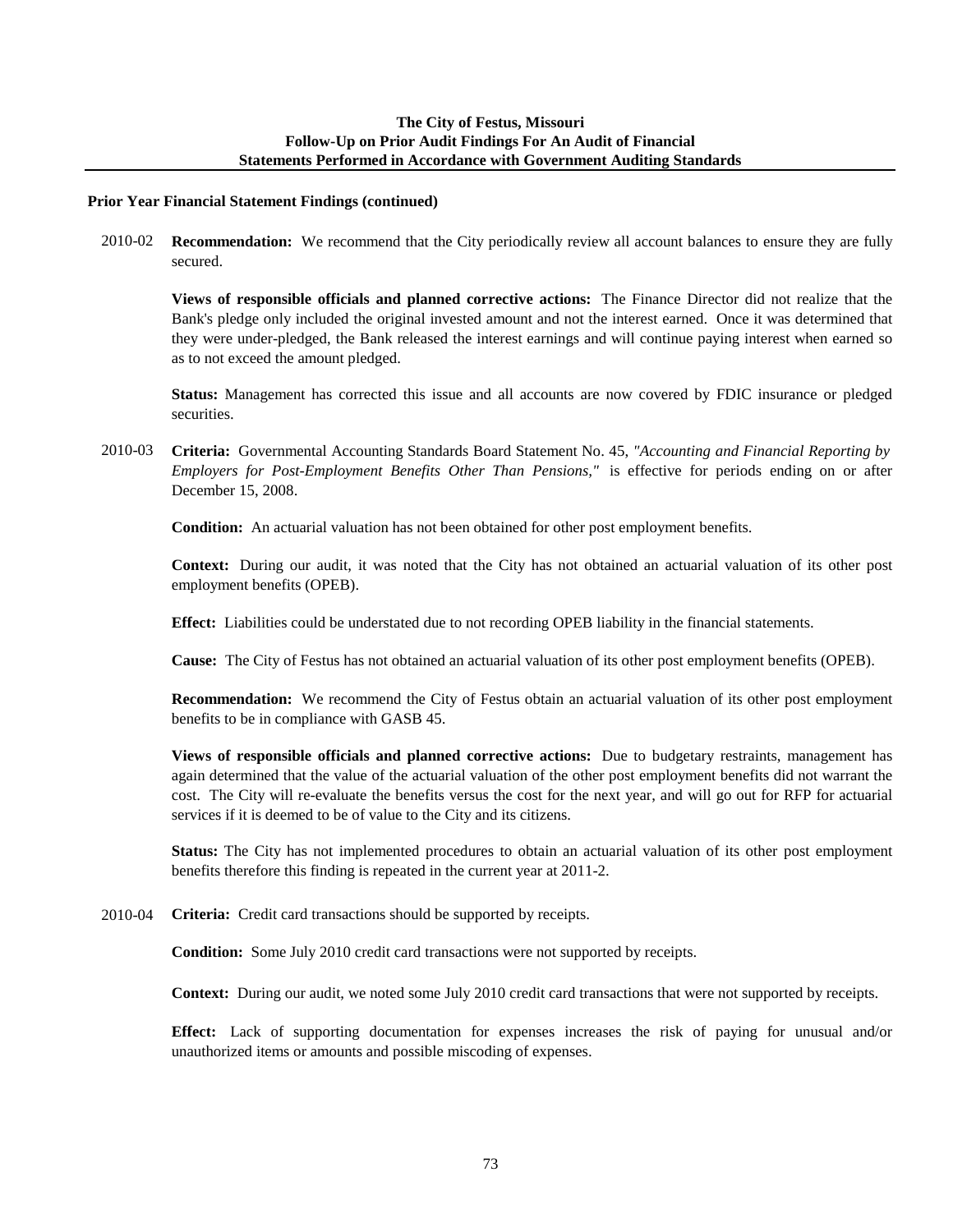#### **Prior Year Financial Statement Findings (continued)**

2010-04 **Cause:** The City was missing some receipts to support July 2010 credit card transactions.

**Recommendation:** We recommend that the City obtain receipts to support all credit card transactions to ensure amounts being paid are not unusual or inappropriate and are properly coded.

**Views of responsible officials and planned corrective actions:** Upper management was told about the need for receipts to be turned it, and while those receipts could not be located, missing receipts for subsequent credit card purchases have not been a problem.

**Status:** Management is now obtaining receipts to support all credit card transactions.

2010-05 **Criteria:** A cash reconciliation that reconciles from the bank balance to the general ledger balance should be prepared on a monthly basis to determine that all cash transactions have been recorded properly and to discover bank errors.

**Condition:** The police evidence account is not being reconciled on a timely basis and is not being reconciled to the bank statement balance.

**Context:** During our audit, we noted that the police evidence account is not being reconciled on a timely basis and is not being reconciled to the bank statement balance. We consider this to be a material weakness.

**Effect:** Lack of monthly cash reconciliations increase the risk of accumulating errors which make reconciling them to a particular period more difficult to identify and potential bank errors are unidentified.

**Cause:** The police evidence account is not being reconciled on a timely basis and is not being reconciled to the bank statement balance.

**Recommendation:** We recommend that the police evidence account be reconciled in a timely manner on a monthly basis to the bank statement balance.

**Views of responsible officials and planned corrective actions:** The bank statements for the police evidence account had previously been mailed directly to the police department. It wasn't until the last couple of years that the Finance Department realized that this account even existed. The Finance Department is now receiving quarterly statements and will work with the police personnel to reconcile this account on a quarterly basis.

**Status:** Management has corrected this issue and now reconciles this account on a quarterly basis.